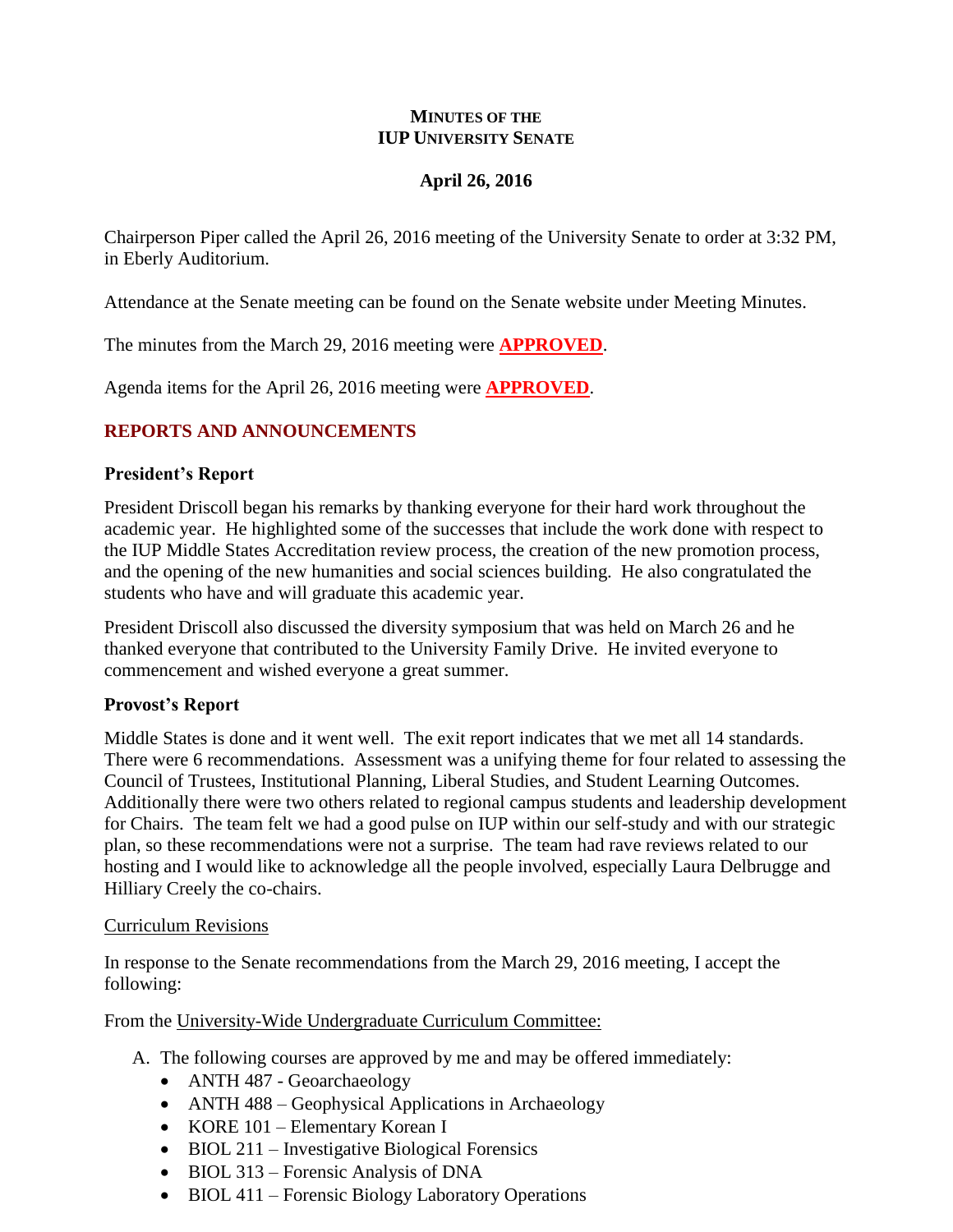- B. The following course are deleted
	- SPLP 310 Speech and Hearing Clinic I
	- SPLP 410 Articulation Disorders
- C. Program revisions from the following departments that will be forwarded to the Council of Trustees for final approval:
	- Program title change from Bachelor of Science in Computer Science/Information Assurance Track to from Bachelor of Science in Computer Science/Cyber Security Track from the department of Computer Science
	- The Bachelor of Science in Chemistry/Pre-Medical Track from the department of **Chemistry**
- D. New minor in Child and Adult Advocacy Studies from the departments of Sociology and Psychology. There are three versions of this minor
	- a. Child and Adult Advocacy Studies for Psychology majors
	- b. Child and Adult Advocacy Studies for Sociology/Human Services Track majors
	- c. Child and Adult Advocacy Studies for majors other than Psychology and Sociology
- E. New certificate Child and Adult Advocacy Studies from the departments of Sociology and Psychology.
- F. New Minor in Forensic Bioscience from the department of Biology
- G. Program deletion from the department of English the Bachelor of Arts in English/Language Studies track
- H. New track from the department of Information Systems and Decision Sciences the Bachelor of Science in Management Information Systems/Information Technology Track

From the University-Wide Graduate Committee:

- A. The following courses are approved by me and may be offered immediately:
	- ANTH 591-Zooarchaeology
	- ANTH 592 Soil Science: Archaeological and Geoenvironmental Applications
	- ANTH 587 Geoarchaeology
	- ANTH 588 Geophysical Applications in Archaeology
	- ANTH 589 Prehistoric Technologies of Eastern North America
	- HPED 576 Athletic Training Clinical Practicum I
	- HPED 676 Athletic Training Clinical Practicum III
	- HPED 585 Assessment and Management of General Medical Conditions in Athletic Training
- B. The following courses are being deleted
	- a. BIOL 654 Endocrinology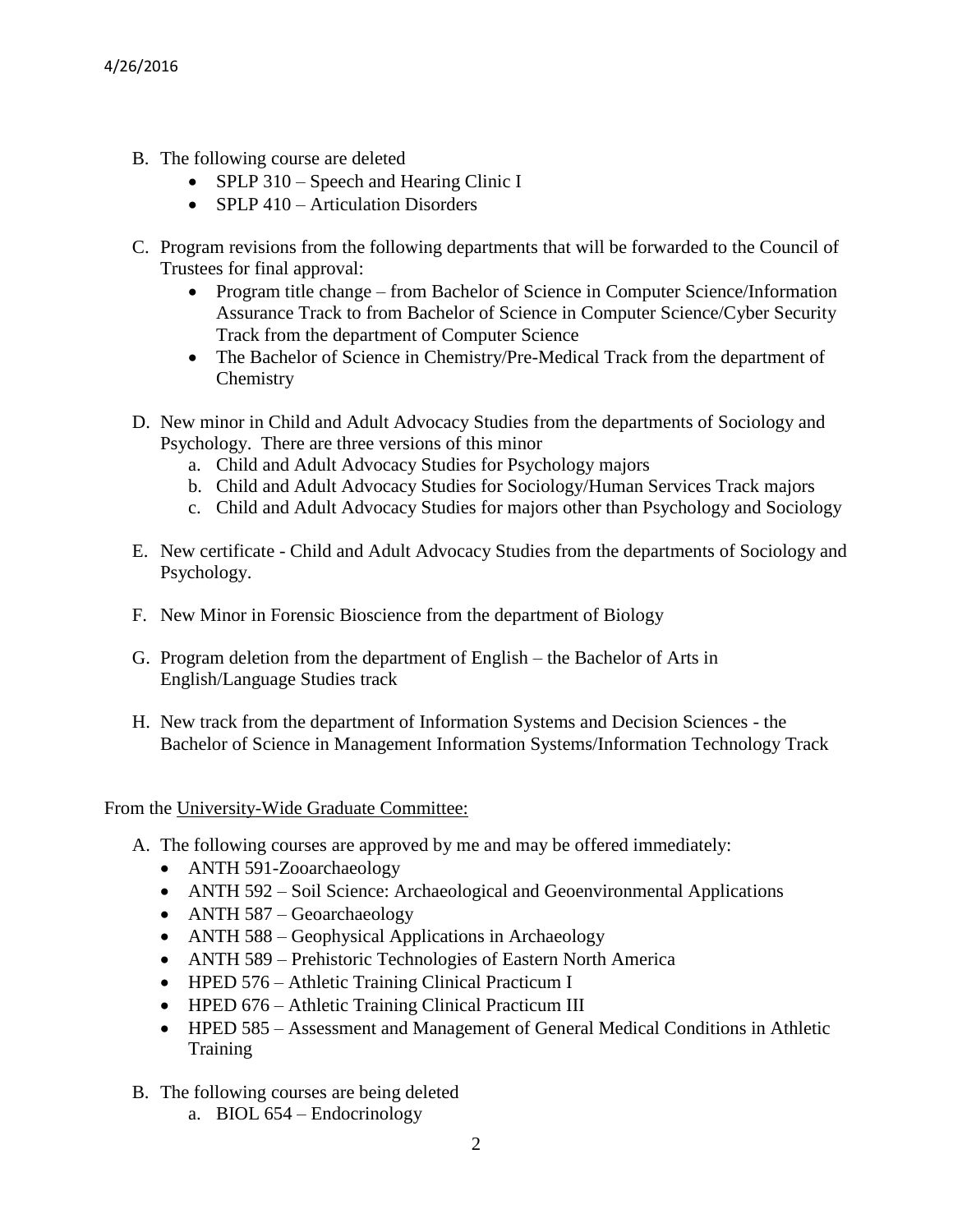- C. Program revisions from the following departments that will be forwarded to the Council of Trustees for final approval:
	- Master of Arts in Applied Archaeology from the department of Anthropology
	- Master of Arts in History from the department of History including at title change to the Master of Arts in Public History
- D. New program in Master of Science in Athletic Training from the department of Kinesiology, Health and Sport Sciences
- E. New certificate in English as a Second Language Specialist from the department of English

# **Chairperson Report**

Chairperson Piper recognized a number of individuals and committees for their great work with respect to the IUP Middle States Accreditation review process. He gave special thanks to Hillary Creely and Laura Delbrugge.

# **Parliamentarian's Report**

There was no report.

# **Vice Chairperson's Report**

Vice Chairperson Snead thanked everyone in the Senate for giving him the opportunity to serve in his position. He also discussed the results of the recently completed SGA elections and wished everyone a great summer.

#### **Rules Committee (Senator Korns)**

# **FOR ACTION:**

# **Senate Bylaws Change Request APPROVED**

**Proposal:** Amend bylaws to state how designees for ex-officio members on Senate standing committees are to be selected.

**Rationale:** A designee of an ex-officio is clearly expected to represent the Ex-officio member on a standing committee. That person (designee), if it happens to be an elected individual, cannot fairly represent the group that elected her/him. Hence, only an "appointed" slot from the designator's segment can be used for an ex-officio's designee appointment.

# *Proposed Bylaw:*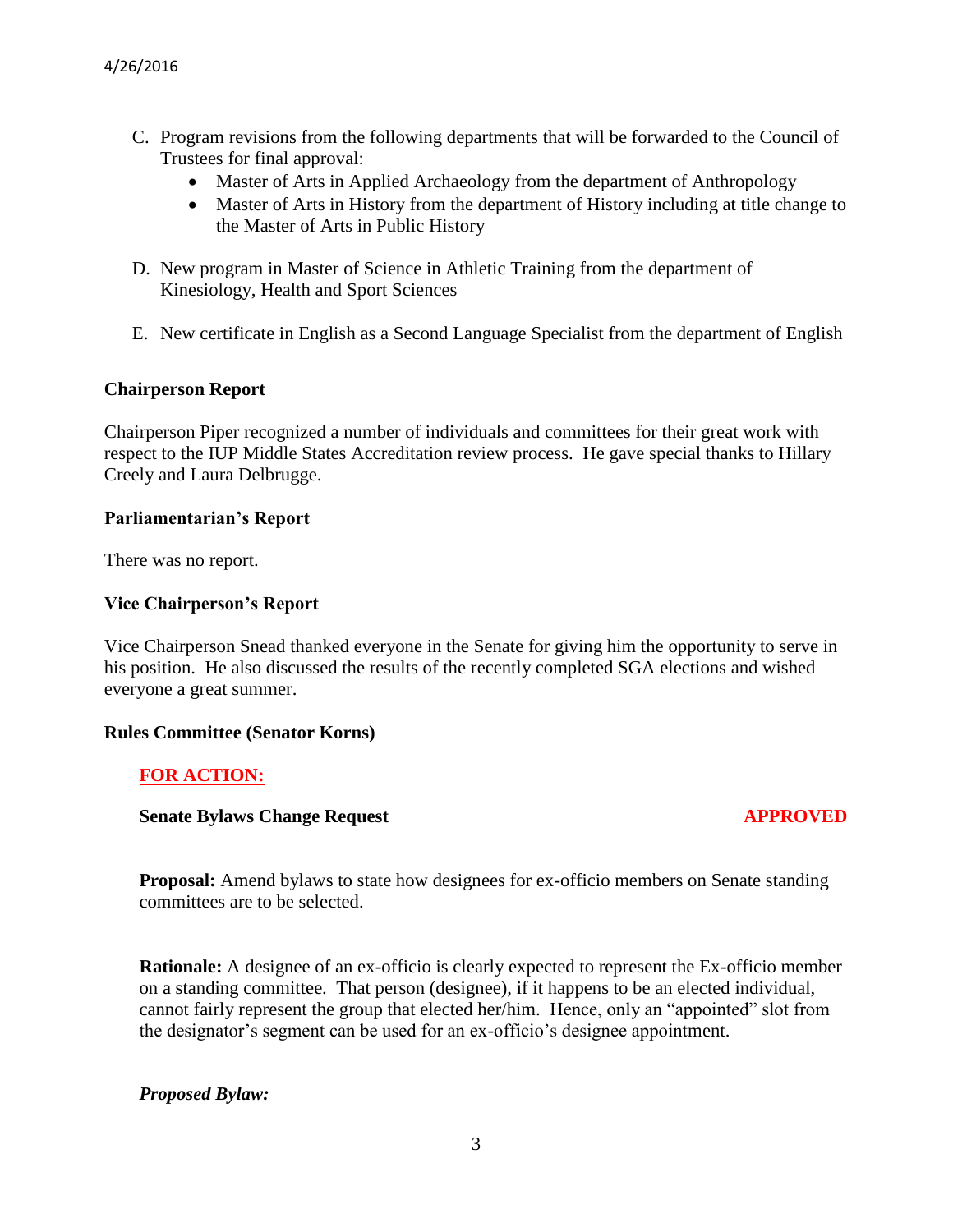- IV. Committees
	- H. Ex-officio members of standing committees that allow for a designee may appoint someone from any segment (faculty, administrative, staff, or student) of the University to serve as their designee. Said designees will, by virtue of their appointment to the committee, fill an appointed slot from the designator's segment of the Senate membership.

Senator Korns provided the additional remarks given below.

- The nomination process for phase II of the Senate elections is complete and the election will begin this Thursday.
- Only senators who are serving during the 2016-2017 academic year will be allowed to vote.
- He thanked the students who help during the senate meetings.
- The committee will meet next Tuesday at 3:30 pm.

# **University-Wide Undergraduate Curriculum Committee (Senator Sechrist)**

# **FOR INFORMATION:**

**The following courses were approved by the UWUCC to be offered as distance education courses:** 

**Note that the provost is the final signature on these proposals.**

- **SOC 333 Delinquency and Youth**
- **KHSS 420 Health Education and Promotion at the Workplace**
- **ENGL 208 Introduction to Film**
- **IFMG 460 Analysis and Logical Design**

# **On the March 1st Senate Agenda the credit information was missing for the following:**

# **KORE 101 Elementary Korean I 4c-0l-4cr**

For beginning students. Introduces the Korean language, with attention focused on three modes of communication in present and past time frames: interpretive listening and reading, interpersonal speaking and writing, and presentational speaking and writing. Also imparts knowledge of Korean culture and society. Attendance is required. Students may not register for or take a D/F repeat in KORE 101 when credit has already been received for a higher numbered KORE course.

# **FOR ACTION:**

**1. Department of Nursing and Allied Health—Catalog Description Changes, Program Revision, and Program Catalog Description Change <b>APPROVED**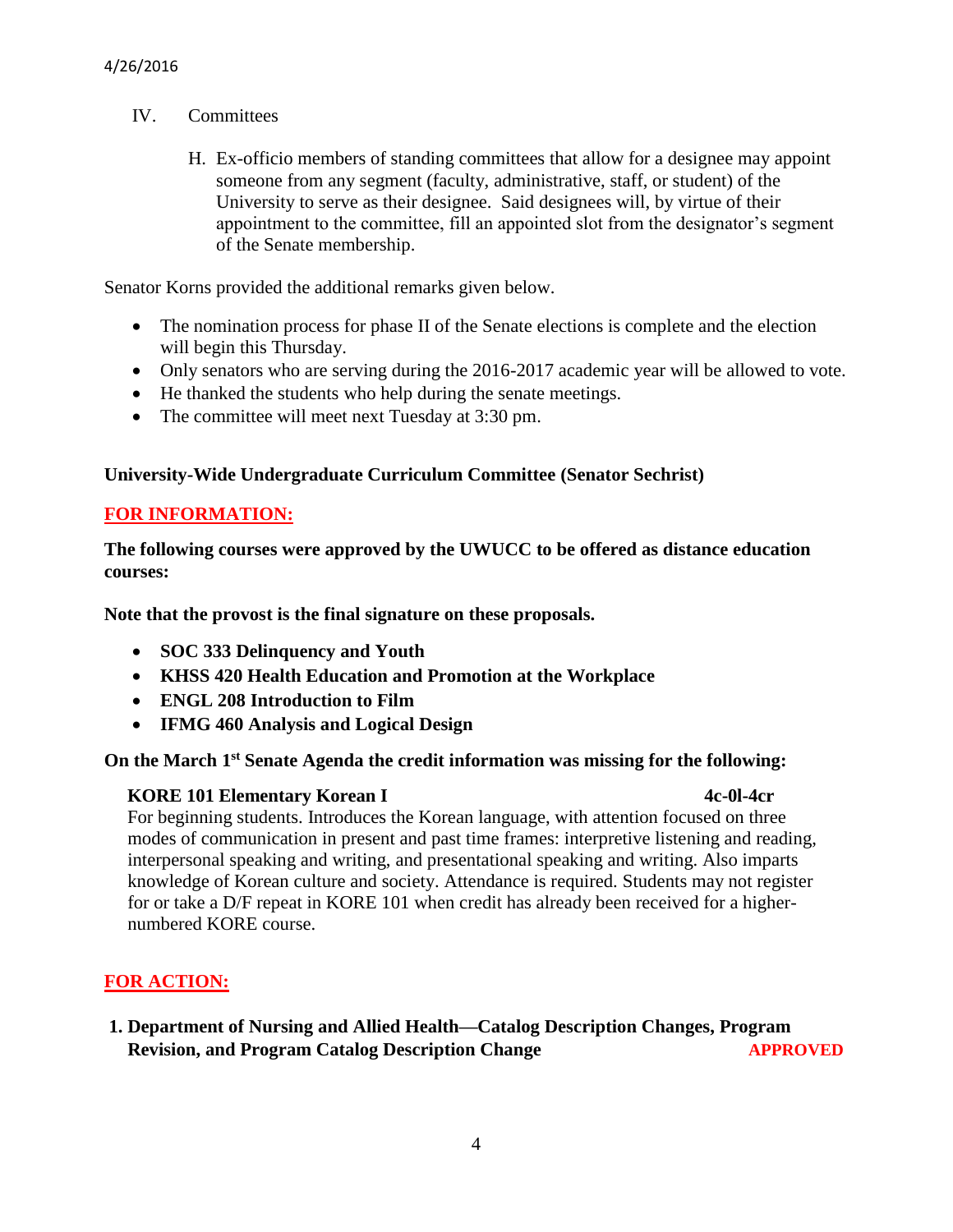**QUESTION:** Senator Asamoah felt that the prerequisite requirement for many of the proposed courses of a C or better in BIOL 105 was detrimental to the students. The representative from the Department of Nursing explained that data analysis shows this prerequisite results in students being successful in these courses. They also stated that the prerequisite is less than what most other universities require.

# **a. Catalog Description Changes**

# **i. Current Catalog Description:**

# **NURS 211 Fundamentals I Clinical 1.1 Compared 1.1 Compared 1.1 Compared 1.1 Compared 1.1 Compared 1.1 Compared 1.1 Compared 1.1 Compared 1.1 Compared 1.1 Compared 1.1 Compared 1.1 Compared 1.1 Compared 1.1 Compared 1.1 Co**

**Prerequisites:** Nursing majors only, BIOL 150, CHEM 101, 102, sophomore standing **Corequisite:** NURS 212

Presents concepts and basic nursing skills fundamental to the safe practice of professional nursing. Provides a foundation for students to build their professional knowledge base as well as develop interpersonal and psychomotor skills in a variety of settings with a focus on patient-centered care for adults and older adults.

# **Proposed Catalog Description:**

#### **NURS 211 Fundamentals I Clinical 0c-3l-1cr Prerequisite:** NURS Majors only, BIOL 150 Grade of C or better; CHEM 101, 102; sophomore

standing; or by permission

**Corequisite:** NURS 212 or by permission

Presents concepts and basic nursing skills fundamental to the safe practice of professional nursing. Provides a foundation for students to build their professional knowledge base as well as develop interpersonal and psychomotor skills in a variety of settings with a focus on patientcentered care for adults and older adults.

**Rationale:** This reflects a change in our progression policy.

# **ii. Current Catalog Description:**

# **NURS 212 Fundamentals I Theory 2c-0l-2cr**

**Prerequisites:** Nursing Majors only, BIOL 150, CHEM 101, 102, sophomore standing **Corequisite:** NURS 211

Introduces students to the nursing discipline, nursing process, professional standards, and values that are foundational to practice. Provides an overview of the various levels of healthcare services and the professional nursing role. Concepts for effective nurse-client relationships are examined including therapeutic communication, evidence-based nursing interventions, quality patient-centered care, and safe nursing practice.

# **Proposed Catalog Description:**

# **NURS 212 Fundamentals I Theory 2c-0l-2cr**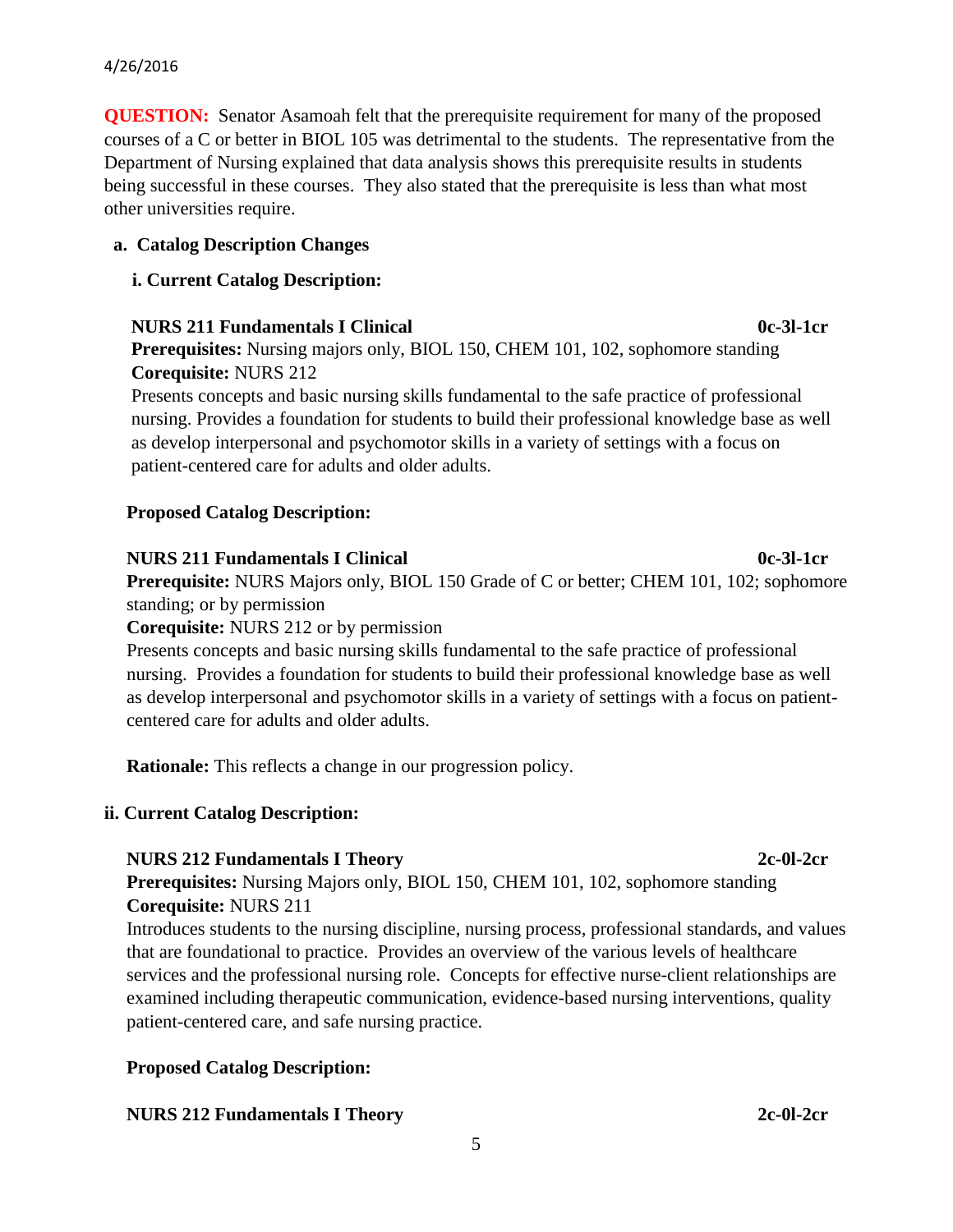**Prerequisites:** Nursing Majors only, BIOL 150 Grade of C or better; CHEM 101, 102; sophomore standing; or by permission

**Corequisite:** NURS 211 or by permission

Introduces students to the nursing discipline, nursing process, professional standards, and values that are foundational to practice. Provides an overview of the various levels of healthcare services and the professional nursing role. Concepts for effective nurse-client relationships are examined including therapeutic communication, evidence-based nursing interventions, quality patient-centered care, and safe nursing practice.

**Rationale:** This reflects a change in our progression policy.

### **iii. Current Catalog Description:**

**NURS 213 Fundamentals II Clinical 120 Community 120 Community 13 Community 13 Community 13 Community 13 Community 13 Community 13 Community 13 Community 13 Community 13 Community 13 Community 13 Community 13 Community 13 Prerequisites**: NURS 211, 212 **Prerequisite or Corequisite**: BIOL 240 **Corequisites**: NURS 214, 236

Builds on the Fundamentals I Clinical course. Provides opportunities for students to continue to develop professional knowledge and skills with diverse individuals and families in a variety of settings with a focus on adults and older adults. Emphasizes developing the ability to perform comprehensive health assessments, use therapeutic communication, and provide basic nursing skills while promoting safe and quality health care.

# **Proposed Catalog Description:**

**NURS 213 Fundamentals II Clinical 120 August 2016 12:45 August 213 Fundamentals II Clinical 12:45 August 2016** 

**Prerequisites:** NURS 211, 212 with a C or better **Prerequisite or Corequisite:** BIOL 240

**Corequisite:** NURS 214, 236 or by permission

Builds on the Fundamentals I Clinical course. Provides opportunities for students to continue to develop professional knowledge and skills with diverse individuals and families in a variety of settings with a focus on adults and older adults. Emphasizes developing the ability to perform comprehensive health assessments, use therapeutic communication, and provide basic nursing skills while promoting safe and quality health care.

**Rationale:** BIOL 150 was removed as a pre-requisite because it is a prerequisite for NURS 211 and 212. NURS 211 and 212 need to be completed with a C or better.

6

# **iv. Current Catalog Description**

**NURS 214 Health Assessment** 3c-0l-3cr **Prerequisite:** NURS 211, 212 **Prerequisites or Corequisites:** BIOL 240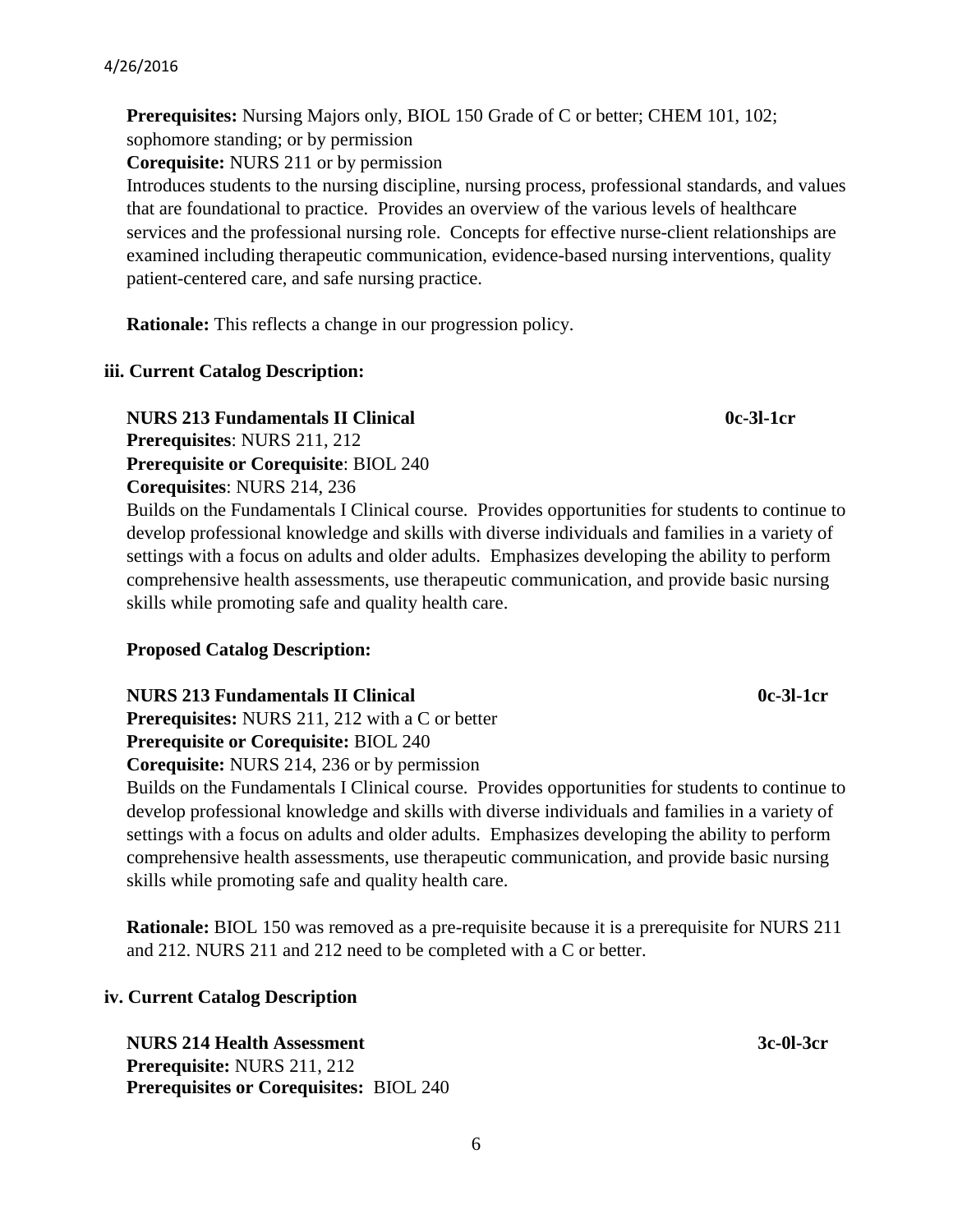Introduces students to basic health assessment for the purpose of determining a client's health status. Students learn to conduct a comprehensive health history and physical assessment on adults and older adults. Incorporates concepts of human anatomy and physiology in the assessment of clients. Identifies appropriate nursing interventions to promote health.

#### **Proposed Catalog Description:**

#### **NURS 214 Health Assessment** 3c-0l-3cr

**Prerequisites:** NURS 211, 212 with a C or better **Prerequisite or Corequisite:** "C" or better in BIOL 240 **Corequisites:** NURS 213, 236 or permission

Introduces students to basic health assessment for the purpose of determining a client's health status. Students learn to conduct a comprehensive health history and physical assessment on adults and older adults. Incorporates concepts of human anatomy and physiology in the assessment of clients. Identifies appropriate nursing interventions to promote health.

**Rationale:** NURS 211 and 212 need to be completed with a C or better to be able to take NURS 214. BIOL 240 must be completed with a C or better.

#### **v. Current Catalog Description:**

**NURS 236 Fundamentals II Theory 2c-0l-2cr Prerequisites:** NURS 211, 212 **Prerequisite or Corequisite:** BIOL 240

**Corequisites:** NURS 213, 214

Introduces students to fundamental nursing concepts that apply to the practice of professional nursing. Topics include elements of holistic care, promotion of psychosocial and physiologic health, and introduction to medication administration in nursing practice. Provides physiological rationale for nursing interventions with a focus on knowledge and skills to ensure safe delivery of nursing care.

#### **Proposed Catalog Description:**

#### **NURS 236 Fundamentals II Theory 2c-0l-2cr**

**Prerequisites:** NURS 211, 212 with a C or better

**Prerequisite or Corequisite: C** or better in BIOL 240

**Corequisites:** NURS 213, 214 or permission

Introduces students to fundamental nursing concepts that apply to the practice of professional nursing. Topics include elements of holistic care, promotion of psychosocial and physiologic health, and introduction to medication administration in nursing practice. Provides physiological rationale for nursing interventions with a focus on knowledge and skills to ensure safe delivery of nursing care.

**Rationale:** NURS 211 and 212 and BIOL 240 need to be completed with a C or better in order to be able to take NURS 236.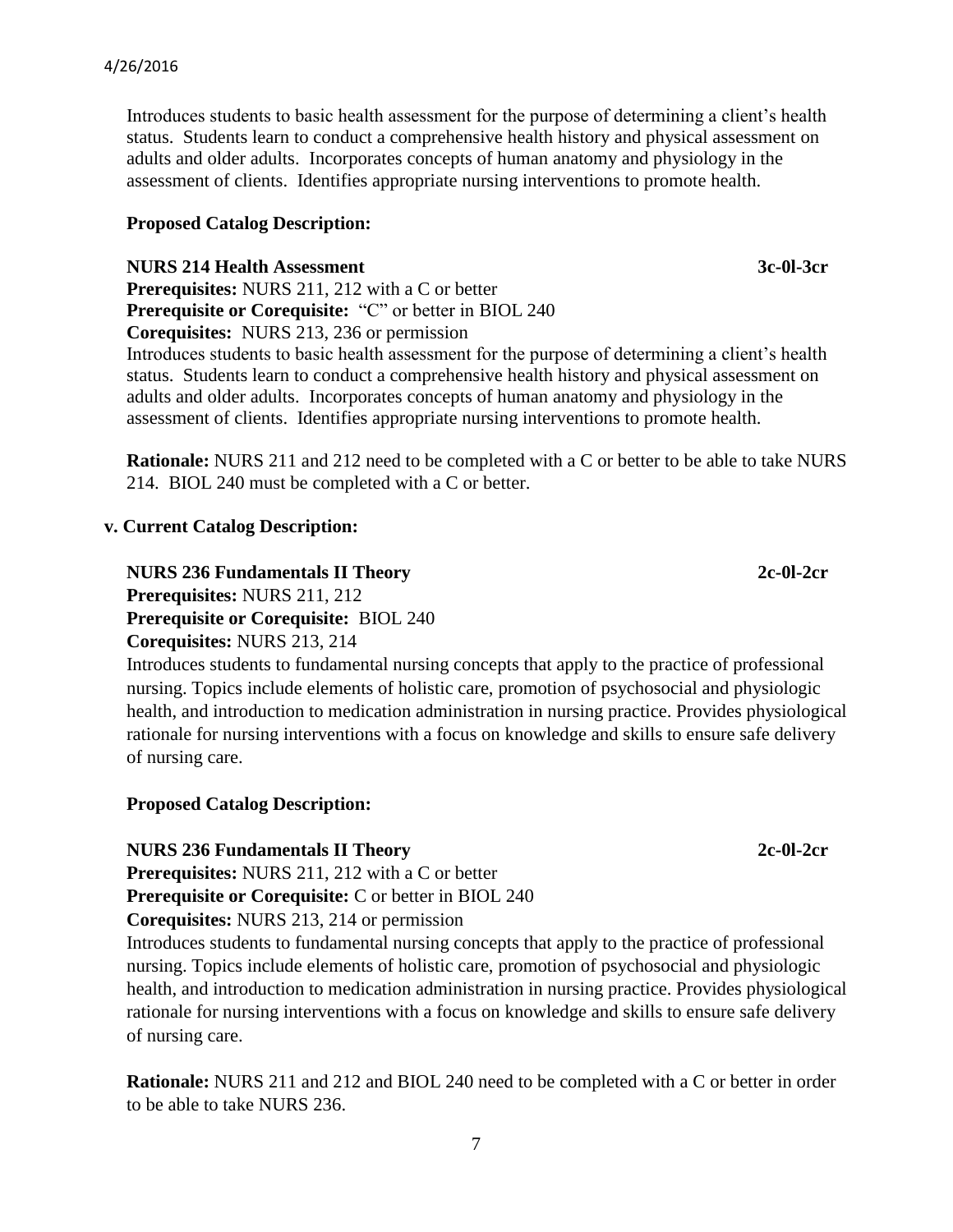# **vi. Current Catalog Description:**

 **NURS 330 Care of the Child and Family 2c-0l-2cr Prerequisites:** BIOL 241, FDNT 212, NURS 213, 214, 236, PSYC 310 or permission **Corequisites:** NURS 331, 312 or 316, or permission

 Focuses on knowledge essential to providing nursing care to children and families with congenital anomalies, genetic disorders, chronic conditions, and the critically acute ill child. Emphasizes prevention, recognition, implementation of the nursing process, and appropriate interventions for safe care of the child. Applies an evidence-based practice for the care of children and families.

#### **Proposed Catalog Description:**

### **NURS 330 Care of the Child and Family 2c-0l-2cr**

 **Prerequisites:** FDNT 212, PSYC 310, Grade of C or better in BIOL 240, 241, NURS 213, 214, and 236, or permission

**Corequisites:** NURS 331, 312 or 316, or permission

Focuses on knowledge essential to providing nursing care to children and families with congenital anomalies, genetic disorders, chronic conditions, and the critically acute ill child. Emphasizes prevention, recognition, implementation of the nursing process, and appropriate interventions for safe care of the child. Applies an evidence-based practice for the care of children and families.

**Rationale:** Students must earn a C or better in NURS 213, 214, 236, BIOL 240 and 241 to progress to the 300 level nursing courses.

# **vii. Current Catalog Description:**

# **NURS 331 Care of the Child and Family Clinical 0c-7.5l-2.5cr**

 **Prerequisites:** BIOL 241, FDNT 212, NURS 213, 214, 236, PSYC 310 or permission **Corequisites:** NURS 330, 312 or 316 or permission

Provides students with opportunities to apply the nursing process with children and their families in a variety of settings and demonstrate nursing professionalism in their interactions with individuals, families, and community. Increases students' ability to perform comprehensive health assessments and collaborate with members of the health care team to identify problems, plan, intervene, and evaluate care for children and families. Emphasizes safe, comprehensive, evidence-based nursing care, and professional standards of practice.

# **Proposed Catalog Description:**

| NURS 331 Care of the Child and Family Clinical | 0c-7.51-2.5cr |
|------------------------------------------------|---------------|
|------------------------------------------------|---------------|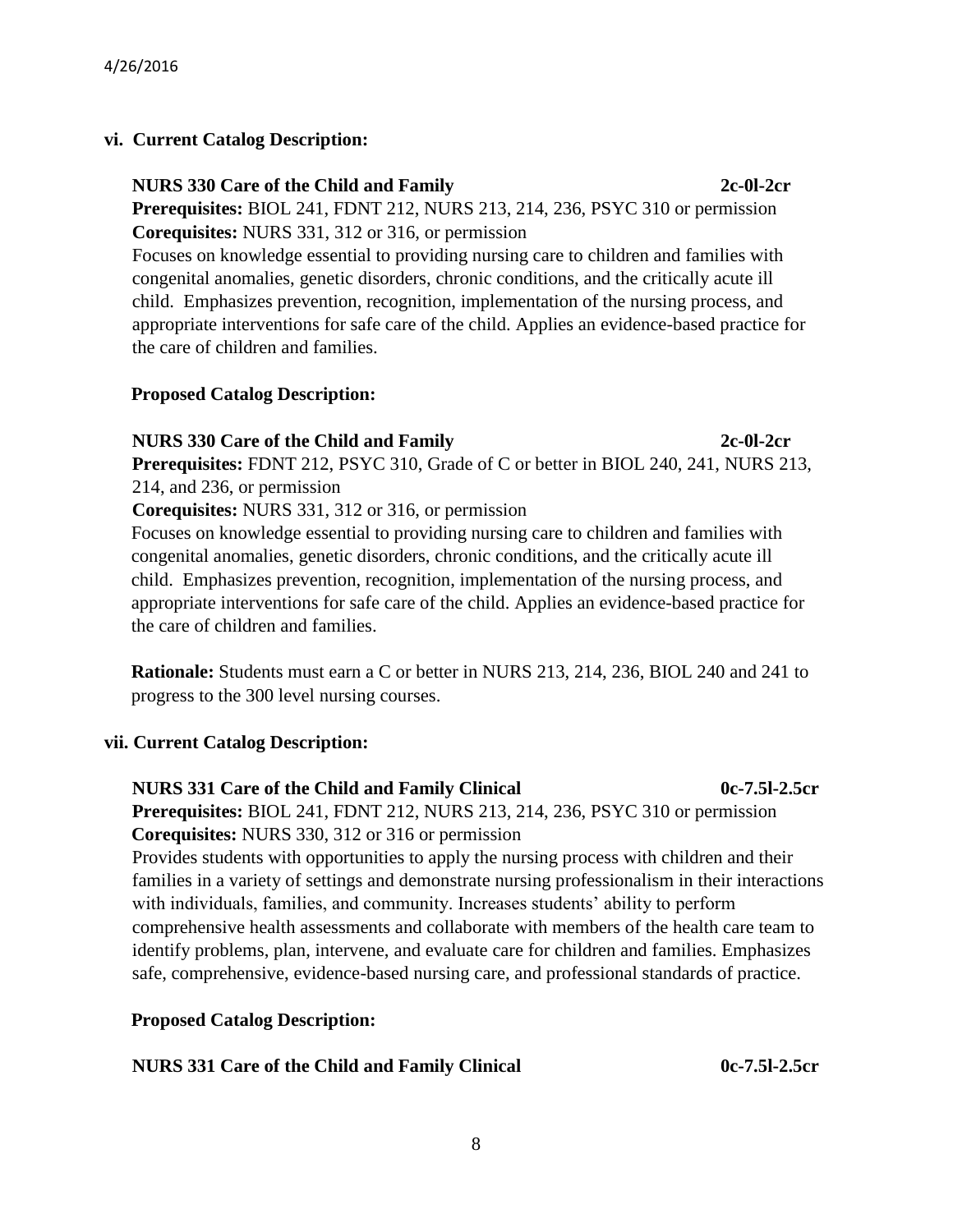#### 9

**Prerequisites:** FDNT 212, PSYC 310, Grade of C or better in BIOL 240, 241, NURS 213,

214, 236, or permission

**Corequisites:** NURS 330, 312, or 316 or permission

 Provides students with opportunities to apply the nursing process with children and their families in a variety of settings and demonstrate nursing professionalism in their interactions with individuals, families, and community. Increases students' ability to perform comprehensive health assessments and collaborate with members of the health care team to identify problems, plan, intervene, and evaluate care for children and families. Emphasizes safe, comprehensive, evidence-based nursing care, and professional standards of practice.

**Rationale:** Students will be required to earn a C or better in BIOL 240 and 241, NURS 213, 214, and 236 to progress to 300 level nursing courses. This reflects a change in our progression policy.

### **viii. Current Catalog Description:**

### **NURS 332 Maternal-Neonatal Health 2c-0l-2cr**

**Prerequisites:** BIOL 241, FDNT 212, NURS 213, 214, 236, PSYC 310 or permission **Corequisites:** NURS 333, 312 or 316 or permission

Focuses on knowledge essential to providing nursing care for pregnant women, neonates and postpartum patients within a family context. Emphasizes implementation of the nursing process and appropriate interventions for safe care. Applies evidence-based practice for the care of pregnant women, neonates and postpartum patients.

# **Proposed Catalog Description:**

#### **NURS 332 Maternal-Neonatal Health 2c-0l-2cr Prerequisites:** FDNT 212, PSYC 310; Grade of C or better in BIOL 240, 241, NURS 213, 214, and 236; or permission

**Corequisites:** NURS 333, 312 or 316 or permission

Focuses on knowledge essential to providing nursing care for pregnant women, neonates and postpartum patients within a family context. Emphasizes implementation of the nursing process and appropriate interventions for safe care. Applies evidence-based practice for the care of pregnant women, neonates and postpartum patients.

**Rationale:** Students will be required to earn a C or better in BIOL 240 and 241, NURS 213, 214, and 236 to progress to the 300 level courses. This reflects a change in our progression policy.

# **ix. Current Catalog Description:**

**NURS 333 Maternal-Neonatal Health Clinical 2c-0l-2cr Prerequisites:** BIOL 241, FDNT 212, NURS 213, 214, 236, PSYC 310 or permission **Corequisites:** NURS 332, 312 or 316, or permission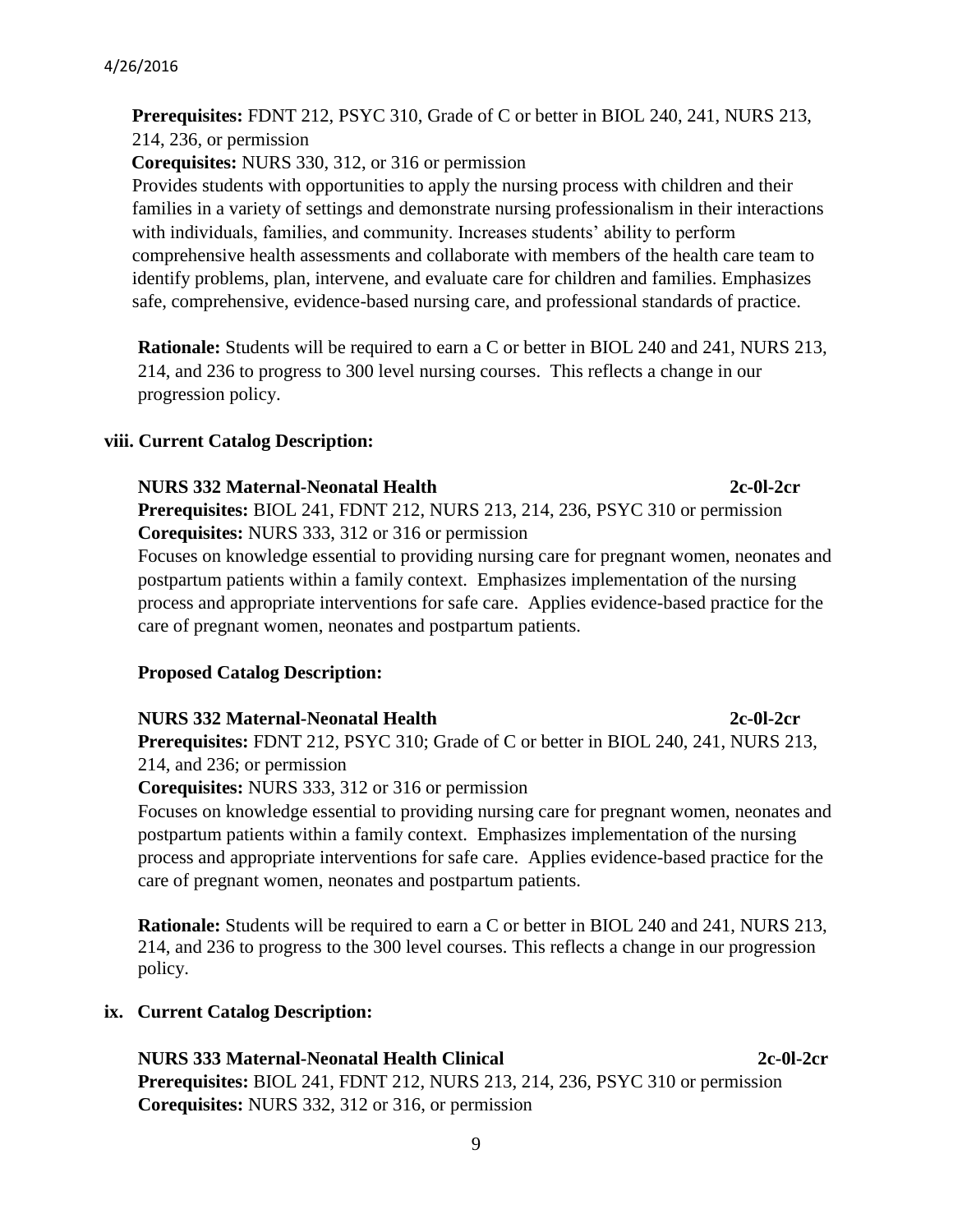Provides students with opportunities to apply the nursing process with pregnant women, neonates, postpartum patients and their families in a variety of settings and demonstrate nursing professionalism in their interactions with individuals, families, and community. Increases students' ability to perform comprehensive health assessments and collaborate with members of the health care team to identify problems, plan, intervene, and evaluate care for pregnant women, neonates, postpartum patients and their families. Emphasizes safe, patientcentered comprehensive, evidence-based nursing care, and professional standards of practice.

#### **Proposed Catalog Description:**

### **NURS 333 Maternal-Neonatal Health Clinical 2c-0l-2cr**

**Prerequisites:** FDNT 212, PSYC 310; Grade of C or better in BIOL 240, 241, NURS 213, 214, and 236; or permission

**Corequisites:** NURS 332, 312 or 316; or permission

Provides students with opportunities to apply the nursing process with pregnant women, neonates, postpartum patients and their families in a variety of settings and demonstrate nursing professionalism in their interactions with individuals, families, and community. Increases students' ability to perform comprehensive health assessments and collaborate with members of the health care team to identify problems, plan, intervene, and evaluate care for pregnant women, neonates, postpartum patients and their families. Emphasizes safe, patientcentered comprehensive, evidence-based nursing care, and professional standards of practice.

**Rationale:** Students will be required to earn a C or better in BIOL 240 and 241, NURS 213, 214, and 236 to progress to the 300 level courses. This reflects a change in our progression policy.

#### **x. Current Catalog Description:**

#### **NURS 336 Adult Health I 4c-0l-4cr**

**Prerequisites:** BIOL 241, FDNT 212, NURS 213, 214, 236, PSYC 310 or permission **Corequisites:** NURS 337, 312 or 316, or permission

Introduces the student to disease processes and prevention, collaborative care, and implementation of the nursing process for adults and older adults. Enhances student knowledge regarding assessing human response to changing health and applying the appropriate nursing intervention for safe patient-centered care. Applies an evidence-based practice for the care of adults and older adults.

#### **Proposed Catalog Description:**

# **NURS 336 Adult Health I 4c-0l-4cr**

**Perquisites:** FDNT 212, PSYC 310; Grade of C or better in BIOL 240, 241, NURS 213, 214, and 236; or permission **Corequisites:** NURS 337, 312 or 316; or permission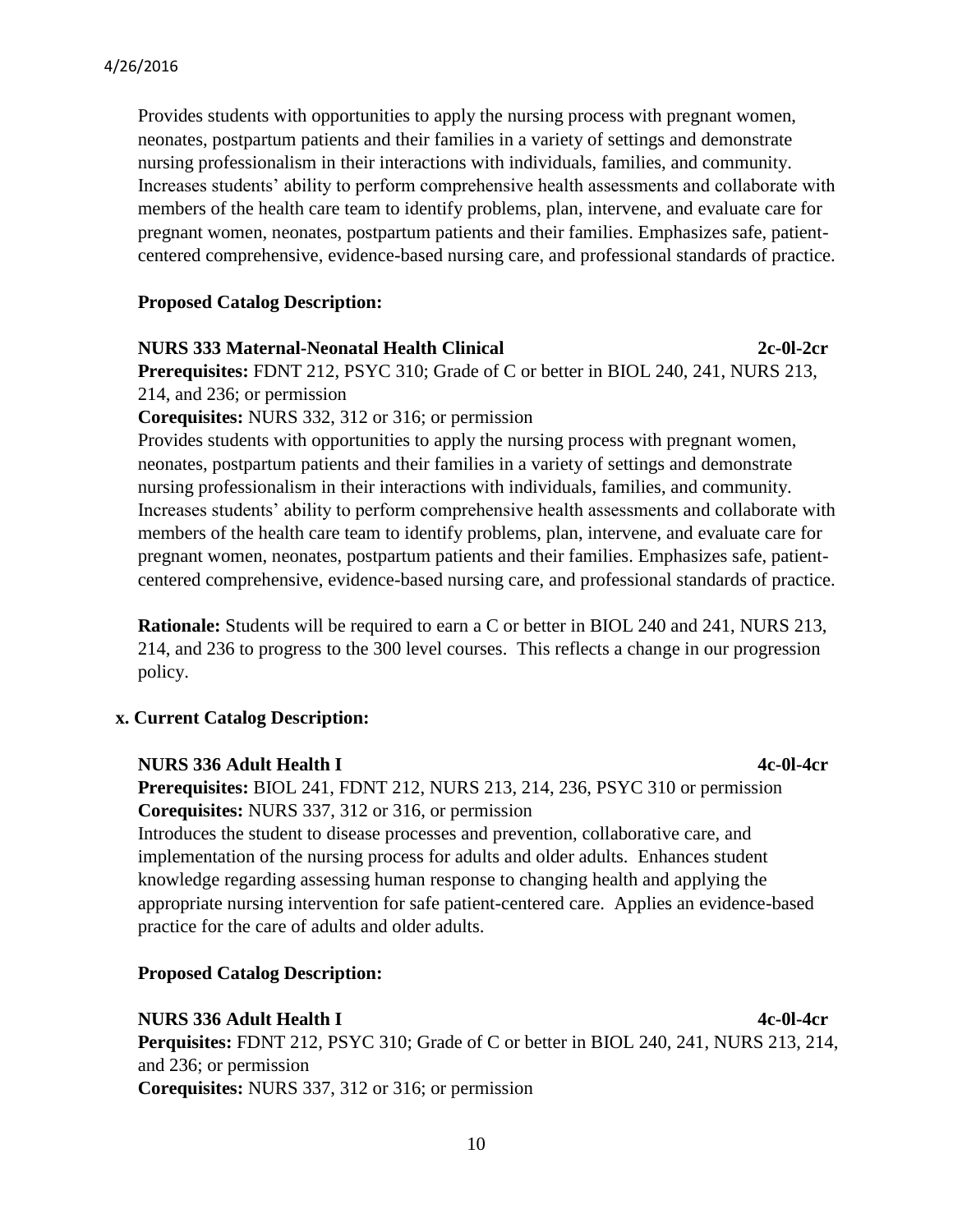Introduces the student to disease processes and prevention, collaborative care, and implementation of the nursing process for adults and older adults. Enhances student knowledge regarding assessing human response to changing health and applying the appropriate nursing intervention for safe patient-centered care. Applies on evidence-based practice for the care of adults and older adults.

**Rationale:** Students will need to earn a C or better in BIOL 240 and 241, NURS 213, 214, 236 to take NURS 336.

### **xi . Current Catalog Description:**

#### **NURS 337 Adult Health I Clinical 0c-15l-5cr**

**Prerequisites:** BIOL 241, FDNT 212, NURS 213, 214, 236, PSYC 310 or permission **Corequisites:** NURS 336, 312 or 316, or permission

Provides students with opportunities to apply the nursing process to adults and older adults in a variety of settings. Performs the role of the professional nurse with the focus on the individual, family, and community. Increases students' ability to perform comprehensive health assessments and collaborate with members of the health care team to identify problems, plan, intervene, and evaluate care. Applies safe, patient-centered, comprehensive, evidencebased nursing care, and professional standards of practice.

# **Proposed Catalog Description:**

# **NURS 337 Adult Health I Clinical 1200 0c-15l-5cr**

**Prerequisites:** FDNT 212, PSYC 310; Grade of C or better in BIOL 240, 241, NURS 213, 214, and 236; or permission

**Corequisites:** NURS 336, 312 or 316; or permission

Provides students with opportunities to apply the nursing process to adults and older adults in a variety of settings. Performs the role of the professional nurse with the focus on the individual, family, and community. Increases students' ability to perform comprehensive health assessments and collaborate with members of the health care team to identify problems, plan, intervene, and evaluate care. Applies safe, patient-centered, comprehensive, evidencebased nursing care, and professional standards of practice.

**Rationale:** Students will need to earn a C or better in BIOL 240, 241, NURS 213, 214, 236 to be able to take NURS 337. This reflects a change in our progression policy

# **xii. Current Catalog Description:**

#### **NURS 412 Nursing Management** 2c-0l-2cr

**Prerequisites:** NURS 312, 316, 330, 331, 332, 333, 336, 337 or permission **Corequisites:** NURS 436, 437, and 440

Emphasizes leadership, communication and relationship building, knowledge of the health care environment and resource management. Discusses leadership/management skills and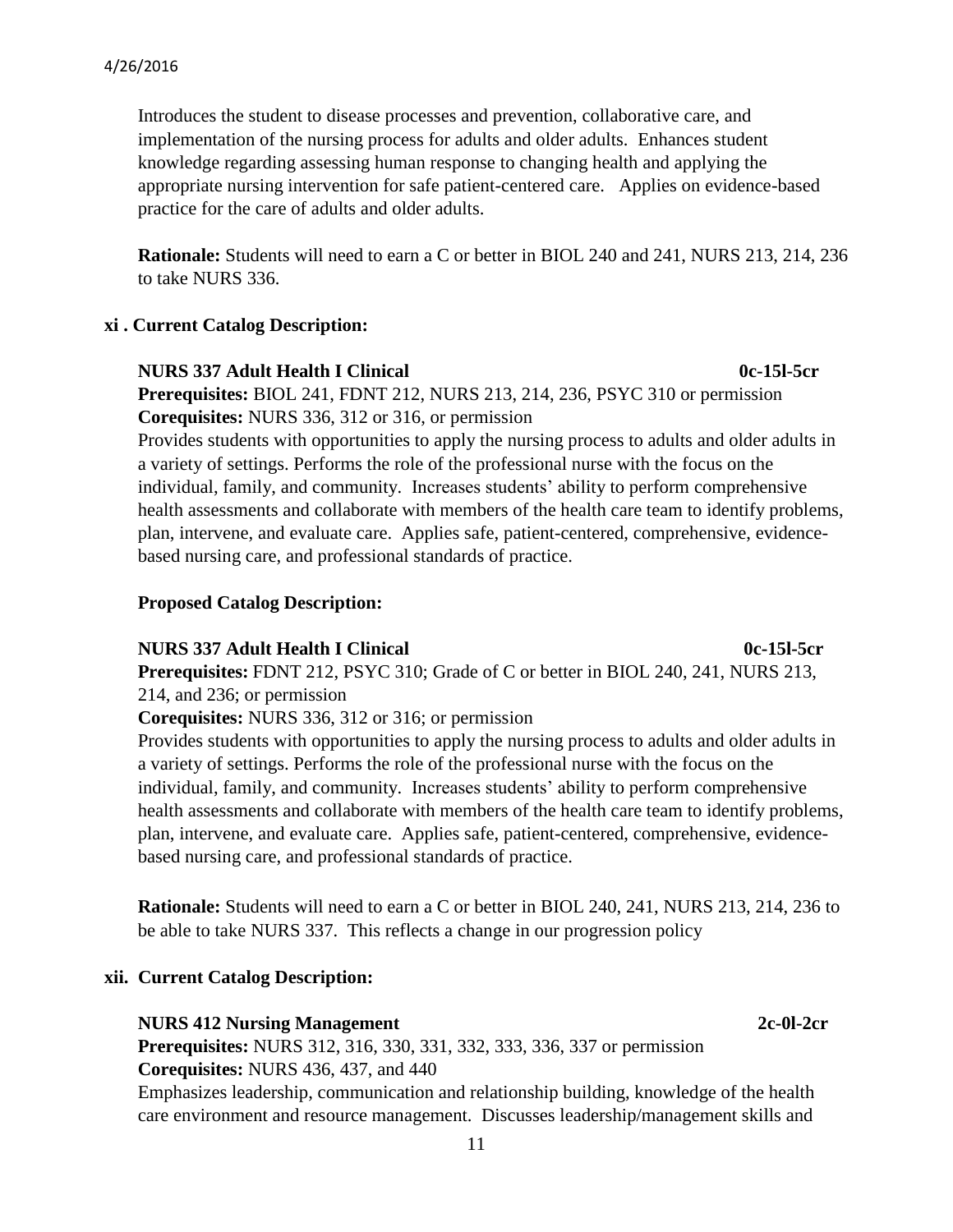#### 4/26/2016

processes. Examines the role of designer/manager/coordinator of care in professional nursing in depth. (Titled Professional Nursing III before 2013-14).

# **Proposed Catalog Description:**

### **NURS 412 Nursing Management** 2c-0l-2cr

**Perquisites:** NURS 312 and 316; Grade of C or better in NURS 330, 331, 332, 333, 336, and 337; or permission

**Corequisites:** NURS 436, 437, and 440

Emphasizes leadership, communication and relationship building, knowledge of the health care environment and resource management. Discusses leadership/management skills and processes. Examines the role of designer/manager/coordinator of care in professional nursing in depth.

**Rationale:** Students will be required to earn a C or better in NURS 330, 331, 332, 333, 336 and 337 to be able to take NURS 412. This reflects a change in our progression policy.

### **xiii. Current Catalog Description:**

### **NURS 431 Public/Community Nursing Clinical 0c-7.5l-2.5cr**

**Prerequisites:** NURS 312, 316, 330, 331, 332, 333, 336, 337 or permission **Corequisites:** NURS 434

Provides opportunities for clinical practice as a provider of public/community health nursing care for the individual, family, population and global community and to function as a member of the inter-professional team when working among diverse and/or vulnerable populations. Emphasis is placed on leadership, management and providing safe, comprehensive evidencebased nursing care. The effect of health policy on client care is an integral part of this course. (Titled Community Health Clinical before 2013-14.)

# **Proposed Catalog Description:**

**NURS 431 Public/Community Nursing Clinical 600-7.5l-2.5cr Prerequisites:** NURS 312 and 316; Grade of C or better NURS 331, 333, 336, 337; or permission **Corequisites:** NURS 434

**Prerequisite or Corequisite:** NURS 330 and 332

Provides opportunities for clinical practice as a provider of public/community health nursing care for the individual, family, population and global community and to function as a member of the inter-professional team when working among diverse and/or vulnerable populations. Emphasis is placed on leadership, management and providing safe, comprehensive evidencebased nursing care. The effect of health policy on client care is an integral part of this course.

**Rationale:** Students must earn a C or better in NURS 331, 333, 336, and 337 to take NURS 431. This reflects a change in our progression policy.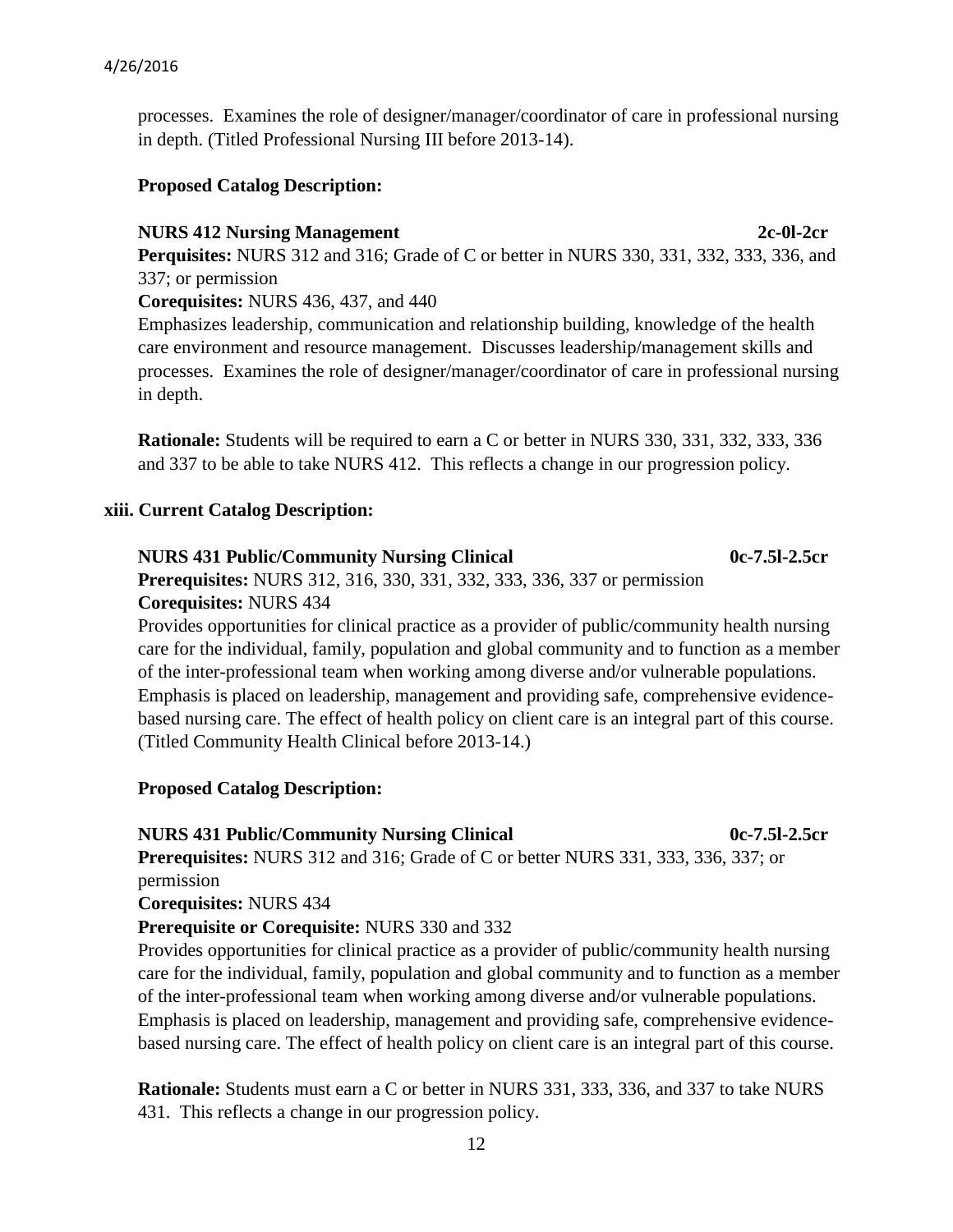# **xiv. Current Catalog Description:**

# **NURS 432 Psychiatric/Mental Health 2c-0l-2cr**

# **Prerequisites:** NURS 312, 316, 330, 331, 332, 333, 336, 337 or permission **Corequisites:** NURS 433

Focuses on the principles, concepts, and best practices that guide nursing practice in a variety of psychiatric/mental health settings. Addresses the role of the nurse in primary, secondary, and tertiary prevention/intervention as it relates to individuals, families, and aggregates with mental health and psychiatric conditions.

# **Proposed Catalog Description:**

# **NURS 432 Psychiatric/Mental Health 2c-0l-2cr**

**Prerequisites:** NURS 312 and 316; Grade of C or better NURS 331, 333, 336, 337; or permission **Corequisites:** NURS 433

# **Prerequisite or Corequisite:** NURS 330 and 332

Focuses on the principles, concepts, and best practices that guide nursing practice in a variety of psychiatric/mental health settings. Addresses the role of the nurse in primary, secondary, and tertiary prevention/intervention as it relates to individuals, families, and aggregates with mental health and psychiatric conditions.

**Rationale:** Students must earn a C or better in NURS 331, 333, 336, and 337 to take NURS 432. This reflects a change in our progression policy.

# **xv. Current Catalog Description:**

# **NURS 433 Psychiatric/Mental Health Clinical 1cannel 1cannel 1cannel 1cannel 1cannel 1cannel 1cannel 1cannel 1cannel 1cannel 1cannel 1cannel 1cannel 1cannel 1cannel 1cannel 1cannel 1cannel 1cannel 1cannel 1cannel 1cannel 1**

**Prerequisites:** NURS 312, 316, 330, 331, 332, 333, 336, 337 or permission **Corequisites:** NURS 432

Focuses opportunities for students to provide mental health promotion, risk reduction, and disease prevention in a variety of settings and diverse populations. Increases students' ability to perform as a member of inter-professional teams in acute and community based psychiatric care facilities and to identify personal beliefs and how it impacts the therapeutic relationship. Assimilates evidence-based practice through critical reasoning to apply nursing strategies to assist individuals, families, and groups.

# **Proposed Catalog Description:**

**NURS 433 Psychiatric/Mental Health Clinical 0c-7.5l-2.5cr Prerequisites:** NURS 312 and 316; Grade of C or better NURS 331, 333, 336, 337; or permission **Corequisite:** NURS 432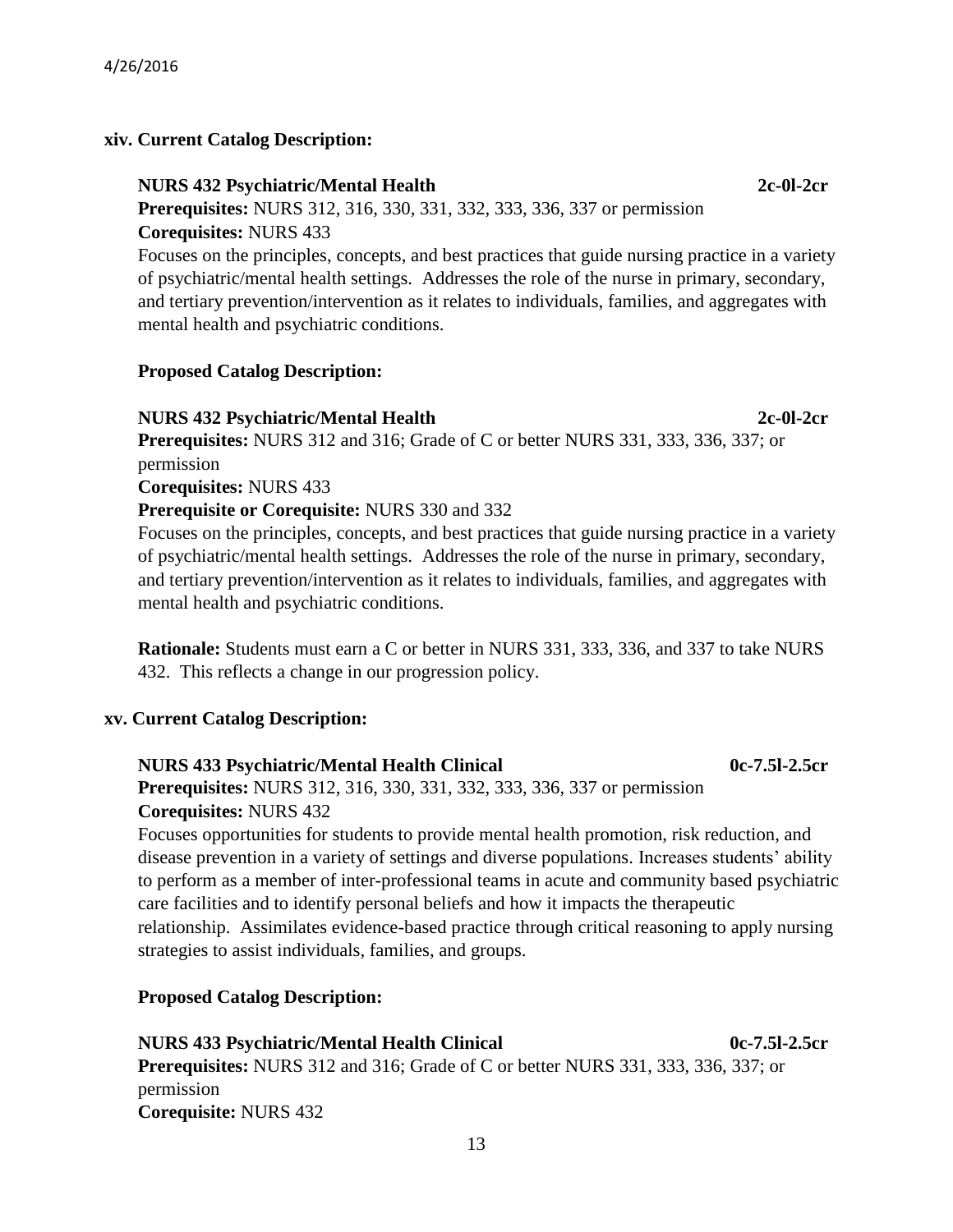### **Prerequisite or Corequisite:** NURS 330 and 332

Focuses opportunities for students to provide mental health promotion, risk reduction, and disease prevention in a variety of settings and diverse populations. Increases students' ability to perform as a member of inter-professional teams in acute and community based psychiatric care facilities and to identify personal beliefs and how it impacts the therapeutic relationship. Assimilates evidence-based practice through critical reasoning to apply nursing strategies to assist individuals, families, and groups.

**Rationale:** Students must earn a C or better in NURS 331, 333, 336, and 337 to take NURS 433. This reflects a change in our progression policy.

#### **xvi. Current Catalog Description:**

#### **NURS 434 Public/Community Nursing 2c-0l-2cr**

**Prerequisites:** NURS 312, 316, 330, 331, 332, 333, 336, 337 or permission **Corequisite:** NURS 431

Focuses on public/community health nursing care for the individual, family, population, and global community. Examines the influences of the health care delivery systems and theoretical frameworks applicable to public/community health. Considers the impact of technology, environment, society, and current issues in public/community health nursing.

#### **Proposed Catalog Description:**

#### **NURS 434 Public/Community Nursing 2c-0l-2cr**

**Prerequisites:** NURS 312 and 316; Grade of C or better NURS 331, 333, 336, 337; or permission

**Corequisites:** NURS 431

#### **Prerequisite or Corequisite:** NURS 330 and 332

Focuses on public/community health nursing care for the individual, family, population, and global community. Examines the influences of the health care delivery systems and theoretical frameworks applicable to public/community health. Considers the impact of technology, environment, society, and current issues in public/community health nursing.

**Rationale:** Students must earn a C or better in NURS 331, NURS 333, NURS 336, and NURS 337 to take NURS 434.

#### **xvii. Current Catalog Description:**

#### **NURS 436 Adult Health II 4c-0l-4cr**

**Prerequisites:** NURS 312, 316, 330, 331, 332, 333, 336, 337 or permission **Corequisites:** NURS 412, 437, and 440

Focuses on the adult and older adult, family, and community with critical and/or complex health problems with a patient centered approach to nursing care. Emphasizes the relationships among clinical manifestations of disease states, treatment, cultural influences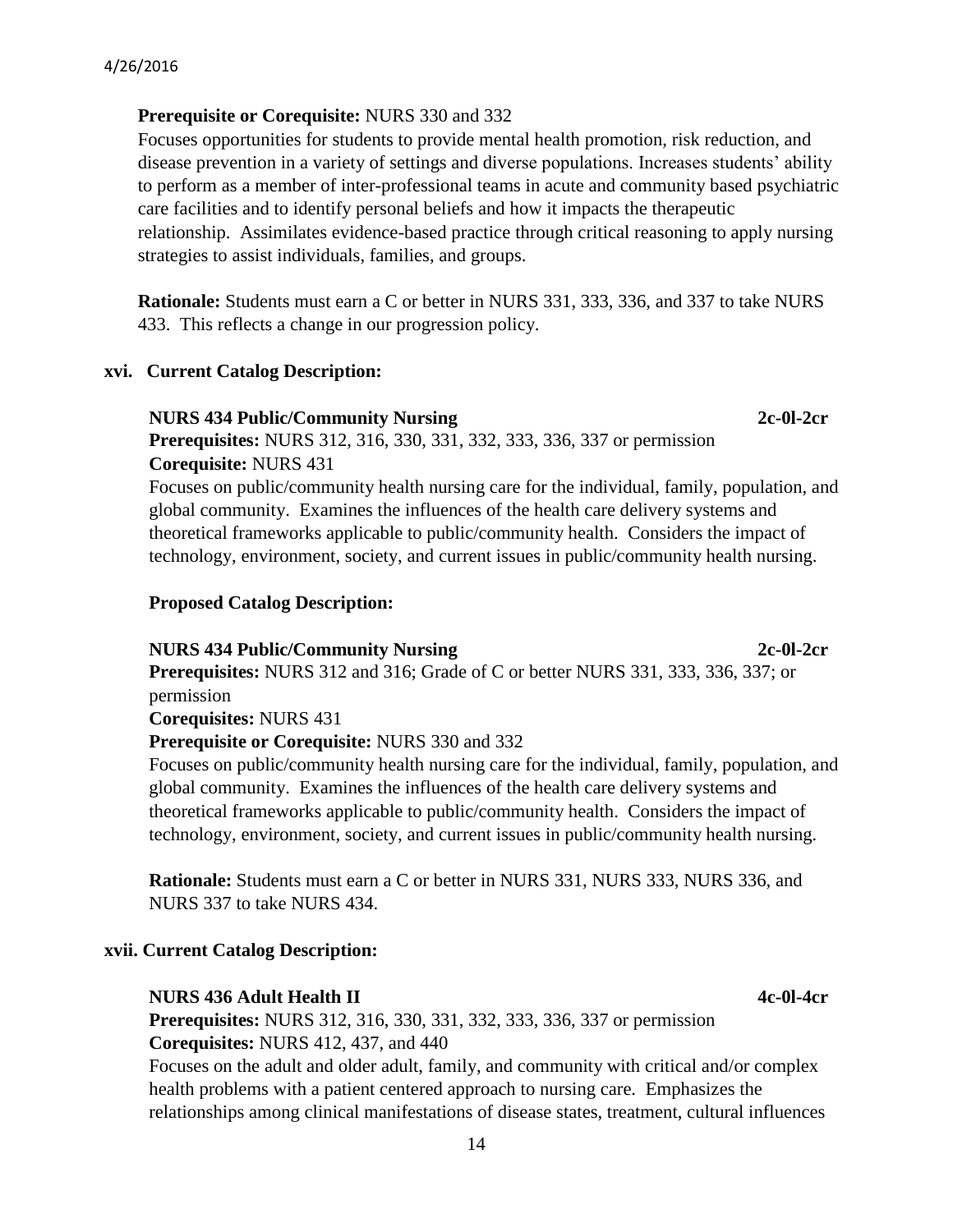and associated nursing responsibilities. Focuses on utilizing their knowledge base of diagnostics, pharmacology, interventions, and rehabilitation needs through critical reasoning to plan the care of patients with critical and/or complex health problems. Emphasizes the incorporation of evidence-based practice interventions into nursing practice.

# **Proposed Catalog Description:**

#### **NURS 436 Adult Health II 4c-0l-4cr**

**Prerequisites:** NURS 312 and 316; Grade of C or better in NURS 330, 331, 332, 333, 336, and 337; or permission

**Corequisites:** NURS 412, 437, and 440; or permission

Focuses on the adult and older adult, family, and community with critical and/or complex health problems with a patient centered approach to nursing care. Emphasizes the relationships among clinical manifestations of disease states, treatment, cultural influences and associated nursing responsibilities. Focuses on utilizing their knowledge base of diagnostics, pharmacology, interventions, and rehabilitation needs through critical reasoning to plan the care of patients with critical and/or complex health problems. Emphasizes the incorporation of evidence-based practice interventions into nursing practice.

**Rationale:** Students will be required to earn a C or better in NURS 330, NURS 331, NURS 332, NURS 333, NURS 336 and NURS 337 to be able to take NURS 436.

# **xviii. Current Catalog Description:**

# **NURS 437 Adult Health II Clinical 0c-7.5l-2.5cr**

**Prerequisites:** NURS 312, 316, 330, 331, 332, 333, 336, 337 or permission **Corequisites:** NURS 412, 436, and 440

Provides opportunities for clinical practice as a provider of care for critical and/or complex, acutely ill clients in a variety of settings. Places emphasis on leadership, management and providing safe, comprehensive evidence-based nursing care. Utilizes patient care technologies, information systems, and communication devices that support safe, patientcentered nursing care.

# **Proposed Catalog Description:**

# **NURS 437 Adult Health II Clinical 0c-7.5l-2.5cr**

**Prerequisites:** NURS 312 and 316; Grade of C or better in NURS 330, 331, 332, 333, 336, and 337; or permission

**Corequisites:** NURS 412, 436, and 440; or permission

Provides opportunities for clinical practice as a provider of care for critical and/or complex, acutely ill clients in a variety of settings. Places emphasis on leadership, management and providing safe, comprehensive evidence-based nursing care. Utilizes patient care technologies, information systems, and communication devices that support safe, patientcentered nursing care.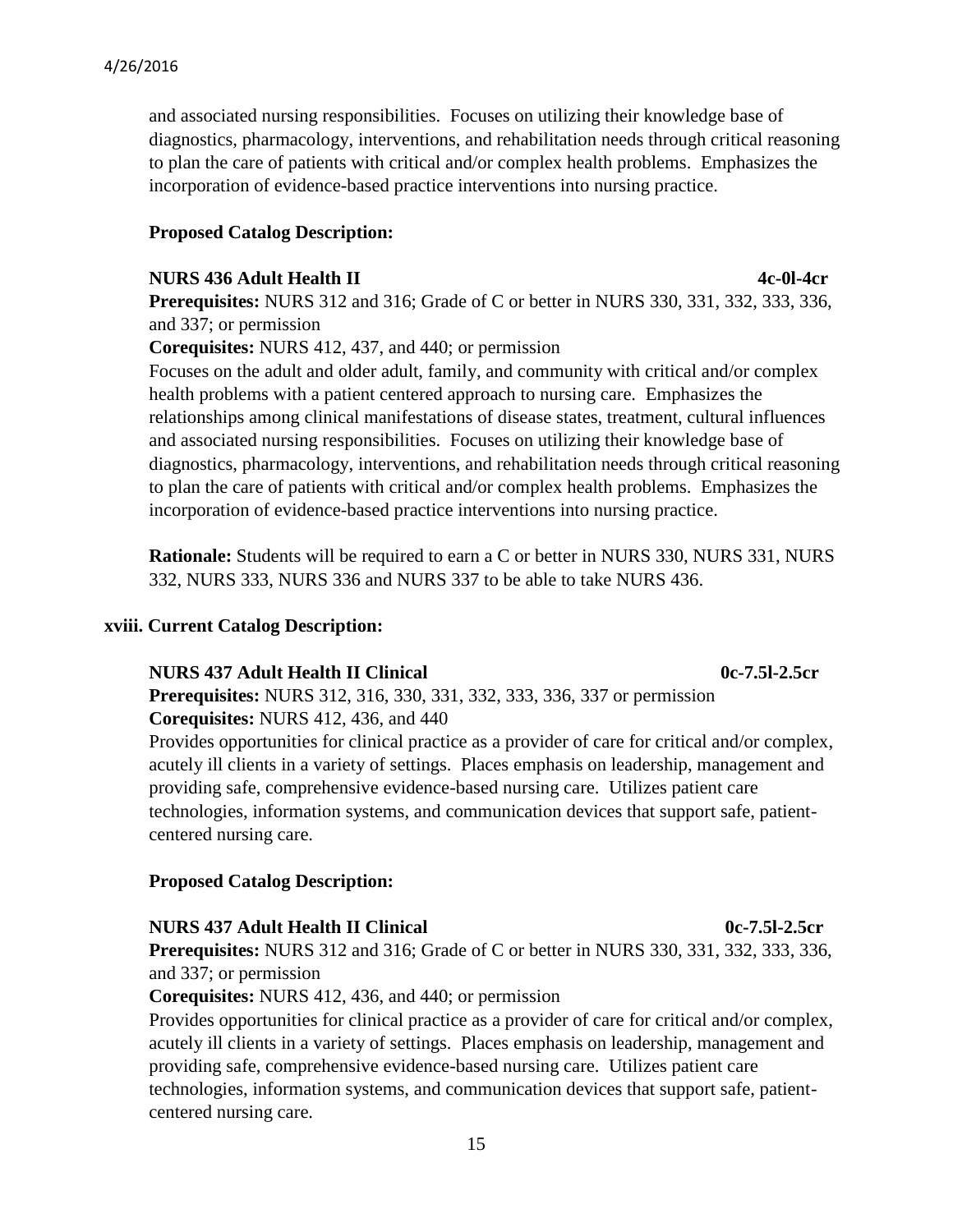**Rationale:** Students will be required to earn a C or better in NURS 330, 331, 332, 333, 336 and 337 to be able to take NURS 412. This reflects a change in our progression policy.

# **xix. Current Catalog Description:**

#### **NURS 440 Nursing Management Clinical 0c-7.5l-2.5cr**

**Prerequisites:** NURS 312, 316, 330, 331, 332, 333, 336, 337 or permission **Corequisites:** NURS 412, 436, and 437

Provides an opportunity for students to incorporate delegation and prioritization skills when caring for multiple patients in an adult health acute care setting. Emphasizes leadership skills and management principles to ensure delivery of high-quality, evidence-based cost-effective care. Precepting with a Registered Nurse is an integral component of the course.

### **Proposed Catalog Description:**

#### **NURS 440 Nursing Management Clinical 0c-7.5l-2.5cr**

**Prerequisites:** NURS 312 and 316; Grade of C or better in NURS 330, 331, 332, 333, 336, and 337; or permission

**Corequisites:** NURS 412, 436, and 437; or permission

Provides an opportunity for students to incorporate delegation and prioritization skills when caring for multiple patients in an adult health acute care setting. Emphasizes leadership skills and management principles to ensure delivery of high-quality, evidence-based cost-effective care. Precepting with a Registered Nurse is an integral component of the course.

**Rationale:** Students will be required to earn a C or better in NURS 330, NURS 331, NURS 332, NURS 333, NURS 336 and NURS 337 to be able to take NURS 440.

#### **xx. Current Catalog Description:**

**NURS 450 A Cognitive Approach to Clinical Problem Solving 3c-0l-3cr Prerequisites:** NURS 312, 316, 330, 331, 332, 333, 336, 337, and 412 or permission **Corequisites:** NURS 431 or 433 or 440 or 437

Focuses on advanced clinical problem-solving and decision-making skills needed by professional nurses. Examines factors that influence clinical problem solving to facilitate higher-level thinking in simulated clinical situations.

# **Proposed Catalog Description:**

**NURS 450 A Cognitive Approach to Clinical Problem Solving 3c-0l-3cr Prerequisites:** NURS 312 and 316; Grade of C or better in NURS 330, 331, 332, 333, 336, and 337; or permission **Corequisites:** NURS 431 or 433; or 440 or 437; or permission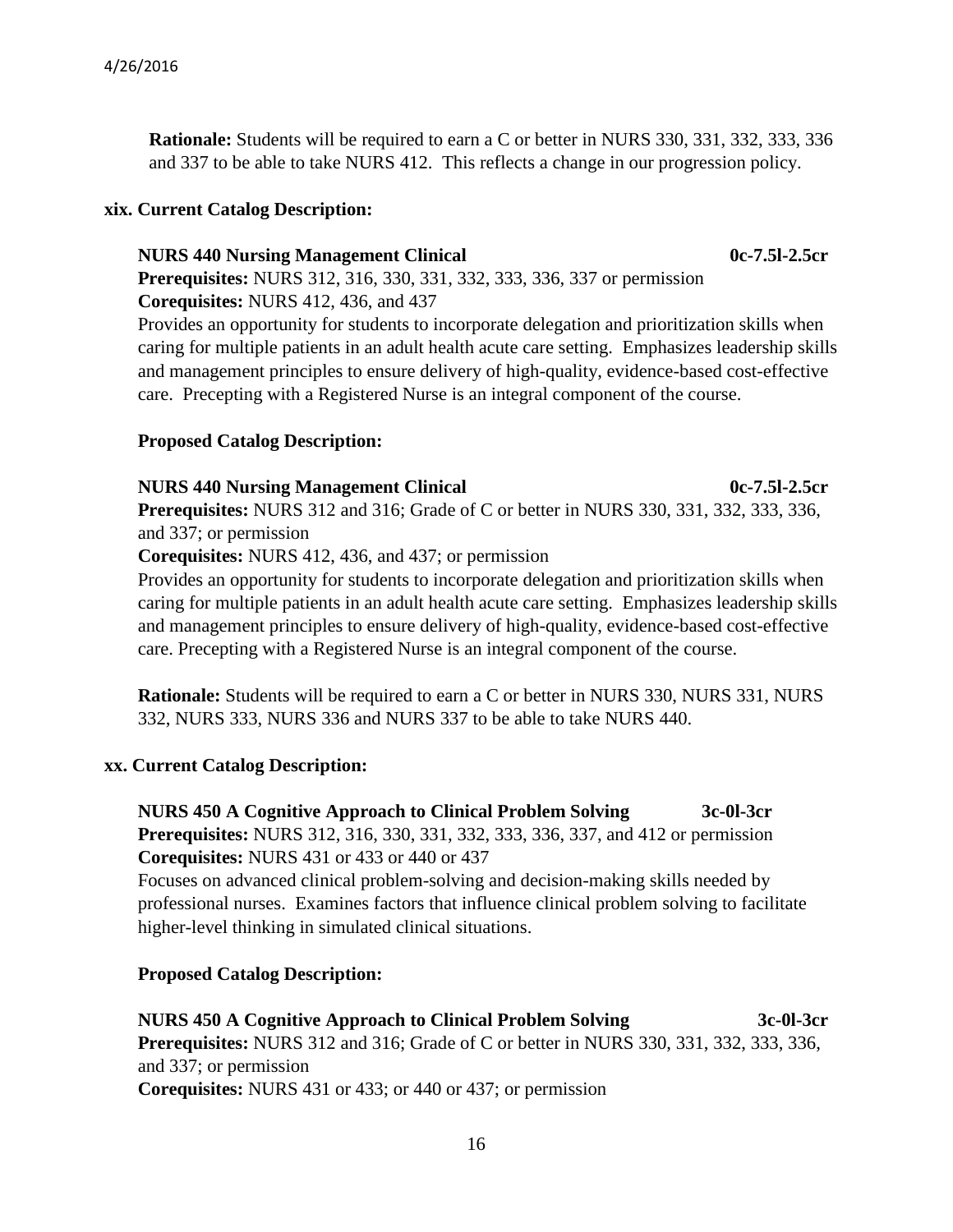#### 4/26/2016

Focuses on advanced clinical problem-solving and decision-making skills needed by professional nurses. Examines factors that influence clinical problem solving to facilitate higher-level thinking in simulated clinical situations.

**Rationale:** Students will be required to earn a C or better in NURS 330, 331, 332, 333, 336 and 337 to be able to take NURS 450. This reflects a change in our progression policy.

> 3cr 2cr 3cr 3cr 2cr 2.5cr  $2<sub>cr</sub>$ 2.5cr  $2cr$ 4cr 2.5cr 2.5cr

3cr 4cr 5cr

8cr 1cr 2cr 2.5cr  $2<sub>cr</sub>$ 2.5cr

8cr 1cr

3cr 4cr 4cr 4cr 3cr

#### **b. Program Revision**

#### **Bachelor of Science—Nursing/Licensed Practical Nurse Track** (1)

**Liberal Studies:** As outlined in Liberal Studies **43** section with the following specifications: **Dimensions of Wellness:** Fulfilled by the major **Mathematics:** MATH 217 **Natural Science:** CHEM 101-102 **Social Science:** PSYC 101, SOC 151 **Liberal Studies Electives:** 5cr, PSYC 310, LIBR 251, no course with NURS prefix

#### **Major:**

#### **Required Courses:** NURS 214 Health Assessment NURS 312 Professional Nursing NURS 316 Evidence-Based Practice in Nursing NURS 334 Transitions in Professional Nursing NURS 412 Nursing Management NURS 431 Public/Community Nursing Clinical NURS 432 Psychiatric/Mental Health NURS 433 Psychiatric/Mental Health Clinical NURS 434 Public/Community Nursing NURS 436 Adult Health II NURS 437 Adult Health II Clinical NURS 440 Nursing Management Clinical NURS 450 A Cognitive Approach to Clinical Problem Solving (2) NURS 336 Adult Health I *and* NURS 337 Adult Health Clinical I *OR* Credits by Exam (3) *and*  NURS 493 Internship NURS 330 Care of the Child and Family NURS 331 Care of the Child and Family Clinical NURS 332 Maternal-Neonatal Health NURS 333 Maternal-Neonatal Health Clinical *OR* Credits by Exam (3) *and*  NURS 493 Internship **Other Requirements:**  BIOL 105 Cell Biology (4) BIOL 150 Human Anatomy BIOL 240 Human Physiology BIOL 241 Introductory Medical Microbiology FDNT 212 Nutrition

#### **Current Program:** Proposed Program:

# **Bachelor of Science—Nursing/Licensed Practical Nurse Track** (1)

**Liberal Studies:** As outlined in Liberal studies **43** Section with the following specifications: **Dimensions of Wellness:** fulfilled by the major **Mathematics:** MATH 217 **Natural Science:** CHEM 101-102 (CHEM 111/112 could fulfill with permission) **Social Science:** PSYC 101, SOC 151 **Liberal Studies Electives:** 5cr, PSYC 310, no course with NURS prefix

| 52  |                            |                                          |                   |       |
|-----|----------------------------|------------------------------------------|-------------------|-------|
|     | Major:                     |                                          |                   | 49-52 |
|     | <b>Required Courses:</b>   |                                          |                   |       |
|     | <b>NURS 214</b>            | <b>Health Assessment</b>                 | 3 <sub>cr</sub>   |       |
|     | <b>NURS 312</b>            | <b>Professional Nursing</b>              | 2cr               |       |
|     | <b>NURS 316</b>            | Evidence-Based Practice in Nursing       | 3cr               |       |
|     | <b>NURS 334</b>            | Transitions in Professional Nursing      | 3cr               |       |
| 'n, | <b>NURS 412</b>            | <b>Nursing Management</b>                | 2cr               |       |
|     | <b>NURS 431</b>            | Public/Community Nursing Clinical        | 2.5 <sub>cr</sub> |       |
| T   | <b>NURS 432</b>            | Psychiatric/Mental Health                | 2cr               |       |
|     | <b>NURS 433</b>            | Psychiatric/Mental Health Clinical       | 2.5 <sub>cr</sub> |       |
|     | <b>NURS 434</b>            | <b>Public/Community Nursing</b>          | 2cr               |       |
| T   | <b>NURS 436</b>            | Adult Health II                          | 4cr               |       |
| 'n, | <b>NURS 437</b>            | <b>Adult Health II Clinical</b>          | 2.5 <sub>cr</sub> |       |
|     | <b>NURS 440</b>            | <b>Nursing Management Clinical</b>       | 2.5 <sub>cr</sub> |       |
|     | <b>NURS 450</b>            | A Cognitive Approach to Clinical         | 3cr               |       |
|     |                            | Problem Solving (2)                      |                   |       |
|     |                            | <b>Maternal Neonatal Health:</b>         |                   |       |
|     | <b>NURS 336</b>            | Adult Health Land                        | 4cr               |       |
|     | NURS 337                   | Adult Health Clinical I                  | 5 <sub>cr</sub>   |       |
|     | 0R                         |                                          |                   |       |
|     |                            | Credits by Exam (3) and                  | 8cr               |       |
| 'n, | <b>NURS 493</b>            | Internship                               | 1 <sub>cr</sub>   |       |
|     | <b>Adult Health:</b>       |                                          | 2cr               |       |
| T   | <b>NURS 330</b>            | Care of the Child and                    | 2.5 <sub>cr</sub> |       |
|     | <b>NURS 331</b>            | Care of the Child Clinical and           | 2cr               |       |
|     | <b>NURS 332</b>            | Maternal-Neonatal Health <i>and</i>      | 2.5 <sub>cr</sub> |       |
|     | <b>NURS 333</b>            | Maternal-Neonatal Health Clinical        |                   |       |
| 16  | 0R                         |                                          | 8cr               |       |
|     |                            | Credits by Exam (3) and                  | 1cr               |       |
|     | NURS 493                   | Internship                               |                   | 15    |
|     | <b>Other Requirements:</b> |                                          | 4cr               |       |
|     | <b>BIOL 150</b>            | Human Anatomy                            | 4cr               |       |
|     | <b>BIOL 240</b>            | Human Physiology                         | 4cr               |       |
|     | <b>BIOL 241</b>            | <b>Introductory Medical Microbiology</b> | 3cr               |       |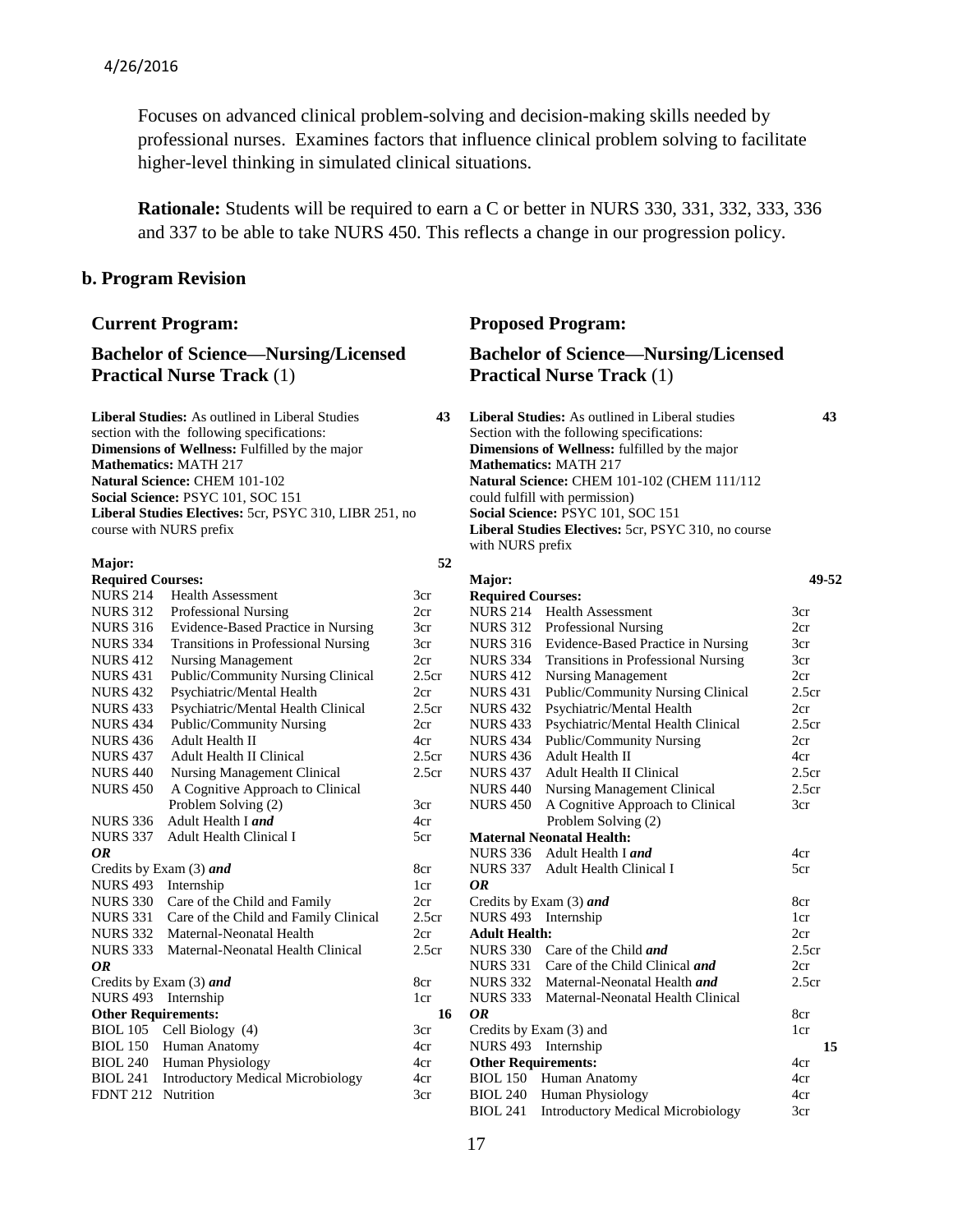| <b>Free Electives:</b>                                                                                                                                                                                                                       | 8-11 | FDNT 212 Nutrition                                                                                                                                                                                                                              |  |
|----------------------------------------------------------------------------------------------------------------------------------------------------------------------------------------------------------------------------------------------|------|-------------------------------------------------------------------------------------------------------------------------------------------------------------------------------------------------------------------------------------------------|--|
| <b>Total Degree Requirements:</b>                                                                                                                                                                                                            |      | $12 - 15$<br><b>Free Electives:</b><br>120<br>120                                                                                                                                                                                               |  |
|                                                                                                                                                                                                                                              |      | <b>Total Degree Requirements:</b>                                                                                                                                                                                                               |  |
| (1) The Pennsylvania State Board of Nursing requires four units<br>of English, three units of social studies, two units of math<br>(one of which is algebra), and two units of science in high<br>school for admission to the nursing major. |      | The Pennsylvania State Board of Nursing requires four units<br>(1)<br>of English, three units of social studies, two units of math<br>(one of which is algebra), and two units of science in high<br>school for admission to the nursing major. |  |
| (2) Students who achieve a higher score than a specified<br>minimum on a department-required standardized test(s) are<br>exempt from NURS 450. These students would need 11<br>credits of free electives.                                    |      | Students who achieve a higher score than a specified<br>(2)<br>minimum on a department-required standardized test(s) are<br>exempt from NURS 450. These students would need 11<br>credits of free electives.                                    |  |

- (3) Students have the option of earning up to 16cr via examination and NURS 493 (1-2cr) or completing NURS 336, 337, 330, 331, 332, and 333 (18cr). Exam results must be received before students register for any 300- or 400 level nursing courses other than NURS 334.
- (4) Biology course requirement changes are pending. Please see your advisor for further information.
- 
- (3) Students have the option of earning up to 16cr via examination and NURS 493 (up to 2cr) or completing NURS 330, 331, 332, 333, 336, and 337 (18cr). Exam results must be received before students register for any 300- or 400-level nursing courses other than NURS 334.

**Rationale:** Changes to the Bachelor of Science–Nursing/Licensed Practical Nurse Track curriculum are a result of changes in the Biology Department curriculum. These changes are supported by the Nursing Department. Students will no longer be required to take BIOL 105 Cell Biology, a three credit course. Students instead will complete the following three 4-credit courses: BIOL 150, 240, and 241. The total number of BIOL course hours that students currently take is equal to 13 credit hours. The proposed revisions will reduce this to 12 credit hours. Students may use the additional contact hour towards courses in the major. LIBR 251 is not offered on a regular basis. LPN students come into the program with computer literacy skills.

# **c. Bachelor of Science—Nursing and Bachelor of Science—Nursing/Licensed Practical Nurse Track Program Catalog Description Changes**

#### **Proposed Catalog Description:**

Prior to graduation, nursing majors must earn a minimum grade of "C" in all required NURS (NURS 211, 212, 213, 214, 236, 312, 316, 330, 331, 332, 333, 336, 337, 412, 431, 432, 433, 434, 436, 437, 440, 450) and BIOL courses. Students earning a D in a NURS course may repeat the course as a prerequisite, co-requisite or with permission of chairperson. A "D" grade in a NURS or BIOL course may hinder progression to the next level of required courses when mastery of the content is essential for success.

**Rationale:** The Department of Nursing and Allied Health Professions has modified our progression policy and wants this paragraph added to its narrative.

#### **2. Department of Sociology—New Course APPROVED**

#### **SOC 410 Men and Masculinities 3c-01-3cr** 3c-01-3cr

 **Prerequisite:** SOC 151 or instructor permission

 Explores constructs of masculinity within the context of U.S. culture using a sociological lens. Examines the notion that there are multiple masculinities that intersect with a range of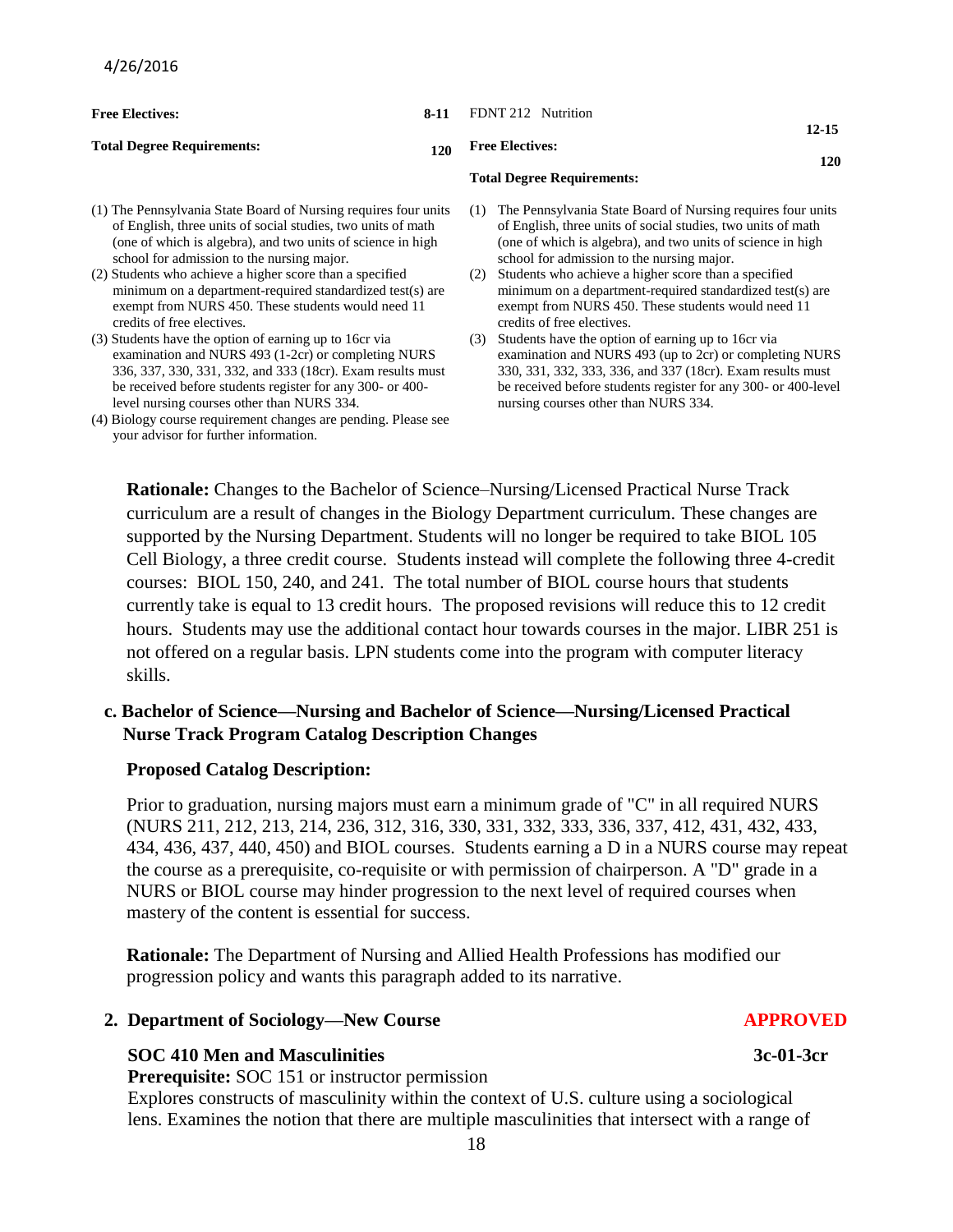areas including race, ethnicity, class, sexuality and gender identity. Evaluates the influence of social contexts and roles on behavioral expectations for men and boys. Analyzes implications for society and individual men.

 **Rationale:** Men and Masculinities fills a void in gender studies offerings on campus. Current courses throughout the College of Humanities and Social Sciences provide the basis for the critical study of gender. These courses focus to a large extent on the feminist analysis of women's lives. The Men and Masculinities course complements these courses by providing substantial literature within the field of sociology addressing the topic of men as gendered.

#### **3. Department of English—Course Deletions APPROVED**

| <b>ENGL 133</b> | <b>Newspaper Reporting</b>                      | 3c-01-3cr  |
|-----------------|-------------------------------------------------|------------|
| <b>ENGL 150</b> | <b>English for Foreign Students</b>             | 3c-01-3cr  |
| <b>ENGL 201</b> | <b>English III</b>                              | 3c-01-3cr  |
| <b>ENGL 204</b> | <b>Western World Literature</b>                 | 3c-01-3cr  |
| <b>ENGL 205</b> | <b>Dramatic Arts</b>                            | 3c-01-3cr  |
| <b>ENGL 206</b> | <b>Nature of Drama</b>                          | 3c-01-3cr  |
| <b>ENGL 207</b> | <b>Children's Literature MAJC</b>               | $3c-01-3c$ |
| <b>ENGL 209</b> | <b>Language of Media</b>                        | 3c-01-3cr  |
| <b>ENGL 219</b> | The Age of Milton                               | 3c-01-3cr  |
| <b>ENGL 223</b> | Photojournalism                                 | 3c-01-3cr  |
| <b>ENGL 224</b> | <b>Metaphysical Poets</b>                       | 3c-01-3cr  |
| <b>ENGL 230</b> | <b>History of the English Language</b>          | 3c-01-3cr  |
| <b>ENGL 231</b> | <b>Dramatic Arts</b>                            | 3c-01-3cr  |
| <b>ENGL 232</b> | <b>Oral Reading</b>                             | 3c-01-3cr  |
| <b>ENGL 235</b> | <b>Languages of Media</b>                       | 3c-01-3cr  |
| <b>ENGL 238</b> | <b>Nature of Drama</b>                          | 3c-01-3cr  |
| <b>ENGL 241</b> | <b>English Novel</b>                            | 3c-01-3cr  |
| <b>ENGL 242</b> | <b>American Novel</b>                           | 3c-01-3cr  |
| <b>ENGL 243</b> | <b>Contemporary Short Fiction</b>               | 3c-01-3cr  |
| <b>ENGL 244</b> | <b>Poetry and Its Forms</b>                     | 3c-01-3cr  |
| <b>ENGL 245</b> | <b>Literature for Adolescents</b>               | 3c-01-3cr  |
| <b>ENGL 246</b> | <b>Contemporary Short Fiction</b>               | 3c-01-3cr  |
| <b>ENGL 247</b> | <b>Poetry and Its Forms</b>                     | 3c-01-3cr  |
| <b>ENGL 248</b> | The Age of Johnson                              | 3c-01-3cr  |
| <b>ENGL 251</b> | <b>History of the English Language</b>          | 3c-01-3cr  |
| <b>ENGL 260</b> | <b>English Literature: To Restoration</b>       | 3c-01-3cr  |
| <b>ENGL 261</b> | <b>English Literature: Restoration to 1900</b>  | 3c-01-3cr  |
| <b>ENGL 271</b> | <b>Modern American Fiction</b>                  | 3c-01-3cr  |
| <b>ENGL 272</b> | <b>American Negro Literature</b>                | 3c-01-3cr  |
| <b>ENGL 273</b> | <b>Contemporary American and British Poetry</b> | 3c-01-3cr  |
| <b>ENGL 274</b> | <b>Literature of Other Cultures</b>             | 3c-01-3cr  |
| <b>ENGL 301</b> | <b>British medieval Literature</b>              | 3c-01-3cr  |
| <b>ENGL 331</b> | <b>Trends in Linguistics</b>                    | 3c-01-3cr  |
| <b>ENGL 346</b> | <b>Contemporary American and British Poetry</b> | 3c-01-3cr  |
| <b>ENGL 355</b> | <b>Modern European Literature</b>               | 3c-01-3cr  |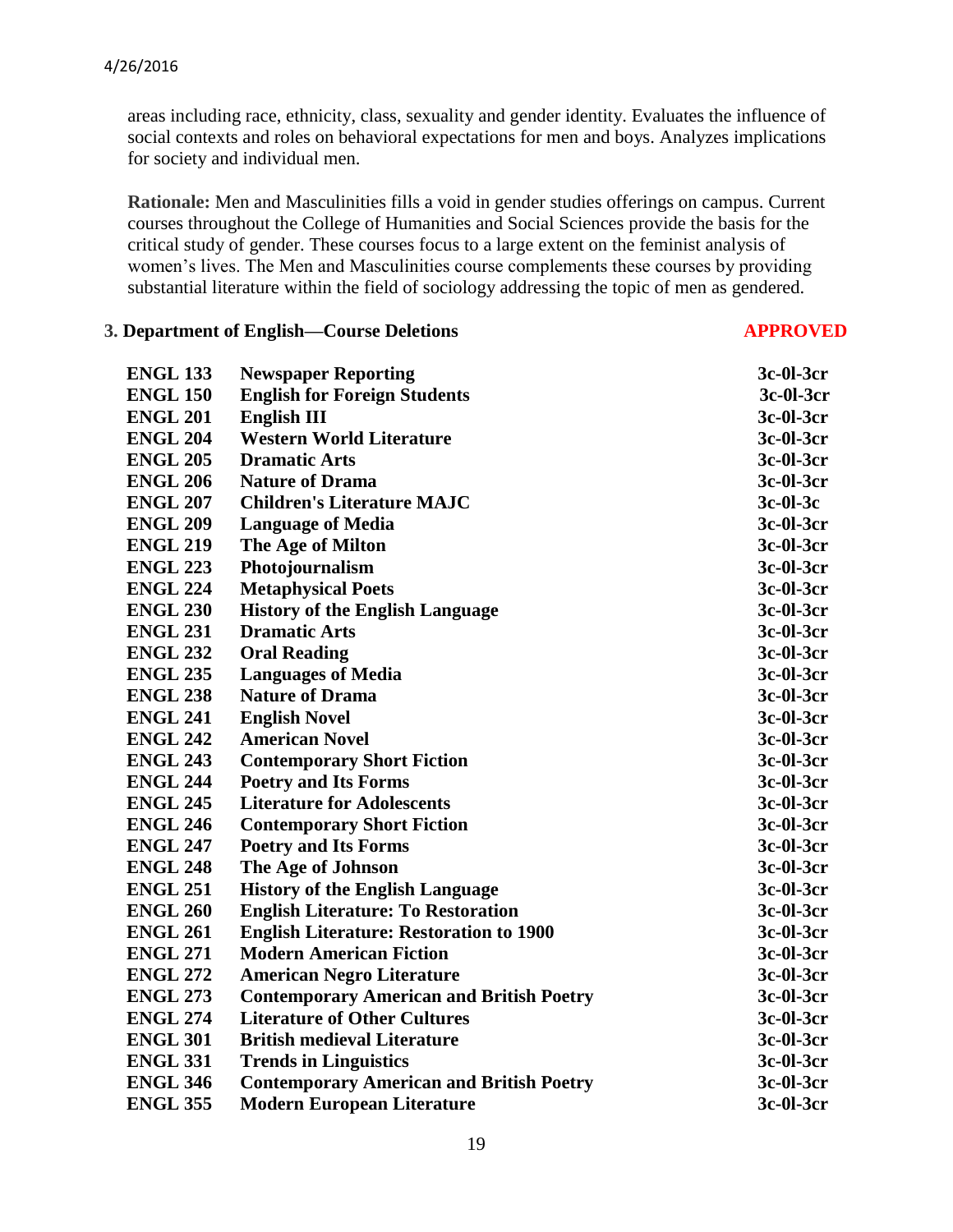| <b>ENGL 358</b> | <b>Modern American Fiction</b>       | 3c-01-3cr |
|-----------------|--------------------------------------|-----------|
| <b>ENGL 359</b> | <b>Black American Literature</b>     | 3c-01-3cr |
| <b>ENGL 365</b> | <b>16th Century Prose and Poetry</b> | 3c-01-3cr |
| <b>ENGL 366</b> | <b>Shakespeare</b>                   | 3c-01-3cr |
| <b>ENGL 369</b> | 17th Century Prose and Poetry        | 3c-01-3cr |
| <b>ENGL 375</b> | <b>The Augustans</b>                 | 3c-01-3cr |
| <b>ENGL 376</b> | <b>Age of Feeling</b>                | 3c-01-3cr |
| <b>ENGL 377</b> | <b>Rise of the English Novel</b>     | 3c-01-3cr |
| <b>ENGL 378</b> | <b>Costume and Makeup</b>            | 3c-01-3cr |
| <b>ENGL 379</b> | <b>Romantic Movement</b>             | 3c-01-3cr |
| <b>ENGL 390</b> | <b>Literary Tour of Britain</b>      | 3c-01-3cr |
| <b>ENGL 400</b> | <b>Seminar</b>                       | 3c-01-3cr |

**Rationale:** These courses have not been offered since 1990 or before and so they are being deleted to allow future reuse of the course numbers.

# **4. Department of Foreign Languages—Catalog Description Changes, Course Revisions, Course Title Changes and Program Revision APPROVED**

#### **a. Catalog Description Changes:**

#### **i. Current Catalog Description:**

# **SPAN 260 Introduction to Hispanic Literature 3c-0l-3cr**

 **Prerequisite:** SPAN 230 or equivalent

 A prerequisite for any 300- or 400-level course in Hispanic literatures. Provides the tools necessary for developing literary competence and combines a study of literary genres and analysis with an introduction to the literatures of Spain and Spanish America. Taught in Spanish. Required for all majors and minors.

# **Proposed Catalog Description:**

# **SPAN 260 Introduction to Hispanic Literature 3c-0l-3cr**

 **Prerequisite:** SPAN 230 or equivalent

 A prerequisite for any 300- or 400-level course in Hispanic literatures. Provides the tools necessary for developing literary competence and combines a study of literary genres and analysis with an introduction to the literatures of Spain and Spanish America. Taught in Spanish.

# **ii. Current Catalog Description**

# **SPAN 330 Advanced Spanish Composition and Grammar 3c-0l-3cr**

 **Prerequisite:** SPAN 230 or equivalent

 Extensive work on the development of written expression and communication at the "advanced level" of proficiency in Spanish, as defined by the American Council on the Teaching of Foreign Languages, together with the study of advanced-level structures. Taught in Spanish. Required for all majors and recommended for minors.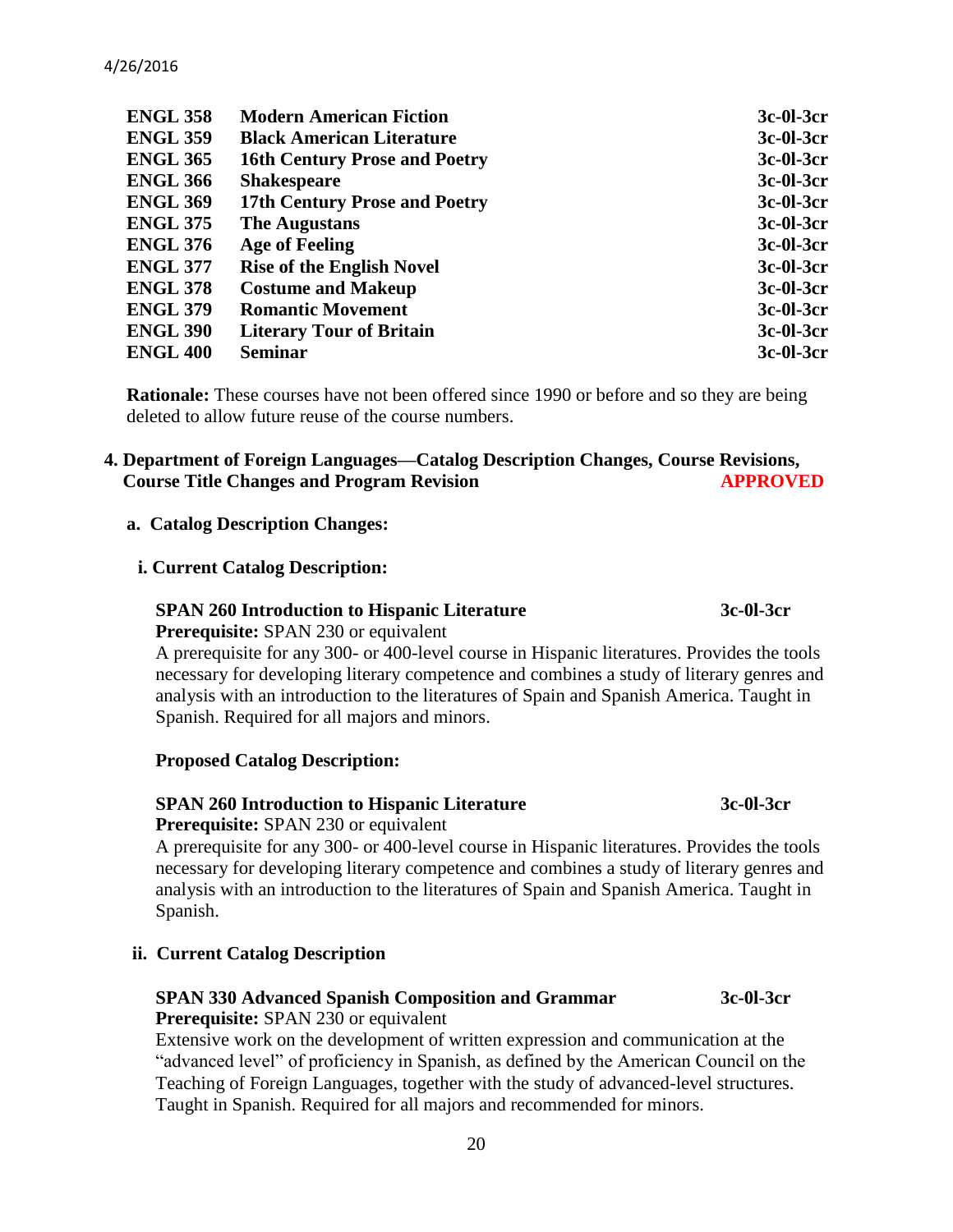# **Proposed Catalog Description:**

#### **SPAN 330 Advanced Spanish Composition and Grammar 3c-0l-3cr Prerequisite:** SPAN 230 or equivalent

 Extensive work on the development of written expression and communication at the "advanced level" of proficiency in Spanish, as defined by the American Council on the Teaching of Foreign Languages, together with the study of advanced-level structures. Taught in Spanish.

**Rationale:** The descriptions of these two courses (SPAN 260 & 330) are being revised so that the final phrase is omitted. In the current descriptions of these courses, the final phrase states that the courses are required for students in certain Spanish programs. Those final phrases are being deleted to avoid any contradiction with new changes in the major and minor programs.

# **b. Course Revisions, Catalog Description Changes, and Course Title Changes**

# **i. Current Catalog Description:**

# **SPAN 340 Hispanic Civilization Through the 19th Century 3c-0l-3cr**

**Prerequisite:** SPAN 230 or equivalent

An introduction to the significant aspects of the culture of both Spain and Spanish America. Elements for explanation and discussion are drawn from artistic, literary, religious, geographic, social, and political manifestations of Hispanic culture as they have revealed themselves through the 19<sup>th</sup> century. Taught in Spanish. Required for all majors and minors.

# **Proposed Catalog Description:**

# **SPAN 340 Hispanic Civilization into the 19th Century 3c-0l-3cr**

**Prerequisite:** SPAN 230 or equivalent

An introduction to the significant aspects of the cultures of both Spain and Spanish America. Elements for explanation and discussion are drawn from artistic, literary, religious, geographic, social, and political manifestations of Hispanic cultures as they have revealed themselves through the early nineteenth century. Taught in Spanish.

**Rationale:** The current SPAN 340 course includes material from prehistory to the end of the nineteenth century. This revision changes the title to say "into the  $19<sup>th</sup>$  Century," rather than "Through the 19th Century." Content from the bulk of the nineteenth century is being shifted out of this course and into SPAN 342 and SPAN 344. These revisions will allow for somewhat more time to be devoted to topics in the SPAN 340 course, and a more coherent study of Spain and Hispanic America from the nineteenth century to the present in the other two courses.

# **ii. Current Catalog Description:**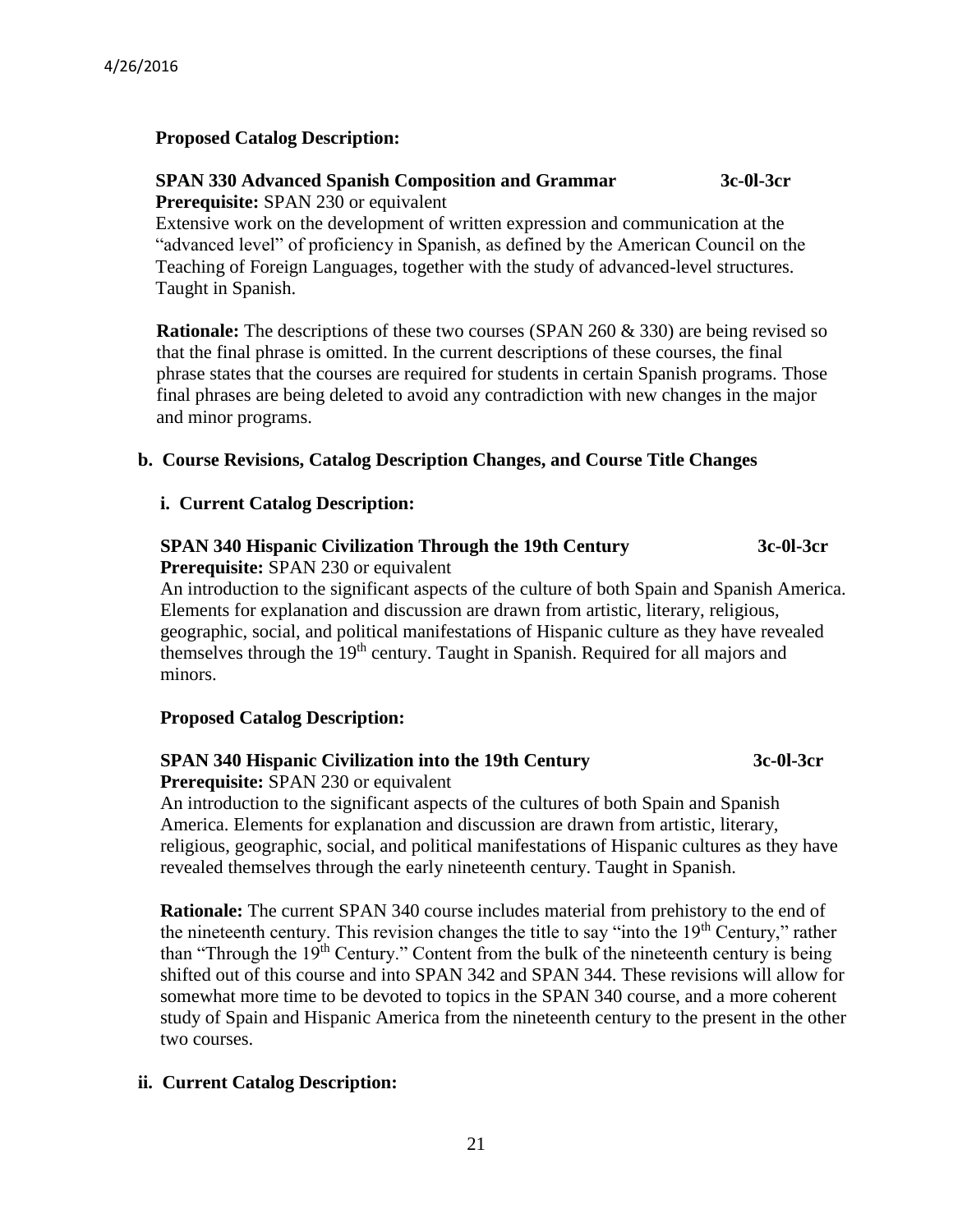# **SPAN 342 20th-Century Spanish Civilization and Culture 3c-0l-3cr**

**Prerequisite:** SPAN 230 or equivalent

An analysis of the major cultural trends in 20th-century Spain as they relate to its current problems, aspirations, and values. Elements for explanation and discussion are drawn from artistic, literary, religious, geographic, social, and political manifestations. Taught in Spanish; offered alternate years. (May not duplicate credit for SPAN 382 taken in Valladolid.)

### **Proposed Catalog Description:**

#### **SPAN 342 Spanish Cultures from the 19th-Century to the Present 3c-0l-3cr Prerequisite:** SPAN 230 or equivalent

Analyzes the major cultural trends in  $19<sup>th</sup>$ ,  $20<sup>th</sup>$ , and  $21<sup>st</sup>$ -century Spain as they relate to its current problems, aspirations, and values. Draws elements for explanation and discussion from artistic, literary, religious, geographic, social, and political manifestations. Taught in Spanish; offered alternate years. (May not duplicate credit for SPAN 382 taken in Valladolid.)

**Rationale:** The current SPAN 342 course only includes the 20<sup>th</sup> century. This revision changes the title to include the  $19<sup>th</sup>$ ,  $20<sup>th</sup>$ , and the  $21<sup>st</sup>$  centuries. Content from the 19th century is being added in order to make the study of present-day Spain more coherent, and to give students a better understanding of 20th- and 21<sup>st</sup>-century Spain as it relates to the cultural, social, and political trends of the 19th century. Content from the 19th century is being shifted out of SPAN 340 and into this course SPAN 342.

#### **iii. Current Catalog Description**

### **SPAN 344 20th-Century Spanish-American Civilization and Culture 3c-0l-3cr Prerequisite:** SPAN 230 or equivalent

An analysis of the major cultural trends in 20th-century Spanish America as they relate to its position in the world. Elements for explanation and discussion are drawn from artistic, literary, religious, geographic, social, and political manifestations, including indigenous cultural influences. Taught in Spanish; offered alternate years.

#### **Proposed Catalog Description:**

#### **SPAN 344 Spanish-American Cultures from the 19th Century to the Present 3c-0l-3cr Prerequisite:** SPAN 230 or equivalent

Analyzes the major cultural trends in Spanish America as they relate to its position in the world, starting with the independence movements of the early nineteenth century, through the twentieth century to the present. Draws elements for explanation and discussion from social, political, artistic, literary, religious, and geographic manifestations, including indigenous and African cultural influences. Taught in Spanish; offered alternate years.

**Rationale:** The current SPAN 344 course only includes the 20<sup>th</sup> century. This revision changes the title so as to include the  $19<sup>th</sup>$ ,  $20<sup>th</sup>$ , and the  $21<sup>st</sup>$  centuries. Content from the 19th century is being added in order to make the study of present-day Spanish America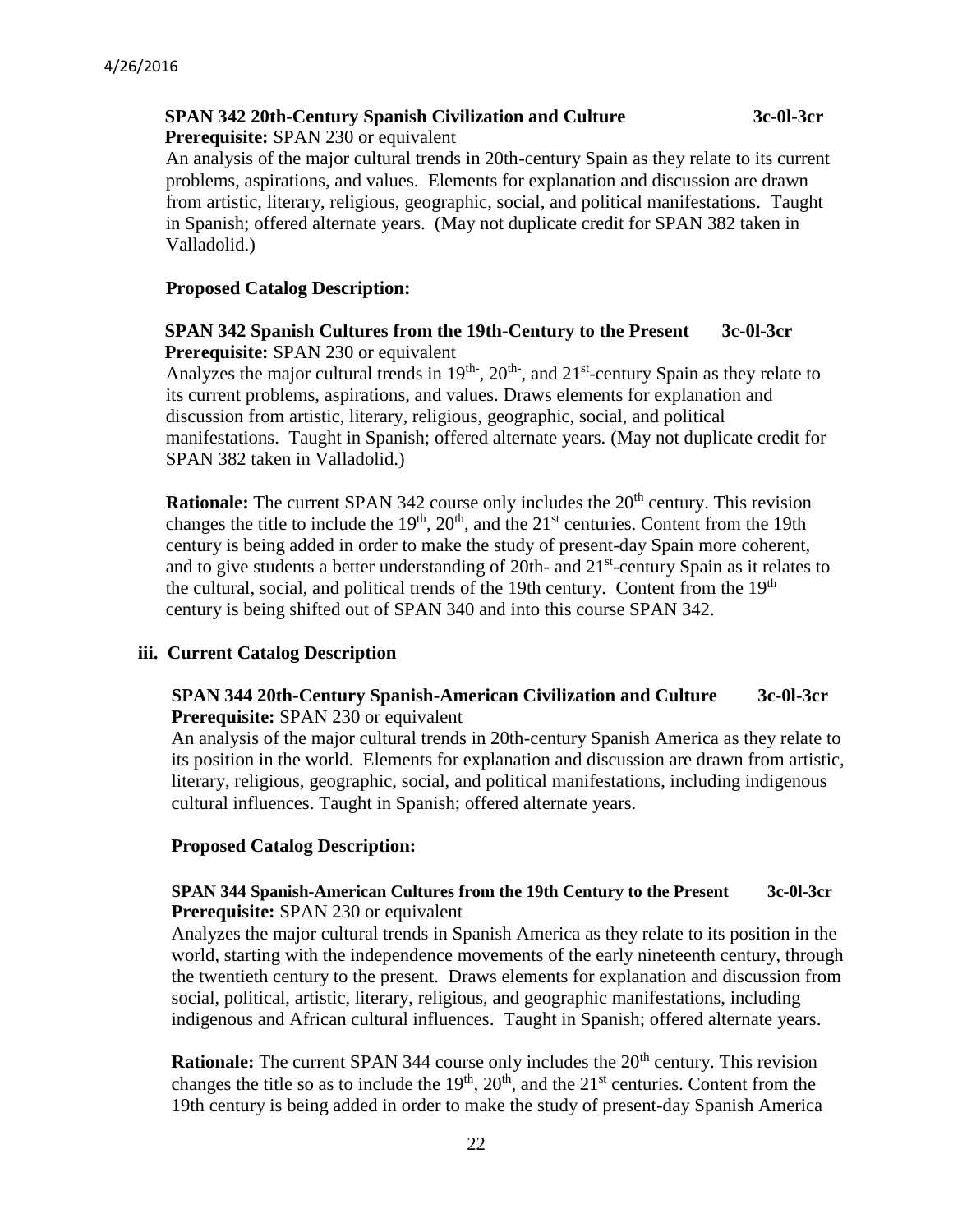more coherent, and to give students a better understanding of 20th- and 21<sup>st</sup>-century Spanish America as it relates to the cultural, social, and political trends of the 19th century. Content from the 19<sup>th</sup> century is being shifted out of SPAN 340 and into 344.

#### **c. Catalog Description Change**

### **Current Catalog Description:**

# **SPAN 404 Advanced Spanish Grammar 3c-0l-3cr**

 **Prerequisites:** SPAN 230 and senior standing or department permission An in-depth study of Spanish syntax and morphology. Taught in Spanish. Required for all majors.

#### **Proposed Catalog Description:**

## **SPAN 404 Advanced Spanish Grammar 3c-0l-3cr**

**Prerequisites:** SPAN 230 and senior standing or department permission An in-depth study of Spanish syntax and morphology. Taught in Spanish.

 **Rationale:** The description of this course is being revised so that the final phrase is omitted. In the current descriptions of these courses, the final phrase states that the courses are required for students in certain Spanish programs. Those final phrases are being deleted to avoid any contradiction with new changes in the major and minor programs.

# **d. Program Revision**

| <i>i.</i> Current Program:     |                                             | <b>Proposed Program:</b> |                 |                                               |     |
|--------------------------------|---------------------------------------------|--------------------------|-----------------|-----------------------------------------------|-----|
| Minor—Spanish                  |                                             | 22                       | Minor—Spanish   |                                               | 18  |
|                                |                                             |                          |                 |                                               |     |
| <b>SPAN 201</b>                | Intermediate Spanish or                     |                          | <b>SPAN 220</b> | Intermediate Spanish Conversation             | 3cr |
|                                | equivalent                                  | 4cr                      | <b>SPAN 230</b> | <b>Intermediate Spanish Composition</b>       |     |
| <b>SPAN 220</b>                | Intermediate Spanish                        |                          |                 | and Grammar                                   | 3cr |
|                                | Conversation                                | 3cr                      | <b>SPAN 260</b> | Introduction to Hispanic Literature           | 3cr |
| <b>SPAN 230</b>                | Intermediate Spanish                        |                          | <b>SPAN 330</b> | <b>Advanced Spanish Composition</b>           |     |
|                                | Composition and Grammar                     | 3cr                      |                 | and Grammar                                   | 3cr |
| <b>SPAN 260</b>                | Introduction to Hispanic                    |                          |                 |                                               |     |
|                                | Literature                                  | 3cr                      |                 | Any two additional courses at the SPAN 3xx or |     |
|                                | SPAN 342/344 20th-Century Spanish           |                          |                 | SPAN 4xx level (except SPAN 390)              | 6cr |
|                                | Civilization and Culture/20 <sup>th</sup> - |                          |                 |                                               |     |
|                                | Century Spanish-American                    |                          |                 |                                               |     |
|                                | Civilization and Culture                    | 3cr                      |                 |                                               |     |
| <b>SPAN 350</b>                | <b>Advanced Spanish</b>                     |                          |                 |                                               |     |
|                                | Conversation                                | 3cr                      |                 |                                               |     |
| <b>Controlled Electives:</b>   |                                             |                          |                 |                                               |     |
| One course from the following: |                                             |                          |                 |                                               |     |
|                                | SPAN 340, 342, 344, 362, 364, 453           | 3cr                      |                 |                                               |     |

23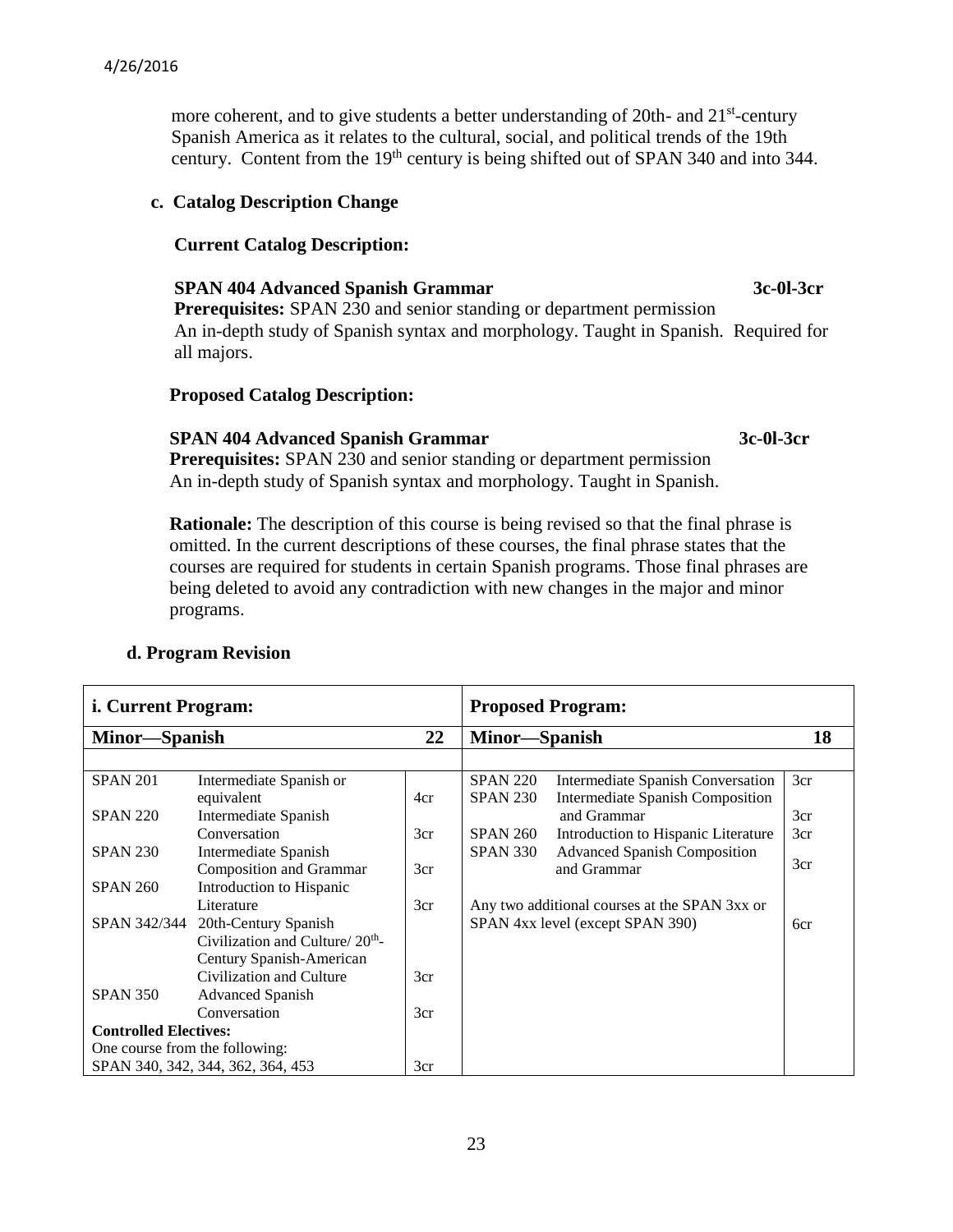#### 4/26/2016

**Rationale:** SPAN 201 Intermediate Spanish is being eliminated from the minor so that the minor in Spanish will better coordinate with the new Certificate in Spanish. SPAN 330 Advanced Spanish Composition and Grammar was recently approved and is being offered this academic year, and this proposal adds that course to the requirements for the minor. This course will further develop students' writing skills. Furthermore, the proposal allows students more flexibility in their controlled electives.

# **5. Department of Music—Program Revisions, New Courses, and Catalog Description Changes** APPROVED

#### **a. Program Revisions**

### **i. Bachelor of Arts—Music**

| <b>Current Footnotes:</b>                                                                                                                                                                                                                                                                                                                         | <b>Proposed Footnote:</b>                                                   |
|---------------------------------------------------------------------------------------------------------------------------------------------------------------------------------------------------------------------------------------------------------------------------------------------------------------------------------------------------|-----------------------------------------------------------------------------|
| (1) Students may satisfy any theory class by passing the final<br>exam before or at the beginning of any given semester<br>and then enrolling in Section 011 of the course for 0cr;<br>the student's grade would be recorded as "Satisfactory"<br>on the transcript.<br>(2) Students are encouraged to consider a minor in another<br>department. | Students are encouraged to consider a minor in another<br>T)<br>department. |

# **ii. Bachelor of Fine Arts—Music Performance**

| <b>Current Footnotes:</b>                                                                                                                                                                                                                                                                                                                                                                                                                                                                                                                                                                                                                                                    | <b>Proposed Footnotes:</b>                                                                                                                                                                                                                                                                                                                                                                           |
|------------------------------------------------------------------------------------------------------------------------------------------------------------------------------------------------------------------------------------------------------------------------------------------------------------------------------------------------------------------------------------------------------------------------------------------------------------------------------------------------------------------------------------------------------------------------------------------------------------------------------------------------------------------------------|------------------------------------------------------------------------------------------------------------------------------------------------------------------------------------------------------------------------------------------------------------------------------------------------------------------------------------------------------------------------------------------------------|
| (1) Students may satisfy any theory class by passing the final<br>exam before or at the beginning of any given semester<br>and then enrolling in Section 011 of the course for 0cr;<br>the student's grade would be recorded as "Satisfactory"<br>on the transcript.<br>(2) Vocal, keyboard, and string majors will take eight<br>semesters of 4cr lessons (32cr). Wind and percussion<br>majors will take seven semesters of 4cr lessons and one<br>semester of 2cr lessons (30cr). Composition majors<br>will take up to 16cr of composition lessons.<br>(3) Students are required to participate in ensembles for five<br>hours a week each semester for eight semesters. | (1) Vocal, keyboard, and string majors will take eight<br>semesters of 4cr lessons (32cr). Wind and percussion<br>majors will take seven semesters of 4cr lessons and one<br>semester of 2cr lessons (30cr). Composition majors<br>will take up to 16cr of composition lessons.<br>(2) Students are required to participate in ensembles for five<br>hours a week each semester for eight semesters. |

# **iii. Bachelor of Science in Education—Music Education**

| <b>Current Footnotes:</b>                                                                                                                                                                                                                                                                                                                                                                                                                                                                                                                                                                                                                                   | <b>Proposed Footnotes:</b>                                                                                                                                                                                                                                                                                                                                                                                                                                                     |
|-------------------------------------------------------------------------------------------------------------------------------------------------------------------------------------------------------------------------------------------------------------------------------------------------------------------------------------------------------------------------------------------------------------------------------------------------------------------------------------------------------------------------------------------------------------------------------------------------------------------------------------------------------------|--------------------------------------------------------------------------------------------------------------------------------------------------------------------------------------------------------------------------------------------------------------------------------------------------------------------------------------------------------------------------------------------------------------------------------------------------------------------------------|
| (*) Also see requirements leading to teacher certification,<br>titled "3-Step Process for Teacher Education," in the<br>College of Education and Educational Technology<br>section of this catalog.<br>(1) Students may satisfy any theory class or class instrument/<br>minor instrument requirement by<br>A. Theory—Passing the final exam before or at the<br>beginning of any given semester and then enrolling in<br>Section 011 of the course for 0cr; the student's grade<br>would be recorded as "Satisfactory" on the transcript.<br>B. Class instrument or minor applied area-Passing the<br>B or C required jury (0cr) before enrolling in class | Also see requirements leading to teacher certification,<br>$(*)$<br>titled "3-Step Process for Teacher Education," in the<br>College of Education and Educational Technology<br>section of this catalog.<br>Students may satisfy a class instrument or secondary<br>(1)<br>applied area requirement by passing the appropriate<br>jury, either APMU 227 Capstone Jury: Secondary<br>Instrument, APMU 126 Piano Proficiency Level I, or<br>APMU 127 Piano Proficiency Level II. |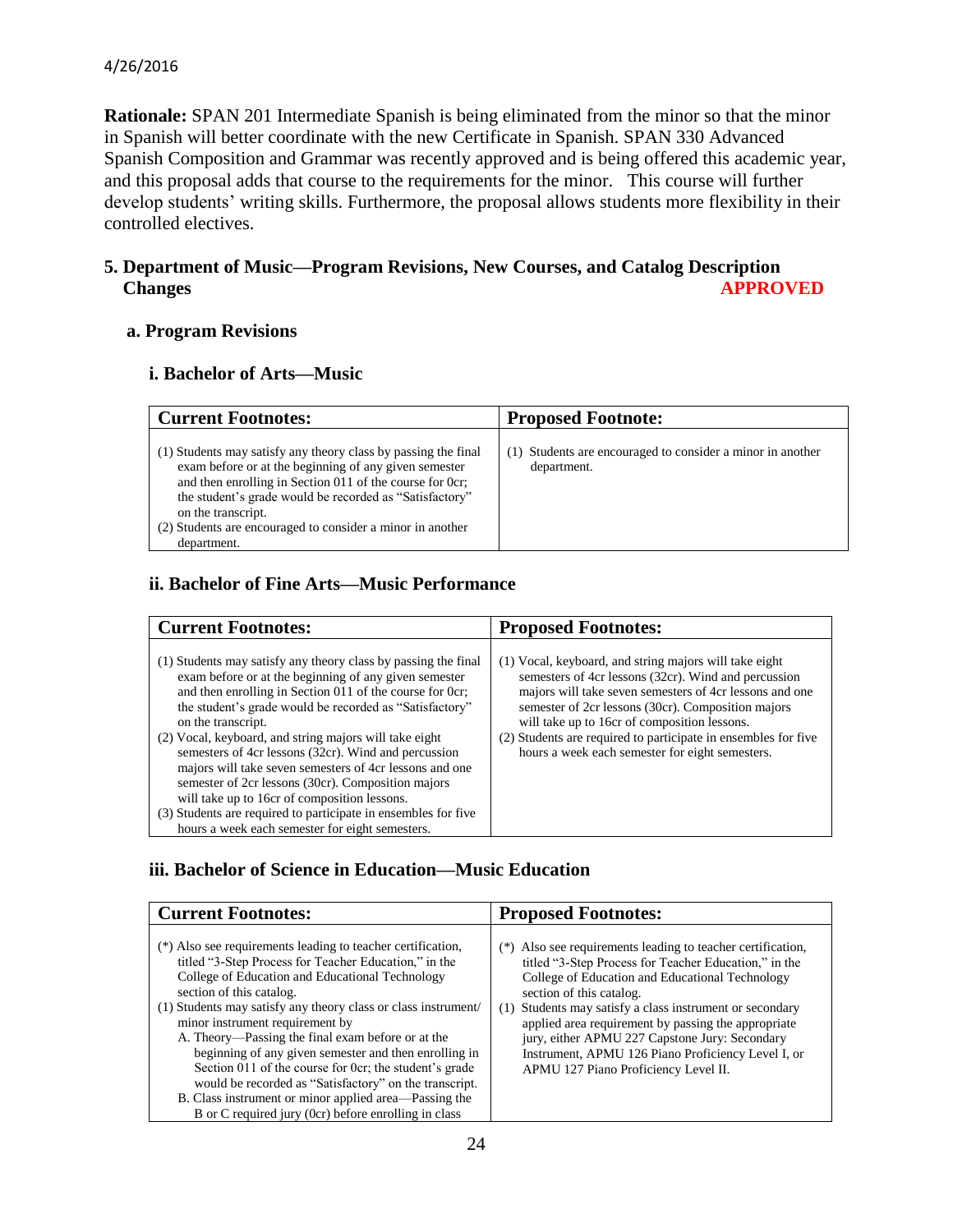| instruments or a minor applied course; the student's |
|------------------------------------------------------|
| grade would be recorded as "Satisfactory" on the     |
| transcript.                                          |

**Rationale:** The programs are being revised in order to delete the first footnote under the degree requirements for all three music programs. The procedure outlined in the footnote is antiquated in that 011 sections are no longer used to record course exemptions. Moreover, so few music students matriculate with preparation sufficient to bypass core theory courses that the theory-area coordinator handles their evaluation on an individual basis and via means more comprehensive than a single examination. The degree programs themselves are unchanged. All of the subsequent footnotes in each program will need to be renumbered.

#### **iv. Minor in Music**

| <b>Current Footnotes:</b>                                                                                                                                                                                                                                                                                                                                                                                                                                                                                                                                                            | <b>Proposed Footnotes:</b>                                                                                                                                                                                                                                                                                                                          |
|--------------------------------------------------------------------------------------------------------------------------------------------------------------------------------------------------------------------------------------------------------------------------------------------------------------------------------------------------------------------------------------------------------------------------------------------------------------------------------------------------------------------------------------------------------------------------------------|-----------------------------------------------------------------------------------------------------------------------------------------------------------------------------------------------------------------------------------------------------------------------------------------------------------------------------------------------------|
| (1) Students must audition to be admitted into the minor.<br>(2) Admitted minor will receive one semester of 2cr applied<br>lessons and may (when possible) receive further semester<br>depending on instructor availability. Students must be<br>enrolled in an ensemble (as advised) during any semester in<br>which they receive applied lessons.<br>(3) Students who do not pass the theory placement exam at their<br>audition must take and pass MUSC 110 to be admitted to<br>MUSC 115. MUSC 110 is offered as a summer online course<br>and will not count toward the minor. | Students must audition to be admitted into the minor.<br>Admitted minor will receive one semester of 2cr applied<br>(2)<br>lessons and may (when possible) receive further semester<br>depending on instructor availability. Students must be<br>enrolled in an ensemble (as advised) during any semester in<br>which they receive applied lessons. |

 **Rationale:** The Department of Music asks that an additional footnote be deleted from the Minor--Music program. The note ought to have been removed in conjunction with the earlier revision, which addressed a new policy regarding the department's theory placement exam, but it was overlooked. In a nutshell, footnote (3) refers to MUSC 110 Fundamentals of Theory as a means of remediation for students who are not qualified to take MUSC 115 Theory I. The department now plans to accommodate such students with MUSC 113 Theory I Practicum; MUSC 110 will not be offered during the summer term.

#### **b. New Courses**

#### **i. APMU 227 Capstone Jury: Secondary Instrument 0c-0l-0cr**

**Prerequisite:** Must be taken during the fourth semester of APMU Applied Music (secondary instrument)

Adjudicates the performance of students in a secondary performance area (on a pass/fail basis). In order to pass the secondary jury, students are expected to perform at a functional level. All students who undertake four semesters of secondary applied study must complete a capstone jury, but those in the BSEd--Music degree program with a voice concentration take APMU 127 Piano Proficiency Level II in lieu of APMU 227.

**Rationale:** APMU 227 Capstone Jury: Secondary Instrument is an outgrowth of revisions to the nomenclature of jury courses used by the Department of Music as benchmarks for applied study. In general, it supplants APMU 123 Applied Jury B as a means by which any student may earn a formal credential for substantial coursework in a secondary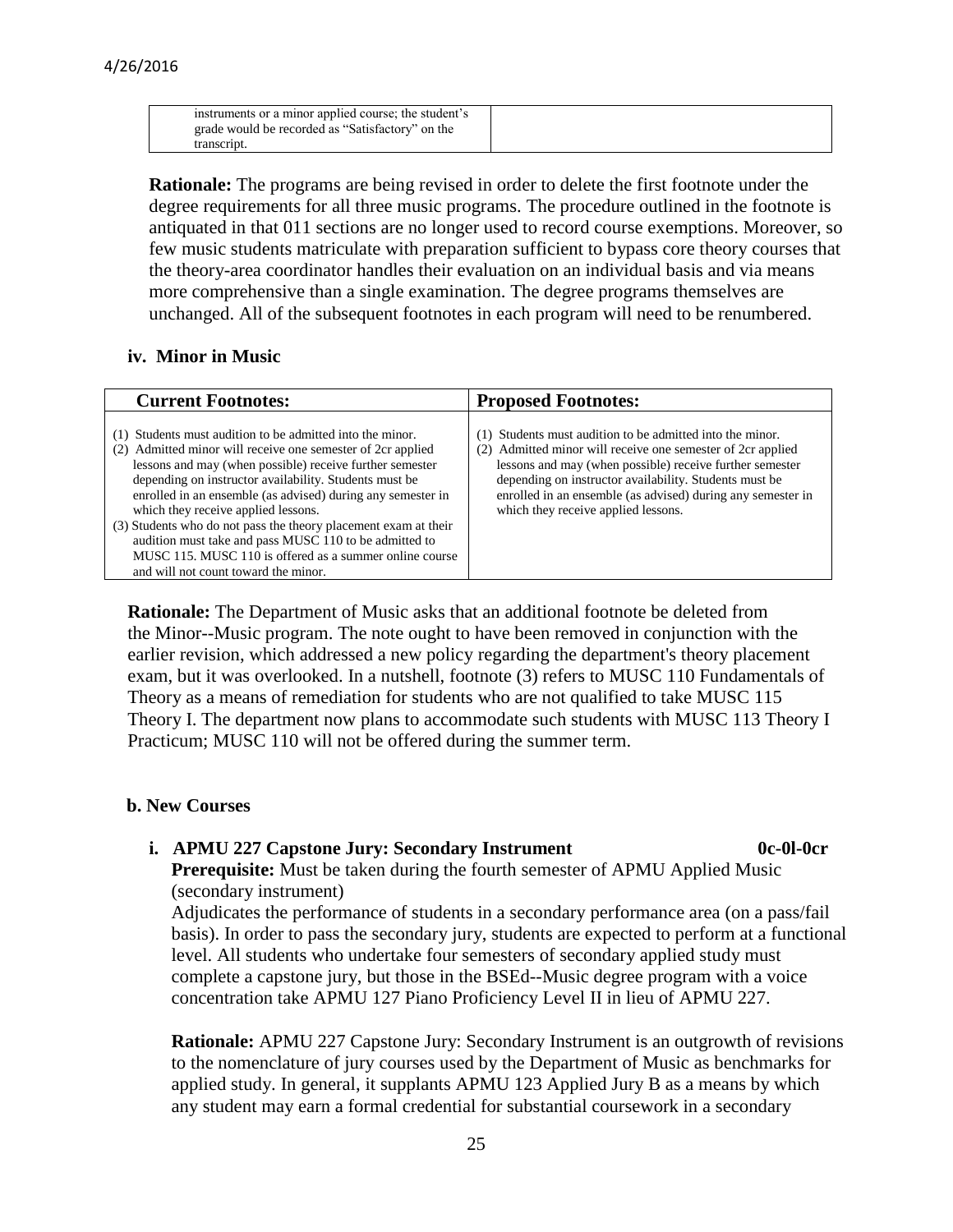applied area, including composition. Along these lines, APMU 227 will replace APMU 123 as the standard for piano proficiency required for voice majors in the BFA--Music Performance degree program. Hopefully, the new course will also reduce confusion that results from catalog references to "major" and "minor" performance areas.

### ii. MUSC 113 Theory I Practicum **0c-0l-1cr**

**Prerequisite:** Music major or instructor permission **Corequisite:** MUSC 115 Theory I

Reinforces the core concepts of MUSC 115 Theory I via recitation, written coursework, guided listening, and musicianship drills. Any student who enrolls Theory I may also register for the practicum. Students who fail the departmental theory placement exam must complete the course.

**Rationale:** In 2012, the Department of Music instituted a theory placement exam to make certain that incoming students are sufficiently prepared for MUSC 115 Theory I. At present, students who fail the exam are required to complete MUSC 110 Fundamentals of Theory, which is an online course offered during the second summer term. MUSC 113 Theory I Practicum is proposed as a better way to accommodate students with musicianship deficiencies. Rather than force them to complete an expensive summer course – a policy that has anecdotally reduced IUP's appeal to admitted applicants – we intend to provide weaker matriculants with additional, focused instruction during their first semester.

### **c. Catalog Description Changes and Some Course Number and Title Changes**

#### **i. Current Catalog Description:**

#### **APMU 122 Applied Jury A** 0c-0l-0cr

**Prerequisites:** APMU Applied Music (major area)—all required levels Adjudicates the performance of students in their respective major performance area (on a "Pass" or "Fail" basis) as partial fulfillment of the graduation requirements in the BSED-- Music and BFA--Music degree programs. Students are expected to attain a professional level of performance on all of their required major area juries to receive a passing grade.

#### **Proposed Catalog Description:**

#### **APMU 427 Capstone Jury: Primary Instrument 0c-0l-0cr**

**Prerequisite:** Must be taken during the final semester of APMU Applied Music (primary instrument) required by program

Adjudicates the performance of students in their respective primary performance area (on a pass/fail basis) as partial fulfillment of the requirements for the BA, BFA, and BSEd music degree programs. In order to pass the primary jury, students are expected to perform at a professional level.

**Rationale:** APMU 122 Applied Jury A is being revised as part of an initiative to update the titles, prerequisites, and catalog descriptions of jury courses that serve as benchmarks for applied study in music. APMU 427 Capstone Jury: Primary Instrument is to serve as the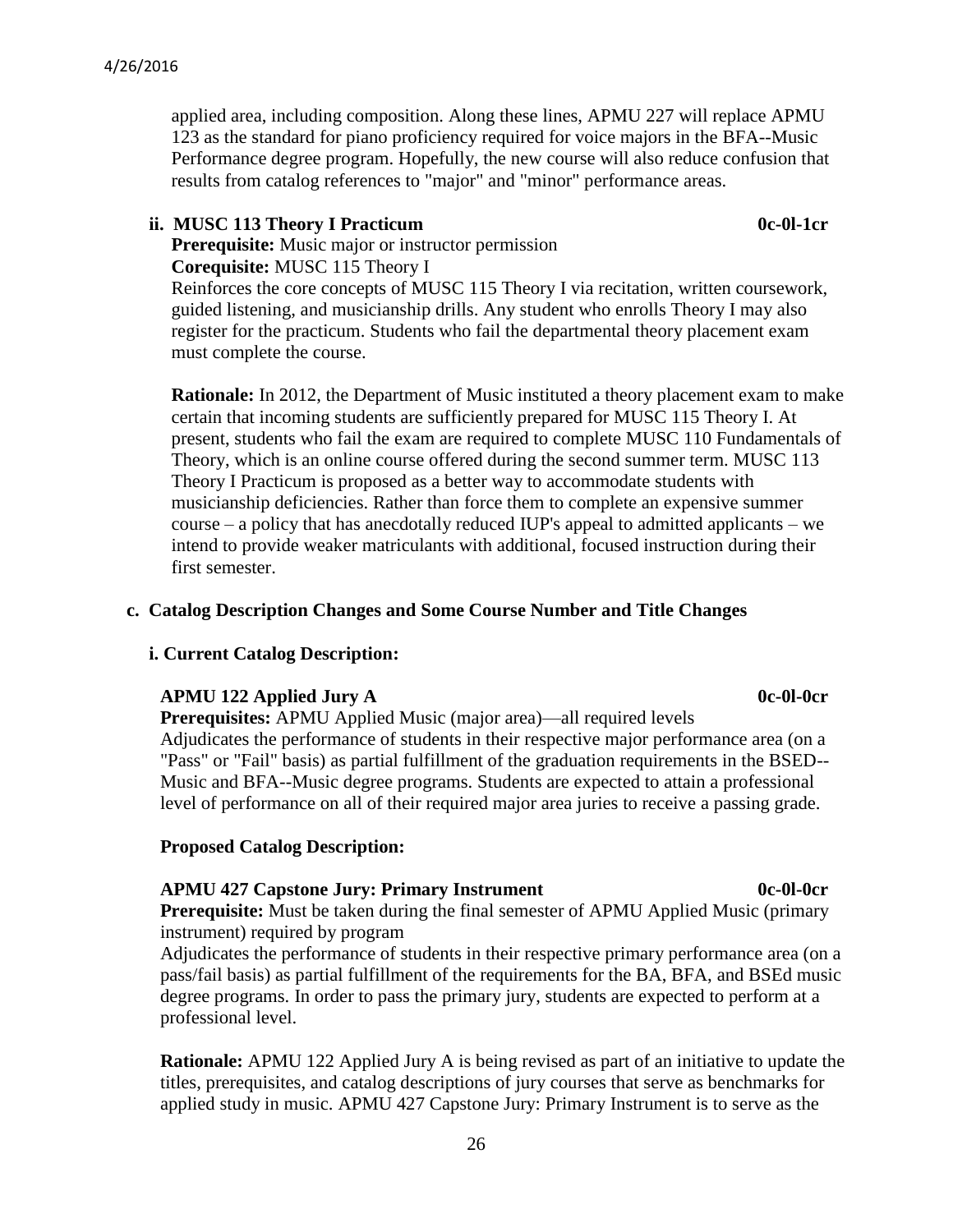final performance examination for students in music degree programs. It is administered in conjunction with the final semester of APMU Applied Music, so a 400-level course number is appropriate. The new title of the course is intended to clarify its purpose, as is the catalog description. Importantly, there are no changes to the content of the course: APMU 122 Applied Jury A is presently used to evaluate students at the conclusion of their respective applied music curricula.

# **ii. Current Catalog Description:**

# **APMU 123 Applied Jury B** 0c-0l-0cr

**Prerequisites:** APMU Applied Music (major area)--all required levels

Adjudicates the performance of students in their respective major performance area (on a "Pass" or "Fail" basis) as partial fulfillment of the graduation requirements in the BSEd-- Music degree program. Students are expected to attain a functional level of performance on all of their required minor area juries to receive a passing grade.

# **Proposed Catalog Description:**

# **APMU 127 Piano Proficiency Level II 0c-0l-0cr**

**Prerequisites:** APMU 251

Adjudicates the performance of students in piano (on a pass/fail basis) as partial fulfillment of the requirements for the BSEd--Music degree program. In order to pass the Level II jury, students are expected to attain an intermediate level of piano proficiency.

**Rationale:** APMU 123 Applied Jury B is being revised as part of an initiative to update the titles, prerequisites, and descriptions of jury courses that serve as benchmarks for applied study in music. APMU 127 Piano Proficiency Level II is to serve as a secondary piano examination for students in the BSEd--Music degree program who have declared a vocal concentration. It is administered in conjunction with APMU 251 Applied Piano IV. The new title of the course is intended to clarify its purpose, as is the catalog description. Importantly, there are no changes to the content of the course: APMU 123 Applied Jury B is presently used to evaluate the piano proficiency of students in the BSEd--Music degree program who have completed four semesters of applied piano study.

# **iii. Current Catalog Description:**

# **APMU 124 Applied Jury C** 0c-0l-0cr

**Prerequisites:** MUSC Class Piano I and II or APMU (minor) I and II

Adjudicates the performance of students in their respective major performance area (on a "Pass" or "Fail" basis) as partial fulfillment of the graduation requirements in the BSEd-- Music degree program. Students are expected to attain a fundamental level of proficiency on piano as indicated by passing the Piano C Jury.

# **Proposed Catalog Description:**

**APMU 126 Piano Proficiency Level I 126 Piano Proficiency Level I 126 Piano Proficiency Level I 126 Piano Proficiency Level I Prerequisites:** MUSC 154 or APMU 151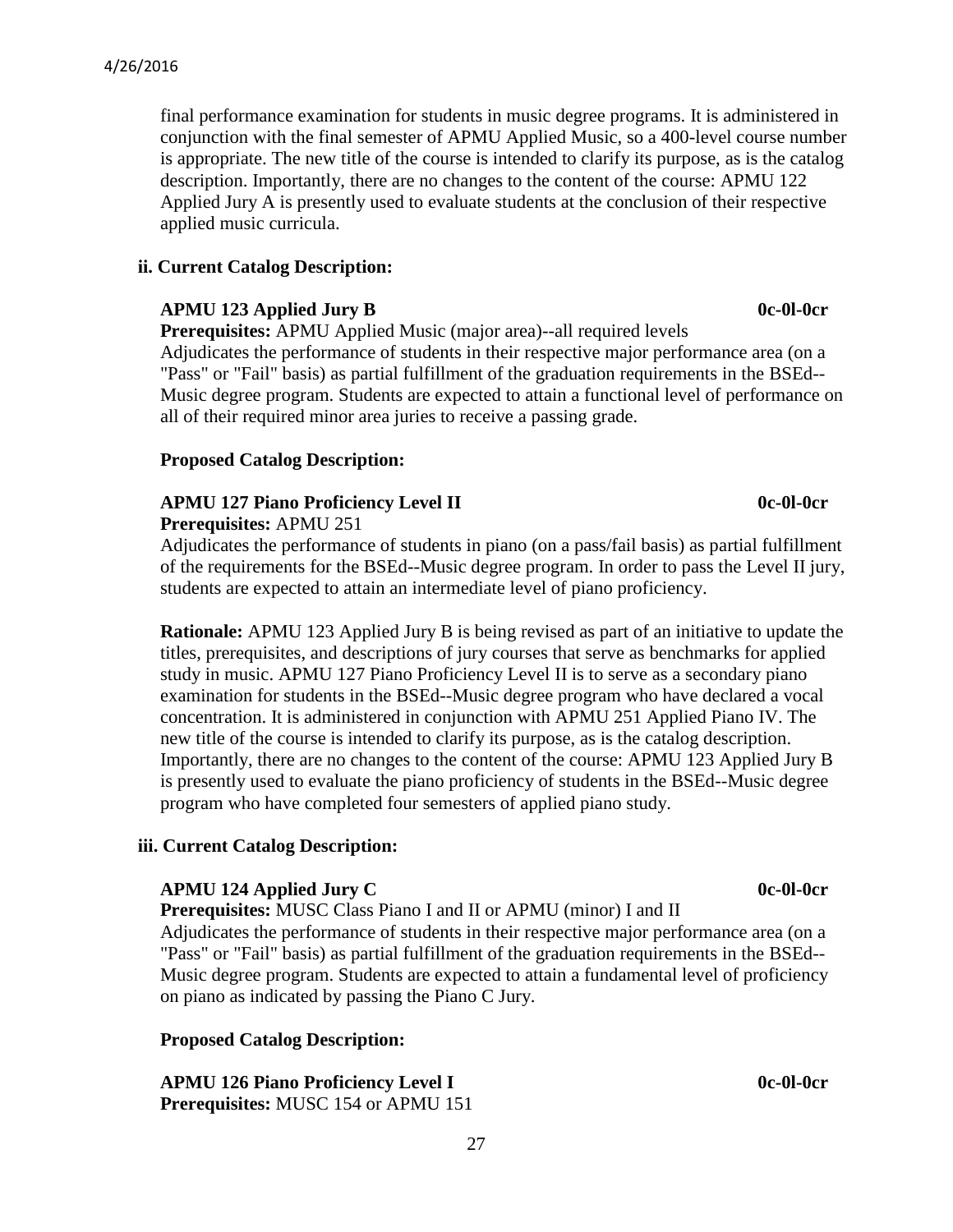Adjudicates the performance of students in piano (on a pass/fail basis) as partial fulfillment of the requirements for the BA, BFA, and BSEd music degree programs. In order to pass the Level I jury, students are expected to attain a basic level of piano proficiency.

**Rationale:** APMU 124 Applied Jury C is being revised as part of an initiative to update the titles, prerequisites, and descriptions of jury courses that serve as benchmarks for applied study in music. APMU 126 Piano Proficiency Level I is to serve as the general piano proficiency benchmark for students in music programs. It is administered in conjunction with MUSC 154 Class Piano II or APMU 151 Applied Piano II. It is required for all students in the BA--Music and BFA--Music degree programs, with the exception of those studying piano. It is also required for students in BSEd--Music degree program who have declared an instrumental concentration. The new title of the course is intended to clarify its purpose, as is the catalog description. Importantly, there are no changes to the content of the course: APMU 124 Applied Jury C is presently used to evaluate the piano proficiency of students who have completed two semesters of classroom or applied study.

#### **iv. Current Catalog Description:**

#### **MUSC 151 Class Voice I 1c-1l-0cr**

For non-voice and music education majors. Development of correct vocal production techniques through individual and group performance in class. Use of the voice as a tool for theory skills and for eventual use in the music classroom.

**Proposed Catalog Description:**

#### **MUSC 151 Class Voice I 1c-1l-0cr**

**Prerequisites:** Music major or instructor permission

For non-voice and music education majors. Development of correct vocal production techniques through individual and group performance in class. Use of the voice as a tool for theory skills and for eventual use in the music classroom.

**Rationale:** The course is being revised in order to add a prerequisite. MUSC 151 Class Voice I is intended primarily for students in the B.S.Ed. program in music education. It requires prior training in music and is therefore not an appropriate elective for the general student body. The revision will also bring the course in line with similar offerings, such as MUSC 153 Class Piano I and MUSC 157 Class Percussion I, both of which carry an identical prerequisite.

#### **v. Current Catalog Description:**

#### **MUSC 155 Class Strings I 1c-1l-1cr**

For music education majors who will develop rudimentary playing techniques sufficient to initiate instruction for beginning students. Emphasizes correct playing positons and tone production for violin, viola, cello, and double bass.

#### **Proposed Catalog Description:**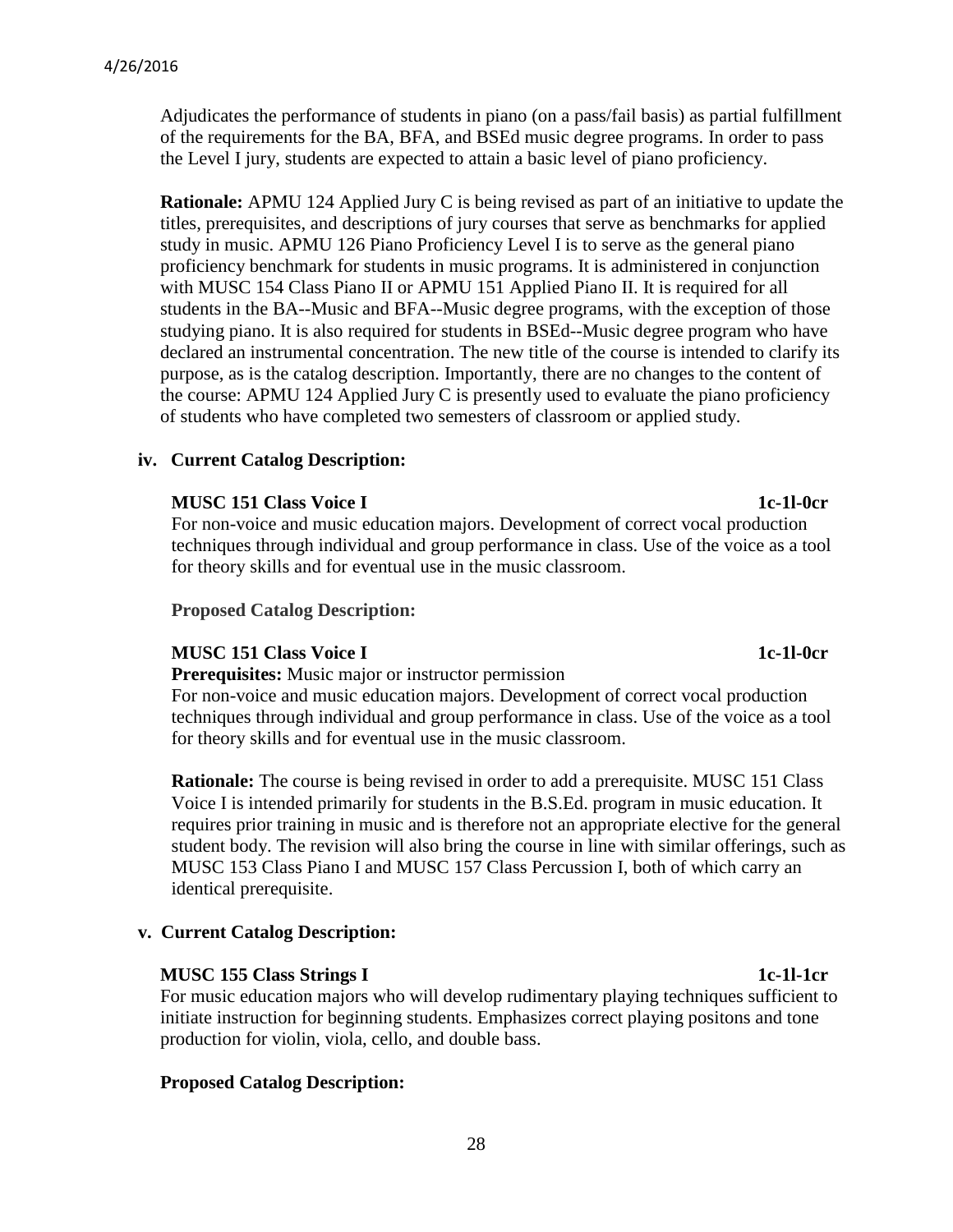# **MUSC 155 Class Strings I 1c-1l-1cr**

**Prerequisite:** Music major or instructor permission

For music education majors who will develop rudimentary playing techniques sufficient to initiate instruction for beginning students. Emphasizes correct playing positons and tone production for violin, viola, cello, and double bass.

**Rationale:** The catalog description is being revised in order to add a prerequisite. MUSC 155 Class Strings I is intended primarily for students in the B.S.Ed. program in music education. It requires prior training in music and is therefore not an appropriate elective for the general student body. The revision will also bring the course in line with similar offerings, such as MUSC 153 Class Piano I and MUSC 157 Class Percussion I, both of which carry an identical prerequisite.

### **vi. Current Catalog Description:**

### **MUSC 159 Class Brass I 1c-1l-1cr**

For music education majors who will demonstrate rudimentary playing techniques and tone production skills to initiate beginning instruction. Students develop playing on trumpet or French horn and trombone, euphonium or tuba.

### **Proposed Catalog Description:**

### **MUSC 159 Class Brass I 1c-1l-1cr**

**Prerequisite:** Music major or permission of instructor

For music education majors who will demonstrate rudimentary playing techniques and tone production skills to initiate beginning instruction. Students develop playing on trumpet or French horn and trombone, euphonium or tuba

**Rationale:** The course is being revised in order to add a prerequisite. MUSC 159 Class Brass I is intended primarily for students in the B.S.Ed. program in music education. It requires prior training in music and is therefore not an appropriate elective for the general student body. The revision will also bring the course in line with similar offerings, such as MUSC 153 Class Piano I and MUSC 157 Class Percussion I, both of which carry an identical prerequisite.

# **vii. Current Catalog Description:**

#### **MUSC 161 Class Woodwinds I 1c-1l-1cr**

For music education majors who will acquire correct tone production and playing techniques sufficient to initiate beginning instruction. Students demonstrate skills with flute, clarinet, saxophone, and oboe or bassoon.

#### **Proposed Catalog Description:**

**MUSC 161 Class Woodwinds I 1c-1l-1cr** 1c-1l-1cr

**Prerequisite:** Music major or instructor permission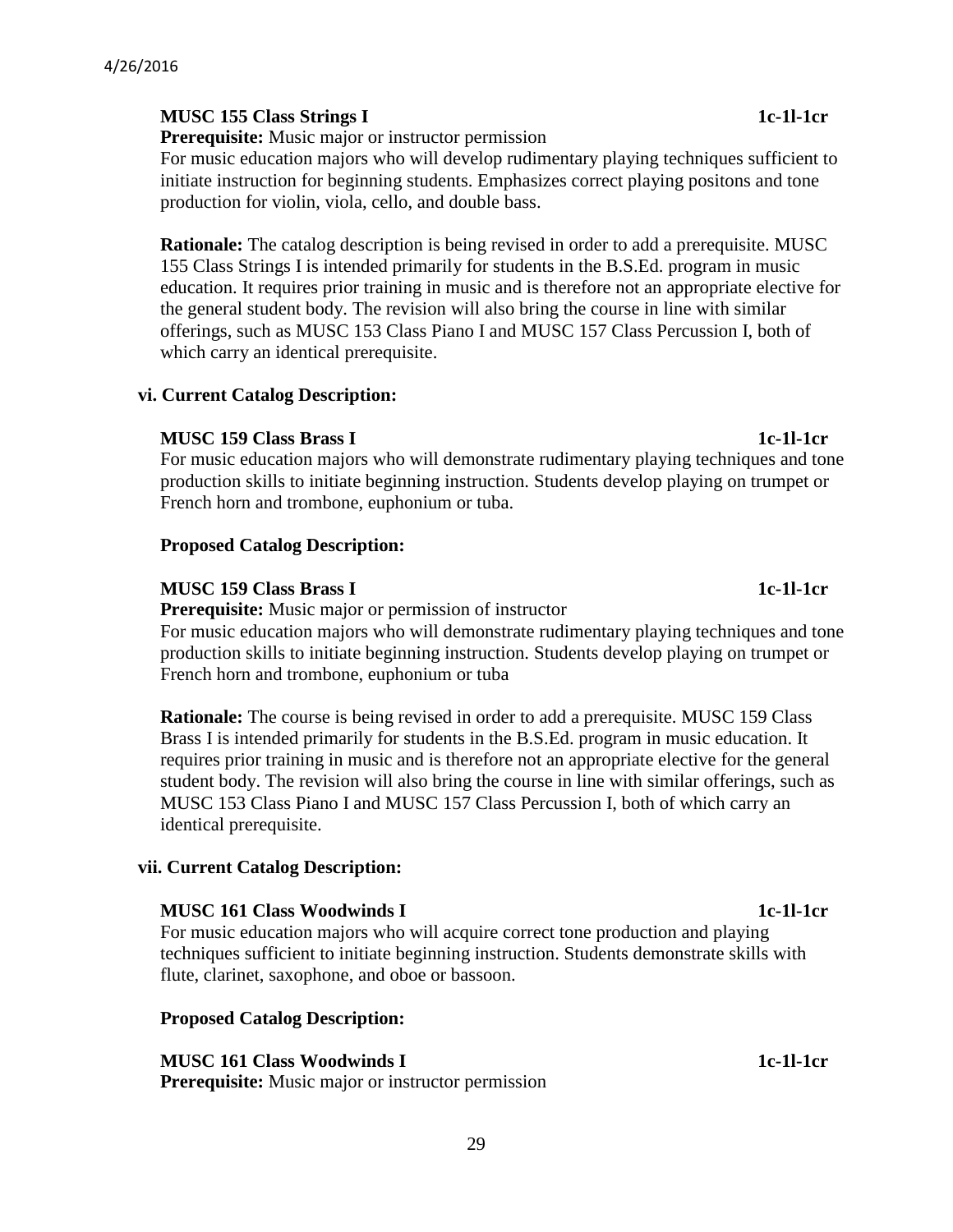For music education majors who will acquire correct tone production and playing techniques sufficient to initiate beginning instruction. Students demonstrate skills with flute, clarinet, saxophone, and oboe or bassoon.

**Rationale:** The course is being revised in order to add a prerequisite. MUSC 161 Class Woodwinds I is intended primarily for students in the B.S.Ed. program in music education. It requires prior training in music and is therefore not an appropriate elective for the general student body. The revision will also bring the course in line with similar offerings, such as MUSC 153 Class Piano I and MUSC 157 Class Percussion I, both of which carry an identical prerequisite.

### **6. Department of Kinesiology, Health, and Sport Science— New Course, Catalog Description Changes, Course Number Change, and New Minor APPROVED**

 **a. New Course:**

#### **KHSS 420 Health Education and Promotion at the Workplace 3c-0l-3cr Prerequisite:** KHSS 325 or instructor permission.

Addresses basic issues and problems in planning, implementing, and evaluating health education programming in a variety of school and work-site settings. Explores agencies and programs focused on advocacy of health education services. Emphasizes knowledge and practical skills required to become a certified health education specialist.

**Rationale:** This course is being proposed to enhance both the BSED in Community Health Education degree track, as well as become the required course as part of the proposed Minor in Community Health. The graduate course is geared towards students enrolled in the M.Ed. in Health and Physical Education program. This proposed course will help prepare students who are interested in becoming a certified health education specialist.

#### **b. Catalog Description Changes**

#### **i. Current Catalog Description:**

### **HPED 325 School and Community Health 3c-0l-3cr Prerequisite:** HPED142

Introduces students to the role of school and community in protecting and promoting the health of its members. Topics include historical development of the concepts of health and health education, identification of national and community goals to reduce risk of disease and enhance health status, and the responsibilities of both school and community toward achieving these goals.

# **Proposed Catalog Description**

#### **KHSS 325 School and Community Health 3c-0l-3cr**

Introduces students to the role of school and community in protecting and promoting the health of its members. Topics include historical development of the concepts of health and health education, identification of national and community goals to reduce risk of disease and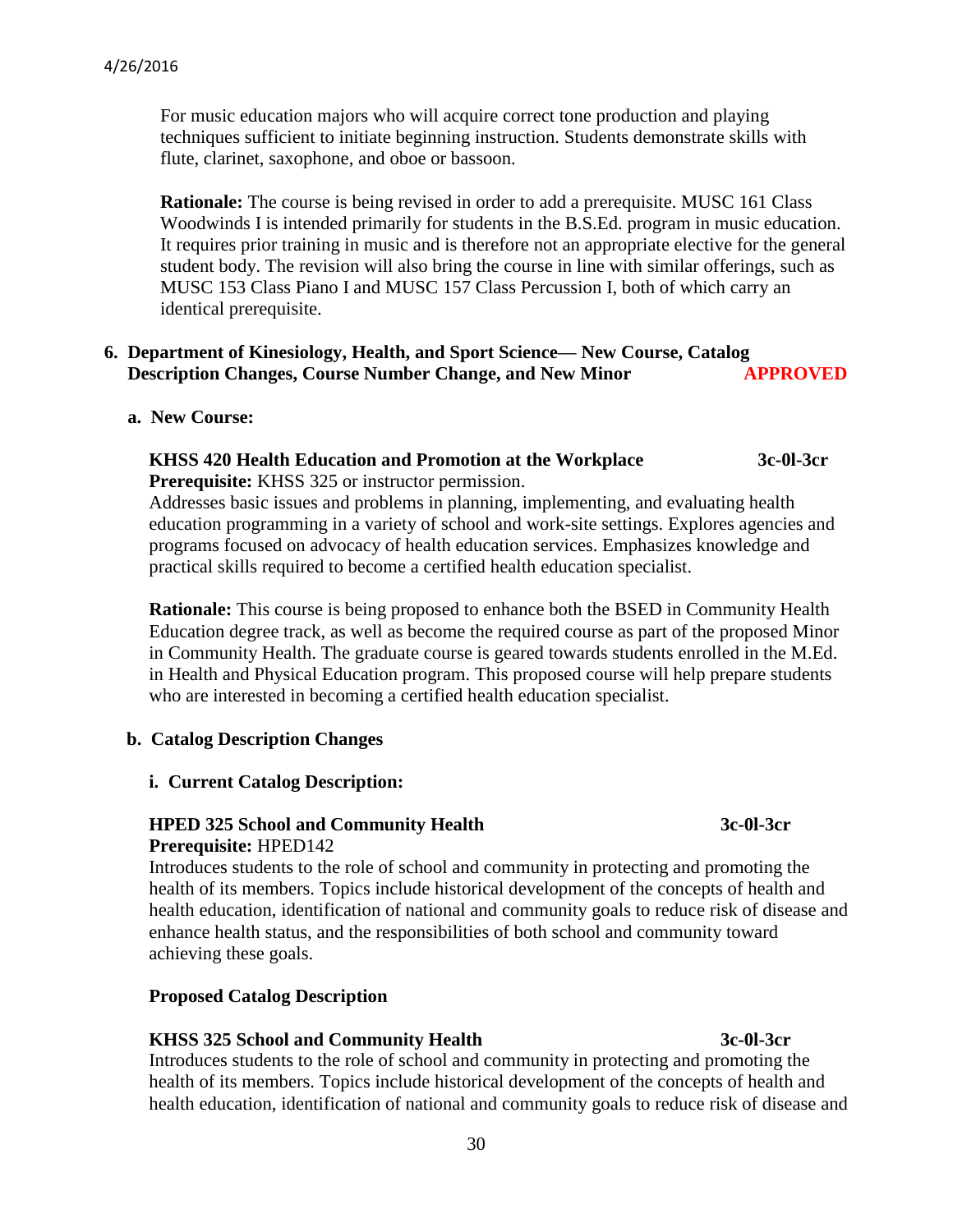enhance health status, and the responsibilities of both school and community toward achieving these goals.

**Rationale:** HPED 142 is no longer being offered and was previously a prerequisite to ensure seat availability for KHSS majors who were required to take the course. Overrides for other programs/majors were given on numerous occasions. This course is appropriate for other majors who might have an interest in school or community health issues and will no longer need to obtain an override with the removal of the prerequisite.

### **ii. Current Catalog Description:**

#### **HPED 480 Professional Issues in Athletic Training 3c-0l-3cr Prerequisites:** HPED 380 and 477

An exploration of topics related to professional development and responsibility in athletic training. An application of current research findings in athletic training will be examined. Preparation for the Board of Certification (BOC) examination will be addressed.

### **Proposed Catalog Description:**

# **KHSS 480 Professional Issues in Athletic Training 3c-0l-3cr**

 **Prerequisites:** KHSS 380 and 476

 Explores topics related to professional development and responsibility in athletic training. Examines current research findings in athletic training. Addresses preparation for the Board of Certification (BOC) examination.

**Rationale:** A change in suggested course sequencing has made one of the existing course prerequisites a clinical course taken in the same semester. We are making an earlier clinical course the new prerequisite for this course.

# **c. Catalog Description Change and Course Title Change**

#### **Current Catalog Description:**

#### **HPED 337 Coaching Disability Sport 3c-0l-3cr**

 **Prerequisite:** HPED 209 or instructor permission

 An introduction to developmentally appropriate practice when coaching individuals with disabilities. Emphasizes accessible and inclusive practices that promote full participation of individuals with various disabling conditions. Explores program planning and assessment in various disability sports and games.

# **Proposed Catalog Description:**

# **KHSS 437 Coaching Disability Sport 3c-0l-3cr**

**Prerequisite:** HPED 209 or instructor permission

 Introduces developmentally appropriate practice when coaching individuals with disabilities. Emphasizes accessible and inclusive practices that promote full participation

31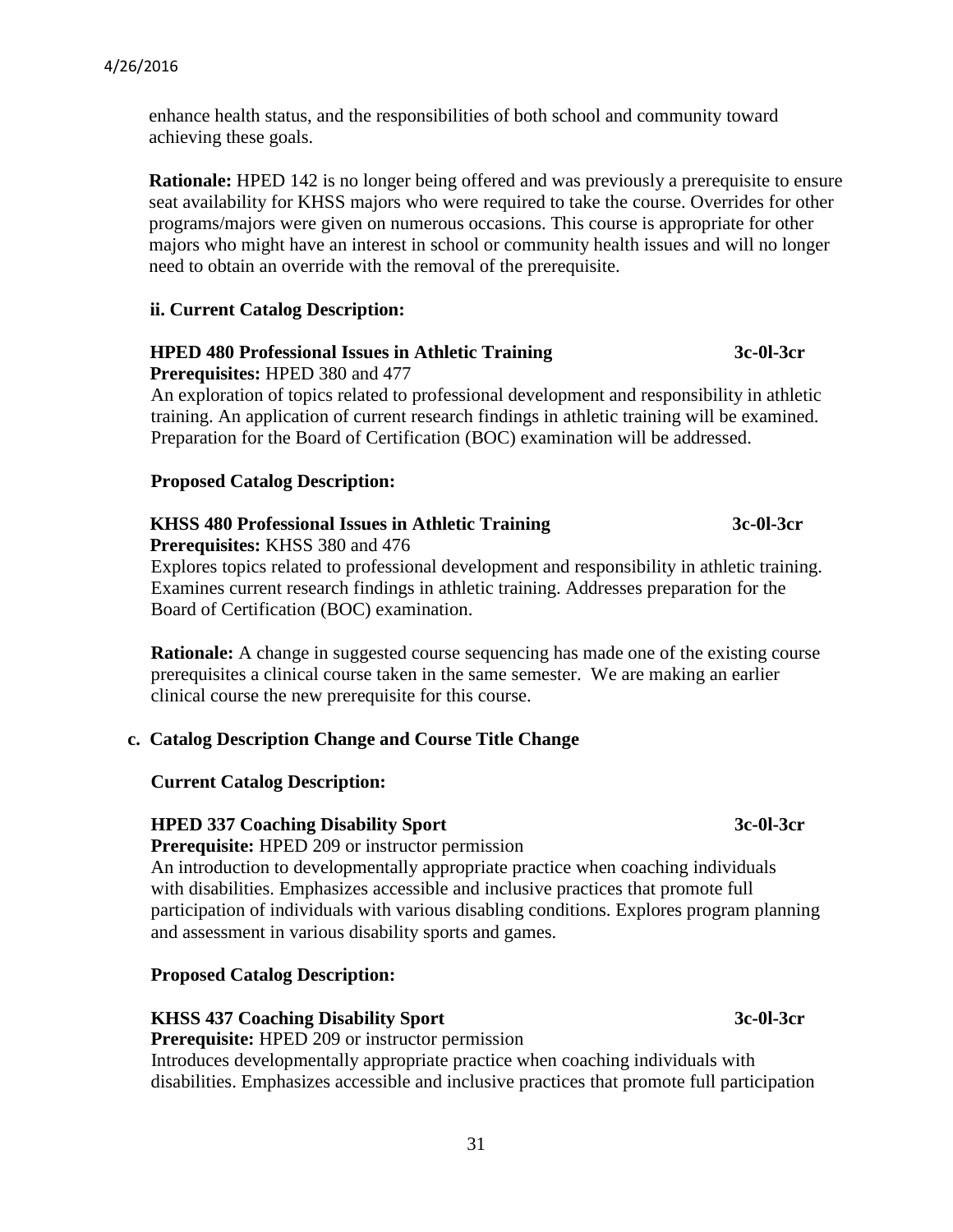of individuals with various disabling conditions. Explores program planning and assessment in various disability sports and games.

#### **d. New Minor**

 The Community Health Minor will help prepare students who desire to work in programs that communicate and advocate for health and health education services. This minor would be of interest to sociology, child development and family relations, food and nutrition, and allied health majors who are interested in working with targeted populations on making healthy behavior changes through planned instruction and outreach.

#### *Minor—Community Health* **18**

| <b>Required Courses:</b>     |                                                    | 3cr |
|------------------------------|----------------------------------------------------|-----|
| <b>KHSS 325</b>              | School and Community Health                        | 3cr |
| <b>KHSS 417</b>              | Contemporary Issues in School and Community Health | 3cr |
| <b>KHSS 420</b>              | Health Education and Promotion at the Workplace    | 3cr |
| <b>Elective Courses:</b> (1) | Select three courses from the following:           |     |
|                              |                                                    |     |
| <b>FDNT 212</b>              | <b>Nutrition</b>                                   | 3cr |
| <b>FDNT 402</b>              | <b>Community Nutrition</b>                         | 3cr |
| <b>HOSP 343</b>              | <b>Fund-Raising for Special Events</b>             | 3cr |

| 11VVI JTJ       | I and Raising for Special Events                  | J⊾⊾ |
|-----------------|---------------------------------------------------|-----|
| <b>KHSS 341</b> | Evaluations in Health and Physical Education      | 3cr |
| <b>KHSS 350</b> | Health Aspects of Aging                           | 3cr |
| <b>KHSS 450</b> | Curriculum and Programming in Sexuality Education | 3cr |
| <b>SOC 231</b>  | <b>Contemporary Social Problems</b>               | 3cr |
| SOC 333         | Delinquency and Youth                             | 3cr |
| SOC 336         | Sociology of the Family                           | 3cr |
|                 |                                                   |     |

(1) Only two courses with the same prefix may be used as electives

**Rationale:** This minor is being proposed to enhance the education of students who desire to work in programs that communicate and advocate for health and health education services. This minor will serve as an option for students perusing degrees in areas such as nutrition and allied health who have a desire to work with people on making healthy behavior changes through planned instruction.

#### **7. Department of Economics—New Course APPROVED**

#### **ECON 362 Global Poverty and Health 3c-0l-3cr**

#### **Prerequisite:** ECON 122

Researches information related to global trends in health and poverty and examines theories related to the economic, social, and political forces behind these trends. Economically analyzes the barriers preventing greater access to and usage of health services in poor communities, such as asymmetric information, monopoly provision, and externalities. Critically examines health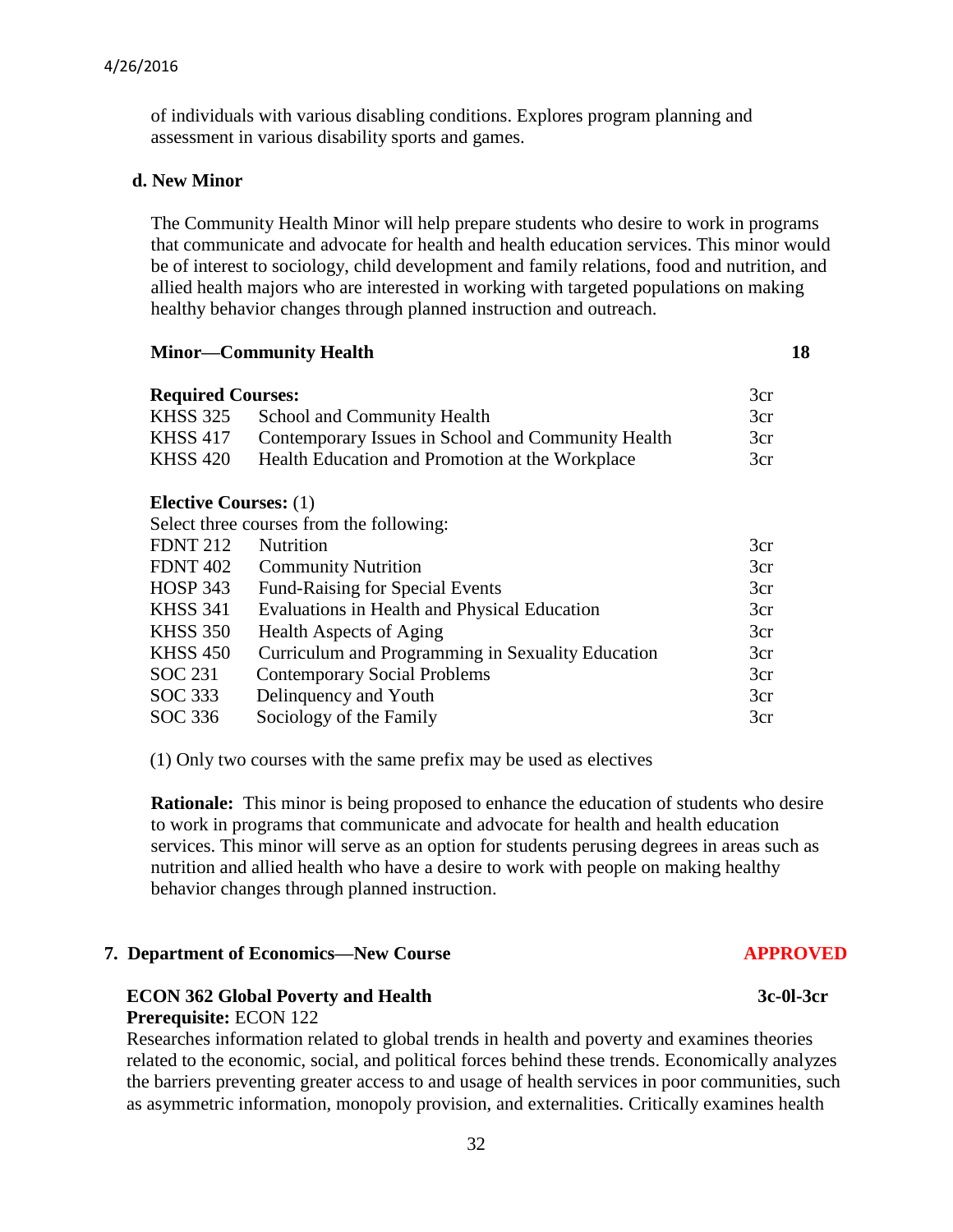service provision from opposite economic spectrums: 1) as Global Public Goods and 2) as micro-programs targeting specific populations. Covers case studies of health initiatives in developing countries and their economic impacts.

**Rationale:** The instructor's research experience with the World Health Organization, World Bank, and United Nations Development Program in poverty measurement provide a reservoir of theoretical, practical, and methodological insights that will be of interest to students. Includes readings and a structure for the course that can deliver a rich experience for IUP students. A new minor in Global Health and a new major in Public Health, with a track in Global and Rural Community Health, are being proposed. This course would bring a different and complimentary perspective to other courses in these programs. Due to these new programs, student demand for courses related to barriers facing health services will increase.

#### 8. Department of Philosophy—New Course **APPROVED**

#### **PHIL 130 Introduction to Biomedical Ethics 3c-0l-3cr**

Introduces ethical issues in medicine and health care, such as patient autonomy and surrogate decision making; death, dying, and end of life care; reproductive ethics; justice and allocation of health care resources; global health, poverty, and development; public health ethics; and ethics of emerging medical technologies

**Rationale:** This course is being proposed as a new liberal studies knowledge area course that introduces students to ethical issues in medicine and health care. It is broad enough in scope to serve as a liberal studies knowledge area and should appeal in particular to students with an interest in moral and political philosophy, medicine, the biological sciences, and those students preparing for careers in health care. This course may also be utilized by different, existing prehealth professions programs and is suited to serve students in the College of Natural Sciences and College of Health and Human Services as well as the College of Humanities and Social Sciences. This course will make use of the philosophy department's resources and research expertise in this area.

#### **9. Department of Information Systems and Decision Sciences—New Course APPROVED**

#### **IFMG 110 Business Spreadsheet Computing 3c-0l-3cr**

Introduces the students to the fundamentals of the use of spreadsheet technology in the business environment. Familiarizes the students to the different formats and setups for business data. Illustrates various uses of spreadsheet formulas and functions in the business environment. Explains the application of charts and graphs for data analysis and also for collecting and sharing data. Demonstrates the use of spreadsheet tools in the analysis of research data.

**Rationale:** This is a much needed general education course given the advent of analytic tools and the growing importance of quantitative analysis in all aspects of organizations these days. The course fills a gap in student expertise in the area of use of electronic spreadsheets. By doing this, the course aims to develop deeper skills in the use of spreadsheets that can be applied by students from different majors in their personal and professional ventures. Existing courses provide limited coverage of spreadsheets. While the course imparts essentials skills and principles needed for the use of spreadsheets, a somewhat heavier focus of the applications of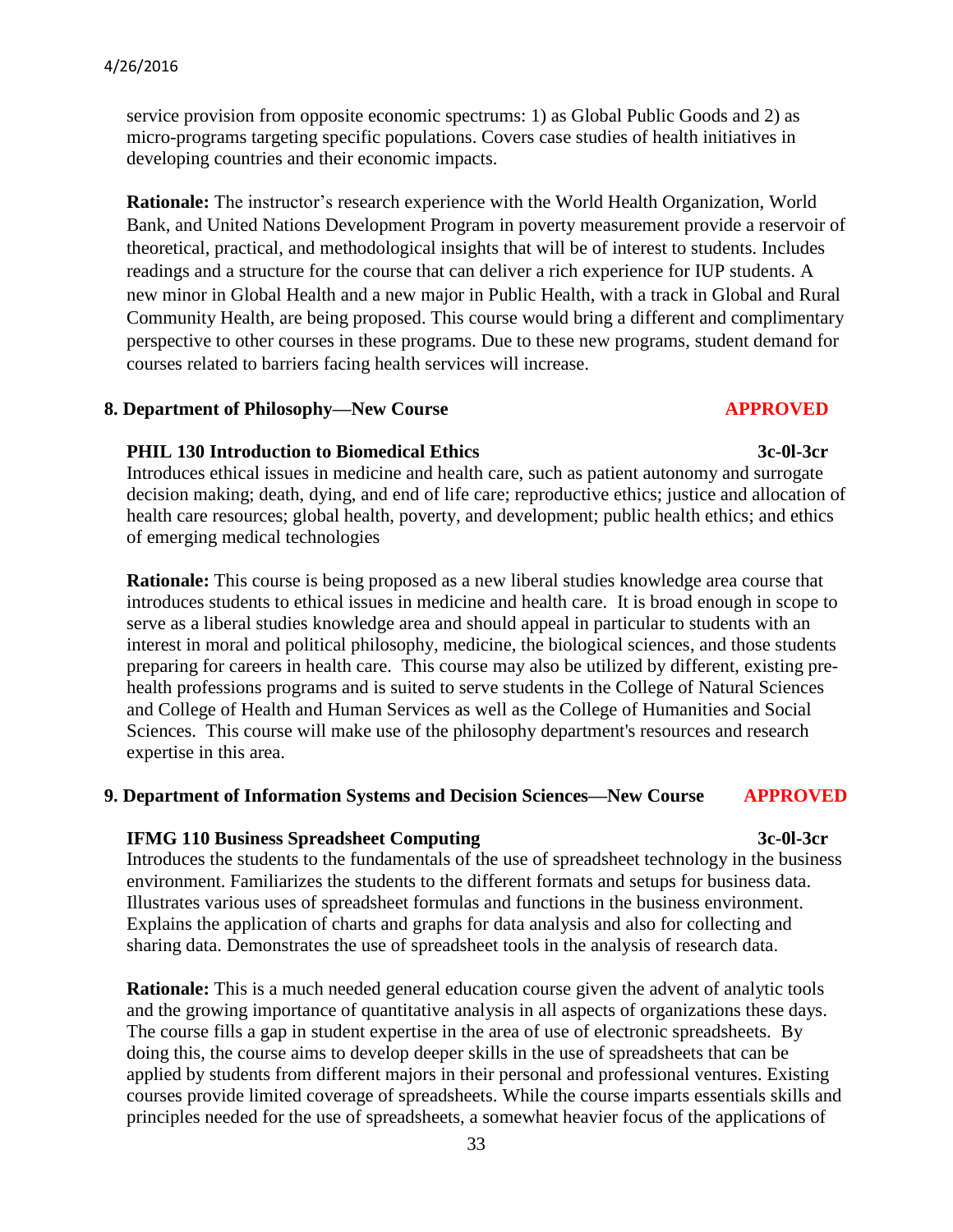these principles and skills will be in the business aspects of the organization. At the same time general applications which will be of interest to all majors will also be covered. For example a nursing major can use this course to do an analysis of a patient's calorie intake. The reasons for somewhat tilted business application oriented emphasis are two folds, firstly ISDS faculty do not want to give an impression that they are domain experts in disciplines outside the college; secondly the business applications are general enough to be understandable to all majors who can understand basic math. For these reasons the course is titled "Business Spreadsheet Computing".

#### **10. Department of Biology—New Courses APPROVED**

### **i. BIOL 462 Vertebrate Endocrinology 3c-0l-3cr**

**Prerequisites:** BIOL 104 or 203 or 240 or instructor permission Examines how hormones, or cell signaling molecules, are produced in specific endocrine tissues and alter the physiology of the of respective target tissues.

**Rationale:** The proposed course would serve as a controlled elective for graduate students as well as undergraduate students enrolled as Biology majors or minors. The proposed course will cover key endocrinology concepts in sufficient depth and relate these concepts to relevant endocrinology disorders, such as noninsulin dependent diabetes mellitus (NIDDM). Typically, endocrinology courses are offered as graduate level courses due to the detailed topics covered throughout the semester. Students will be exposed to current peer-reviewed literature in the field of endocrinology, thus developing a better understanding of scientific design and reporting. Importantly, the course content of endocrinology satisfies one of the undergraduate competencies of the current MCAT (Competency #3: Complex systems of tissues and organs sense the internal environments of multicellular organisms, and through integrated functioning, maintain a stable internal environment within an ever-changing external environment) and better prepares Biology Pre-Medical students to succeed on this medical school entrance examination.

### **ii. BIOL 469 Circadian Rhythms and Sleep** 3c-0l-3cr

 **Prerequisites:** BIOL 104, 203, 240, or instructor permission

 Introduces the functions and mechanisms of biological clocks and rhythms in humans and animals, focusing primarily on circadian, or daily, rhythms. Examines how biological clocks keep time and influence behavior and physiology from the molecular level. Explains how circadian rhythms control sleep-wake and other important neurological functions to optimize biological fitness. Explores the consequences of disrupted circadian timing on physical and psychological health and performance.

 **Rationale:** This course will serve as a controlled elective in the Biology department for Biology BA, BS, BS- Pre-medical Track and the Biomedical Minor. This course is also intended as a controlled elective in the proposed Public Health and Neuroscience programs. Topics in this course will provide students with an understanding of how biological rhythms and the sleep-wake cycle influence many aspects of physiology and behavior. These topics are often overlooked but play an increasingly important role in the medical field. The primary scientific article-based reading and presentation assignments are designed to enhance students' ability to read, comprehend, critically analyze, and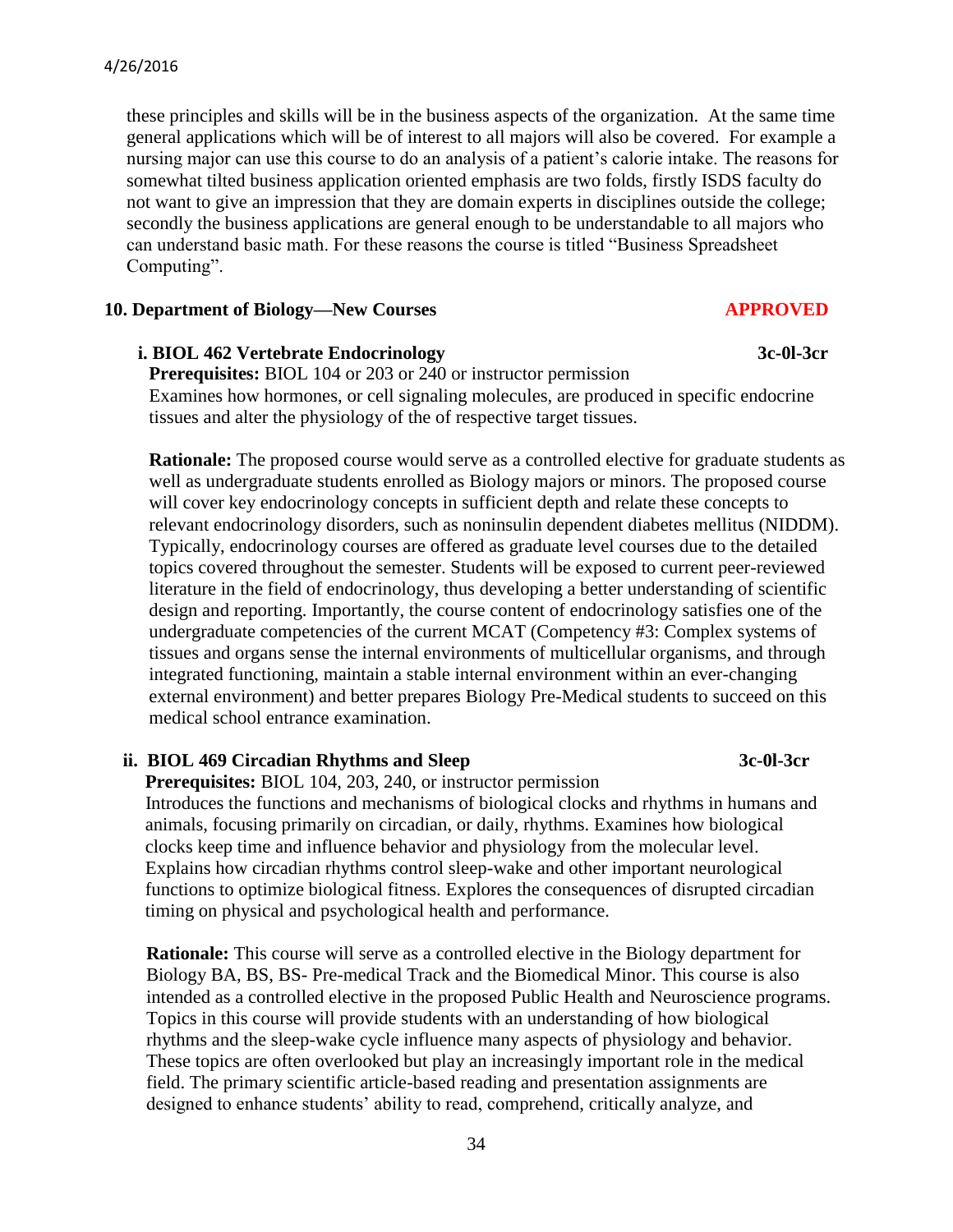#### 4/26/2016

 communicate scientific information. The material and the skills they develop in this course will prepare students for diverse future careers and support them as Informed, Empowered, Responsible, and lifelong Learners.

# **iii. BIOL 479 Neurobiology of Addiction 3c-0l-3cr**

 **Prerequisites:** BIOL 104, 203, 240 or instructor permission Examines the biological foundations of addiction, with special emphasis on cellular and molecular mechanisms. Studies: 1) the effects of a wide range of drugs of abuse on brain function, 2) the neural circuitry of addiction, 3) the neurobiological influence of genes and environment on drug taking, and 4) the biological basis for traits linked to drug use, such as personality, memory, and mood. Discusses how cutting-edge biological methods are answering key questions about addiction and how the results of such research can be used to improve clinical treatment.

 **Rationale:** This course will serve as a controlled elective in the Biology department for Biology BA, BS, BS- Pre-medical Track and the Biomedical Minor. This course is also intended as a controlled elective in the proposed Public Health and Neuroscience programs. Topics in this course will provide students with an understanding of the biological basis for behavior, specifically as it pertains to drug addiction. The primary scientific article-based reading and presentation assignments are designed to enhance students' ability to read, comprehend, critically analyze, and communicate scientific information. The material and the skills they develop in this course will prepare students for diverse future careers and support them as Informed, Empowered, Responsible, and lifelong Learners.

# **11. Department of Chemistry—New Track and Program Catalog Description Change APPROVED**

# **a. Program Catalog Description Change:**

#### **Current Program Description:**

Degree programs offered by the Department of Chemistry are the Bachelor of Science program in chemistry, the Bachelor of Science program in chemistry/pre-medical, the Bachelor of Arts program in chemistry, and the Bachelor of Science in education program in chemistry. A Pre-medical concentration is available in the BA curricula. Preparatory programs for other professional schools can be developed for either degree. A Chemistry minor is also offered.

The BS degree in chemistry is a professional degree and is certified by the American Chemical Society. The student completing this degree should be qualified to assume a position in industry or government as a chemist or to pursue graduate studies leading to the MS or PhD degree in chemistry, biochemistry, materials science, forensic science, or an associated field. The Pre-medical Track includes all courses required for entrance into medical school and gives the student the flexibility of choosing medical school or graduate school after graduation. The curriculum leading to the BA degree in chemistry is designed to allow for the workable union of other disciplines with chemistry in such a way as to retain the fundamental science and mathematics requirements needed for a career in chemistry. A careful selection of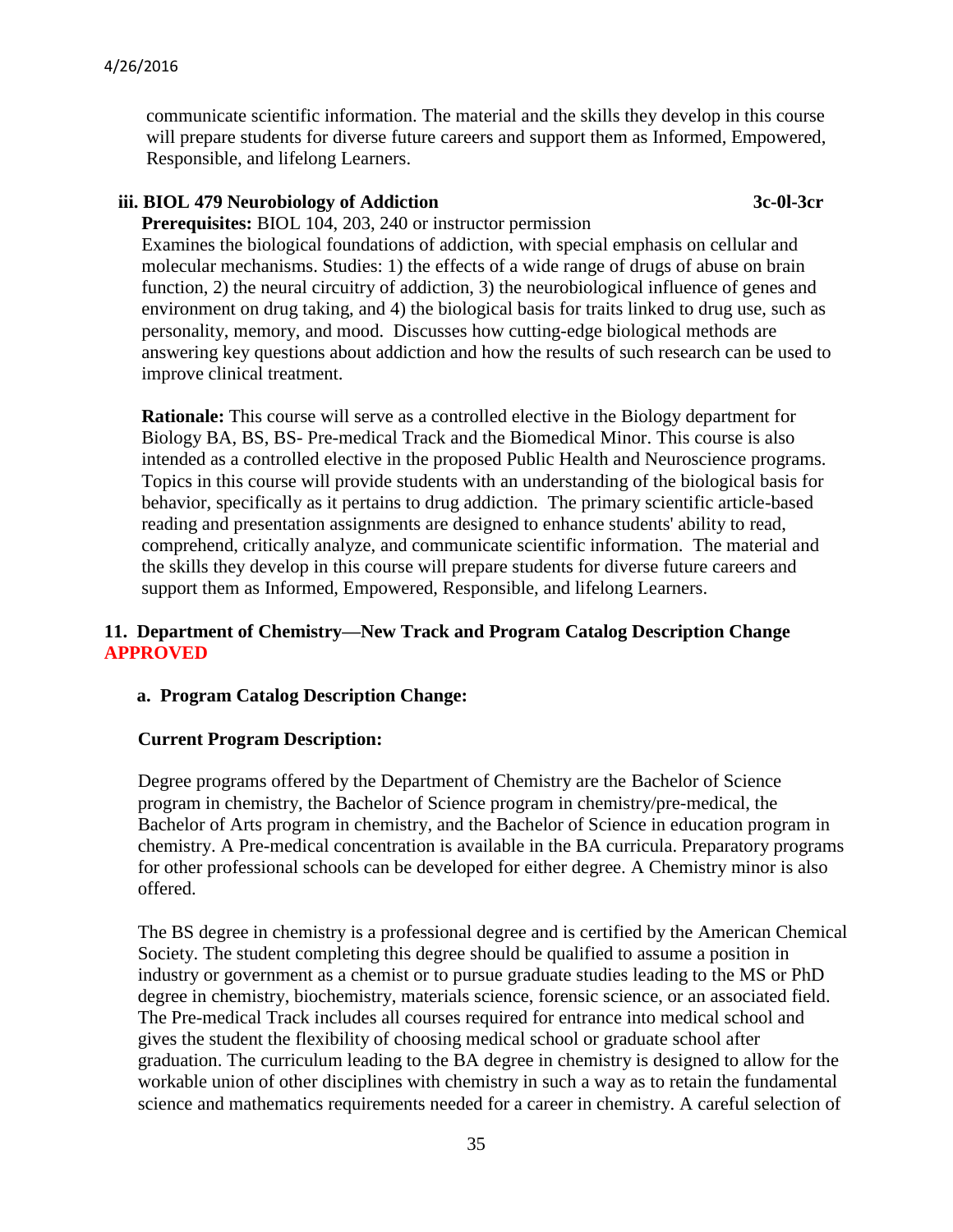electives will qualify the student for entrance into many fields in which there is an acute need for people with scientific training, and, at the same time, satisfy the entrance requirements of various professional and graduate schools. This degree may also be of interest to students who have completed a significant number of credits in another degree program and decide they want to earn a degree in chemistry. The Pre-medical concentration includes all courses required for entrance into medical school.

The BA degree program in chemistry can incorporate a complementary program in almost any other field in the university; some disciplines that make useful combinations include biology, business administration, computer science, criminology (forensic science), English (technical writing), geoscience, government, physics, and safety science. In particular, a student seeking a career in forensic science should major in chemistry. Either degree in chemistry provides excellent preparation for entrance into a variety of professional schools, including dental, veterinary, pharmacy, chiropractic, and law. The student considering going to one of these professional schools after completion of a chemistry degree should work closely with his or her advisor and select additional courses as required by the professional school. The curriculum leading to the BSEd degree in chemistry is designed to prepare the student to teach chemistry at the secondary school level. Upon completion of the specified course work and the requirements of the teacher certification process, the student is eligible for Pennsylvania certification by the Pennsylvania Department of Education.

# **Proposed Program Description:**

Degree programs offered by the Department of Chemistry are the Bachelor of Science (BS) in Chemistry and the BS in Education – Chemistry. Additionally, Pre-medical, Pre-pharmacy and Interdisciplinary tracks are available in the BS program. Preparatory programs for other professional schools can also be developed, using the Interdisciplinary track, and a minor in chemistry is offered.

Chemistry is a field that has historically enjoyed very strong career possibilities. Many students are employed directly after their undergraduate education by the chemical, pharmaceutical or related industries, in jobs that have excellent career prospects. Graduate school in chemistry or biochemistry usually includes very generous financial support, and can lead to outstanding career paths in industry, government or academic areas. These opportunities are available to students completing any of the degree programs offered by the IUP Department of Chemistry, and graduates of these programs have gone on to industrial leadership positions, and some of the most prestigious graduate programs in the country. The BS degree in Chemistry is designed for a student intending a career in chemistry and is certified by the American Chemical Society. The advanced courses and strong laboratory component in this degree program gives the student excellent preparation for the challenges of employment or graduate school.

The Pre-medical and Pre-pharmacy tracks of the BS degree allow students to take all courses required for entrance into their intended professional health program, and gives them the flexibility to tailor their program to meet their individual needs. Students in these tracks retain the option of: a) attending medical or pharmacy school; b) attending graduate school in chemistry, biochemistry, pharmacology, or a variety of medically-related Ph.D. programs; c)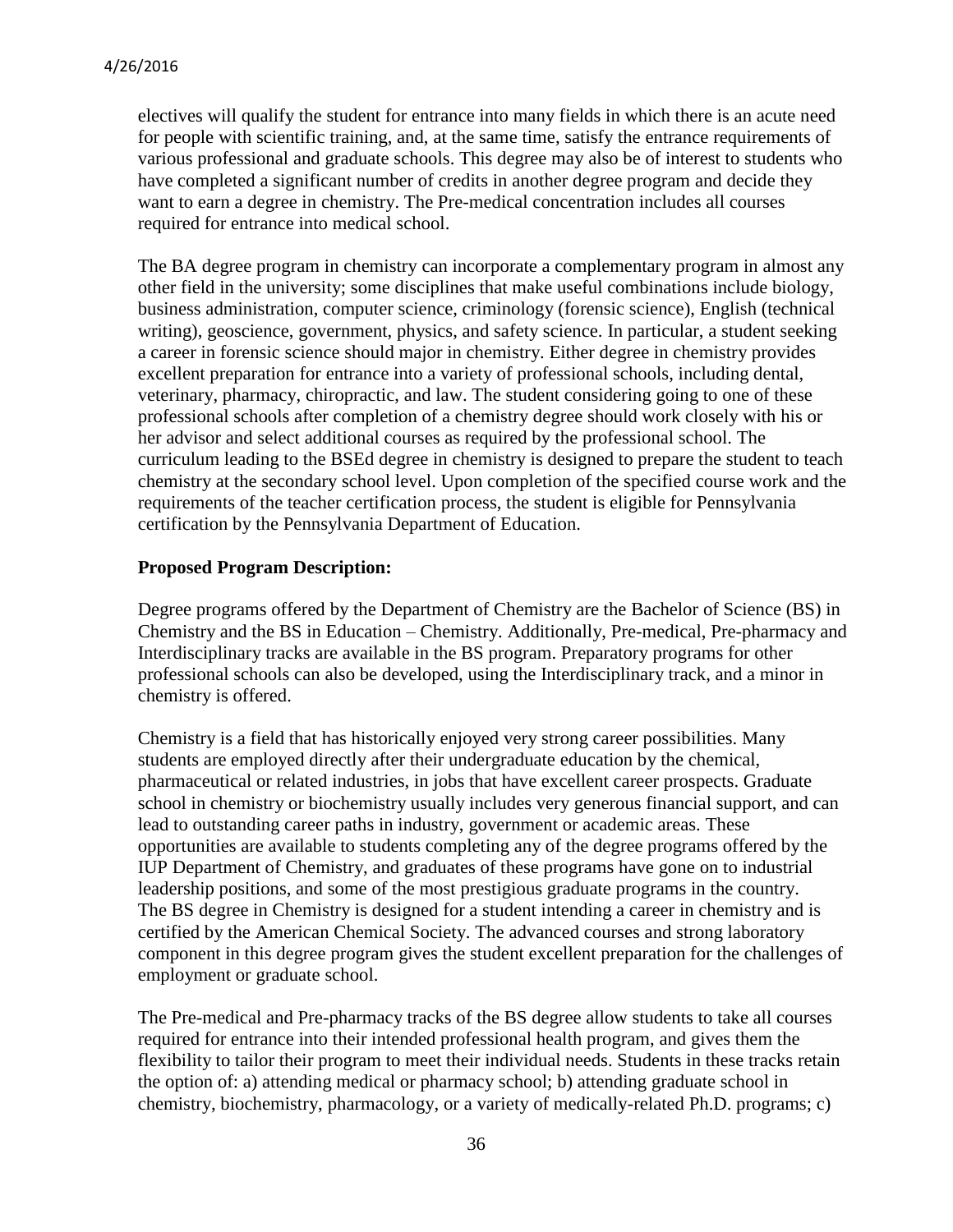employment in the chemistry or pharmaceutical industry. Additionally, the flexibility of these tracks allows students to change the focus of their degree program during their undergraduate experience.

The curriculum leading to the BS/Interdisciplinary Chemistry Track is designed to allow for the workable union of other disciplines with chemistry in such a way as to retain the fundamental science and mathematics requirements needed for a career in chemistry. The Interdisciplinary Chemistry Track can also provide excellent preparation for entrance into a variety of professional schools, including law school – students considering this path should work closely with their advisor to choose courses appropriate to meet professional school requirements. This degree may be of interest to students who have completed a significant number of credits in another degree program and decide they want to earn a degree in chemistry. The Interdisciplinary Chemistry Track can incorporate a minor from almost any other field in the university; some disciplines that make useful combinations include art, biology, business administration, computer science, criminology (forensic science), English (technical writing), geoscience, government and physics. In particular, a student seeking a career in forensic science should major in chemistry.

The curriculum leading to the BS in Education degree in chemistry is designed to prepare the student to teach chemistry at the secondary school level. Upon completion of the specified course work and the requirements of the teacher certification process, the student is eligible for Pennsylvania certification by the Pennsylvania Department of Education.

#### **Bachelor of Science—Chemistry/Interdisciplinary Chemistry Track**

| <b>Liberal Studies:</b> As outlined in the Liberal Studies section with the    | 44    |
|--------------------------------------------------------------------------------|-------|
| Following specifications:                                                      |       |
| <b>Mathematics: MATH 125 (1)</b>                                               |       |
| <b>Natural Sciences: PHYS</b> 111/121 and 112/122 or 131/141 and 132/142       |       |
| <b>Liberal Studies Elective:</b> 3cr, MATH 126 (1), no course with CHEM prefix |       |
|                                                                                |       |
| Maior:                                                                         | 35-37 |

| <b>Required Courses:</b>     |                                                                             |                 |
|------------------------------|-----------------------------------------------------------------------------|-----------------|
| <b>CHEM 111</b>              | General Chemistry I or                                                      |                 |
| or $113$                     | <b>Advanced General Chemistry I</b>                                         | 4cr             |
| CHEM 112                     | General Chemistry II or                                                     |                 |
| or $114$                     | <b>Advanced General Chemistry II</b>                                        | 4cr             |
| <b>CHEM 214</b>              | Intermediate Inorganic Chemistry                                            | 3cr             |
| <b>CHEM 231</b>              | Organic Chemistry I                                                         | 4cr             |
| <b>CHEM 232</b>              | Organic Chemistry II                                                        | 4cr             |
| <b>CHEM 290</b>              | <b>Chemistry Seminar I</b>                                                  | 1 <sub>cr</sub> |
| <b>CHEM 325</b>              | <b>Analytical Chemistry I</b>                                               | 4cr             |
| <b>CHEM 341</b>              | <b>Physical Chemistry I</b>                                                 | 4cr             |
| <b>Controlled Electives:</b> |                                                                             | $1-2cr$         |
| CHEM 343 or 390 and 490 (2)  |                                                                             | $3-4cr$         |
| BIOC 301 or CHEM 351         |                                                                             |                 |
|                              | At least 3cr additional CHEM or BIOC courses at the 300-level or above. (3) | 3cr             |
|                              |                                                                             |                 |

#### **Other Requirements:**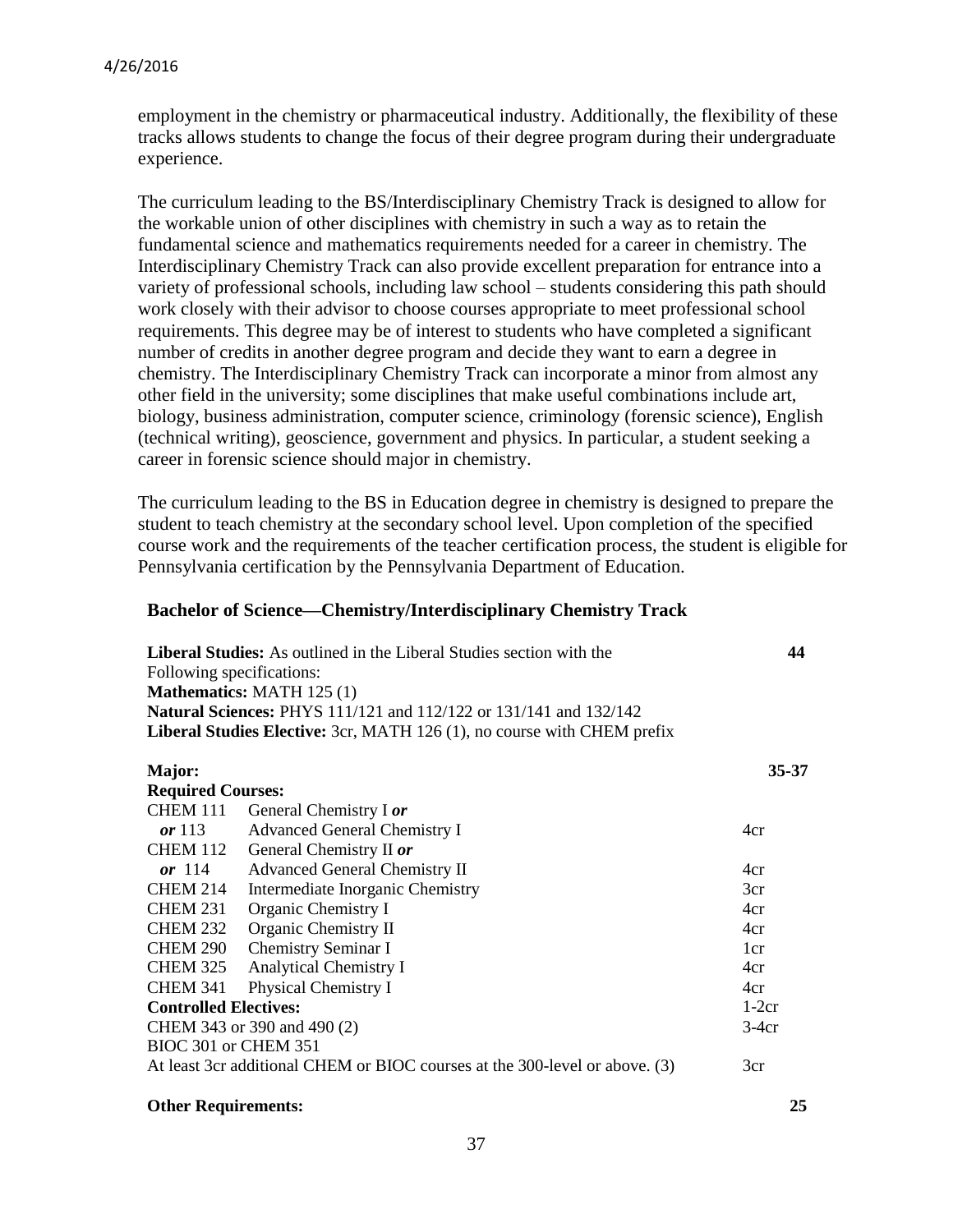| <b>BIOL 202</b><br>Principles of Cell and Molecular Biology<br>One course from the following: MATH 171, 216, 225 or 241                                                                                                                                                                                                                                                                                                                                                                                 | 4cr<br>3cr |
|---------------------------------------------------------------------------------------------------------------------------------------------------------------------------------------------------------------------------------------------------------------------------------------------------------------------------------------------------------------------------------------------------------------------------------------------------------------------------------------------------------|------------|
| <b>Minor</b> (or second major) in a field outside chemistry (4)                                                                                                                                                                                                                                                                                                                                                                                                                                         | 18cr       |
| <b>Free Electives:</b> $(2)$                                                                                                                                                                                                                                                                                                                                                                                                                                                                            | 14-16      |
| <b>Total Degree Requirements:</b>                                                                                                                                                                                                                                                                                                                                                                                                                                                                       | 120        |
| $\overline{1}$ $\overline{1}$ $\overline{2}$ $\overline{3}$ $\overline{1}$ $\overline{1}$ $\overline{1}$ $\overline{1}$ $\overline{1}$ $\overline{1}$ $\overline{1}$ $\overline{1}$ $\overline{1}$ $\overline{1}$ $\overline{1}$ $\overline{1}$ $\overline{1}$ $\overline{1}$ $\overline{1}$ $\overline{1}$ $\overline{1}$ $\overline{1}$ $\overline{1}$ $\overline{1}$ $\overline{$<br>$\mathcal{L}$ and the set of the set of $\mathcal{L}$ . The set of $\mathcal{L}$<br>, <i>,</i> , <del>. .</del> |            |

- (1) For students transferring into the program, MATH 121 and 122 may be substituted for MATH 125 and 126, respectively.
- (2) Program contains one writing-intensive credit; students need to acquire another W-credit in Liberal Studies, or as a free or controlled elective.
- (3) CHEM 343, 390 and 490 can all be taken, but student still requires at least 1cr additional of CHEM or BIOC courses at the 300-level or above. BIOC 301 and CHEM 351 cannot both be taken.
- (4) A pre-law concentration has been established information on this and suggested minor programs is available on the chemistry department website. Alternate (non-minor) programs containing at least 18cr are also possible – they must be approved by the advisor and department chair.

**Rationale:** The BS in Chemistry/Interdisciplinary Chemistry Track is intended to meet a variety of student needs: a) students who are interested in the interdisciplinary possibilities of combining chemistry with another academic area; b) students who are unable to complete the ACS-certified BS degree program in a timely manner, possibly due to transfer from another institution or a change of major; c) students who wish to design their own program to prepare themselves for a specific professional school or career path. The BS in Chemistry /Interdisciplinary Chemistry Track is intended as a replacement for the BA in Chemistry. The existing BA program (which will be deleted once this proposal is approved) required 42cr of science courses, plus a 15cr "complementary field," so it was overloaded for a BA degree, and the proposed Interdisciplinary Chemistry BS program requires at least 60cr, which is in keeping with the BS degree guidelines. Additionally, this change from the BA to the Interdisciplinary Chemistry BS offers significant improvements for both the students and the department. For students, they will be earning a Bachelor of Science degree, which is more appropriate for a science major, and the requirement of a minor or second major is better defined than the complementary field requirement in the BA degree. For the department, all the majors (other than those in BS in Education – Chemistry) will be collected in various tracks of a single degree program, rather than split between BA and BS degrees. Finally, it is hoped that this replacement of the BA with the Interdisciplinary Chemistry BS will make this program more attractive to students who are considering chemistry as part of their career plans but, for whatever reason, are not able to make the commitment to the traditional BS in Chemistry program.

**12. Departments of Criminology and Criminal Justice and Computer Science—Program Name Change APPROVED** 

 **Current Name: Proposed Name:**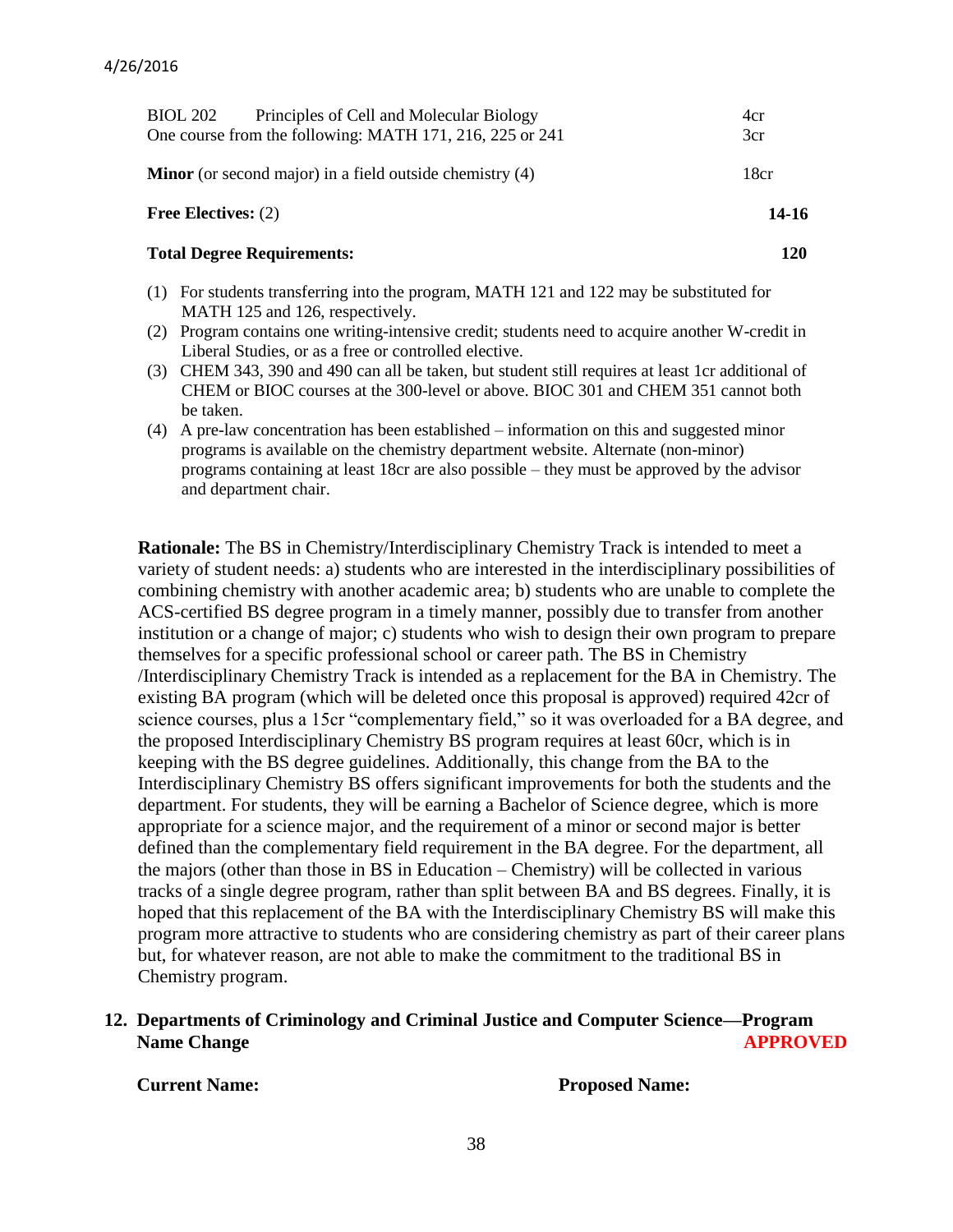#### **Minor--Information Assurance Minor-Cyber Security**

**Rationale:** The name of the minor is being changed to reflect current trends in industry and to use terms more recognizable to prospective employers. Computer Science has asked for this change and Criminology is in agreement, so both departments are submitting a corresponding name change since the minor is listed in both departments.

#### **13. Department of Computer Science—Program Revision and Catalog Description Change APPROVED**

#### **a. Program Revision**

|                                                                                                                                                                                                                                                                                                                                                                                                                                                                               | <b>Current Program:</b>                                                            |            | <b>Proposed Program:</b>                                                                  |    |
|-------------------------------------------------------------------------------------------------------------------------------------------------------------------------------------------------------------------------------------------------------------------------------------------------------------------------------------------------------------------------------------------------------------------------------------------------------------------------------|------------------------------------------------------------------------------------|------------|-------------------------------------------------------------------------------------------|----|
|                                                                                                                                                                                                                                                                                                                                                                                                                                                                               | <b>Bachelor of Science - Computer</b><br><b>Science/Software Engineering Track</b> |            | <b>Bachelor of Science - Computer</b><br><b>Science/Software Engineering Track</b>        |    |
| <b>Liberal Studies:</b> As outlined in Liberal<br>43-44<br><b>Liberal Studies:</b> As outlined in Liberal<br>Studies section with the following specifications:<br>Studies section with the following specifications:<br>Mathematics: 3cr, MATH 125 (1)<br>Mathematics: 3cr, MATH 125 (1)<br>Liberal Studies Electives: 3cr, MATH 216, no courses<br>Natural Science: Must choose option 1 with two labs<br>Liberal Studies Electives: 3cr, MATH 216, no<br>with COSC prefix. |                                                                                    | 44         |                                                                                           |    |
|                                                                                                                                                                                                                                                                                                                                                                                                                                                                               |                                                                                    |            | courses with COSC prefix.                                                                 |    |
| Major:                                                                                                                                                                                                                                                                                                                                                                                                                                                                        |                                                                                    | 46         |                                                                                           |    |
| <b>Required Courses:</b>                                                                                                                                                                                                                                                                                                                                                                                                                                                      |                                                                                    |            | Major:                                                                                    | 46 |
|                                                                                                                                                                                                                                                                                                                                                                                                                                                                               | COSC 105 Fundamentals of Computer Science                                          | 3cr        | <b>Required Courses:</b>                                                                  |    |
|                                                                                                                                                                                                                                                                                                                                                                                                                                                                               | COSC 110 Problem Solving and Structured                                            |            | 3cr<br>COSC 105 Fundamentals of Computer Science                                          |    |
|                                                                                                                                                                                                                                                                                                                                                                                                                                                                               | Programming                                                                        | 3cr<br>3cr | <b>COSC 110</b><br>Problem Solving and Structured<br>3cr                                  |    |
| <b>COSC 210</b>                                                                                                                                                                                                                                                                                                                                                                                                                                                               | Object-Oriented and GUI Programming                                                | 4cr        | Programming                                                                               |    |
| <b>COSC 220</b>                                                                                                                                                                                                                                                                                                                                                                                                                                                               | <b>Applied Computer Programming</b>                                                |            | Object-Oriented and GUI<br><b>COSC 210</b><br>3cr                                         |    |
| COSC 300                                                                                                                                                                                                                                                                                                                                                                                                                                                                      | Computer Organization and Assembly                                                 | 3cr        | Programming<br>4cr                                                                        |    |
|                                                                                                                                                                                                                                                                                                                                                                                                                                                                               | Language                                                                           | 3cr        | <b>Applied Computer Programming</b><br><b>COSC 220</b>                                    |    |
|                                                                                                                                                                                                                                                                                                                                                                                                                                                                               | COSC 310 Data Structures and Algorithms                                            | 3cr        | Computer Organization and<br><b>COSC 300</b><br>3cr                                       |    |
| COSC 319                                                                                                                                                                                                                                                                                                                                                                                                                                                                      | Software Engineering Concepts                                                      |            | <b>Assembly Language</b><br>3cr<br><b>COSC 310</b>                                        |    |
| COSC 341                                                                                                                                                                                                                                                                                                                                                                                                                                                                      | Introduction to Database Management                                                | 3cr        | Data Structures and Algorithms<br>3cr<br><b>COSC 319</b><br>Software Engineering Concepts |    |
|                                                                                                                                                                                                                                                                                                                                                                                                                                                                               | Systems<br>COSC 365 Web Architecture and Application                               | 3cr        | <b>COSC 341</b><br>Introduction to Database Management                                    |    |
|                                                                                                                                                                                                                                                                                                                                                                                                                                                                               | Development                                                                        |            | 3cr<br>Systems                                                                            |    |
| <b>COSC 380</b>                                                                                                                                                                                                                                                                                                                                                                                                                                                               | Seminar in Computing Profession and                                                | 2cr        | COSC 365 Web Architecture and Application                                                 |    |
|                                                                                                                                                                                                                                                                                                                                                                                                                                                                               | Ethics                                                                             |            | 2cr<br>Development                                                                        |    |
| COSC <sub>480</sub>                                                                                                                                                                                                                                                                                                                                                                                                                                                           | Seminar on Technical Topics                                                        | 1cr        | <b>COSC 380</b><br>Seminar in Computing Profession and                                    |    |
| COSC 473                                                                                                                                                                                                                                                                                                                                                                                                                                                                      | Software Engineering Practice or                                                   | 3cr        | 1 <sub>cr</sub><br>Ethics                                                                 |    |
| or 493                                                                                                                                                                                                                                                                                                                                                                                                                                                                        | Internship in Computer Science (2)                                                 |            | 3 <sub>cr</sub><br>COSC 480<br>Seminar on Technical Topics                                |    |
|                                                                                                                                                                                                                                                                                                                                                                                                                                                                               | <b>Controlled Electives:</b> 9cr from the following $(3, 5)$                       |            | COSC 473<br>Software Engineering Practice or                                              |    |
|                                                                                                                                                                                                                                                                                                                                                                                                                                                                               | COSC/MATH 250 Introduction to Numerical                                            |            | 3cr<br>$\boldsymbol{or}$ 493<br>Internship in Computer Science (2)                        |    |
|                                                                                                                                                                                                                                                                                                                                                                                                                                                                               | Methods                                                                            | 3cr        | <b>Controlled Electives:</b> 9cr from the following (3,5)                                 |    |
| <b>COSC 316</b>                                                                                                                                                                                                                                                                                                                                                                                                                                                               | Host Computer Security (4)                                                         | 3cr        | COSC/MATH 250 Introduction to Numerical                                                   |    |
| <b>COSC 345</b>                                                                                                                                                                                                                                                                                                                                                                                                                                                               | <b>Computer Networks</b>                                                           | 3cr        | 3cr<br>Methods                                                                            |    |
|                                                                                                                                                                                                                                                                                                                                                                                                                                                                               | COSC/IFMG 354 Testing and Controlling LANs                                         | 3cr        | 3cr<br>COSC 316 Host Computer Security (4)                                                |    |
| <b>COSC 355</b>                                                                                                                                                                                                                                                                                                                                                                                                                                                               | <b>Computer Graphics</b>                                                           | 3cr        | 3cr<br>COSC 345 Computer Networks                                                         |    |
| <b>COSC 356</b>                                                                                                                                                                                                                                                                                                                                                                                                                                                               | Network Security                                                                   | 3cr        | 3cr<br>COSC/IFMG 354 Testing and Controlling LANs                                         |    |
| COSC 362                                                                                                                                                                                                                                                                                                                                                                                                                                                                      | Unix Systems                                                                       | 3cr        | 3cr<br>COSC 355<br><b>Computer Graphics</b>                                               |    |
| COSC <sub>481</sub>                                                                                                                                                                                                                                                                                                                                                                                                                                                           | Special Topics in Computer Science                                                 | $1-4cr$    | 3cr<br><b>COSC 356</b><br>Network Security                                                |    |
|                                                                                                                                                                                                                                                                                                                                                                                                                                                                               | (only sections approved for majors)                                                |            | 3cr<br><b>COSC 362</b><br>Unix Systems                                                    |    |
| <b>COSC 482</b>                                                                                                                                                                                                                                                                                                                                                                                                                                                               | <b>Independent Study</b>                                                           | $1-4cr$    | $1-4cr$<br><b>COSC 481</b><br>Special Topics in Computer Science                          |    |
| <b>IFMG 455</b>                                                                                                                                                                                                                                                                                                                                                                                                                                                               | Data Warehousing & Mining                                                          | 3cr        | (only sections approved for majors)                                                       |    |
|                                                                                                                                                                                                                                                                                                                                                                                                                                                                               |                                                                                    |            | $1-4cr$<br><b>COSC 482</b><br><b>Independent Study</b>                                    |    |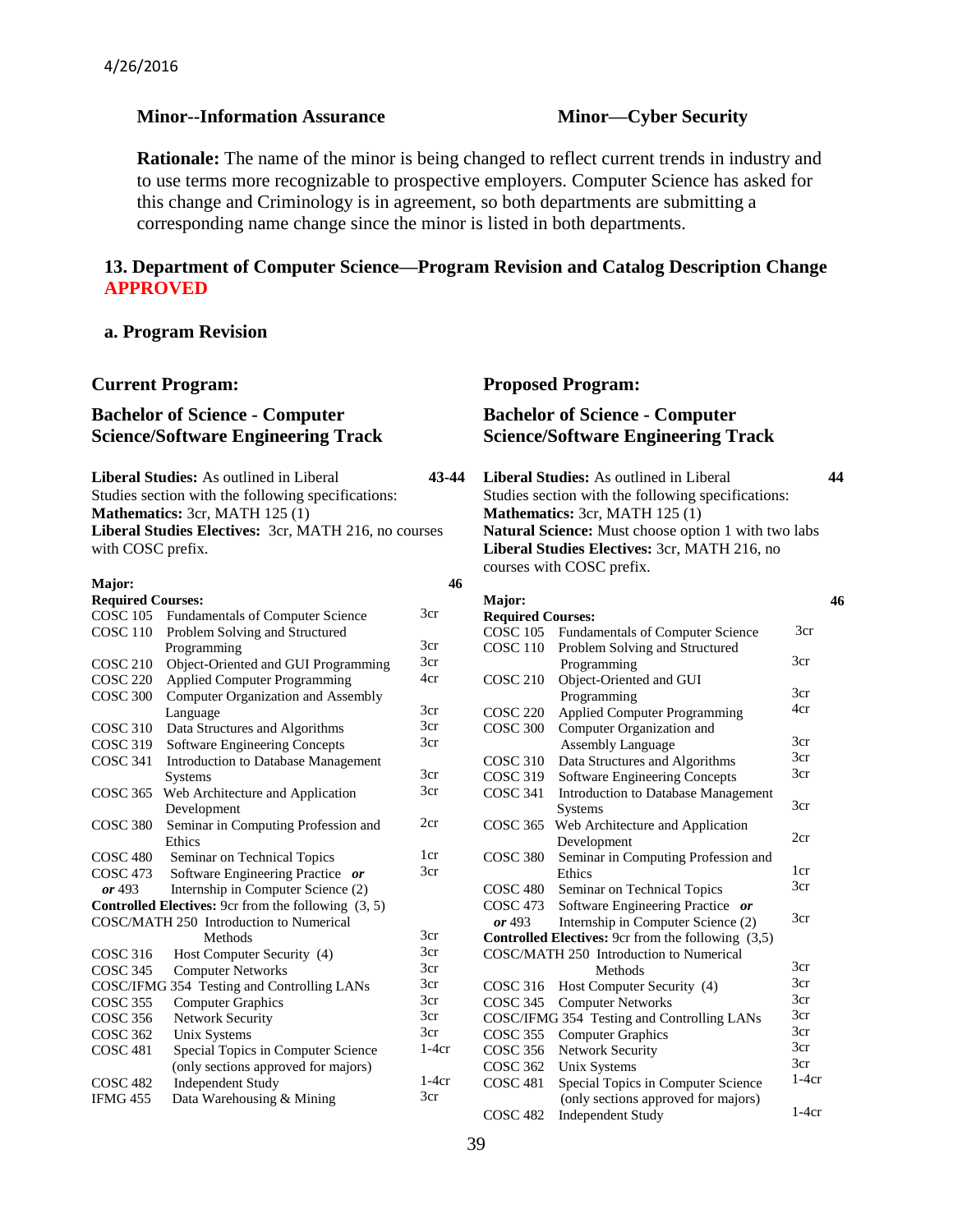#### 4/26/2016

| <b>Upper-level Electives by Categories: Select 3cr from</b> | 3cr      |
|-------------------------------------------------------------|----------|
| the following: $(5)$                                        |          |
| Artificial Intelligence: COSC 405                           |          |
| Computer Architecture: COSC 410                             |          |
| Database Management: COSC 444                               |          |
| Distributed Systems: COSC 465                               |          |
| Numerical Methods: COSC 427, 451                            |          |
| Systems Programming: COSC 430, 432                          |          |
| Theory of Languages: COSC 420, 424, 460                     |          |
|                                                             | 3        |
| <b>Other Requirements</b>                                   |          |
| <b>Additional Mathematics:</b>                              | 3cr      |
| MATH 219 Discrete Mathematics                               |          |
|                                                             | $8 - 18$ |
| Minor: Complete a minor from one of the following           |          |
| areas:                                                      | 18cr     |
| <b>Information Assurance</b>                                |          |
| Any department in the College of Natural Sciences           | 8-18cr   |
| and Mathematics                                             | 18cr     |
| Designated business courses                                 | 15cr     |
| Designated economics courses                                | 18cr     |
| Designated communications media courses                     |          |
|                                                             | $9 - 20$ |
| <b>Free Electives:</b>                                      |          |
|                                                             | 120      |

#### **Total Degree Requirements:**

- (1) MATH 125 can be substituted by MATH 121.
- (2) COSC 493 may be selected after completion of sophomore year. Note: Only 3cr of first 6cr of COSC 493 can be counted toward controlled electives or 6cr of a total 12cr of COSC 493 can be counted towards major. A student who does not complete all 12cr of COSC 493 must take COSC 473.
- (3) Upper-level electives may be counted as controlled electives. 3cr of Intermediate Level foreign language may be applied toward controlled electives.
- (4) COSC 316 cannot be counted for major credit if a student does an Information Assurance minor.
- (5) Controlled and upper level electives may not be applied toward more than one track in Computer Science.

| <b>Upper-level Electives by Categories: Select 3cr</b> |          |
|--------------------------------------------------------|----------|
| from the following: $(5)$                              | 3cr      |
| Artificial Intelligence: COSC 405                      |          |
| Computer Architecture: COSC 410                        |          |
| Database Management: COSC 444                          |          |
| Distributed Systems: COSC 465                          |          |
| Numerical Methods: COSC 427, 451                       |          |
| Systems Programming: COSC 430, 432                     |          |
| Theory of Languages: COSC 420, 424, 460                |          |
| <b>Other Requirements</b>                              | 3        |
| <b>Additional Mathematics:</b>                         |          |
| <b>MATH 219</b> Discrete Mathematics                   | 3cr      |
| <b>Minor:</b> Complete a minor from one of the         | $9 - 20$ |
| following areas:                                       |          |
| <b>Cyber Security</b>                                  | 12-18cr  |
| Any department in the College of Natural Sciences      |          |
| and Mathematics                                        | $9-20cr$ |
| Designated business courses                            | 18cr     |
| Designated economics courses                           | 18cr     |
| Designated communications media courses                | 18cr     |
| <b>Free Electives:</b>                                 | 7-18     |
| <b>Total Degree Requirements:</b>                      | 120      |

3cr

IFMG 455 Data Warehousing & Mining

- (1) MATH 125 can be substituted by MATH 121.
- (2) COSC 493 may be selected after completion of sophomore year. Note: Only 3cr of first 6cr of COSC 493 can be counted toward controlled electives or 6cr of a total 12cr of COSC 493 can be counted towards major. A student who does not complete all 12cr of COSC 493 must take COSC 473.
- (3) Upper-level electives may be counted as controlled electives. 3cr of Intermediate Level foreign language may be applied toward controlled electives.
- (4) COSC 316 cannot be counted for major credit if a student does an Information Assurance minor.
- (5) Controlled and upper level electives may not be applied toward more than one track in Computer Science.

**Rationale:** The track is being changed to require the 2 lab sequence for the Natural Science requirement. The department plans to apply for ABET accreditation for this track. ABET requires a minimum of 2 natural sciences with labs.

#### **b. Catalog Description Change**

#### **COSC 355 Computer Graphics 3c-0l-3cr** 3c-0l-3cr

 **Prerequisites:** COSC 310 and junior status

 The use of computer graphics hardware and software. An overview of current applications and experience with representative software will introduce current practice. Foundations in primitives, geometry, and algorithms of passive computer graphics are the principal focus. A brief introduction to interactive computer graphics is included.

#### **Proposed Catalog Description:**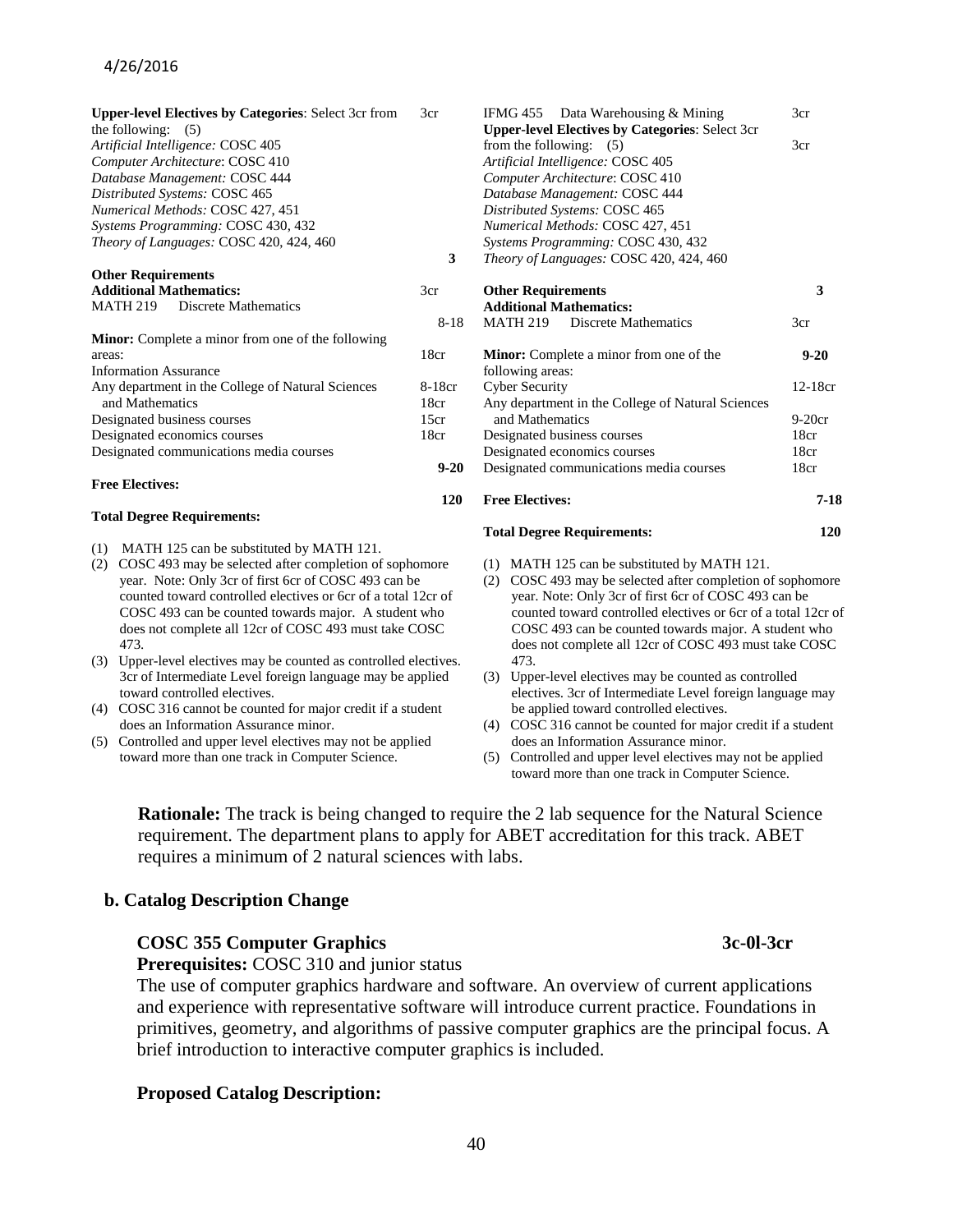#### **COSC 355 Computer Graphics 3c-0l-3cr**

**Prerequisites:** Grade of C or better in COSC 310 and junior status Introduces computer graphics hardware and software. Explores and implements 2-D and 3-D modeling and transformations, viewing transformations, projections, rendering techniques, lighting, and shading using a current cross-platform 3-D graphics API. Includes creation of complex, photorealistic images and animation principles.

 **Rationale:** The course catalog description and student learning objectives are being updated to reflect the state-of-the-art in computer graphics. This will also help in assessment efforts. Additionally, a grade of C or better will be required for the prerequisite COSC 310 to ensure that students are prepared for the rigorous programming tasks required.

#### **14. Departments of History and Political Science—New Course APPROVED**

#### **HIST 339 Jihad and the Origins of Islamist Movements in the Middle East 3c-0l-3cr Prerequisites:** Sophomore standing and 3cr of college history

Discusses the concept of 'jihad' in Islamic history: its origins, development, and historical deployment by groups within the Muslim community. Analyzes the history and origins of groups such as al-Qaeda, the Taliban, and ISIS and considers whether these groups are 'medieval' or actually modern products of globalization. (Also offered as PLSC 339; may not be taken for duplicate credit.)

#### **PLSC 339 Jihad and the Origins of Islamist Movements in the Middle East 3c-0l-3cr Prerequisites:** Sophomore standing and 3cr of college history

Discusses the concept of 'jihad' in Islamic history: its origins, development, and historical deployment by groups within the Muslim community. Analyzes the history and origins of groups such as al-Qaeda, the Taliban, and ISIS and considers whether these groups are 'medieval' or actually modern products of globalization. (Also offered as HIST 339; may not be taken for duplicate credit.)

 **Rationale:** This course will create a 300 level history and political science course that deals thematically with the modern Islamic world to accompany other department courses at the 300 level. While HIST 330 is an upper-level survey of medieval Islamic history and HIST 331 focuses on the history of the modern Middle East broadly from 1700-the present, this new course will specifically analyze the development of Islamist movements in  $20<sup>th</sup>$  and  $21<sup>st</sup>$  century and look at the ways in which those groups use concepts from Islam (such as 'jihad') and Islamic history to rationalize their activities. This course does not substantively overlap with either HIST 330 or 331.

#### **15. Department of History—Course Title Changes APPROVED**

#### **Current Course Titles:**

**HIST 433 Bandits and Poets: The Cultural and Social History of Late Imperial China HIST 434 The History of Modern China: From the Opium Wars to the Present HIST 436 Geisha and Samurai: The Cultural and Social History of Early Modern Japan HIST 437 The History of Modern Japan: From the Floating World to the Present**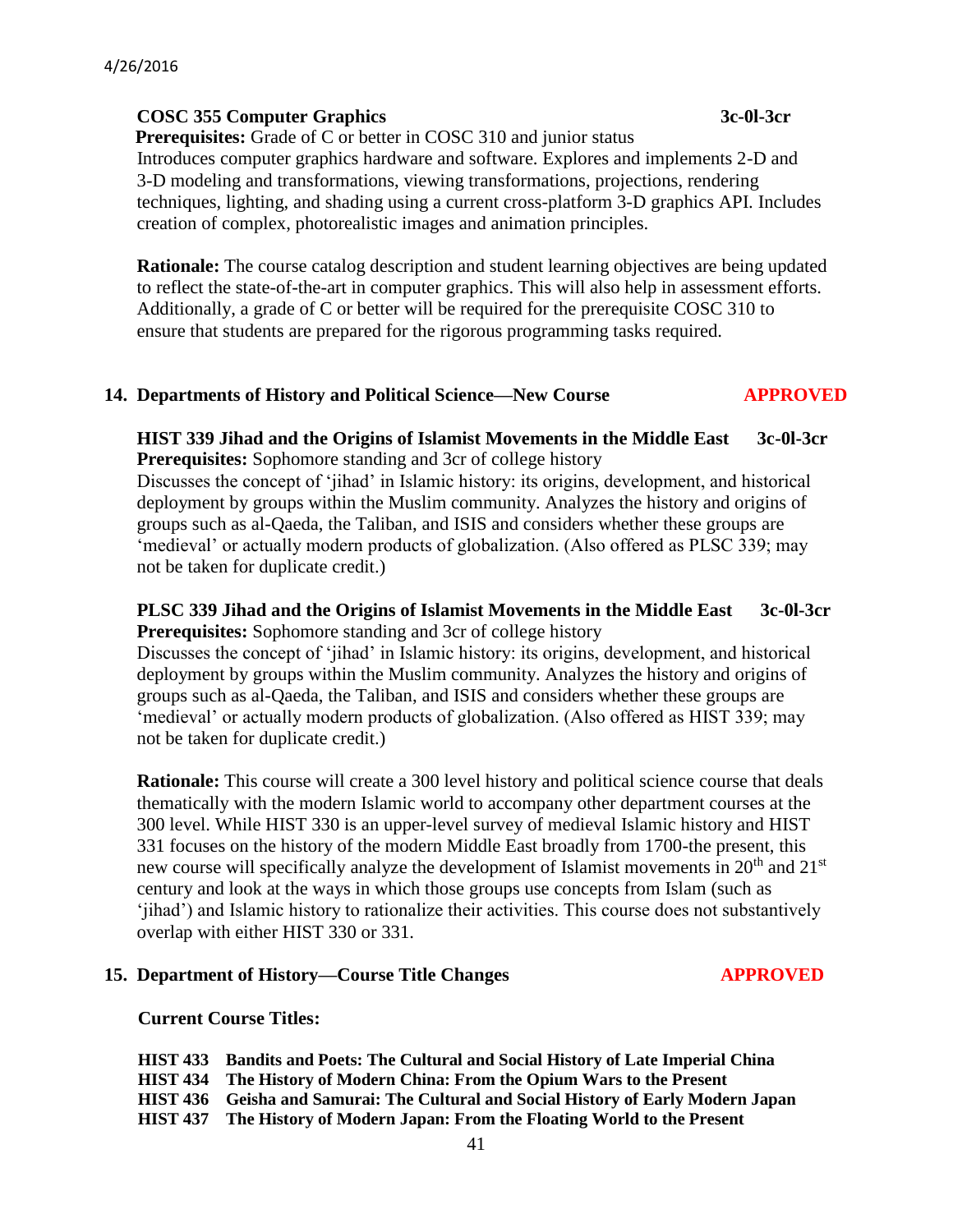**Proposed Course Titles:**

**HIST 433 China 1300-1800: The Late Imperial Age HIST 434 Modern China 1800-present HIST 436 Japan 1500-1850: Early Modern Japan HIST 437 Modern Japan 1850-present**

**Rationale:** In an effort to make the new Asia classes come up on URSA in a way students can make sense of the titles, the courses are being renamed. Currently, unless a student clicks on the link or looks in the catalog they will not know what the course is about. The department would like to re-name them to switch to shorter and more generic titles.

#### **16. College of Humanities and Social Sciences—Asian Studies Program—New Certificates APPROVED**

#### **a. Certificate in China Studies**

The China Studies Certificate is a 15-credit program that allows students to pursue studies that focus on one or more disciplinary areas focused on China. Students who wish to pursue graduate level studies and/or a career in a China-related field may want to add this credential to their main academic preparation. Others who have an interest in Chinese society and culture can also benefit from this certificate.

#### **Certificate in China Studies** (1, 2, 3, 4) 15

| <b>Core Courses:</b> |  |
|----------------------|--|
|                      |  |

| Primarily China-Focused Courses (2): |                                        | $12-15cr$ |
|--------------------------------------|----------------------------------------|-----------|
| <b>ANTH 272</b>                      | Culture Area: China                    | 3cr       |
| ANTH 333                             | The Archaeology of Early China         | 3cr       |
| <b>ARHI 425</b>                      | Arts of China                          | 3cr       |
| <b>CHIN</b>                          | Chinese Language                       | 4cr(5)    |
| <b>HIST 332</b>                      | History of Early China                 | 3cr       |
| <b>HIST 433</b>                      | China 1300-1800: The Late Imperial Age | 3cr       |
| <b>HIST 434</b>                      | Modern China 1800-Present              | 3cr       |
| <b>Electives:</b>                    |                                        |           |
|                                      | <b>East Asia-Focused Courses:</b>      | $0-3cr$   |
| GEOG 256                             | Geography of East and Southeast Asia   | 3cr       |
| <b>HIST 206</b>                      | <b>History of East Asia</b>            | 3cr       |
| <b>PLSC 383</b>                      | Political Systems: Asia                | 3cr       |
| <b>RLST 220</b>                      | <b>Buddhism</b>                        | 3cr       |
| <b>RLST 311</b>                      | <b>Eastern Philosophy</b>              | 3cr       |
| <b>RLST 370</b>                      | Religions of China and Japan           | 3cr       |

#### (1) Courses need to be in at least two different prefixes.

(2) The topics in such courses as ENGL 399 Major Global Authors, HIST 497 Topics in Non- Western History, and ITST 281 Special Topics in Non-Western Studies vary (check with instructor). When concerned with China or East Asia, these courses can count toward the certificate with the approval of Asian Studies Coordinator.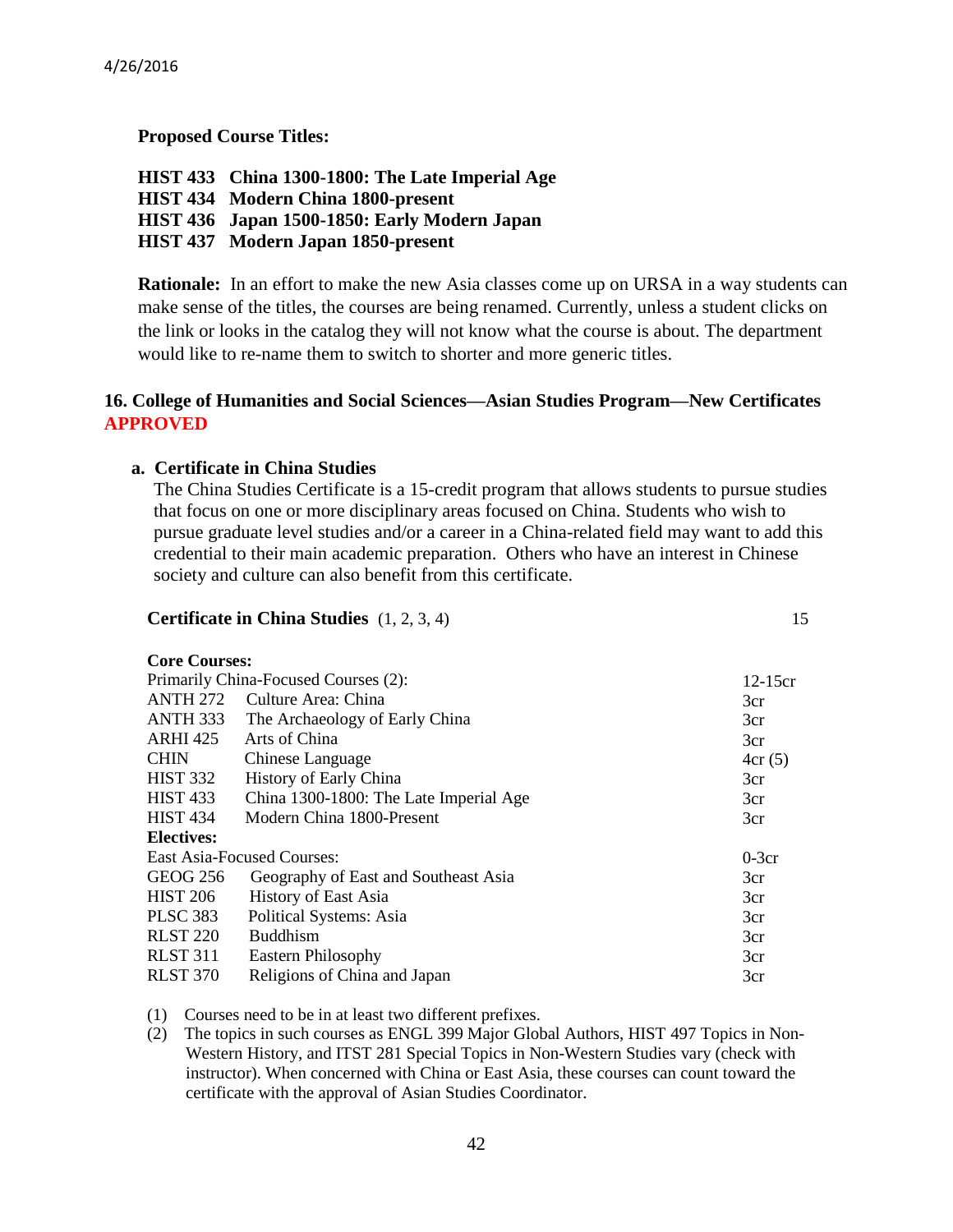- (3) Three credits of an appropriate internship can count towards the certificate with the approval of the Asian Studies Coordinator.
- (4) No more than 6 transfer credits may be counted towards the certificate.
- (5) No more than 3 credits from an appropriate language class may be counted towards the certificate.

**Rationale:** Students in the Asian Studies, History, and Religious Studies programs have expressed their desire to highlight their academic focus on a specific area in Asia. A China Studies Certificate will allow students interested in pursuing graduate degrees in any discipline related to China to demonstrate the focus of their undergraduate studies. In addition those students interested in pursuing employment in China-related areas (e.g.: business, education, tourism, and government service) find the certificate a useful additional credential.

#### **b. Certificate in Japan Studies**

The Japan Studies Certificate is a 15-credit program that allows students to pursue studies that focus on one or more disciplinary areas focused on Japan. Students who wish to pursue graduate level studies and/or a career in a Japan-related field may want to add this credential to their main academic preparation. Others who have an interest in Japanese society and culture can also benefit from this certificate.

#### **Certificate in Japan Studies (1, 2, 3, 4) 15**

#### **Core Courses:**

| Primarily Japan-Focused Courses (2):                    |                                               | $12-15cr$ |
|---------------------------------------------------------|-----------------------------------------------|-----------|
| <b>ARHI 423</b>                                         | Art of Japan                                  | 3cr       |
| <b>ARHI 427</b>                                         | Japanese Narrative Art                        | 3cr       |
| <b>HIST 436</b>                                         | Japan 1500-1850: Early Modern Japan           | 3cr       |
| <b>HIST 437</b>                                         | Modern Japan 1850-present                     | 3cr       |
| <b>JAPN</b>                                             | Japanese Language Courses                     | 4cr(5)    |
| <b>RLST 220</b>                                         | <b>Buddhism</b>                               | 3cr       |
| <b>RLST 373</b>                                         | <b>Advanced Studies in Buddhism</b>           | 3cr       |
| <b>Electives:</b> East Asia-Focused Courses:<br>$0-3cr$ |                                               |           |
|                                                         | GEOG 256 Geography of East and Southeast Asia | 3cr       |
| <b>HIST 206</b>                                         | <b>History of East Asia</b>                   | 3cr       |
| PLSC 383                                                | Political Systems: Asia                       | 3cr       |
| <b>RLST 311</b>                                         | <b>Eastern Philosophy</b>                     | 3cr       |
| <b>RLST 370</b>                                         | Religions of China and Japan                  | 3cr       |

(1) Courses need to be in at least two different prefixes.

- (2) The topics in such courses as ENGL 399 Major Global Authors, HIST 497 Topics in Non- Western History, and ITST 281 Special Topics in Non-Western Studies vary (check with instructor). When concerned with Japan or East Asia, these courses can count toward the certificate with the approval of the Asian Studies Coordinator.
- (3) Three credits of an appropriate internship can count towards the certificate with the approval of the Asian Studies Coordinator.
- (4) No more than 6 transfer credits may be counted towards the certificate.
- (5) No more than 3 credits from an appropriate language class may be counted towards the certificate.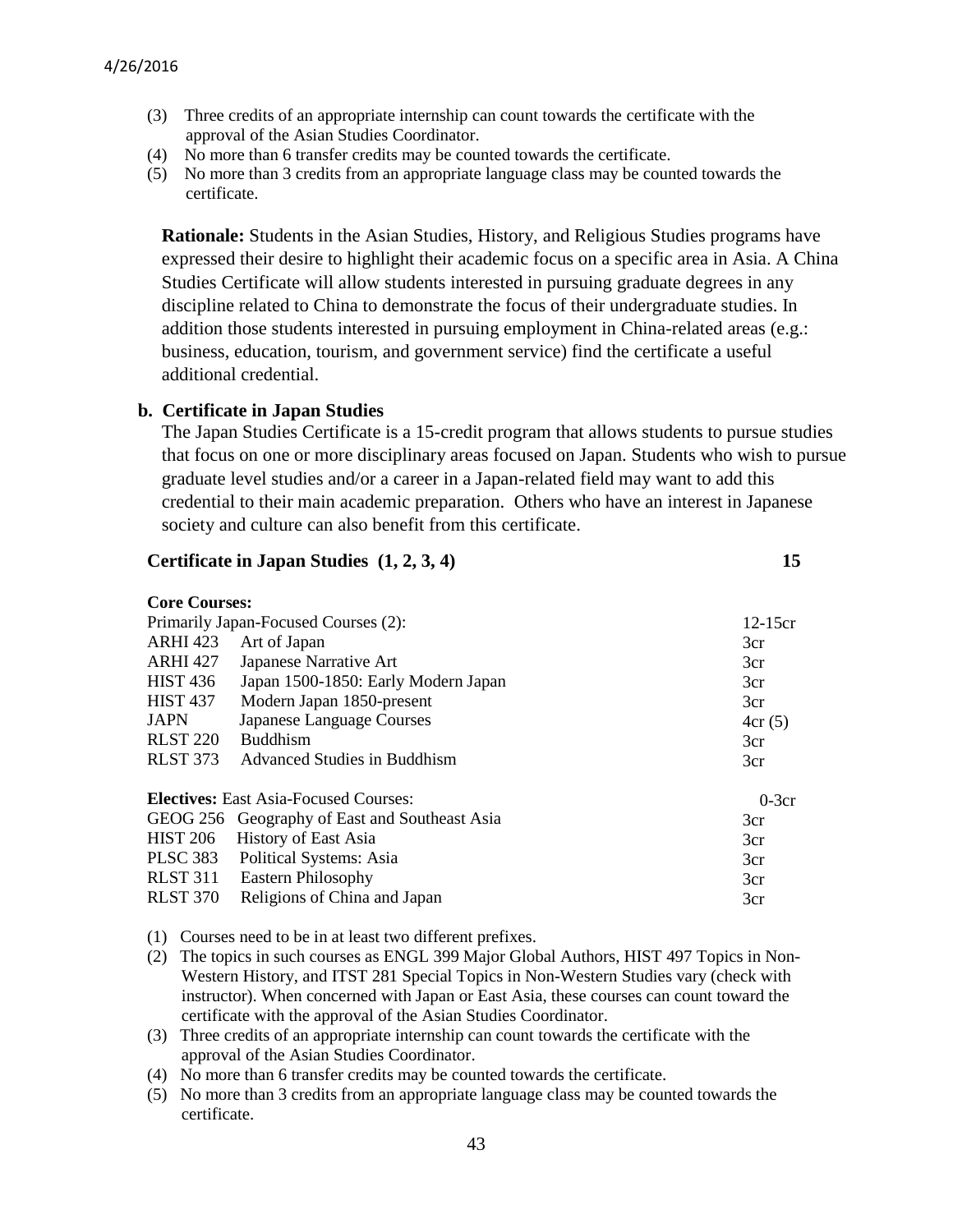**Rationale:** Students in the Asian Studies, History, and Religious Studies programs have expressed their desire to highlight their academic focus on a specific area in Asia. A Japan Studies Certificate will allow students interested in pursuing graduate degrees in any discipline related to Japan to demonstrate the focus of their undergraduate studies. In addition those students interested in pursuing employment in Japan-related areas (e.g.: business, education, tourism, and government service) find the certificate a useful additional credential.

#### **c. Certificate in Middle Eastern Studies**

 The Middle Eastern Studies Certificate is a 15-credit program that allows students to pursue studies that focus on one or more disciplinary areas focused on the Middle East. Students who wish to pursue graduate level studies and/or a career in a Middle Eastern related field may want to add this credential to their main academic preparation. Others who have an interest in Middle Eastern society and culture can also benefit from this certificate.

#### **Certificate in Middle Eastern Studies (1, 2, 3, 4) 15**

| Courses $(2)$ : |                                                                              | 15cr |
|-----------------|------------------------------------------------------------------------------|------|
|                 | HIST 207 History of the Middle East                                          | 3cr  |
|                 | HIST 330 History of the Islamic Civilization                                 | 3cr  |
|                 | HIST 331 Modern Middle East                                                  | 3cr  |
|                 | HIST 338 The History of Iran                                                 | 3cr  |
|                 | HIST/PLSC 339 Jihad and the Origins of Islamist Movements in the Middle East | 3cr  |
|                 | PLSC 384 Political Systems: Middle East                                      | 3cr  |
| RLST 380        | Islam                                                                        | 3cr  |

- (1) Courses need to be in at least two different prefixes.
- (2) The topics in such courses as ENGL 399 Major Global Authors, HIST 497 Topics in Non- Western History, and ITST 281 Special Topics in Non-Western Studies vary (check with instructor). When concerned with the Middle East, these courses can count toward the certificate with the approval of the Asian Studies Coordinator.
- (3) Three credits of an appropriate internship can count towards the certificate with the approval of the Asian Studies Coordinator.
- (4) No more than 6 transfer credits may be counted towards the certificate.
- (5) No more than 3 credits from an appropriate language class may be counted towards the certificate.

**Rationale:** Students in the Asian Studies, History, and Religious Studies programs have expressed their desire to highlight their academic focus on a specific area in Asia. A Middle East Studies Certificate will allow students interested in pursuing graduate degrees in any discipline related to the Middle East to demonstrate the focus of their undergraduate studies. In addition those students interested in pursuing employment in Middle East-related areas (e.g.: business, education, tourism, military, and government service) find the certificate a useful additional credential.

#### **17. Department of Human Development and Environmental Studies—Catalog Description Changes and Course Title Change, and Department Name Change APPROVED**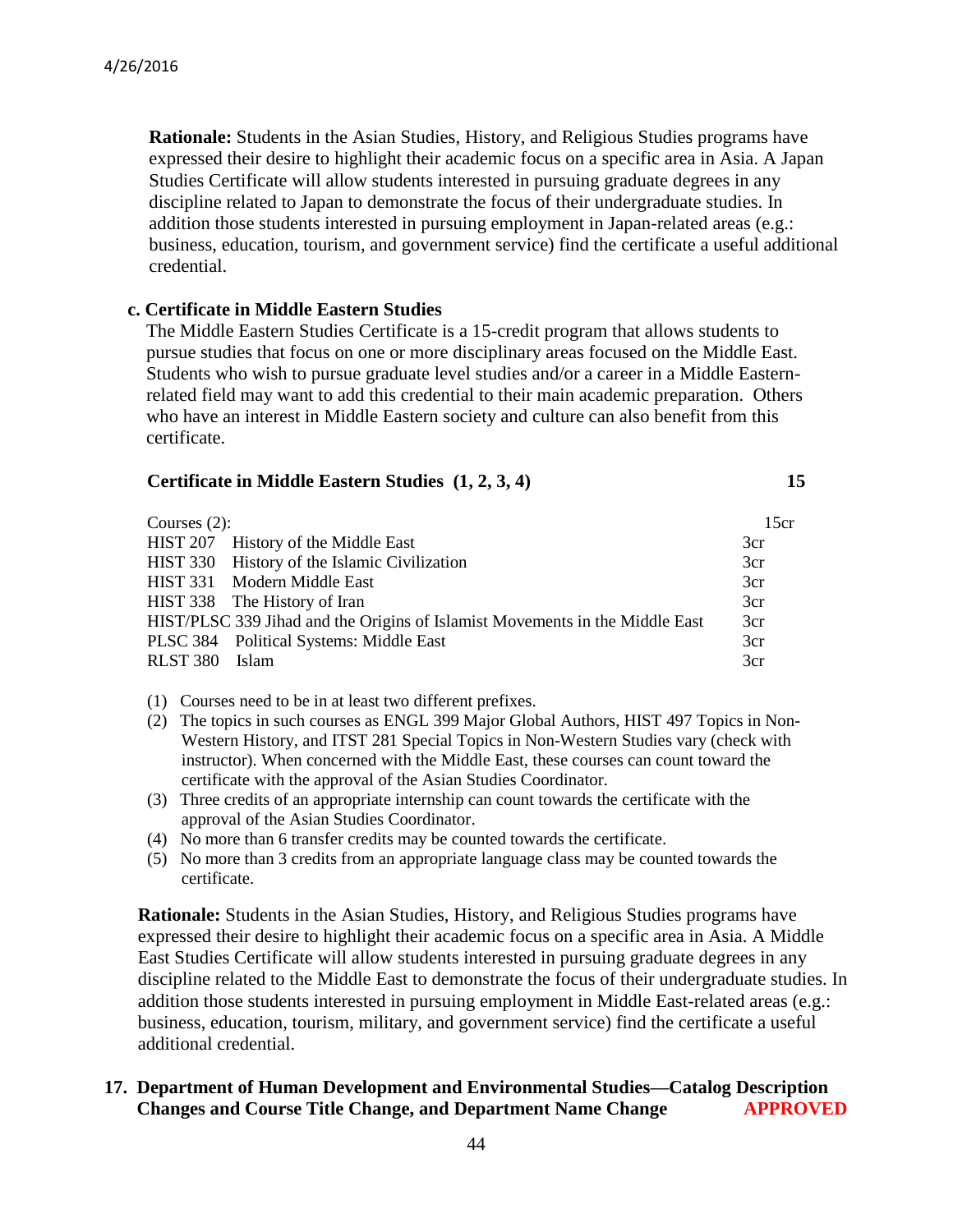# **a. Catalog Description Changes**

#### **i. Current Catalog Description:**

# **CDFR 427 Administration of Child Development Centers 3c-0l-3cr**

**Prerequisites:** CDFR 218, 310, 321, 322

Development of special knowledge and competencies needed by successful administrators of child care programs, including proposal writing, budgeting and management, staff selection and training, appropriate curriculum material and philosophy, parent involvement, child advocacy, and program evaluation.

# **Proposed Catalog Description:**

# **CDFR 427 Administration of Human Service Programs 3c-0l-3cr**

**Prerequisite:** CDFR Major or CDFR Minor or permission from instructor Facilitates the acquisition of special knowledge and competencies needed by successful administrators of human service programs, including proposal writing, budgeting and management, staff selection and training, and program evaluation.

**Rationale:** Our majors and minors have administrative career interests and options outside of child care programs. The current course title and description focuses solely on child care administration. The changes will include a broader focus on human service programs in general.

# **ii. Current Catalog Description:**

#### **FSMR 434 Quality Control in Textiles 2c-2l-3cr Prerequisite:** FSMR 314

Physical properties explored through microscopic examination and use of textile testing equipment for fabric analysis.

# **Proposed Catalog Description:**

#### **FSMR 434 Quality Control in Textiles 1c-3l-3cr Prerequisite:** FSMR 215

Physical properties explored through microscopic examination and use of textile testing equipment for fabric analysis.

**Rationale:** The current Prerequisite FSMR 314 has already been changed to FSMR 215. We believe this course would function more effectively for both the instructor and students if a lecture/lab format was followed. In its current designation, there is too much time allocated to lecture and not enough time designated for valuable lab activities. This change will give the opportunity for more lab-intensive class time that will be augmented by lectures as needed.

# **b. Department Name Change:**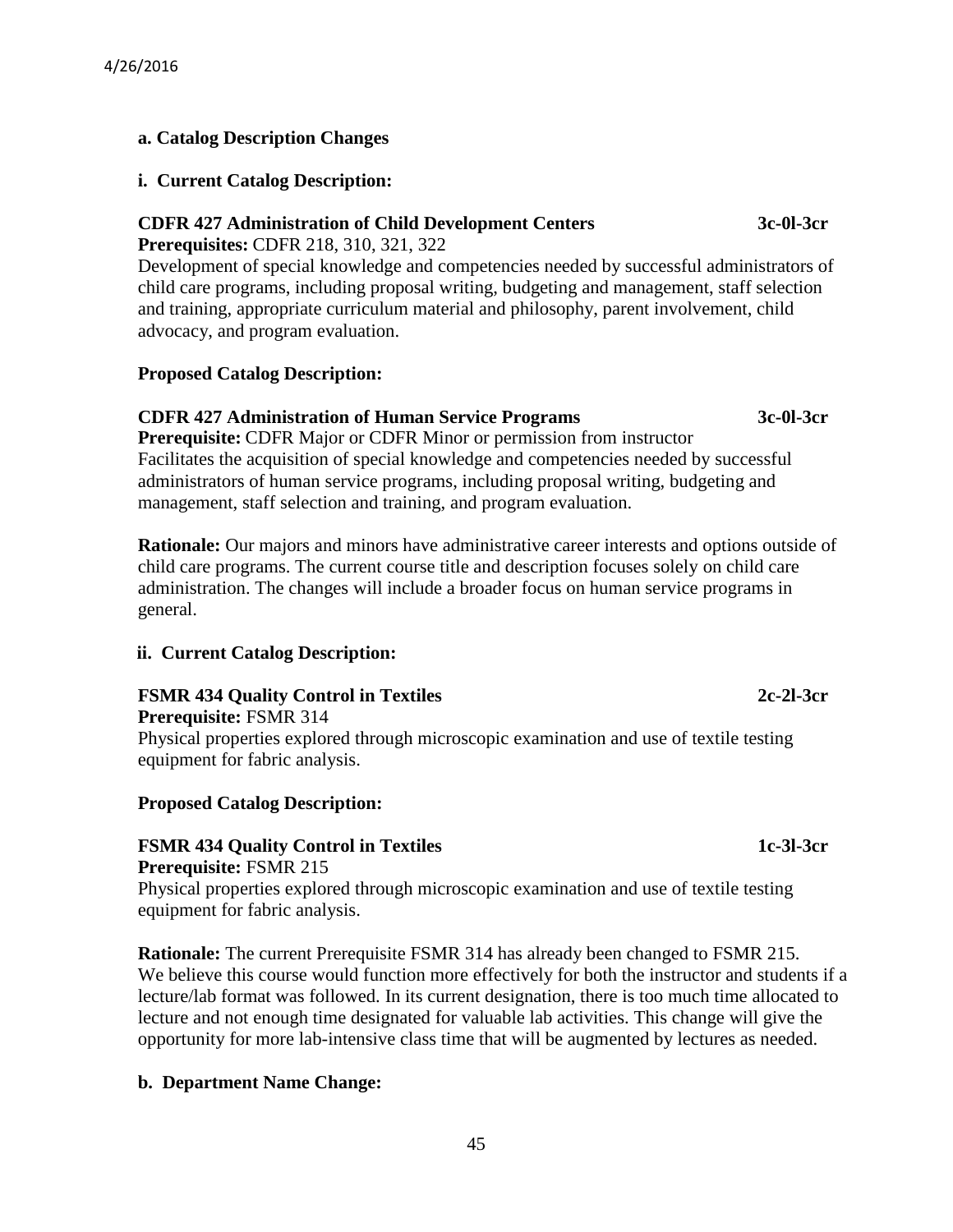#### **Current Name:**

#### **Department of Human Development and Environmental Studies**

#### **Proposed Name:**

#### **Department of Human Development, Fashion and Interior Design**

**Rationale:** The Department name is being changed to better reflect programs in the department. The name change is deleting the words "Environmental Studies" and replacing those with Fashion and Interior Design which are the two programs that need highlighted.

#### **18. Department of Anthropology—New Course and Program Revision APPROVED**

#### **a. New Course**

#### **ANTH 490 Applied Spatial Methods in Archaeology 3c-0l-3cr**

**Prerequisites:** ANTH 244 or instructor permission for ANTH 490 Introduces methods used within archaeology to examine the spatial relationships between archaeological artifacts, features and sites at various scales. Explores the strengths and weaknesses of various spatial methods in archaeology. Provides students with the ability to become knowledgeable consumers of these methods in future research and working environments.

**Rationale:** This course is proposed to provide students within the Anthropology Department (both undergraduate and graduate) the opportunity to gain applied experience in the methods necessary to collect new and existing archaeological spatial data, integrate the data into archaeological databases, and create new datasets that will answer archaeological questions. Many of these methods have been taught piecemeal in other archaeology courses. This course is designed to make the purpose of these combined methods more coherent.

#### **b. Program Revision:**

#### **Bachelor of Arts—Anthropology/Archaeology Track**

| <b>Liberal Studies:</b> As outlined in Liberal              | 49-50   |
|-------------------------------------------------------------|---------|
| Studies section with the following specifications:          |         |
| <b>Mathematics: MATH 217</b>                                |         |
| Natural Science: Geoscience courses recommended (1)         |         |
| Social Science: ANTH 213 (required), GEOG 104 (recommended) |         |
| Liberal Studies Electives: 9cr, no courses with ANTH prefix |         |
| College:<br>Foreign Language Intermediate Level (2)         | $0 - 6$ |
|                                                             |         |

**Major: Required Courses:**

#### **Current Program: Proposed Program:**

#### **Bachelor of Arts—Anthropology/Archaeology Track**

|       | 49-50 | <b>Liberal Studies:</b> As outlined in Liberal                     | 49-50   |
|-------|-------|--------------------------------------------------------------------|---------|
|       |       | Studies section with the following specifications:                 |         |
|       |       | <b>Mathematics: MATH 217</b>                                       |         |
|       |       | <b>Natural Science:</b> Geoscience courses recommended (1)         |         |
| nded) |       | <b>Social Science:</b> ANTH 213 (required), GEOG 104 (recommended) |         |
|       |       | <b>Liberal Studies Electives:</b> 9cr, no courses with ANTH prefix |         |
|       | $0-6$ | College:                                                           | $0 - 6$ |
|       |       | Foreign Language Intermediate Level (2)                            |         |
|       | 39    | Major:                                                             | 39      |
|       |       | <b>Required Courses:</b>                                           |         |
|       |       |                                                                    |         |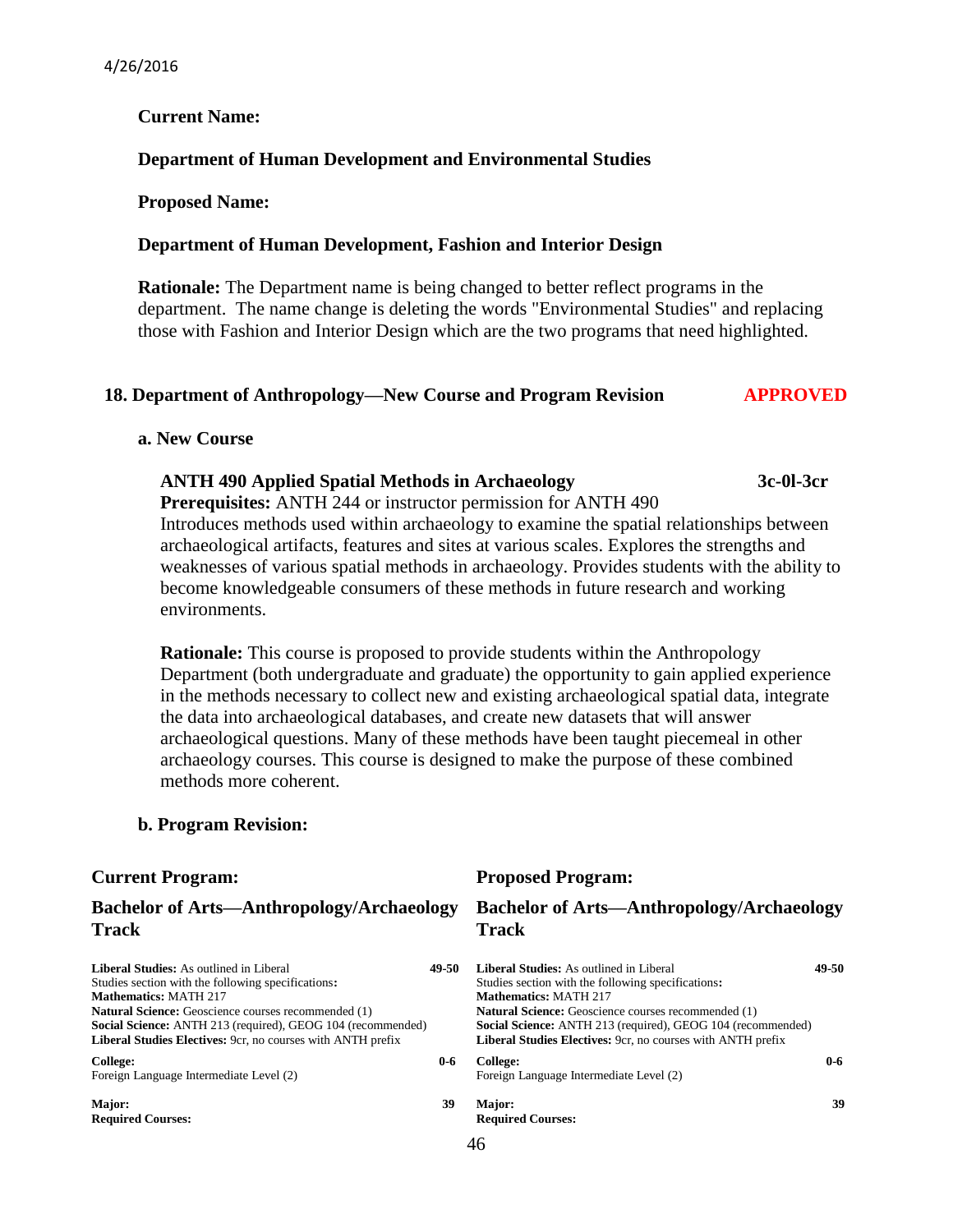#### 4/26/2016

| <b>ANTH 211</b>              | <b>Cultural Anthropology</b>                          | 3 <sub>cr</sub> |
|------------------------------|-------------------------------------------------------|-----------------|
| <b>ANTH 213</b>              | World Archaeology                                     | *cr $(3)$       |
| <b>ANTH 222</b>              | <b>Biological Anthropology</b>                        | 3cr             |
| <b>ANTH 233</b>              | Language and Culture                                  | 3cr             |
| <b>ANTH 244</b>              | <b>Basic Archaeology</b>                              | 3cr             |
| <b>Controlled Electives:</b> |                                                       |                 |
| Three methods courses:       |                                                       |                 |
| <b>ANTH 320</b>              | Archaeological Field School (4, 5)                    | 6cr             |
| ANTH 325                     | Archaeological Lab Methods                            | 3cr             |
| <b>ANTH 415</b>              | <b>Cultural Resource Management</b>                   | 3cr             |
|                              | Two theory courses: ANTH 425 and 480                  | 6cr             |
|                              | One archaeology area course, such as ANTH 315 or 323  | 3cr             |
|                              | Any two anthropology courses from the following:      | бcг             |
|                              | ANTH 271, 272, 273, 274, 314, 318, 370, 420, 484 (5), |                 |
| or $485(5)$                  |                                                       |                 |
| Free Electives: $(6, 7)$     |                                                       | 25-32           |

#### **Total Degree Requirements:**

(1) Determine the specific courses in consultation with academic advisor.

(2) Intermediate-level foreign language may be included in Liberal Studies electives.

(3) Courses counted toward Liberal Studies credits do not receive duplicate credit in major.

- (4) With department approval, an equivalent field school with lab component from another university may be used.
- (5) May be repeated for credit with departmental approval but may only count once toward the requirements of the Archaeology Track.
- (6) A minor in geoscience, geography, history, or other approved field is recommended. An internship (ANTH 493) also is recommended. The student's advisor should be consulted.
- (7) State System Board of Governors policy states that at least 40 percent of the course work in a degree must consist of courses numbered 300 or above.

| <b>ANTH 211</b>              | <b>Cultural Anthropology</b>                           | 3cr             |
|------------------------------|--------------------------------------------------------|-----------------|
| <b>ANTH 213</b>              | World Archaeology                                      | *cr $(3)$       |
| <b>ANTH 222</b>              | <b>Biological Anthropology</b>                         | 3cr             |
| <b>ANTH 233</b>              | Language and Culture                                   | 3cr             |
| <b>ANTH 244</b>              | <b>Basic Archaeology</b>                               | 3 <sub>cr</sub> |
| <b>Controlled Electives:</b> |                                                        |                 |
| Three methods courses:       |                                                        |                 |
| ANTH 320                     | Archaeological Field School (4, 5)                     | бcг             |
| ANTH 325                     | Archaeological Lab Methods                             | 3cr             |
| <b>ANTH 415</b>              | <b>Cultural Resource Management</b>                    | 3cr             |
|                              | Two theory courses: ANTH 425 and 480                   | бcг             |
|                              | One archaeology area course, such as ANTH 315, 323, or | 3cr             |
| 333                          |                                                        |                 |
|                              | Any two anthropology courses from the following:       | бcг             |
|                              | ANTH 250, 271, 272, 273, 274, 310, 314, 318, 370,      |                 |
|                              | 420, 484 (5), 485 (5), 486, 487, 488, 490, 491, or 492 |                 |
| Free Electives: (6, 7)       |                                                        | 25-32           |
|                              |                                                        |                 |

#### **Total Degree Requirements:**

**120**

(1) Determine the specific courses in consultation with academic advisor.

- (2) Intermediate-level foreign language may be included in Liberal
- Studies electives. (3) Courses counted toward Liberal Studies credits do not receive duplicate credit in major.
- (4) With department approval, an equivalent field school with lab component from another university may be used.
- (5) May be repeated for credit with departmental approval but may only count once toward the requirements of the Archaeology Track.
- (6) A minor in geoscience, geography, history, or other approved field is recommended. An internship (ANTH 493) also is recommended. The student's advisor should be consulted.
- (7) State System Board of Governors policy states that at least 40 percent of the course work in a degree must consist of courses numbered 300 or above.

**Rationale:** The Anthropology Department has added several new courses that pertain to the Archaeology Track. These new courses include ANTH 250 Human Origins, ANTH 310 Voyages of Discovery, and ANTH 333 The Archaeology of Ancient China. Several courses previously taught under the generic title of ANTH 484 Specialized Methods in Archaeology have also been created as independent courses: ANTH 486 Historic Artifact Analysis, ANTH 487 Geoarchaeology, ANTH 488 Geophysical Applications in Archaeology, ANTH 489 Prehistoric Technologies, ANTH 490 Applied Spatial Methods in Archaeology, ANTH 491 Zooarchaeology, and ANTH 492 Soil Science: Archaeological and Geoenvironmental Applications. The proposed curriculum revision codifies the roles of these courses in the Archaeology Track.

**120**

#### **19. Department of Mathematics—Catalog Description Changes, Course Number Changes, Program Revision, and Program Catalog Description Change APPROVED**

#### **a. Catalog Description Changes and Two Course Number Changes**

#### **i. Current Catalog Description:**

#### **MATH 219 Discrete Mathematics 3c-0l-3cr**

**Prerequisites:** COSC 110 and MATH 121 or 125

Topics include set algebra, mappings, relations, semigroups, groups, directed and undirected graphs, Boolean algebra, and propositional logic, with examples and applications of these various areas of computer science. Emphasizes developing an intuitive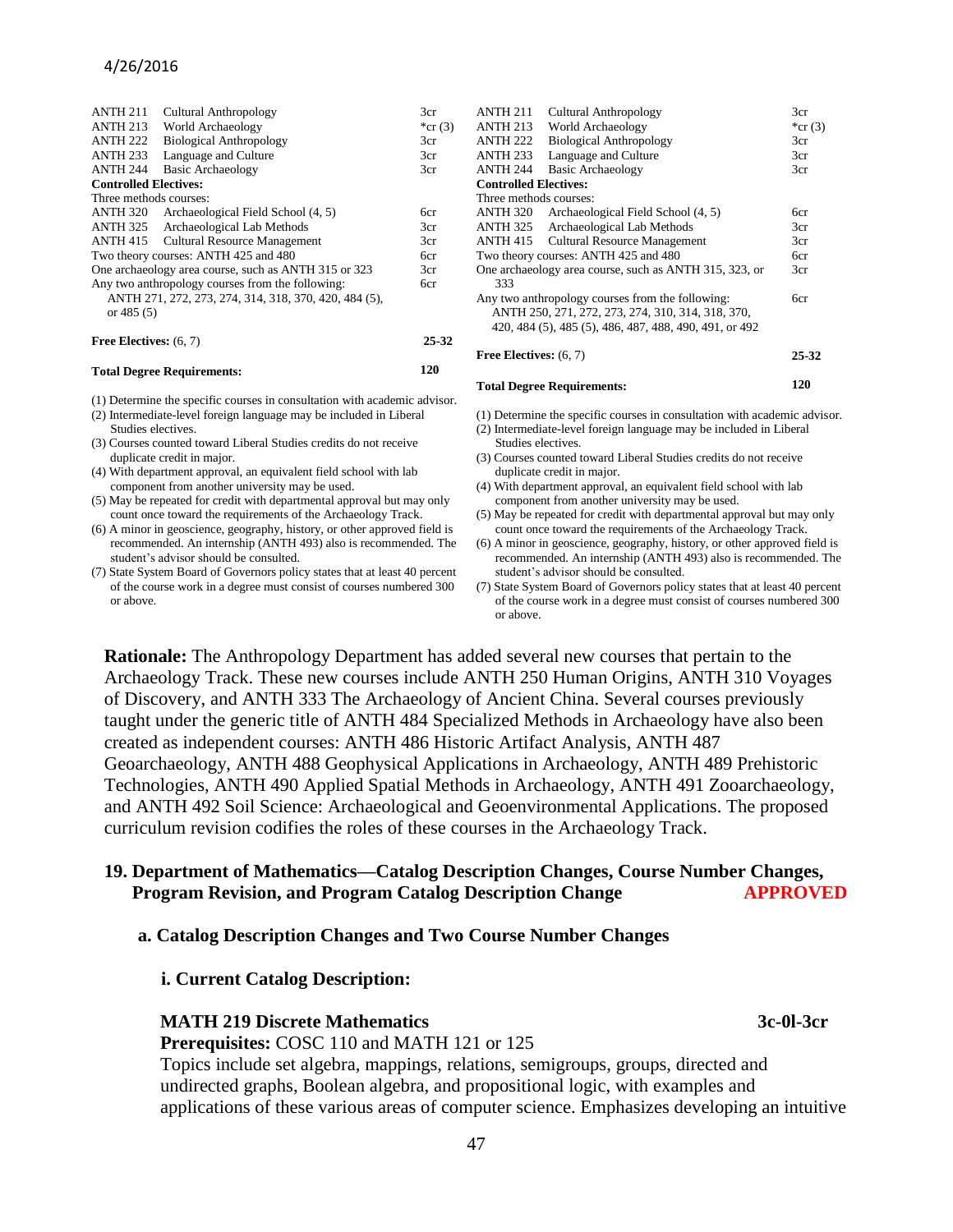understanding of basic structures rather than formal theories and influence of these topics on theory and practice of computing.

#### **Proposed Catalog Description:**

#### **MATH 309 Discrete Mathematics 3c-0l-3cr**

**Prerequisites:** COSC 110 and MATH 121 or 125

Topics include set algebra, mappings, relations, semigroups, groups, directed and undirected graphs, Boolean algebra, and propositional logic, with examples and applications of these various areas of computer science. Emphasizes developing an intuitive understanding of basic structures rather than formal theories and influence of these topics on theory and practice of computing.

**Rationale:** Numbering is changed to reflect the scheduling and nature of the course material. Course is often taken by junior-level computer science students as a subsequent mathematics course following their freshman and sophomore level calculus coursework. Other institutions have this course with higher number, including University of Pittsburgh as CS 441 and Youngstown State as MATH 3715 or CSCI 3710. This numbering change will impact Computer Science requires this course in their program.

#### **ii. Current Catalog Description:**

# **MATH 241 Differential Equations 3c-0l-3cr**

**Prerequisite:** MATH 122 or MATH 126

Emphasizes techniques of solution and application of differential equations. Topics include first order equations, second order linear equations, systems of linear equations, and series solution of differential equations.

#### **Proposed Catalog Description:**

#### **MATH 341 Differential Equations 3c-0l-3cr**

**Prerequisite:** MATH 122 or MATH 126

Emphasizes techniques of solution and application of differential equations. Topics include first order equations, second order linear equations, systems of linear equations, and series solution of differential equations.

**Rationale:** Numbering is changed to reflect the scheduling and nature of the course material. Course is often taken by junior-level science students as a subsequent mathematics course following their freshman and sophomore-level calculus coursework. Other institutions have this course with higher number, including University of Pittsburgh where our course transfers to their second differential equations course, MATH 1270 (rather than MATH 0290), and at Youngstown State as MATH 3705. Additionally, this course is usually paired with a subsequent registration in MATH 342 where further extensions of content learned in Differential Equations follow in the MATH 342 course, so renumbering will make this association more clear. This numbering change will impact Geoscience and Chemistry which require this course in their programs.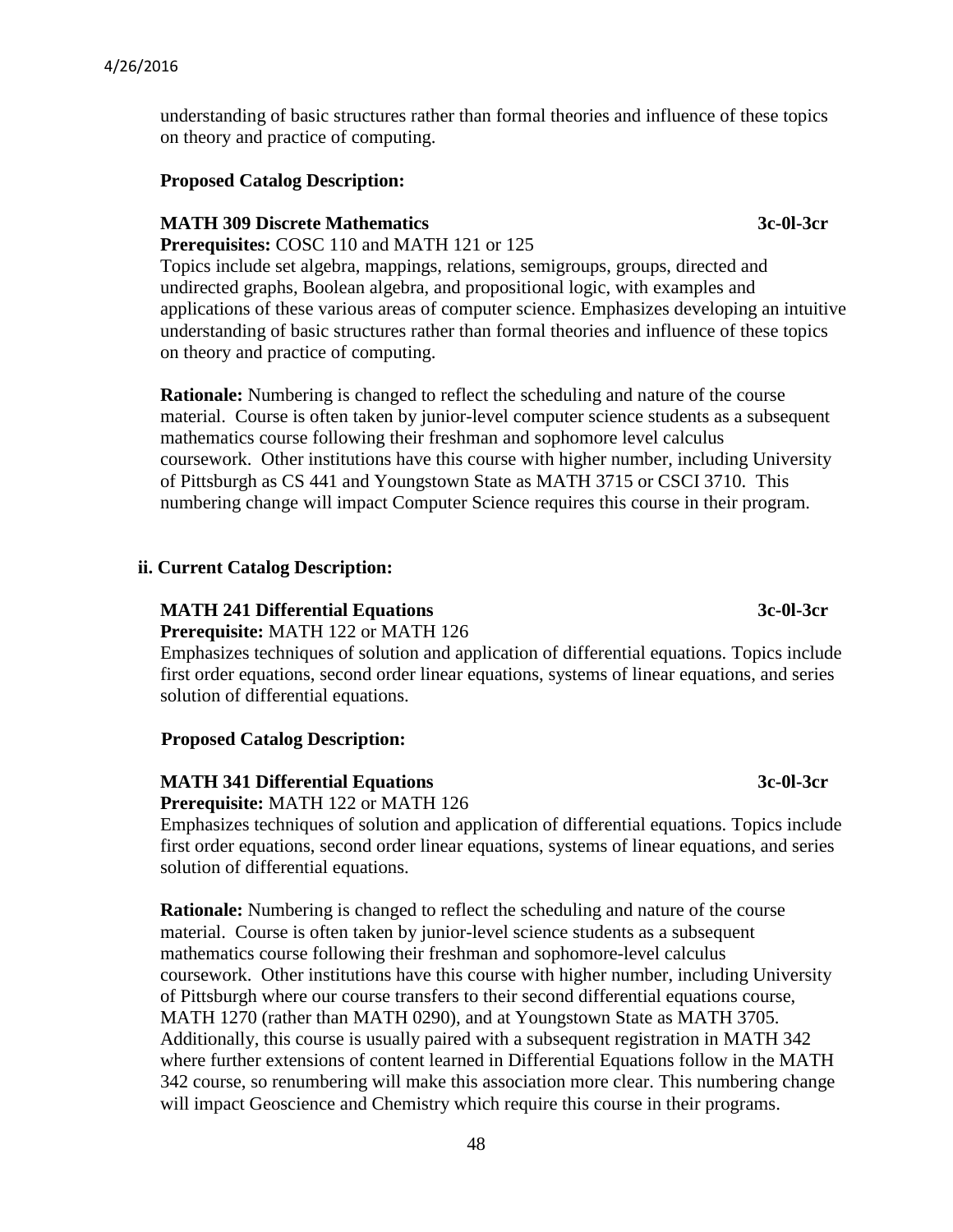# **iii. Current Catalog Description:**

# **MATH 460 Technology in Mathematics Instruction 3c-0l-3cr**

 **Prerequisite:** COSC 110, junior status, mathematics education major or instructor permission, and completion of EDUC 242 (grade of C or better) Laboratory based and designed to provide preservice mathematics teachers with expertise in instructional technology for teaching mathematics at the secondary level. A strong emphasis is placed on the integration of pedagogy and subject matter knowledge. Must be taken within two semesters before student teaching.

# **Proposed Catalog Description:**

#### **MATH 460 Technology in Mathematics Instruction 3c-0l-3cr**

**Prerequisite:** COSC 110 or COSC 108, junior status, mathematics education major or instructor permission, and completion of EDUC 242 (grade of C or better) Laboratory based and designed to provide preservice mathematics teachers with expertise in instructional technology for teaching mathematics at the secondary level. A strong emphasis is placed on the integration of pedagogy and subject matter knowledge. Must be taken within two semesters before student teaching.

**Rationale:** The Computer Science Department is now offering COSC 108. This course is considered equivalent to COSC 110 for pre-requisite purposes by the Computer Science Department. The current pre-requisite for MATH 460 is COSC 110. We want to change the pre-requisites for MATH 460 to say "COSC 110 or COSC 108."

# **b. Program Catalog Description Change and Program Revision**

# **Current Catalog Description:**

# **Minor in Mathematics**

The minor consists of a minimum of 18 credits in mathematics. The minor prepares students for advanced study in areas such as economics, computer science, physics, and other natural sciences. Anyone required to take a year of calculus should consider the Mathematics minor. A cumulative GPA of at least 2.0 in MATH courses is required for the Mathematics or Applied Statistics minor. The department will not certify a minor for a transfer student unless at least two of the courses counting for the minor have been completed in the Mathematics Department.

# **Proposed Catalog Description:**

# **Minor in Mathematics**

The minor consists of a minimum of 18 credits in mathematics including at least 6 credits from 300-level or higher courses. The minor prepares students for advanced study in areas such as economics, computer science, physics, and other natural sciences. Anyone required to take a year of calculus should consider the Mathematics minor.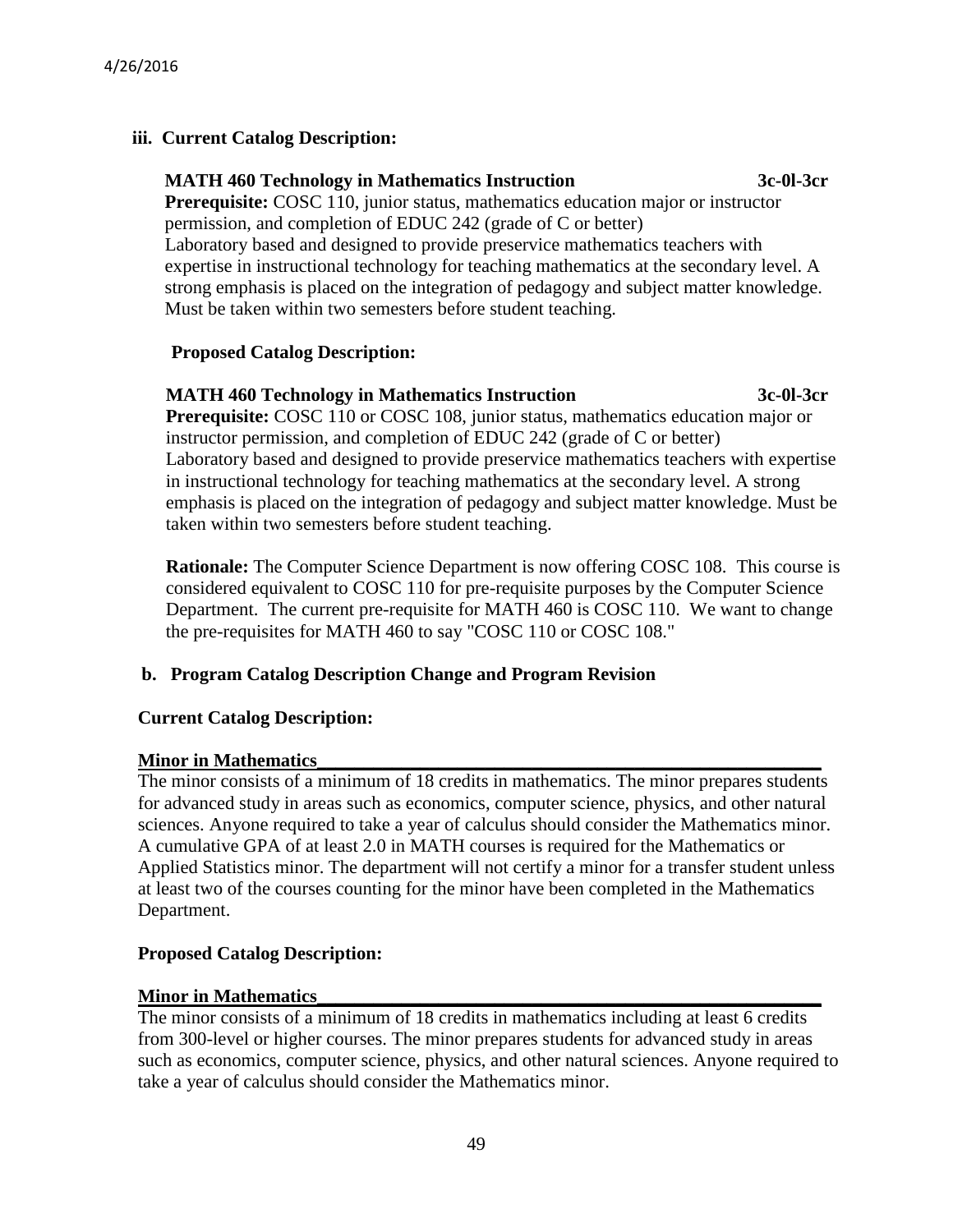A cumulative GPA of at least 2.0 in MATH courses is required for the Mathematics or Applied Statistics minor. No more than 6 credits of overlap can be used for the Mathematics and Applied Statistics minors. Transfer students must take at least three courses from IUP with at least two courses from the IUP Mathematics Department in order to complete a minor.

| <b>Current Catalog Description:</b>               |           | <b>Proposed Catalog Description:</b>                    |           |
|---------------------------------------------------|-----------|---------------------------------------------------------|-----------|
| <b>Minor-Mathematics</b>                          | 18        | <b>Minor-Mathematics</b>                                | 18        |
| <b>Required Courses:</b>                          | $6-8cr$   | <b>Required Courses:</b>                                | $6-8cr$   |
| MATH 121 or 125 and MATH 122 or 126               |           | MATH 121 or 125 and MATH 122 or 126                     |           |
| <b>Controlled Electives: (1)</b>                  | $10-12cr$ | Controlled Electives: $(1,2)$                           | $10-12cr$ |
| Select the additional 10-12 credits from          |           | Select the additional 10-12 credits from                |           |
| either MATH 250, 309, or any required             |           | among MATH 250, 309, or any required                    |           |
| courses for mathematics majors.                   |           | courses for mathematics majors. One of                  |           |
|                                                   |           | MATH 411 or 412 is permitted but not both.              |           |
|                                                   |           | Must include 6 credits from courses at the              |           |
|                                                   |           | 300-level or higher.                                    |           |
|                                                   |           |                                                         |           |
| (1) The following courses are excluded: MATH 100, |           | (1) The following courses are excluded: MATH 100,       |           |
| 101, 105, 110, 115, 214, 217, 417, 418 and        |           | 101, 105, 110, 115, 214, 217, 417, 418, 480 and         |           |
| courses for the Middle-Level Education 4-8/       |           | courses for the Middle-Level Education 4-8/             |           |
| Mathematics specialization.                       |           | Mathematics specialization.                             |           |
|                                                   |           | (2) No more than 6 credits of overlap with the Minor in |           |
|                                                   |           | Applied Statistics is permitted.                        |           |

**Rationale:** The Minor in Mathematics is being revised to include language requiring 6 credits at the 300-level or higher, to reflect changes to mathematics course numbering, and to incorporate language addressing recently added mathematics courses.

| 20. Department of Communications Media—Modification of Prerequisites                      | <b>APPROVED</b> |
|-------------------------------------------------------------------------------------------|-----------------|
| a. Current Catalog Description:                                                           |                 |
| <b>COMM 150 Aesthetics and Theory of Communications</b><br>Prerequisite: COMM 101         | 3c-01-3cr       |
| <b>Proposed Catalog Description:</b>                                                      |                 |
| <b>COMM 150 Aesthetics and Theory of Communication</b>                                    | 3c-01-3cr       |
| Prerequisite or Corequisite: COMM 101 or JRNL 105                                         |                 |
| <b>Rationale for all of these prerequisite changes:</b> The Departments of Communications |                 |
| Media and Journalism and Public Relations have concluded that COMM 101 and JRNL           |                 |
| 105 are very similar. We have agreed to accept JRNL 105 for COMM 101 if students have     |                 |
| already taken that course. Currently students who have taken JRNL 105 must request an     |                 |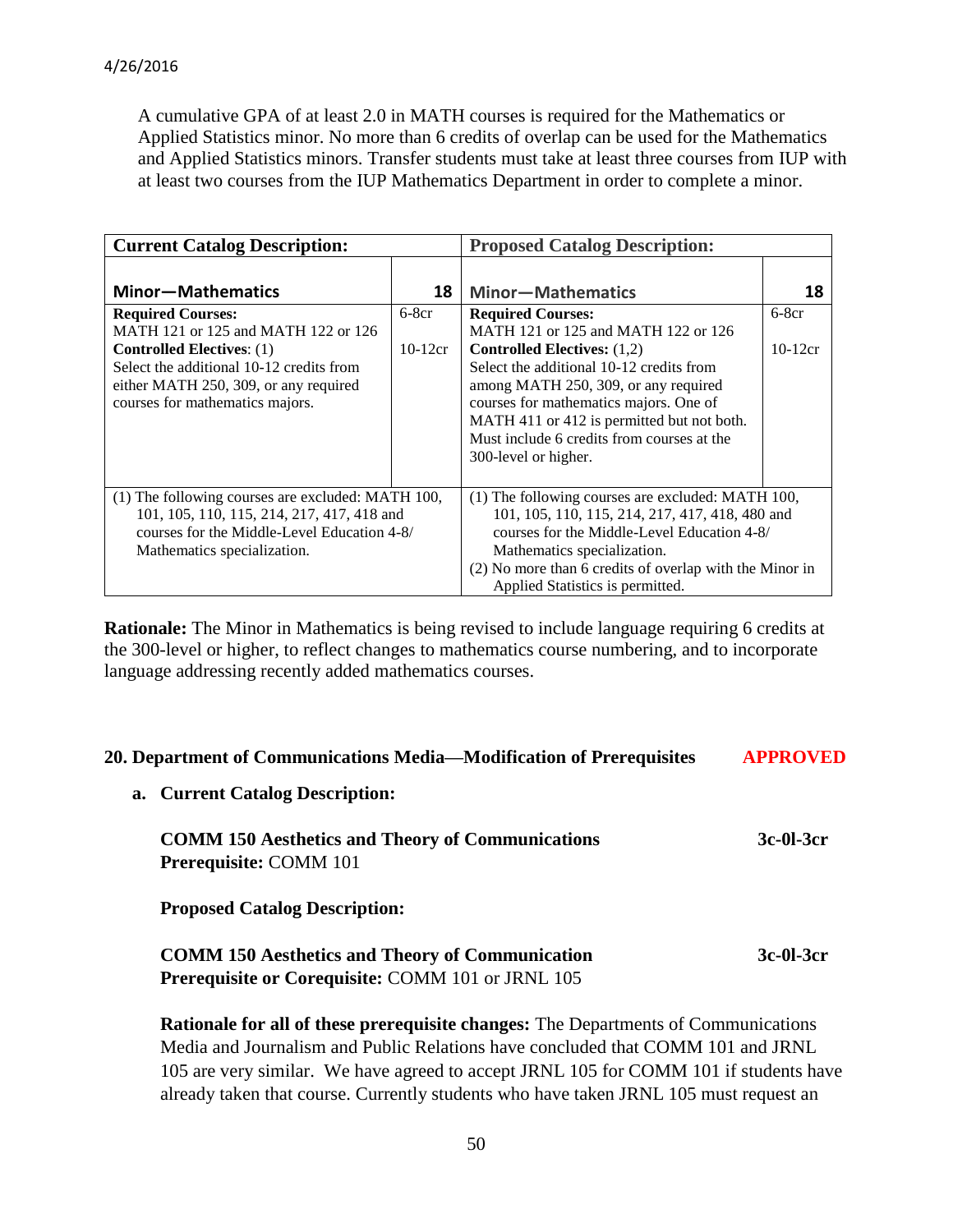override for any course for which COMM 101 is a prerequisite. This change will resolve that issue for students.

**Additional Rationale for this course:** The prerequisite is changed to "prerequisite or corequisite" to accommodate the significant number of students who transfer to IUP or change majors within IUP to Communications Media and need to take both courses to make progress in the program. The content of COMM 101 is not required for success in COMM 150 and it is reasonable for students to take the two courses at the same time, if they choose to.

#### **b. Current Catalog Description:**

**COMM 240 Communications Graphics 3c-0l-3cr Prerequisite:** COMM 101 or permission

#### **Proposed Catalog Description:**

**COMM 240 Communications Graphics 3c-0l-3cr Prerequisites:** COMM 101 or JRNL 105, Communications Media major or minor, PDGI or DHIS certificate enrollment or permission

**Rationale:** The prerequisites are changed to manage course enrollment and limit enrollment to specific groups. This is an introductory production course with limited lab capacity and seat availability. With the introduction of certificate programs that require this course or list it as an elective, enrollment management is necessary. Other students may be enrolled with permission based on seat availability.

#### **c. Current Catalog Description:**

| <b>COMM 249 Basic Audio Recording Techniques</b> | 3c-01-3cr |
|--------------------------------------------------|-----------|
| <b>Prerequisite:</b> COMM 101, permission        |           |

#### **Proposed Catalog Description:**

**COMM 249 Basic Audio Recording Techniques 3c-0l-3cr Prerequisites:** COMM 101 or JRNL 105, Communications Media major or minor, POPM or DHIS certificate enrollment or permission

**Rationale:** Additionally, the prerequisites are changed to manage course enrollment and limit enrollment to specific groups. This is an introductory production course with limited lab capacity and seat availability. With recent additions of certificate programs that require this course or specify it as an elective, restrictions on enrollment are necessary. Other students may be enrolled with permission based on seat availability.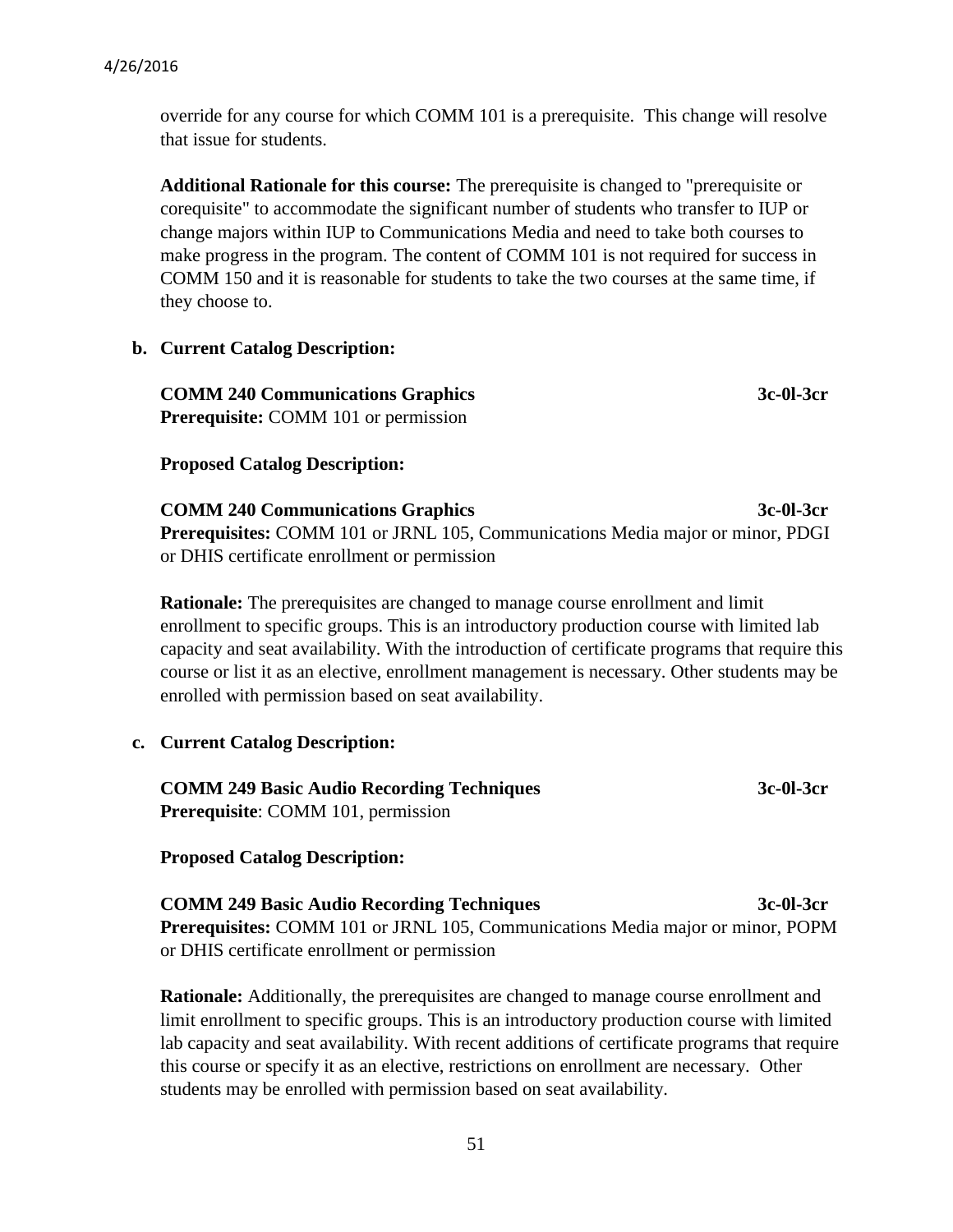#### **d. Current Catalog Description:**

**COMM 251 Television Production 3c-0l-3cr Prerequisite: COMM 101, permission** 

#### **Proposed Catalog Description:**

**COMM 251 Television Production 3c-0l-3cr Prerequisites:** COMM 101 or JRNL 105, Communications Media major or minor, PDGI certificate enrollment or permission

**Rationale:** Additionally, the prerequisites are changed to manage course enrollment and limit enrollment to specific groups. This is an introductory production course with limited lab capacity and seat availability. With recent additions of certificate programs that require this course or specify it as an elective, restrictions on enrollment are necessary. Other students may be enrolled with permission based on seat availability.

#### **e. Current Catalog Description:**

**COMM 271 Beginning Photography 3c-0l-3cr Prerequisite:** COMM 101 or permission

**Proposed Catalog Description:**

**COMM 271 Beginning Photography 3c-0l-3cr Prerequisite:** COMM 101 or JRNL 105, Communications Media major or minor, PDGI or DHIS certificate enrollment or permission

**Rationale:** Additionally, the prerequisites are changed to manage course enrollment and limit enrollment to specific groups. This is an introductory production course with limited lab capacity and seat availability. With recent additions of certificate programs that require this course or specify it as an elective, restrictions on enrollment are necessary. Other students may be enrolled with permission based on seat availability.

# **f. Current Catalog Description:**

**COMM 303 Scriptwriting 3c-0l-3cr Prerequisites:** COMM 101, ENGL 101 and 202 (grade of C or better) or instructor permission

#### **Proposed Catalog Description:**

#### **COMM 303 Scriptwriting 3c-0l-3cr**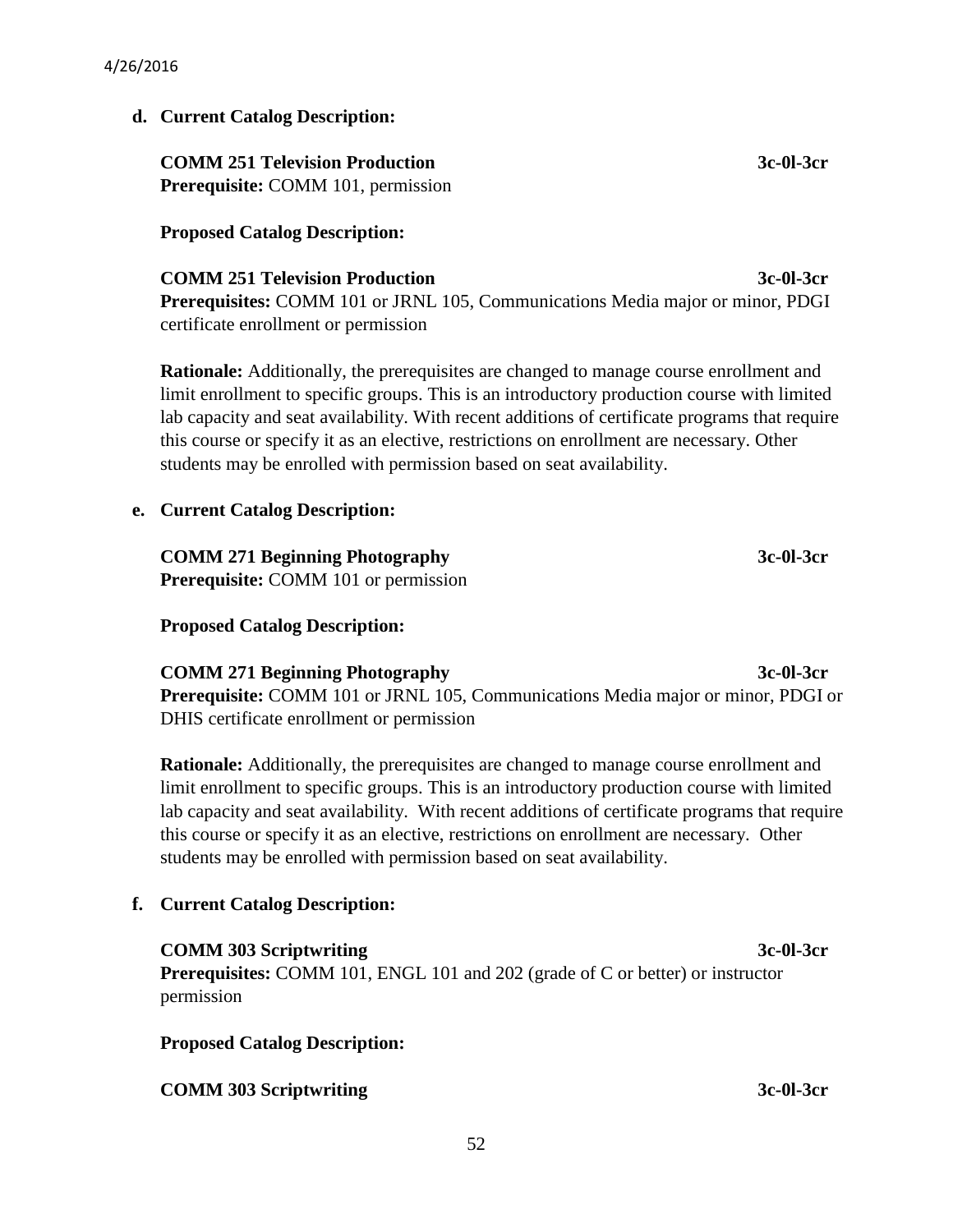**Prerequisites:** COMM 101 or JRNL 105; ENGL 101 and 202 (grades of C or better) or permission

**Rationale:** The word "instructor" is deleted from "instructor permission" to make the language consistent with other course descriptions. Grade has been changed to grades to make it clear that a C or better is required for both ENGL courses.

#### **g. Current Catalog Description:**

**COMM 330 Instructional Design for Training and Development 3c-0l-3cr Prerequisites:** COMM 101, ENGL 101 and 202 (grade of C or better) or permission

#### **Proposed Catalog Description:**

**COMM 330 Instructional Design for Training and Development 3c-0l-3cr Perquisites:** COMM 101 or JRNL 105; ENGL 101 and 202 (grades of C or better) or permission

**Rationale:** Grade has been changed to grades to make it clear that a C or better is required for both ENGL courses.

#### **h. Current Catalog Description:**

| <b>COMM 335 Communications Consulting and Project Management</b> | 3c-01-3cr |
|------------------------------------------------------------------|-----------|
| <b>Prerequisite: COMM 101</b>                                    |           |

**Proposed Catalog Description:**

**COMM 335 Communications Consulting and Project Management 3c-0l-3cr Prerequisites:** COMM 101 or JRNL 105

**i. Current Catalog Description:**

**COMM 349 Radio Production** 3c-0l-3cr **Prerequisite:** COMM 150 or instructor permission

#### **Proposed Catalog Description:**

**COMM 349 Radio Production** 3c-0l-3cr **Prerequisite:** COMM 101 or JRNL 105; Communications Media major or minor or permission

**Rationale:** The prerequisites are changed to manage course enrollment and limit enrollment to specific groups. This is an introductory production course with limited lab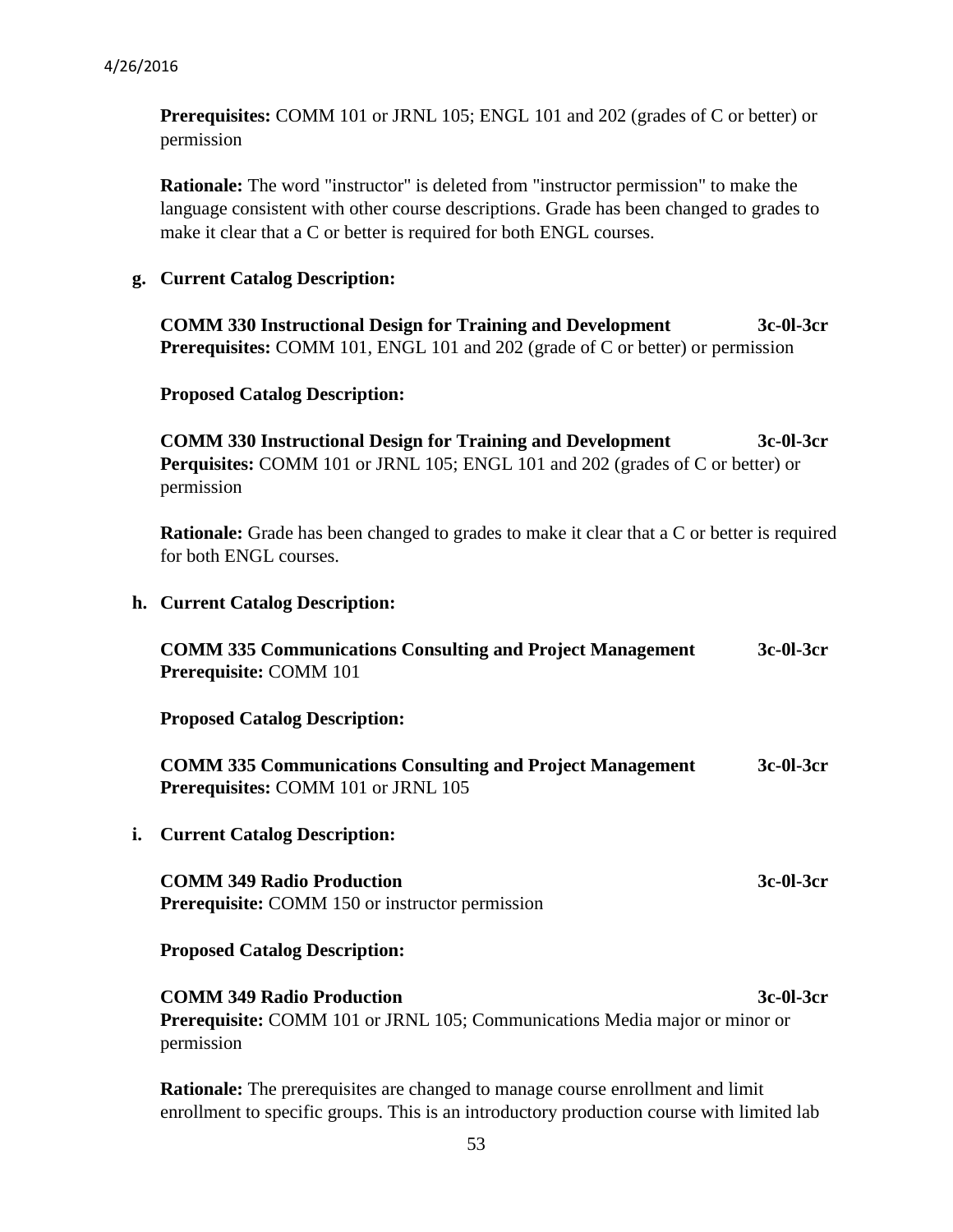capacity and seat availability. Other students may be enrolled with permission based on seat availability. COMM 150 is removed to make the prerequisites of this basic production course consistent with our other basic production courses. The word "instructor" is deleted from "instructor permission" to make the language consistent with other course descriptions.

#### **j. Current Catalog Description:**

**COMM 374 Documentary Photography 3c-0l-3cr Prerequisite:** Junior/senior standing, COMM 101, or instructor permission

#### **Proposed Catalog Description:**

**COMM 374 Documentary Photography 3c-0l-3cr Prerequisite:** Junior/senior standing, COMM 101 or JRNL 105, or permission

**Rationale:** The word "instructor" is deleted from "instructor permission" to make the language consistent with other course descriptions.

#### **k. Current Catalog Description:**

**COMM 403 Broadcast Newswriting 3c-0l-3cr Prerequisites:** COMM 101, ENGL 101 and 202 (grade of C or better) or instructor permission

#### **Proposed Catalog Description:**

**COMM 403 Broadcast Newswriting 3c-0l-3cr Prerequisites:** COMM 101 or JRNL 105; ENGL 101 and 202 (grades of C or better) or permission

**Rationale:** Grade has been changed to grades to make it clear that a C or better is required for both ENGL courses. The word "instructor" is deleted from "instructor permission" to make the language consistent with other course descriptions.

#### **21. Department of Communication Disorders, Special Education, and Disability Services— Course Title Change, Course Revision, and Catalog Description Change APPROVED**

 **Current Catalog Description:**

 **EDEX 435 Methods and Curriculum (Severe-Profound Disabilities) 3c-0l-3cr Prerequisites:** Successful completion of Step 1 of the 3-Step Process, early childhood education/special education and secondary content/grades 7-12 special education certification majors only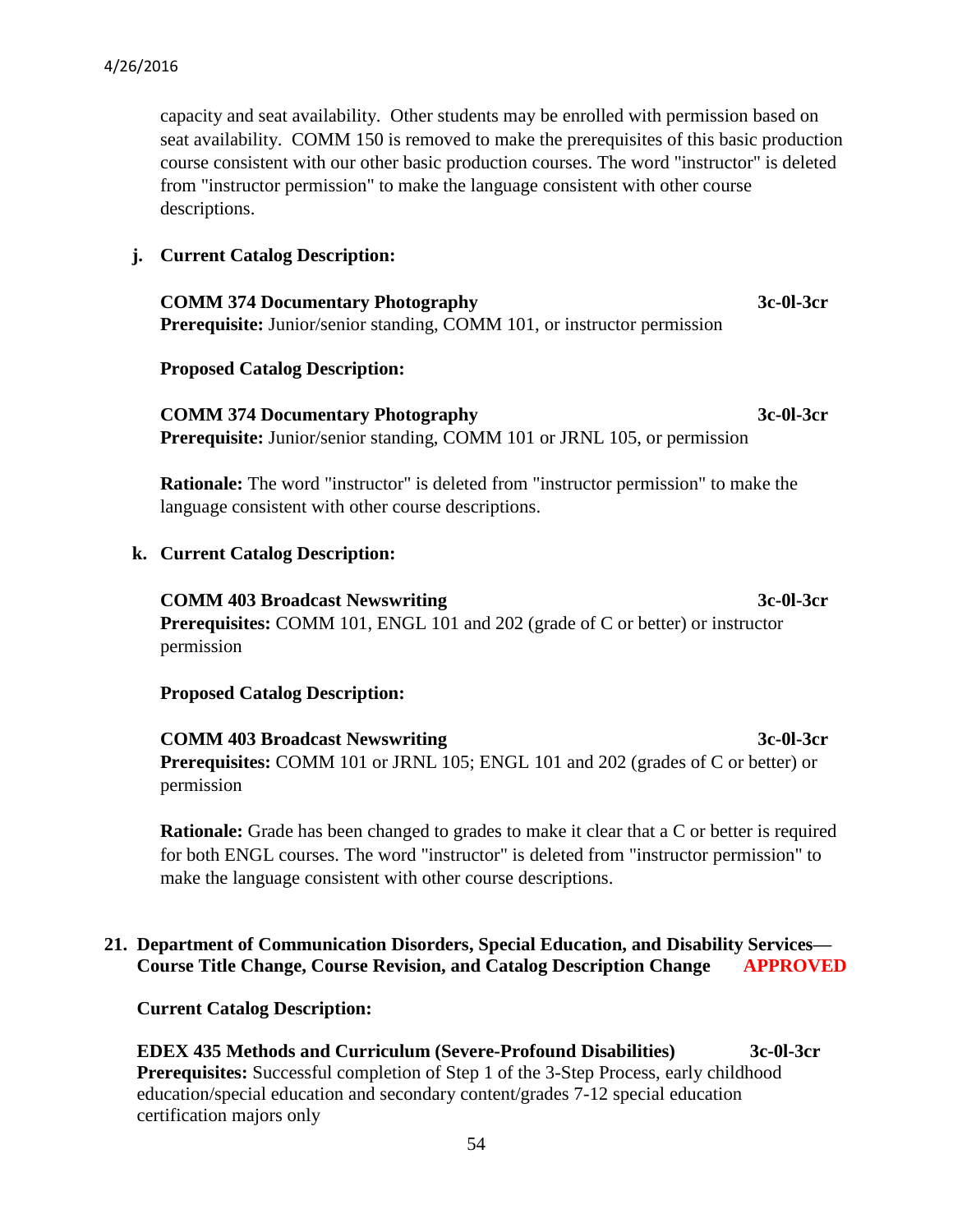Emphasizes methods designed to facilitate the development of an integrated, functional, and community-based curriculum that prepares students for participation in a wide variety of postschool environments.

#### **Proposed Catalog Description:**

 **EDEX 435 Methods and Curriculum—Severe Cognitive Disabilities 3c-0l-3cr Prerequisites:** Successful completion of Step 1 of the 3-Step Process, early childhood education/special education, PreK-8/7-12 Special Education and Reading Specialist, secondary content/grades 7-12 special education certification majors or by permission. Emphasizes methods designed to facilitate the development of an integrated, functional, and community-based curriculum that prepares individuals for integration in a wide variety of postschool environments. Particular attention is given to methods and interventions based on the principles of applied behavior analysis.

 **Rationale:** This course revision is proposed to reflect updated and current changes in the field, while the course title is changed to reflect current terminology. Catalog description and course outcomes are being updated to be current in the field and reflect changes in course materials.

#### **22. Department of Management—Liberal Studies Requirement Changes APPROVED**

 **For all of the department Majors/Tracks the following change is proposed:**

| <b>Current Liberal Studies Requirement:</b>                                                                                                                                                                                       | <b>Proposed Liberal Studies Requirement:</b>                                                                                                                                                                                          |  |
|-----------------------------------------------------------------------------------------------------------------------------------------------------------------------------------------------------------------------------------|---------------------------------------------------------------------------------------------------------------------------------------------------------------------------------------------------------------------------------------|--|
| <b>Liberal Studies:</b> As outlined in Liberal Studies<br>49-50<br>section with the following specifications:<br><b>Mathematics: MATH 115</b><br>Social Science: ECON 121, PSYC 101<br>Liberal Studies Electives: 9cr, BTED/COSC/ | <b>Liberal Studies:</b> As outlined in Liberal Studies<br>49-50<br>section with the following specifications:<br><b>Mathematics: MATH 115</b><br>Social Science: ECON 121, PSYC 101<br>Liberal Studies Electives: 9cr, COSC/IFMG 101, |  |
| IFMG 101, ECON 122, MATH 214, no courses<br>with MGMT prefix                                                                                                                                                                      | ECON 122, MATH 214 (or MATH 216 or 217 if<br>already taken for a prior major or transferred prior<br>to joining ECOBIT), no courses with MGMT prefix                                                                                  |  |

**Rationale:** Currently we require Math 214. In accordance with the decision reached at the Senate Meeting on March 29, 2016 we would like to amend the language addressing MATH 214 to allow MATH 216 or 217 if they are taken prior to becoming a Management, Human Resources or International Business major. As students transfer from other programs to programs in the Management Department, they have often previously taken MATH 216 or 217. MATH 214 is a prerequisite for other business courses. Substituting MATH 216 or MATH 217 causes administrative headaches and officially allowing the courses to fulfill the requirement will eliminate these difficulties. Allowing the substitution is already common practice. Behind the scene, we hope that the Registrar will code Banner to accept MATH 214 or MATH 216 or MATH 217. For the Management/Energy Accounting and Finance Track and the Management/ Energy Management Track footnote one needs to be removed since the new language supplants this footnote.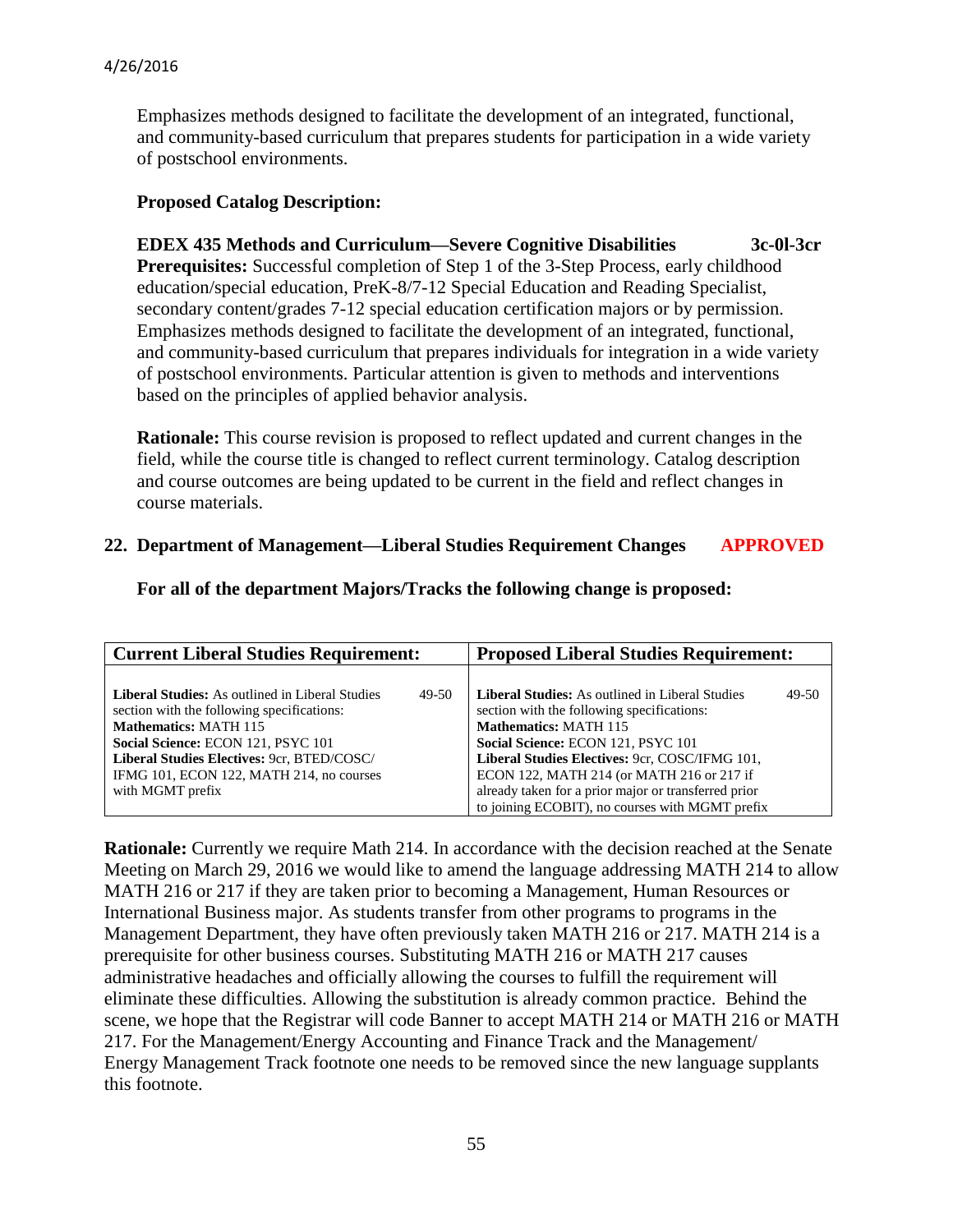# **23. Department of Geosciences—Catalog Description Change and Course Number Change APPROVED**

 **Current Catalog Description:**

# **GEOS 313 Soils and Soil Geochemistry 2c-3l-3cr**

 **Prerequisites:** Grade of C or better in GEOS 201 and 202

An introduction to the formation, classification, and geochemistry of soils. Emphasizes geology, climate, hydrology, and plant-soil interactions to investigate soil evolution and fertility, nutrient dynamics, and the role of soils in the global carbon cycle. Laboratory topics include assessment of soil structure, mineralogy, chemistry, and fertility as well as quantitative treatment of carbon cycling in soils. Includes field trips which may occur on weekends.

# **Proposed Catalog Description:**

# **GEOS 492 Soils and Soil Geochemistry 2c-3l-3cr**

**Prerequisite:** Grade of C or better in GEOS 201 Introduces students to the ways in which archaeologists and geoscientists define, recognize, examine, and interpret soils in both the field and the laboratory. Examines (1) how the interactions of landform, topography, climate, and biota result in patterns of soil development and the distribution of soils that we observe within the landscape; (2) the significance of soils to other disciplines, including archaeology, Quaternary geology, and geoenvironmental science; and (3) how the physical, chemical and biological properties of soils are influenced by human activities both past and present. Includes field trips that may occur on weekends. (Also offered as ANTH 492; may not be taken for duplicate credit.)

**Rationale:** The understanding of soil science is important to both Geology and Archaeology. Both fields benefit from understanding soil formation processes, and the impacts soils have on the environment and humans (and vice versa). Regardless of discipline, similar approaches and techniques are used to study soils and students from all disciplines benefit from understanding the relations between human use of land and issues of sustainability. In Geosciences, we currently offer GEOS 313 Soils and Soil Geochemistry while the Department of Anthropology has proposed a new course ANTH 492 Soil Science: Archaeological and Geoenvironmental Applications. Both courses introduce students to how scientists define, examine and interpret soils in both the field and in the laboratory. Similarly, both courses provide a broad overview to soil development and the importance of physical, chemical and biological characteristics of soils to the environment and to humans. And both courses utilize research case studies to help students achieve a deeper understanding of soil science studies and applications. Where these courses differ is primarily related to the field of specialization regarding these case study applications. In Geosciences this course is a controlled elective for our majors. We offer controlled electives less frequently than the core courses required in our program, and thus it is taught, at most, once every two years but sometimes less frequently. Cross-listing this course with ANTH 492 would allow students to take a soil science course in each department when it's unavailable in their home department.

# **24. Colleges of Humanities and Social Sciences, Health and Human Services, and Eberly College of Business and Information Technology—Program Revisions APPROVED**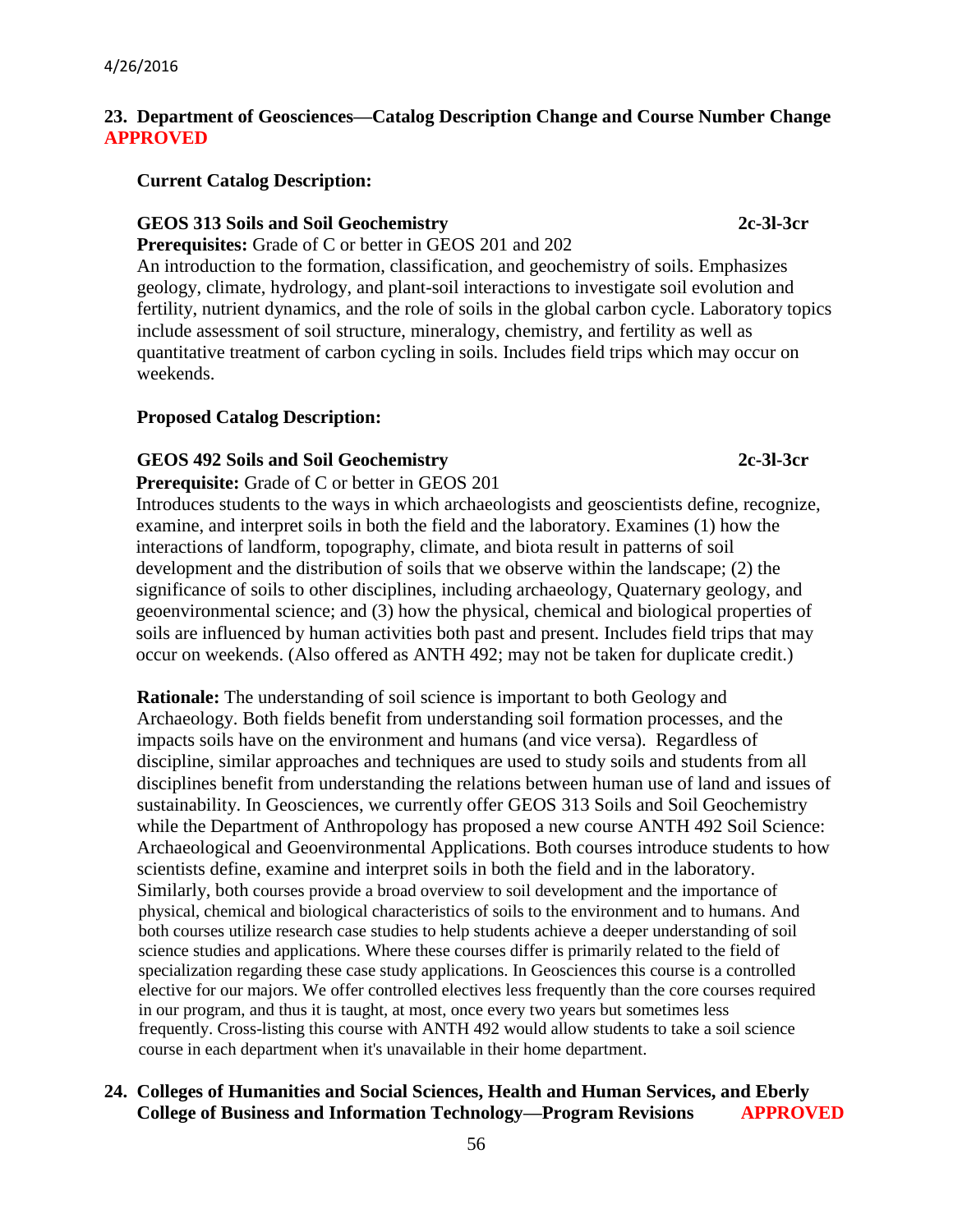| <b>Current Program:</b>                                                                                                                                                                                                                                                               |    | <b>Proposed Program:</b>                                                                                                                                                                                                                                                                                     |
|---------------------------------------------------------------------------------------------------------------------------------------------------------------------------------------------------------------------------------------------------------------------------------------|----|--------------------------------------------------------------------------------------------------------------------------------------------------------------------------------------------------------------------------------------------------------------------------------------------------------------|
| <b>Pre-law Interdisciplinary Minor</b>                                                                                                                                                                                                                                                | 21 | <b>Pre-law Interdisciplinary Minor or</b><br><b>Pre-law track</b><br>21                                                                                                                                                                                                                                      |
| Seven courses, including at least one from<br>each of the seven areas (no courses with student's<br>major prefix):                                                                                                                                                                    |    | Seven courses, including at least one from each of the<br>areas (no courses with student's major prefix):                                                                                                                                                                                                    |
| <i>Business: ACCT 201, ACCT 202, BLAW 235</i><br>Criminology: CRIM 210, 215, 225<br><i>Economics: ECON 121, 122, 332</i><br>English: ENGL 212, 265, 310, 321<br>History: HIST 320, 341, 342, 346, 475<br>Philosophy: PHIL 101, 110, 122, 450<br>Political Science: PLSC 358, 359, 361 |    | Business: ACCT 201, ACCT 202, BLAW 235<br>Criminology: CRIM 210, 215, 225, 255<br><i>Economics: ECON 121, 122, 332</i><br>English: ENGL 212, 227, 265, 310, 321<br>History: HIST 320, 341, 342, 346, 475<br>Philosophy: PHIL 101, 122, 130, 221, 270, 320, 450<br>Political Science: PLSC 358, 359, 361, 405 |

 **Rationale:** This revision is to 1) standardize the way the pre-law tracks and the pre-law stand-alone minors are listed and 2) modify the list of pre-law courses offered. There are nine places in the current Undergraduate Catalog where the pre-law stand-alone minor or the departmental pre-law tracks are listed: pages 51 (Pre-Law Interdisciplinary Minor in ECOBIT), 86 (Pre-Law Interdisciplinary Minor in HHS), 87 (CRIM Pre-Law Track), 103 (Pre-Law Interdisciplinary Minor in HSS), 111 (ECON Pre-Law Track), 114 (ENGL Pre- Law Track), 124 (HIST Pre-Law Track), 128 (PHIL Pre-Law Track), and 129 (PLSC Pre- Law Track).

# **25. Liberal Studies Report: APPROVED**

 **The Liberal Studies Committee and the UWUCC approved the following:**

- **HIST/PLSC 339 Jihad and the Origins of Islamist Movements in the Middle East was approved as a Liberal Studies Elective and a Global and Multicultural Awareness course.**
- **SPAN 344 Spanish-American Cultures from the 19th Century to the Present was approved as a Global and Multicultural Awareness course.**

**University-Wide Graduate Committee (Senator Moore)**

# **FOR CORRECTION:**

# **A. EDSP 763: Assessment of Personality and Behavior (UWGC Item2: I, March 29, 2016 agenda)**

EDSP 763 was inadvertently listed as EDSP 863. Corrected Agenda Item (error highlighted in red) follows: All other information in the agenda item is correct.

# **Course Revision (Title, Description, Prereq)**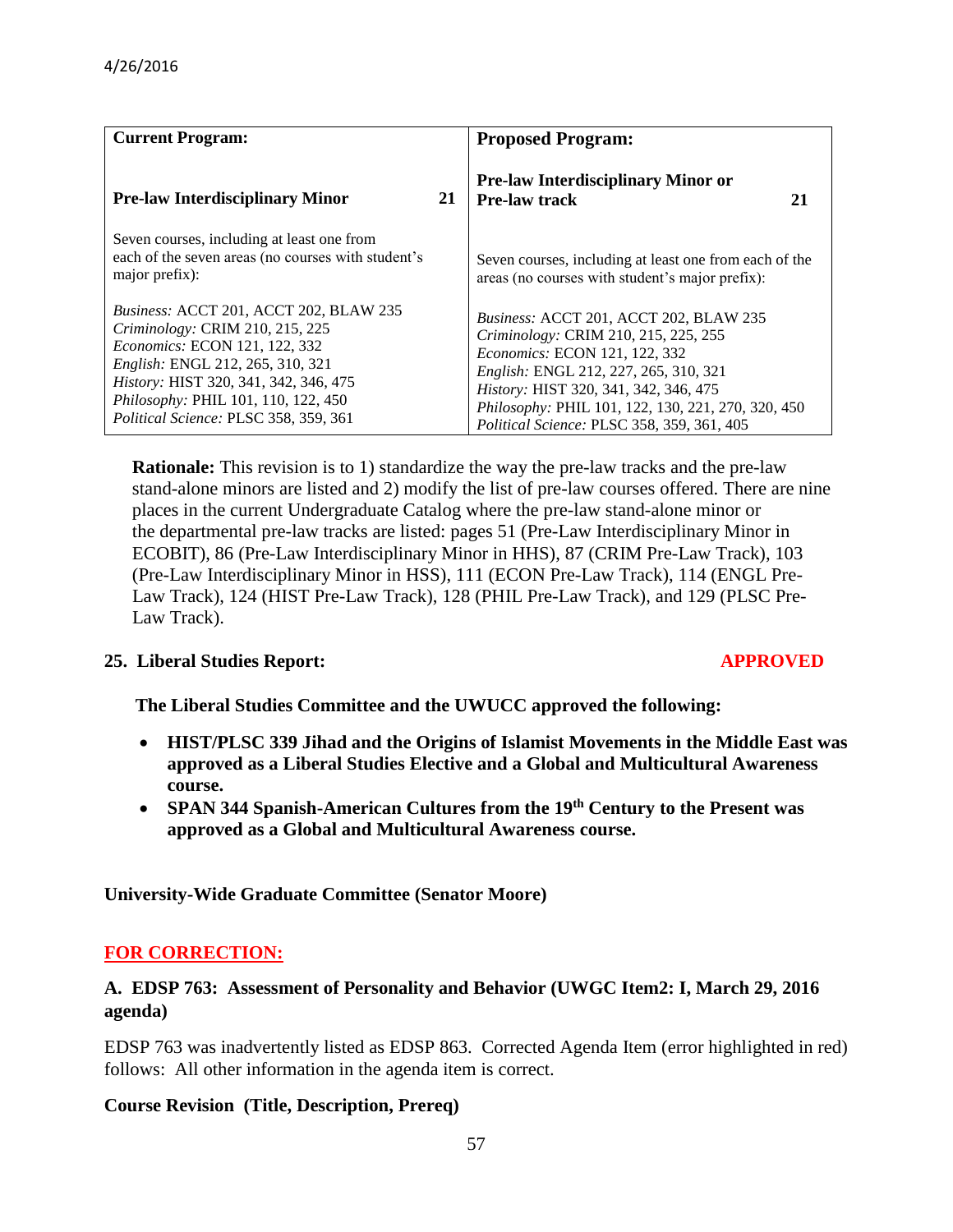# **Course:** EDSP 763: Assessment of Personality and Behavior

#### **Rationale:**

This course is being revised to fulfill the APA requirements for the proposed PhD Program in School Psychology. The course number is changing to reflect that some MEd and School Psychology Certification students would take this course, in addition to doctoral students. This is a required course for doctoral students.

|             | <b>Current Course Information</b>              | Proposed Course Information      |
|-------------|------------------------------------------------|----------------------------------|
| Title       | Assessment of Personality and Behavior         | Assessment of Personality and    |
|             | Problems of Children                           | <b>Behavior</b>                  |
| Description | An introduction to various personality and     | Provides an introduction to      |
|             | behavior assessment techniques currently used. | personality and behavioral       |
|             |                                                | assessment techniques.           |
| Prereq      | For approved school psychologist candidates or | For approved school psychologist |
|             | permission of the instructor.                  | candidates or permission of the  |
|             |                                                | instructor.                      |

# **B. EDSP 813 Academic Assessment (UWGC Item 2-F, March 29, 2016 Agenda)**

Was listed as title, description, and prereq change. However, there is no change to the title for EDSP 813 (listed correctly in the chart, but incorrectly under the heading**.)** . All other information in this agenda item is correct.

# **Course Revision (Title, Description, Prereq)**

**Course:** EDSP 813: Academic Assessment

# **FOR ACTION:**

# **1. DEPARTMENT OF BIOLOGY APPROVED**

**A. New Course** (Proposed Dual Level with BIOL 462)

**Course:** BIOL 562: Vertebrate Endocrinology

#### **Rationale:**

The proposed course will cover key endocrinology concepts in sufficient depth and relate these concepts to relevant endocrinology disorders, such as noninsulin dependent diabetes mellitus (NIDDM). Typically, endocrinology courses are offered as graduate level courses due to the detailed topics covered throughout the semester. Students will be exposed to current peer-reviewed literature in the field of endocrinology, thus developing a better understanding of scientific design and reporting. Importantly, the course content of endocrinology satisfies one of the undergraduate competencies of the current MCAT (Competency #3: Complex systems of tissues and organs sense the internal environments of multicellular organisms, and through integrated functioning, maintain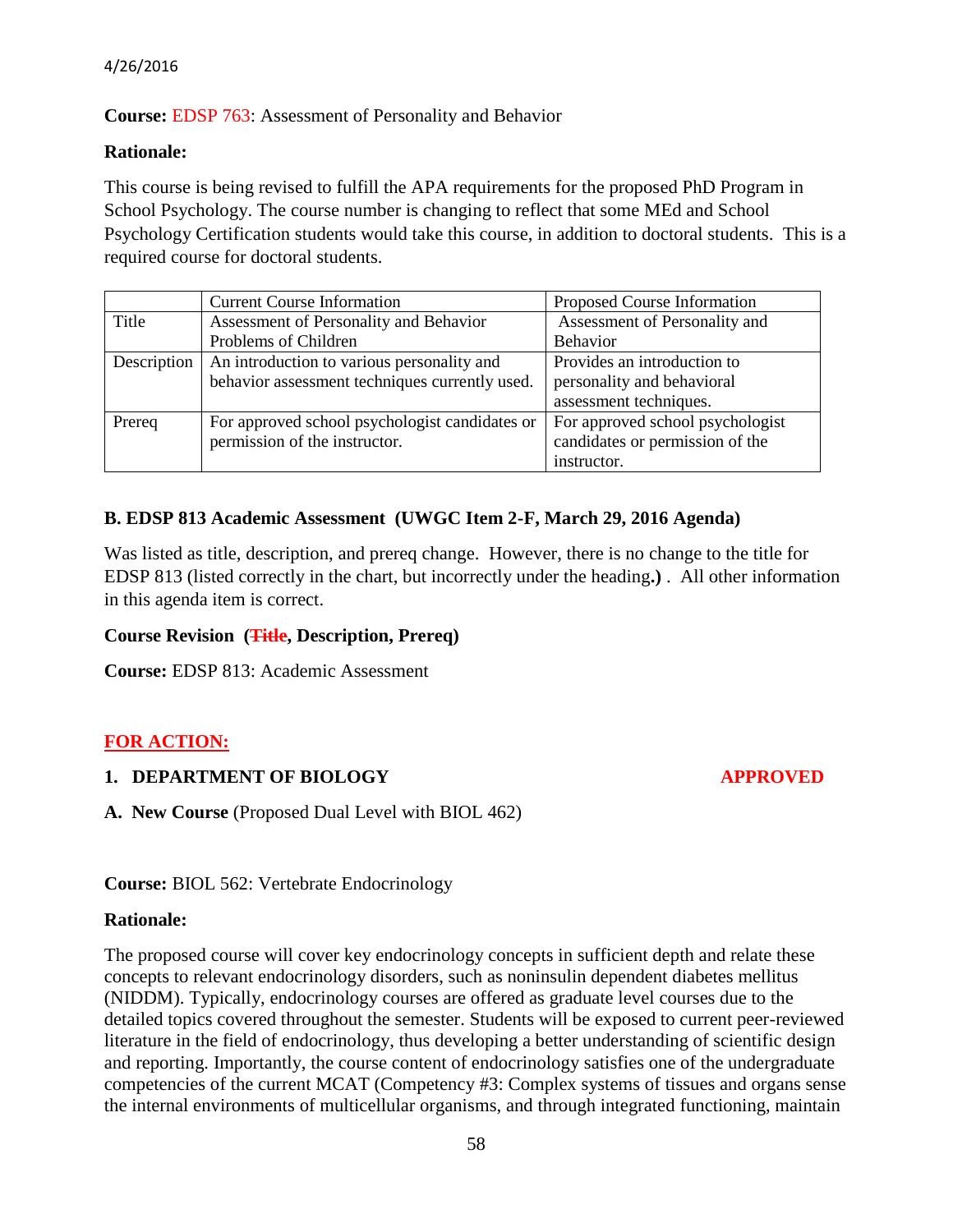a stable internal environment within an ever-changing external environment) and better prepares Biology Pre-Medical students to succeed on this medical school entrance examination.

#### **Summary:**

| Course       | <b>Course: BIOL 562: Vertebrate Endocrinology</b>                                                                                                               |
|--------------|-----------------------------------------------------------------------------------------------------------------------------------------------------------------|
| Credits      |                                                                                                                                                                 |
| Prerequisite | None for graduate level course                                                                                                                                  |
| Description  | Examines how hormones, or cell signaling molecules, are produced in specific<br>endocrine tissues and alter the physiology of the of respective target tissues. |

# **B. New Course** (Proposed Dual Level with BIOL 469)

# **Course:** BIOL 569: Circadian Rhythms and Sleep

# **Rationale:**

Topics in this course will provide students with an understanding of how biological rhythms and the sleep-wake cycle influence many aspects of physiology and behavior. These topics are often overlooked but play an increasingly important role in the medical field. The primary scientific article-based reading and presentation assignments are designed to enhance students' ability to read, comprehend, critically analyze, and communicate scientific information. The material and the skills they develop in this course will prepare students for diverse future careers and support them as Informed, Empowered, Responsible, and lifelong Learners.

#### **Summary:**

| Course       | <b>Course: BIOL 569: Circadian Rhythms and Sleep</b>                                                                                                                                                                                                                                                                                                                                                                                                                                                                      |
|--------------|---------------------------------------------------------------------------------------------------------------------------------------------------------------------------------------------------------------------------------------------------------------------------------------------------------------------------------------------------------------------------------------------------------------------------------------------------------------------------------------------------------------------------|
| Credits      |                                                                                                                                                                                                                                                                                                                                                                                                                                                                                                                           |
| Prerequisite | None for graduate level course                                                                                                                                                                                                                                                                                                                                                                                                                                                                                            |
| Description  | Introduces the functions and mechanisms of biological clocks and rhythms in<br>humans and animals, focusing primarily on circadian, or daily, rhythms.<br>Examines how biological clocks keep time and influence behavior and<br>physiology from the molecular level. Explains how circadian rhythms control<br>sleep-wake and other important neurological functions to optimize biological<br>fitness. Explores the consequences of disrupted circadian timing on physical<br>and psychological health and performance. |

**C. New Course** (Proposed Dual Level with BIOL 479)

**Course:** BIOL 579: Neurobiology of Addiction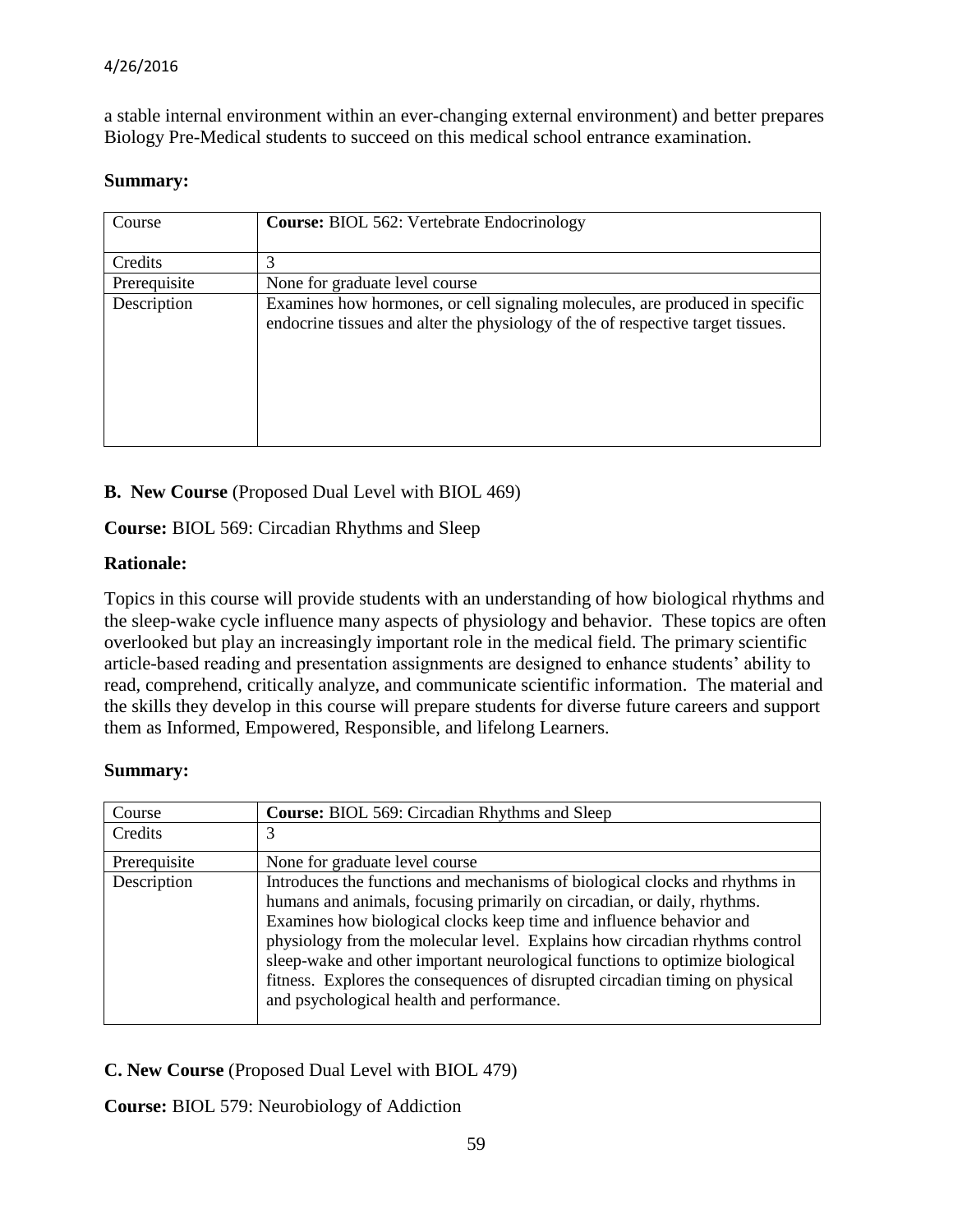# **Rationale:**

This course is also intended as a controlled elective in the proposed Public Health and Neuroscience programs. Topics in this course will provide students with an understanding of the biological basis for behavior, specifically as it pertains to drug addiction. The primary scientific article-based reading and presentation assignments are designed to enhance students' ability to read, comprehend, critically analyze, and communicate scientific information. The material and the skills they develop in this course will prepare students for diverse future careers and support them as Informed, Empowered, Responsible, and lifelong Learners.

#### **Summary:**

| Course       | <b>Course:</b> BIOL 579: Neurobiology of Addiction                                                                                                                                                                                                                                                                                                                                                                                                                                                                                                                                                          |
|--------------|-------------------------------------------------------------------------------------------------------------------------------------------------------------------------------------------------------------------------------------------------------------------------------------------------------------------------------------------------------------------------------------------------------------------------------------------------------------------------------------------------------------------------------------------------------------------------------------------------------------|
| Credits      | 3                                                                                                                                                                                                                                                                                                                                                                                                                                                                                                                                                                                                           |
| Prerequisite | None for graduate level course                                                                                                                                                                                                                                                                                                                                                                                                                                                                                                                                                                              |
| Description  | Examines the biological foundations of addiction, with special emphasis on<br>cellular and molecular mechanisms. Studies: 1) the effects of a wide range of<br>drugs of abuse on brain function, 2) the neural circuitry of addiction, 3) the<br>neurobiological influence of genes and environment on drug taking, and 4) the<br>biological basis for traits linked to drug use, such as personality, memory, and<br>mood. Discusses how cutting-edge biological methods are answering key<br>questions about addiction and how the results of such research can be used to<br>improve clinical treatment. |

# **2. COLLEGE OF EDUCATION AND EDUCATIONAL TECHNOLOGY APPROVED**

# **A. New Course**

**Course:** GCOE 541: Creativity and Creative Problem-Solving

# **Rationale:**

Regardless of the graduate area of study, students will be professional leaders of tomorrow. As such, they have likely have little prior background in creativity, creative problem-solving (CPS), or creative thinking. This course would serve as an elective course, delivered in either a traditional or distance education format, that would cover the foundations of creativity, the neuroscience behind creativity, various CPS models, and resources for use in both the workplace and their personal lives. This course has been offered as an EDUC 781 course in Winter Term 2014 and 2015 with enrollments of 7-8 people, and the feedback has been quite positive among participants.

# **Summary:**

| Course       | <b>Course:</b> GCOE 541: Creativity and Creative Problem-Solving |
|--------------|------------------------------------------------------------------|
| Credits      |                                                                  |
| Prerequisite | None                                                             |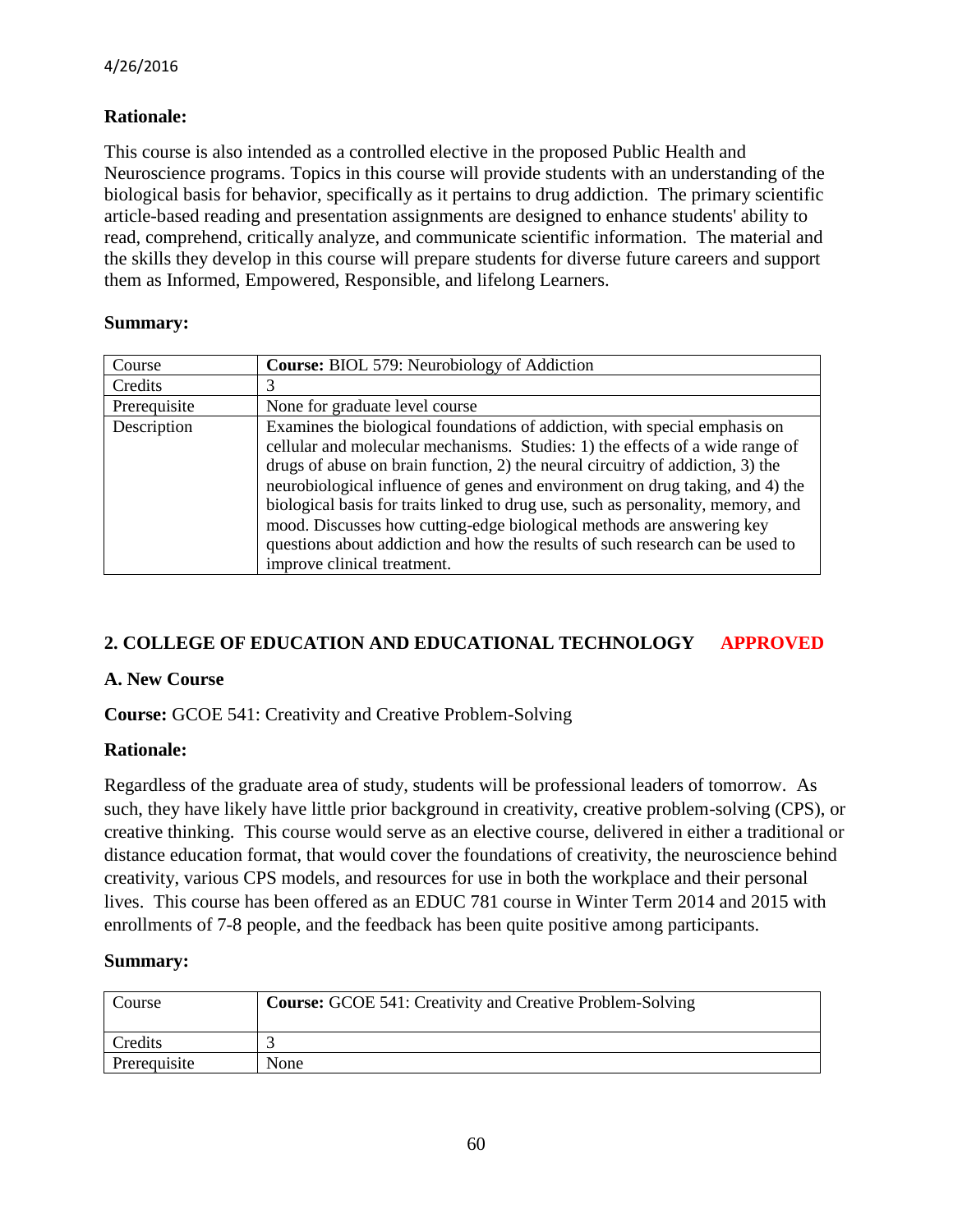| Description | Examines the history, current literature, and neuroscience of creativity before<br>offering an overview of approaches and models of creativity and creative<br>problem-solving. The crux of the course is the application of creativity and<br>creative problem-solving for professionals in their respective workplaces. |
|-------------|---------------------------------------------------------------------------------------------------------------------------------------------------------------------------------------------------------------------------------------------------------------------------------------------------------------------------|
|             |                                                                                                                                                                                                                                                                                                                           |

#### **B. New Course**

**Course:** GCOE 781: Mental Health Diagnosis and Interventions for the School Professional

#### **Rationale:**

This course has been successfully offered three times as an elective for graduate students. It is now being proposed as a new course, so that students have the option of this elective during their graduate studies.

#### **Summary:**

| Course       | Course: GCOE 781: Mental Health Diagnosis and Interventions for the School<br>Professional                                                                                                                                                                                                                                                                                                                                                                                                                                                             |
|--------------|--------------------------------------------------------------------------------------------------------------------------------------------------------------------------------------------------------------------------------------------------------------------------------------------------------------------------------------------------------------------------------------------------------------------------------------------------------------------------------------------------------------------------------------------------------|
| Credits      | 3                                                                                                                                                                                                                                                                                                                                                                                                                                                                                                                                                      |
| Prerequisite | None                                                                                                                                                                                                                                                                                                                                                                                                                                                                                                                                                   |
| Description  | Designed for graduate students wishing to enhance their knowledge of children<br>and adolescents with mental health diagnoses. Students will be provided<br>current information on the most common disorders given to school-age youth<br>and the negative impact socioemotional issues can have on educational<br>attainment. Prevention and intervention oriented approaches for use in the<br>school will be described. Students enrolled in the course will begin to plan,<br>implement, and evaluate interventions to facilitate student success. |

# **3. DEPARTMENT OF STUDENT AFFAIRS IN HIGHER EDUCATION APPROVED**

#### **A. Course Revision** (Description)

**Course:** SAHE 638: Topical Areas in Student Affairs

#### **Rationale:**

The current course description suggests that the only 4 topics addressed in the class are technology, academic governance, small colleges, and the community college. It was never the intent to limit the instructor to these topics, but instead to offer some guidance to students. This minor change is intended to make this more clear.

|              | <b>Current Course Information</b>          | <b>Proposed Course Information</b> |
|--------------|--------------------------------------------|------------------------------------|
| <b>Title</b> | SAHE 638: Topical Areas in Student Affairs | NO CHANGE                          |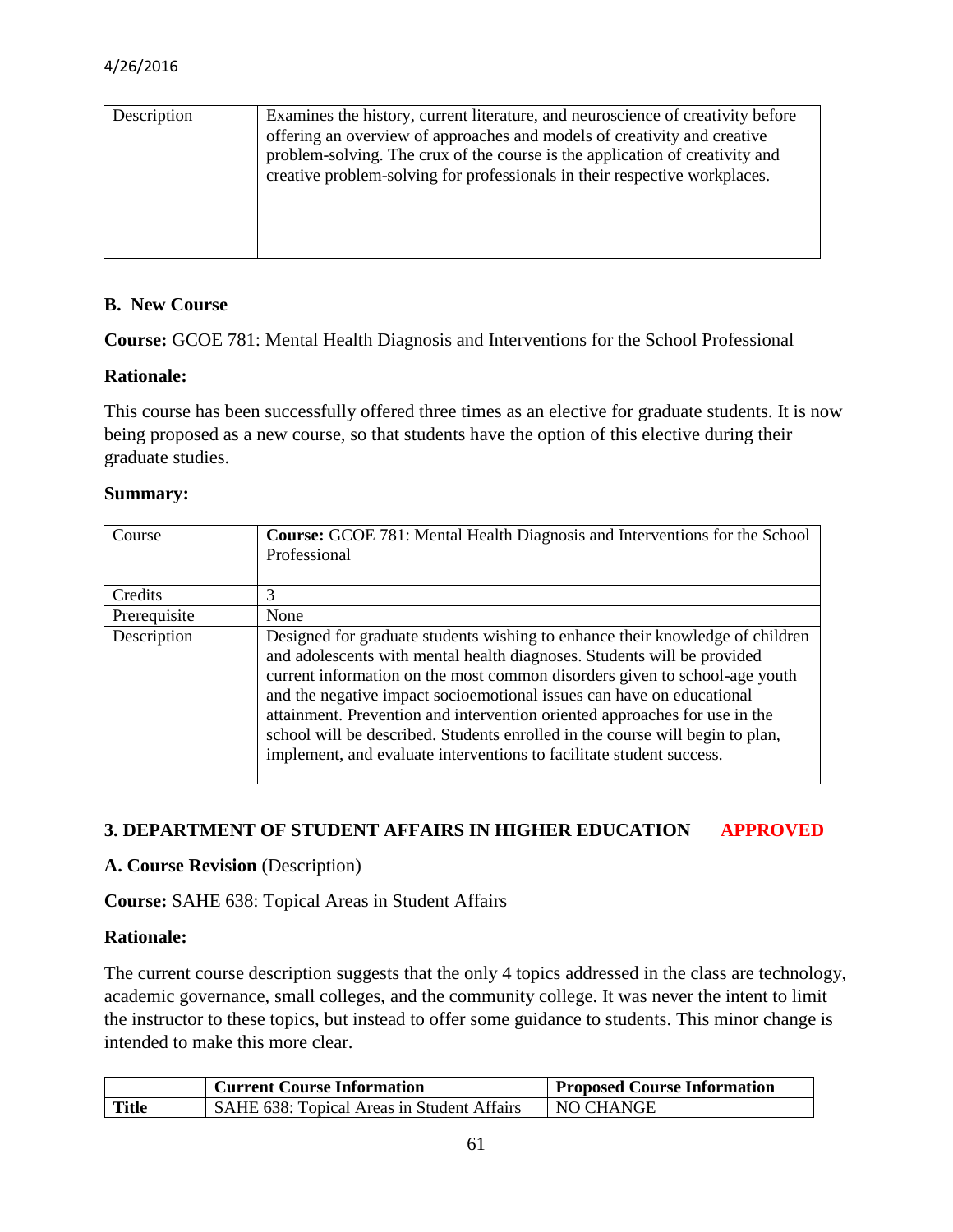| <b>Description</b> | Provides the graduate student an opportunity to  | Provides the graduate student an   |
|--------------------|--------------------------------------------------|------------------------------------|
|                    | examine areas of content related to the study of | opportunity to examine areas of    |
|                    | student affairs (technology, academic            | content related to the study of    |
|                    | governance, small colleges, and the              | student affairs (e.g. technology,  |
|                    | community college) in higher education that      | academic governance, small         |
|                    | have an impact on the student affairs            | colleges, and the community        |
|                    | profession and the work of practitioners.        | college) in higher education that  |
|                    | planning. Prerequisite: For approved school      | have an impact on the student      |
|                    | psychology candidates or permission of           | affairs profession and the work of |
|                    | instructor.                                      | practitioners.                     |

#### **B. Course Revision** (Prereq)

**Course:** SAHE 735: Individual and Group Interventions

#### **Rationale:**

After review of professional competencies of student affairs, CAS standards, and SAHE student exit survey results, the SAHE faculty made the decision to move SAHE 735: Individual and Group interventions from the two year of the graduate program to the first year of the program and moved SAHE 634: Assessment and Evaluation in Student Affairs to the second year of the program. To facilitate this change, the prerequisites need to be altered for SAHE 735: Individual and Group Interventions to remove those prerequisites students normal take the same semester as this course.

|                    | <b>Current Course Information</b>            | <b>Proposed Course Information</b> |
|--------------------|----------------------------------------------|------------------------------------|
| <b>Title</b>       | SAHE 735: Individual and Group               | NO CHANGE                          |
|                    | Interventions                                |                                    |
| <b>Description</b> | Practical experience in skilled helping      | <b>NO CHANGE</b>                   |
|                    | techniques, including practice in one-on-one |                                    |
|                    | interaction, skill in designing and          |                                    |
|                    | implementing developmental group             |                                    |
|                    | intervention (workshops), and skill in       |                                    |
|                    | developing mentoring relationships. Students |                                    |
|                    | apply theoretical learning into practical    |                                    |
|                    | application.                                 |                                    |
| Preq               | SAHE 621, SAHE 624, SAHE 625, and SAHE       | SAHE 621 and SAHE 624              |
|                    | 631                                          |                                    |

# **4. DEPARTMENT OF MUSIC CONSUMING APPROVED**

**A. Course Revision** (Title, Number, Description)

**Course:** MUHI 525: Nineteenth-Century Music (Dual Listed)

#### **Rationale:**

This course has not been revised in over ten years. The purpose of the current revision is to update the course content, synchronize the course numbers, and put the course online to serve the two tracks of our M.A. in Music. Because Music Performance students need to attend in the classroom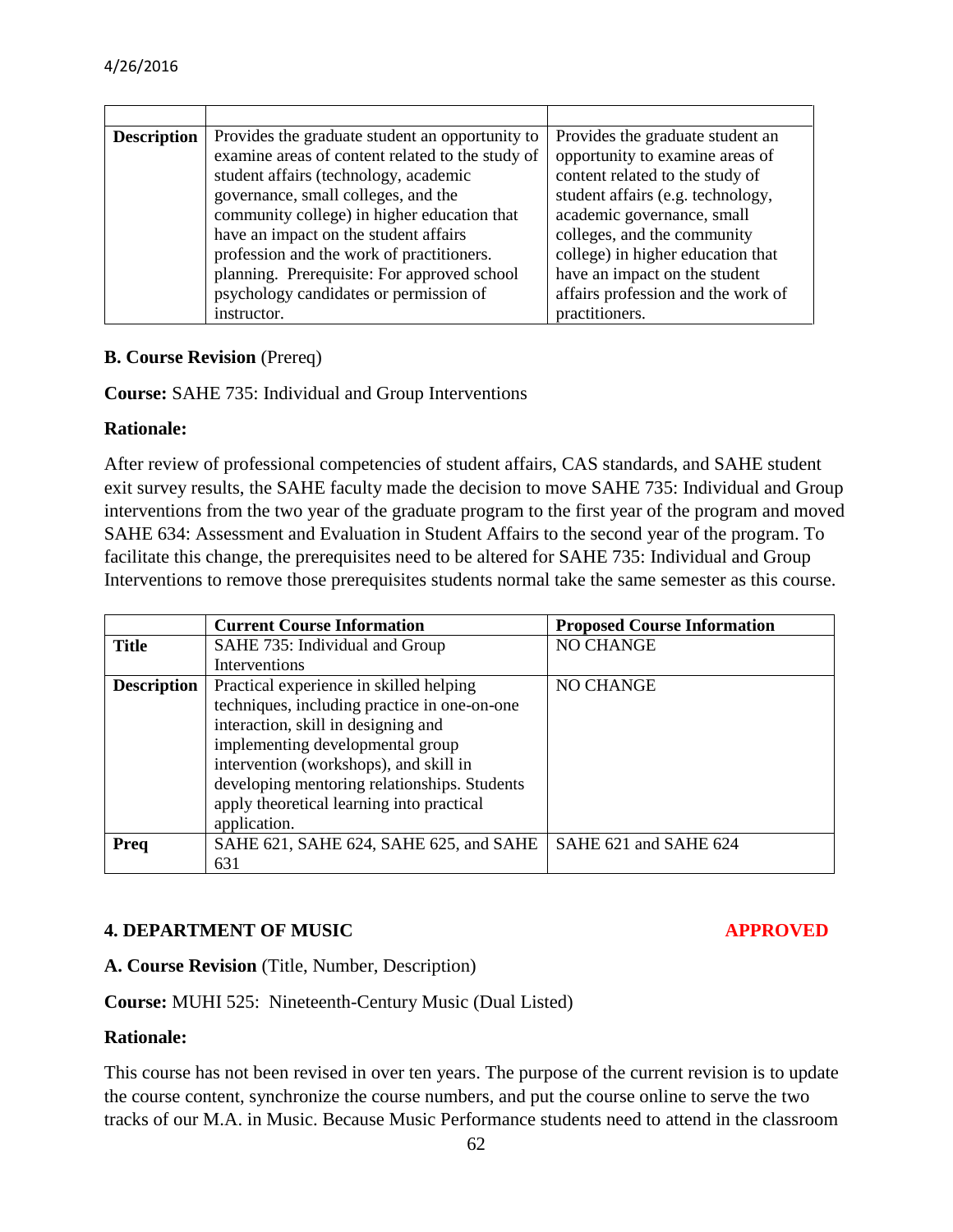and Music Education students need to attend online, we will deliver the class through synchronous online video using Google Hangouts or a similar technology.

|                    | <b>Current Course Information</b>             | <b>Proposed Course Information</b>          |
|--------------------|-----------------------------------------------|---------------------------------------------|
| <b>Title</b>       | MUHI 505: The Romantic Era/Music in the       | MUHI 525: Nineteenth-Century Music          |
|                    | Romantic Era                                  |                                             |
| <b>Description</b> | A survey of music from about 1800 to 1910,    | Examines the musical and historical         |
|                    | with attention directed to the                | aspects of some representative works in     |
|                    | earlier romantic composers such as Beethoven, | four significant repertoires of nineteenth- |
|                    | Schubert, Mendelssohn, and                    | century music: songs, characteristic        |
|                    | Berlioz through the later romantic composers  | works for piano, opera, and symphonies.     |
|                    | such as Wagner, Tschaikowsky,                 | Further examines how the works intersect    |
|                    | Mahler, and Dvorak, as well as others.        | with a number of social, cultural,          |
|                    | MUHI 505: A survey of music from about        | aesthetic, political and economic themes    |
|                    | 1800 to 1910.                                 | that pervade the century, such as the rise  |
|                    |                                               | of the middle class, city cultures, the     |
|                    |                                               | domestic music market, the invention of     |
|                    |                                               | "the folk," nationalism and exoticism,      |
|                    |                                               | social and political revolutions, idealism  |
|                    |                                               | and its successors, and the virtuoso.       |
| Prerea             | None                                          | <b>NO CHANGE</b>                            |

# **5. DEPARTMENT OF FOOD AND NUTRITION APPROVED**

# **A. Course Revision** (Number, Description)

**Course:** FDNT 515: Sustainable Nutrition

# **Rationale:**

Course number change from 610 to 515 to allow for a systematic numbering system to aid in curriculum organization and advising; course description changed to follow the required active verb format; outcome added. Also, a minor change to the outline to more clearly communicate topics covered; a revision of the research paper resulting from modifications made while teaching the course.

|                    | <b>Current Course Information</b>               | <b>Proposed Course Information</b>         |
|--------------------|-------------------------------------------------|--------------------------------------------|
| <b>Title</b>       | FDNT 610: Sustainable Nutrition                 | FDNT 515: Sustainable Nutrition            |
| <b>Description</b> | Agricultural methods, food production,          | Explores food system sustainability issues |
|                    | distribution process, food consumption, dietary | from farm to fork, including food          |
|                    | guidance, and food insecurity interventions are | production, preparation, processing,       |
|                    | evaluated for sustainability                    | packaging, and distribution. Assesses the  |
|                    |                                                 | sustainability of current dietary          |
|                    |                                                 | recommendations and the environmental      |
|                    |                                                 | impact of food choices. Evaluates food     |
|                    |                                                 | security from a national and global        |
|                    |                                                 | perspective.                               |

# **6. DEPARTMENT OF COUNSELING APPROVED**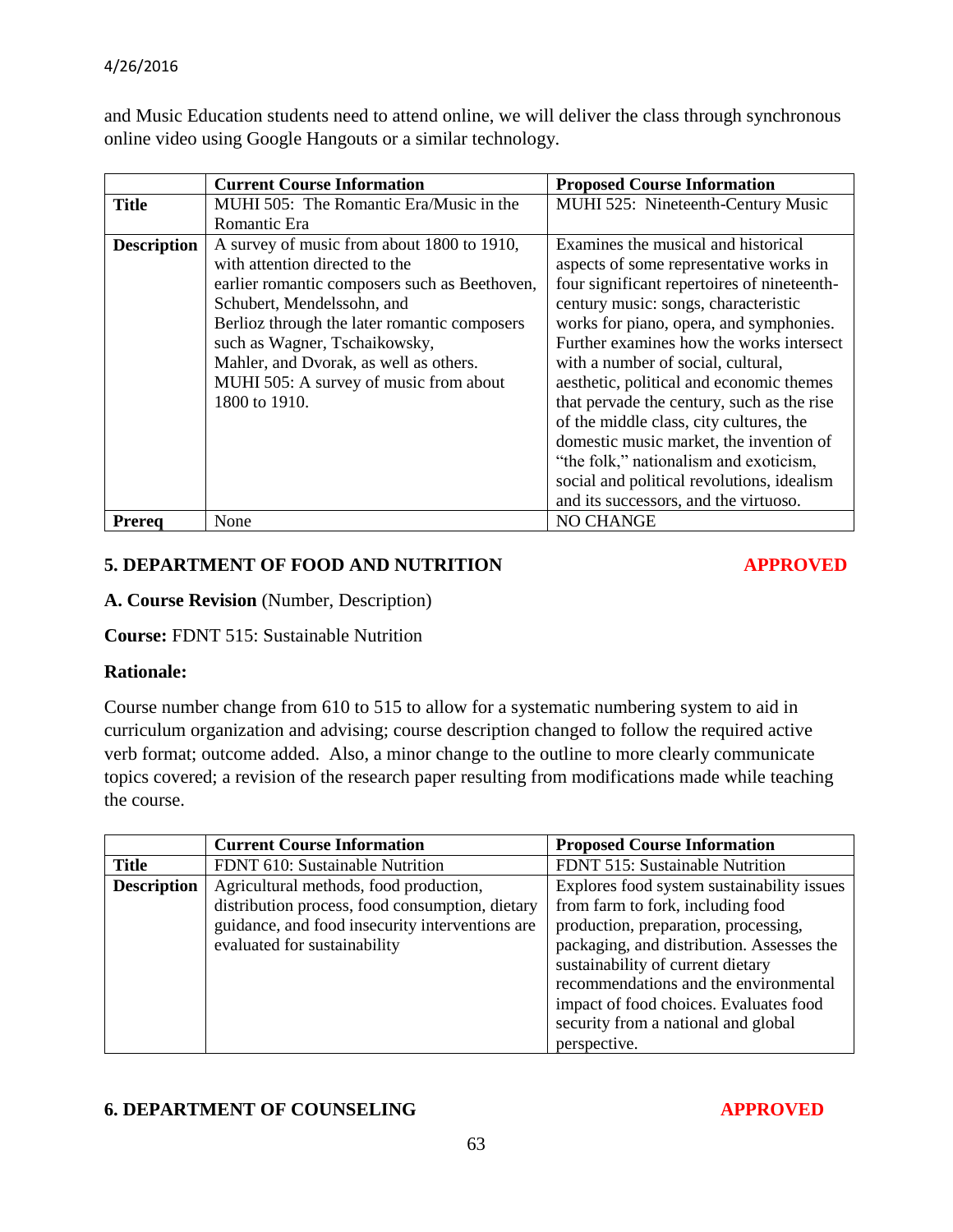# **A. Course Revision** (Outcomes)

**Course:** COUN 634: Assessment Procedures for Clinical Mental Health Counselors

#### **Rationale:**

The current course outcomes on the syllabus are being updated to reflect the most current council for accreditation of counseling and related educational programs (CACREP) 2016 standards.

# NO CHANGE TO CATALOG

# **7. DEPARTMENT OF ANTHROPOLOGY APPROVED**

**A. New Course** (Proposed Dual Level with ANTH 490)

**Course:** ANTH 590: Applied Spatial Methods in Archaeology

**Rationale:** This course is proposed to provide graduate students within the Anthropology Department the opportunity to gain applied experience in the methods necessary to collect new and existing archaeological spatial data, integrate the data into archaeological databases, and create new datasets that will answer archaeological questions. Many of these methods have been taught piecemeal in other archaeology courses. This course is designed to make the purpose of these combined methods more coherent.

#### **Summary:**

| Course       | 590: Applied Spatial Methods in Archaeology                                                                                                                                                                                                                                                                                                                                             |
|--------------|-----------------------------------------------------------------------------------------------------------------------------------------------------------------------------------------------------------------------------------------------------------------------------------------------------------------------------------------------------------------------------------------|
| Credits      |                                                                                                                                                                                                                                                                                                                                                                                         |
| Prerequisite | None                                                                                                                                                                                                                                                                                                                                                                                    |
| Description  | Introduces methods used within archaeology to examine the spatial<br>relationships between archaeological artifacts, features and sites at various<br>scales. Explores the strengths and weaknesses of various spatial methods in<br>archaeology. Provides students with the ability to become knowledgeable<br>consumers of these methods in future research and working environments. |

# **8. DEPARTMENT OF KINESIOLOGY, HEALTH AND SPORT SCIENCE APPROVED**

**A. New Course** (Proposed dual level with KHSS 420)

**Course:** KHSS 520: Health Education and Promotion at the Workplace

# **Rationale:**

This course is geared towards students enrolled in the M.Ed in Health and Physical Education program. This proposed course will help prepare students who are interested in becoming a certified health education specialist.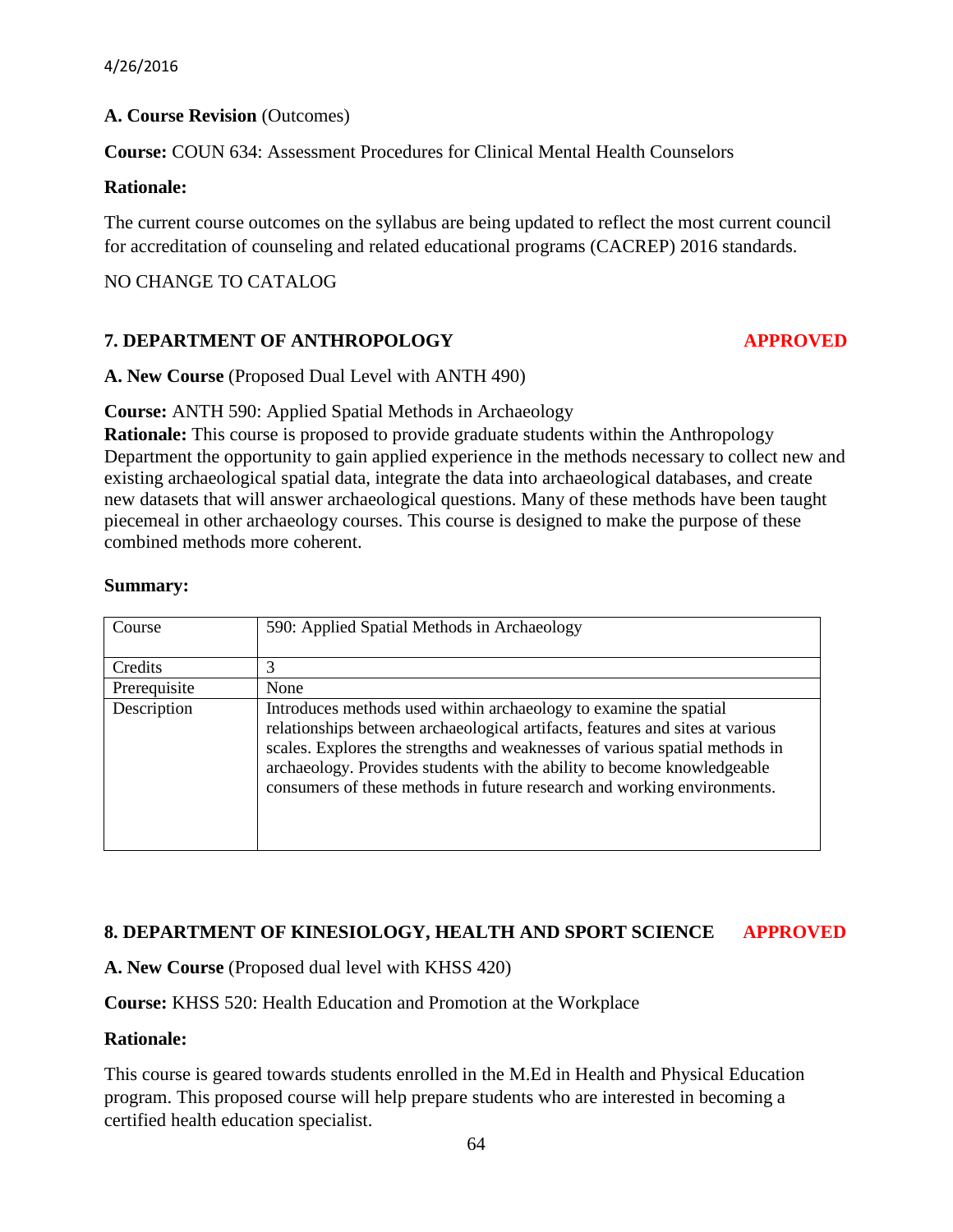| Course       | KHSS 520: Health Education and Promotion at the Workplace                                                                                                                                                                                                                                                                                                    |
|--------------|--------------------------------------------------------------------------------------------------------------------------------------------------------------------------------------------------------------------------------------------------------------------------------------------------------------------------------------------------------------|
| Credits      |                                                                                                                                                                                                                                                                                                                                                              |
| Prerequisite | none.                                                                                                                                                                                                                                                                                                                                                        |
| Description  | Addresses basic issues and problems in planning, implementing, and<br>evaluating health education programming in a variety of school and work-site<br>settings. Explores agencies and programs focused on advocacy of health<br>education services. Emphasizes knowledge and practical skills required to<br>become a certified health education specialist. |

**B. New Course (Dual level with KHSS 437)** 

**Course:** KHSS 537: Coaching Disability Sport

#### **Rationale:**

The dual-level designation is for graduate students enrolled in the M.S. in Exercise Science and M.Ed in Health and Physical Education programs. Currently there are no graduate level courses with an emphasis on sport opportunities for athletes with disabilities.

#### **Summary:**

| Course       | KHSS 537: Coaching Disability Sport                                                                                                                                                                                                                                                                                                        |  |
|--------------|--------------------------------------------------------------------------------------------------------------------------------------------------------------------------------------------------------------------------------------------------------------------------------------------------------------------------------------------|--|
| Credits      |                                                                                                                                                                                                                                                                                                                                            |  |
| Prerequisite | none                                                                                                                                                                                                                                                                                                                                       |  |
| Description  | Provides an introduction to developmentally appropriate practice when<br>coaching individuals with disabilities. Emphasizes accessible and inclusive<br>practices that promote full participation of individuals with various disabling<br>conditions. Explores program planning and assessment in various disability<br>sports and games. |  |

# **C. PROGRAM REVISION**

#### **Degree: M.Ed. in Health and Physical Education**

#### **Rationale:**

This program is being updated to better address the program description and targeted student population. The updates include the addition of 3 new tracks including, (1) Community Health Education, (2) Adapted Physical Activity, and (3) Athletic Coaching. The proposed change will make direct distinctions for students interested in the above mentioned areas.

|                              | <b>Current</b>                                                    | <b>Proposed</b>                               |
|------------------------------|-------------------------------------------------------------------|-----------------------------------------------|
| <b>Title</b>                 | M.Ed. in Health and Physical Education                            | M.Ed. in Health and Physical Education        |
| Catalog<br><b>Descriptio</b> | <b>UG Course</b><br>Catalog:http://www.iup.edu/registrar/catalog/ | <b>M.Ed. in Health and Physical Education</b> |
| $\mathbf n$                  |                                                                   |                                               |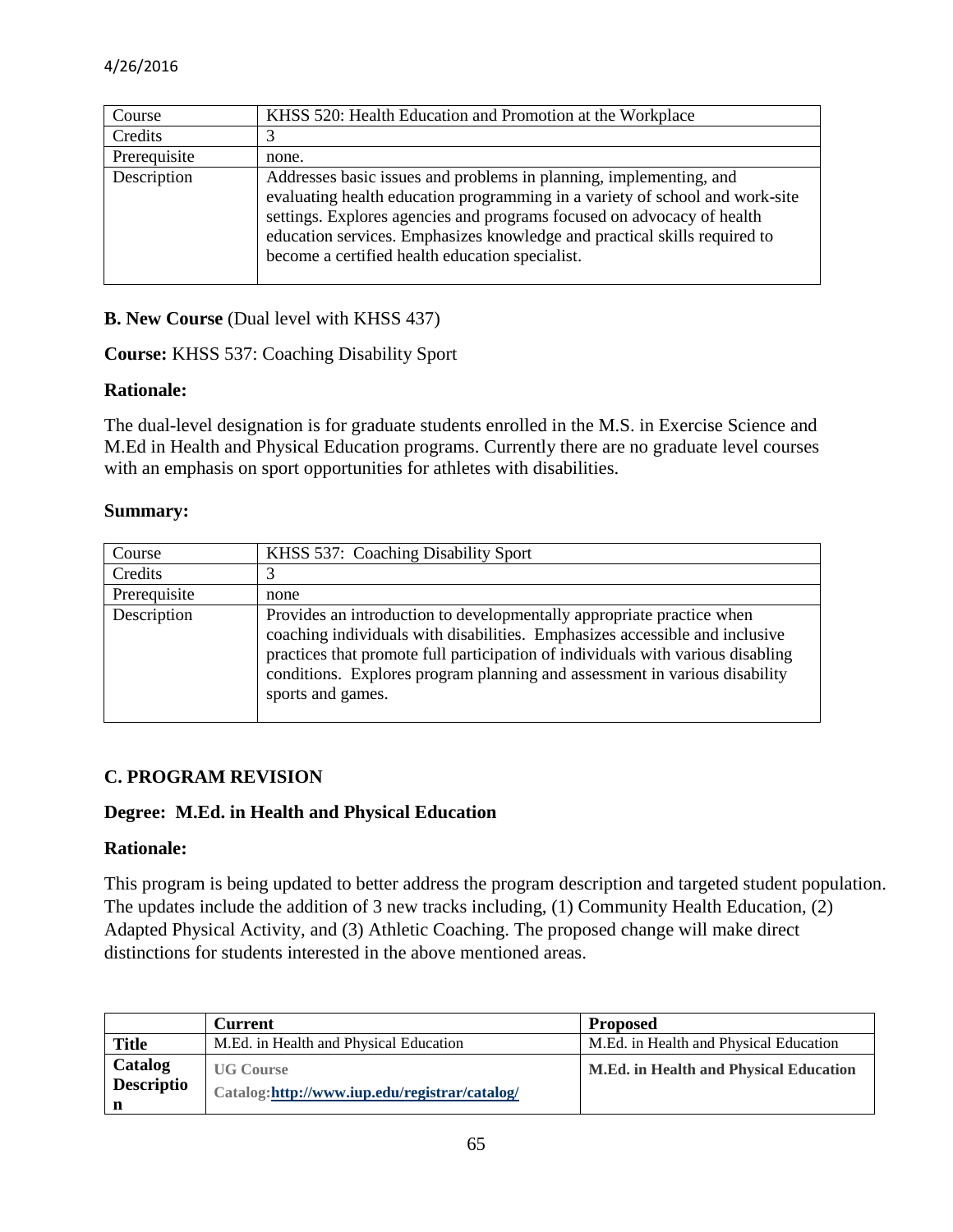#### **Grad Course**

**Catalog[:http://www.iup.edu/graduatestudies/catalog/](http://www.iup.edu/graduatestudies/catalog/)**

The Health and Physical Education program is designed to meet the changing needs of graduate students and features a hybrid curriculum of online and traditional face-to-face courses. The unique program provides opportunities for advanced study in health and physical education for four populations of students who are interested in teaching in the traditional K-12 school setting and community education for all types of learners. Graduate students in the program will work with nationally recognized and award winning faculty members and will have the opportunity to earn additional certifications and credentials including K-12 Health and Physical Education Teacher Certification, American College of Sports Medicine – Certified IFT, CAPE Certification, National Strength and Conditioning Specialist - CSPS, and CHES.

The first population includes current health and physical educators who are certified teachers in Pennsylvania. The program benefits these individuals through studying contemporary trends in teacher education, broadening their knowledge base in health and physical education, and enhancing their skills as educators with updated teaching methods.

The second population consists of teachers who are certified in another content area and wish to add health and physical education to their certificate. Students who hold only an elementary certification will be required to complete 6 semester hours of student teaching at the secondary level. Students who hold only a secondary certification will be required to complete 6 semester hours of student teaching at the elementary level. Students certified in a K-12 content area will complete an internship experience.

The third population includes those who currently have a nonteaching bachelor's degree and wish to become certified health and physical educators. In addition to completing the required course work, students seeking

The Master of Education in Health and Physical Education offers both a 30-credit thesis program and a 36-credit non-thesis program. This degree includes emphasis tracks tailored towards specific career goals. Within this program, students can focus on (1) K-12 Teacher Certification, (2) Community Health Education, (3) Adapted Physical Activity, or (4) Athletic Coaching.

#### **K-12 Teacher Certification**

Students interested in earning PA teacher certification in K-12 Health and Physical Education can apply to this program. The majority of coursework can be completed online or through video conferencing, perfect for the working adult. Students in this track are required to attend a 4-week summer residency at IUP and complete a 6- 12 credit student teaching experience. Teachers who are certified in another area and wish to add health and physical education to their credentials only need to complete 6 semester hours of student teaching. Students certified in another K-12 content area will complete an internship experience.

#### **Community Health Education**

Focuses on advocating and instructing health-related topics in the community, government or private settings. Graduates can seek employment as leaders in agencies involved in the training and prevention of health related behaviors and conditions. Graduates will have the prerequisite knowledge eligible to sit for the National Commission for Health Education Credentialing (NCHEC) Certified Health Education Specialist (CHES) exam.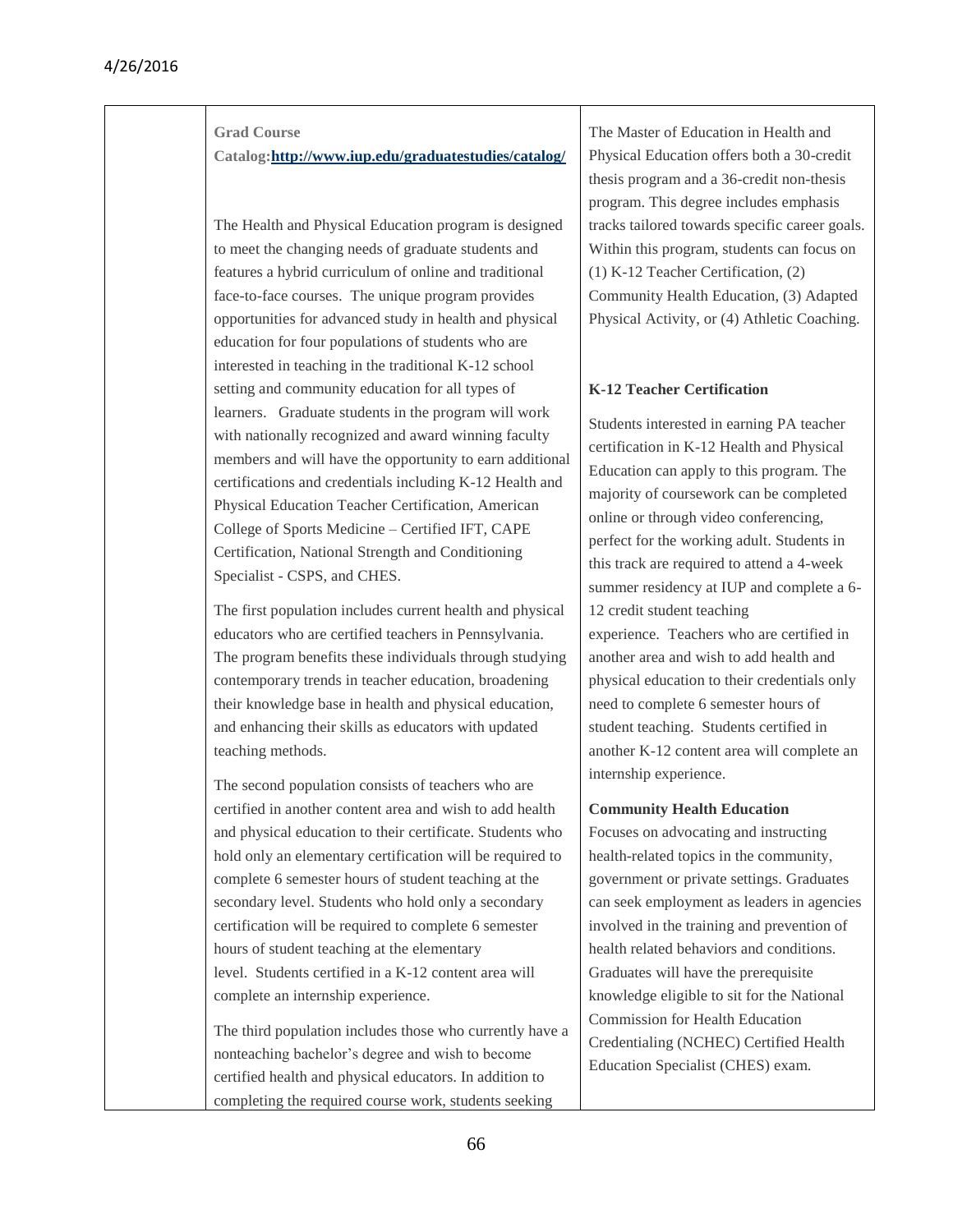# 4/26/2016

| interest. | initial certification must complete 12 hours of student<br>teaching. The content and field experiences included in<br>this program are based on the national standards of the<br>American Association for Health Education and the<br>National Association for Sport and Physical Education.<br>The fourth population includes those interested in<br>education outside of a traditional school setting such as<br>community health education. Students interested in<br>working in these environments have opportunities to<br>gain experience in the areas of adapted physical activity<br>and community health and wellness. Students will<br>complete the core course requirements, the required<br>courses and an internship experience within their area of | <b>Adapted Physical Activity</b><br>Designed for students who have an interest<br>in working in school, community, or<br>recreational settings where adapted physical<br>activity programs are offered. Graduates<br>will demonstrate the ability to develop,<br>instruct, and assess programming for<br>individuals with various disabilities.<br>Graduates will have the prerequisite<br>knowledge eligible to sit for the Adapted<br><b>Physical Education National Standards</b><br>(APENS) Certified Adapted Physical<br>Education (CAPE) exam.<br><b>Athletic Coaching</b><br>Designed for students with career goals in<br>athletic coaching at various levels.<br>Graduates in this program will demonstrate<br>the pedagogical knowledge and experience<br>necessary to work as a leader in the sport<br>coaching profession. |
|-----------|-------------------------------------------------------------------------------------------------------------------------------------------------------------------------------------------------------------------------------------------------------------------------------------------------------------------------------------------------------------------------------------------------------------------------------------------------------------------------------------------------------------------------------------------------------------------------------------------------------------------------------------------------------------------------------------------------------------------------------------------------------------------|----------------------------------------------------------------------------------------------------------------------------------------------------------------------------------------------------------------------------------------------------------------------------------------------------------------------------------------------------------------------------------------------------------------------------------------------------------------------------------------------------------------------------------------------------------------------------------------------------------------------------------------------------------------------------------------------------------------------------------------------------------------------------------------------------------------------------------------|
|-----------|-------------------------------------------------------------------------------------------------------------------------------------------------------------------------------------------------------------------------------------------------------------------------------------------------------------------------------------------------------------------------------------------------------------------------------------------------------------------------------------------------------------------------------------------------------------------------------------------------------------------------------------------------------------------------------------------------------------------------------------------------------------------|----------------------------------------------------------------------------------------------------------------------------------------------------------------------------------------------------------------------------------------------------------------------------------------------------------------------------------------------------------------------------------------------------------------------------------------------------------------------------------------------------------------------------------------------------------------------------------------------------------------------------------------------------------------------------------------------------------------------------------------------------------------------------------------------------------------------------------------|

# **Program Requirements:**

| <b>Non-Thesis Track (Includes Teaching Certification)</b> |                                                                        |          |  |
|-----------------------------------------------------------|------------------------------------------------------------------------|----------|--|
| A. Core Courses                                           |                                                                        | бcг.     |  |
| <b>HPED 634</b>                                           | Current Literature in<br>Health, Fitness, and<br>Sport                 | 3 cr.    |  |
| <b>HPED 640</b>                                           | Research Methods for<br>Health, Sport, and<br><b>Physical Activity</b> | 3 cr.    |  |
| <b>B.</b> Required Courses                                |                                                                        | 27cr.    |  |
| <b>HPED 526</b>                                           | Health Science<br>Instruction                                          | 3<br>cr. |  |

# **Current Proposed**

| <b>I. Core Courses</b> |                                                              | 12<br>cr.      |
|------------------------|--------------------------------------------------------------|----------------|
| <b>KHSS</b><br>517     | Contemporary Issues in School<br>and Community Health        | 3 cr.          |
| <b>KHSS</b><br>634     | Current Literature in Health,<br>Fitness, and Sport          | 3 cr.          |
| <b>KHSS</b><br>640     | Research Methods for Health,<br>Sport, and Physical Activity | $3 \text{ cr}$ |
| <b>KHSS</b><br>680     | Seminar                                                      | 3 cr.          |
|                        |                                                              |                |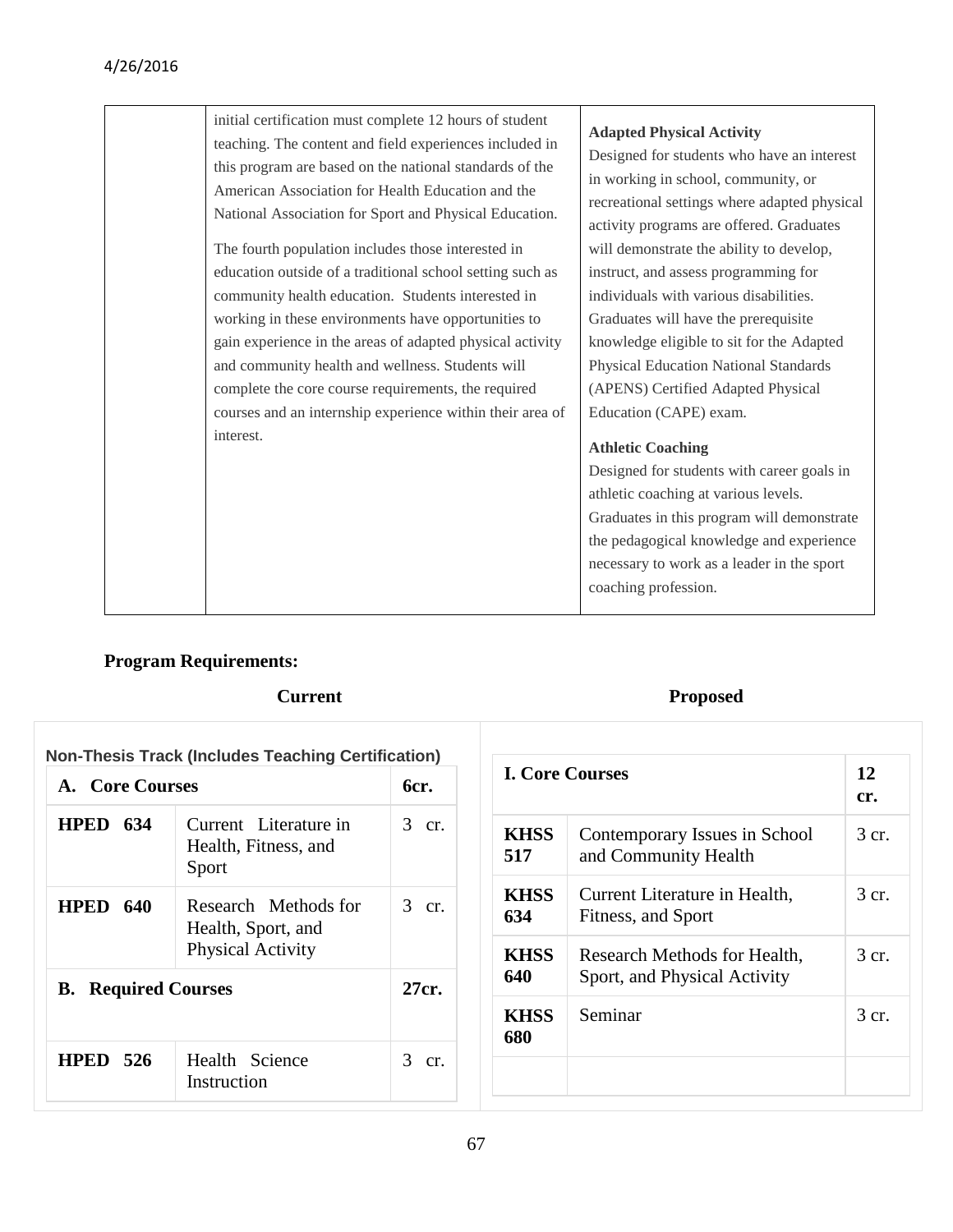| <b>HPED 615</b>                                                                  | Curriculum Design and                                             | 3 cr.                 |  |  |
|----------------------------------------------------------------------------------|-------------------------------------------------------------------|-----------------------|--|--|
|                                                                                  | <b>Assessment in Health</b><br>and Physical Education             |                       |  |  |
| <b>HPED 631</b>                                                                  | Motor Learning                                                    | 3<br>cr.              |  |  |
| <b>HPED 645</b>                                                                  | Advanced Teaching<br><b>Techniques in Physical</b><br>Education   | 3<br>cr.              |  |  |
| <b>HPED 655</b>                                                                  | Health and Fitness for<br><b>Elementary Children</b>              | 3<br>cr.              |  |  |
| <b>HPED 670</b>                                                                  | Advanced Seminar in<br><b>Adapted Physical</b><br>Education       | 3 cr.                 |  |  |
| <b>HPED 680</b>                                                                  | Seminar                                                           | 3<br>cr.              |  |  |
| <b>COMM 600</b>                                                                  | Instructional Design<br>and Development                           | 3 <sup>7</sup><br>cr. |  |  |
| <b>OR</b>                                                                        |                                                                   |                       |  |  |
| <b>COMM 614</b>                                                                  | Instructional Computing<br><b>Basics</b>                          | 3<br>cr.              |  |  |
| <b>OR</b>                                                                        |                                                                   |                       |  |  |
| <b>HPED 675</b>                                                                  | Fitness Technology for<br><b>Health and Physical</b><br>Educators | 3 cr.                 |  |  |
| <b>EDEX 560</b>                                                                  | Family Perspective on<br>Disability                               | 3 cr.                 |  |  |
| <b>OR</b>                                                                        |                                                                   |                       |  |  |
| <b>EDEX</b> 650                                                                  | Exceptional Children<br>and Youth                                 | 3 cr.                 |  |  |
| <b>C.</b> Teacher Certification<br><b>Concentration</b><br>$(18-30 \text{ cr.})$ |                                                                   |                       |  |  |
| <b>HPED 512</b>                                                                  | Physical Activity<br>and Stress<br>Management                     | 3cr.                  |  |  |

| II. Tracks (choose one)            |                                                                        |         |
|------------------------------------|------------------------------------------------------------------------|---------|
| A. Teacher Certification* (24 cr.) |                                                                        |         |
| <b>KHSS</b><br>526                 | <b>Health Science Instruction</b>                                      | 3 cr.   |
| <b>KHSS</b><br>615                 | Program Design and Assessment<br>in Health and Physical Education      | 3 cr.   |
| <b>KHSS</b><br>631                 | Motor<br>Learning                                                      | 3 cr.   |
| <b>KHSS</b><br>645                 | <b>Advanced Teaching Techniques</b><br>in Physical Education           | 3 cr.   |
| <b>KHSS</b><br>655                 | <b>Health and Fitness for</b><br><b>Elementary Children</b>            | 3 cr.   |
| <b>KHSS</b><br>670                 | <b>Advanced Seminar in Adapted</b><br><b>Health Physical Education</b> | $3$ cr. |
| <b>KHSS</b><br>675                 | <b>Fitness Technology for Health</b><br>and Physical Educators         | 3 cr.   |
| <b>EDEX</b><br>560<br><b>OR</b>    | Family Perspective on Disability                                       | 3 cr.   |
| <b>EDEX</b><br>650                 | <b>Exceptional Children and Youth</b>                                  | 3 cr.   |
|                                    |                                                                        |         |
|                                    | <b>B. Community Health Education (12 cr.)</b>                          |         |
| <b>KHSS</b><br>520                 | <b>Health Education and Promotion</b><br>at the Workplace              | 3 cr.   |
| <b>NURS</b><br>610                 | <b>Health Promotion and Social</b><br><b>Issues</b>                    | 3 cr.   |
| <b>HSAD</b><br>605                 | Epidemiology in Health Service<br>Administration                       | 3 cr.   |
| <b>OR</b>                          |                                                                        |         |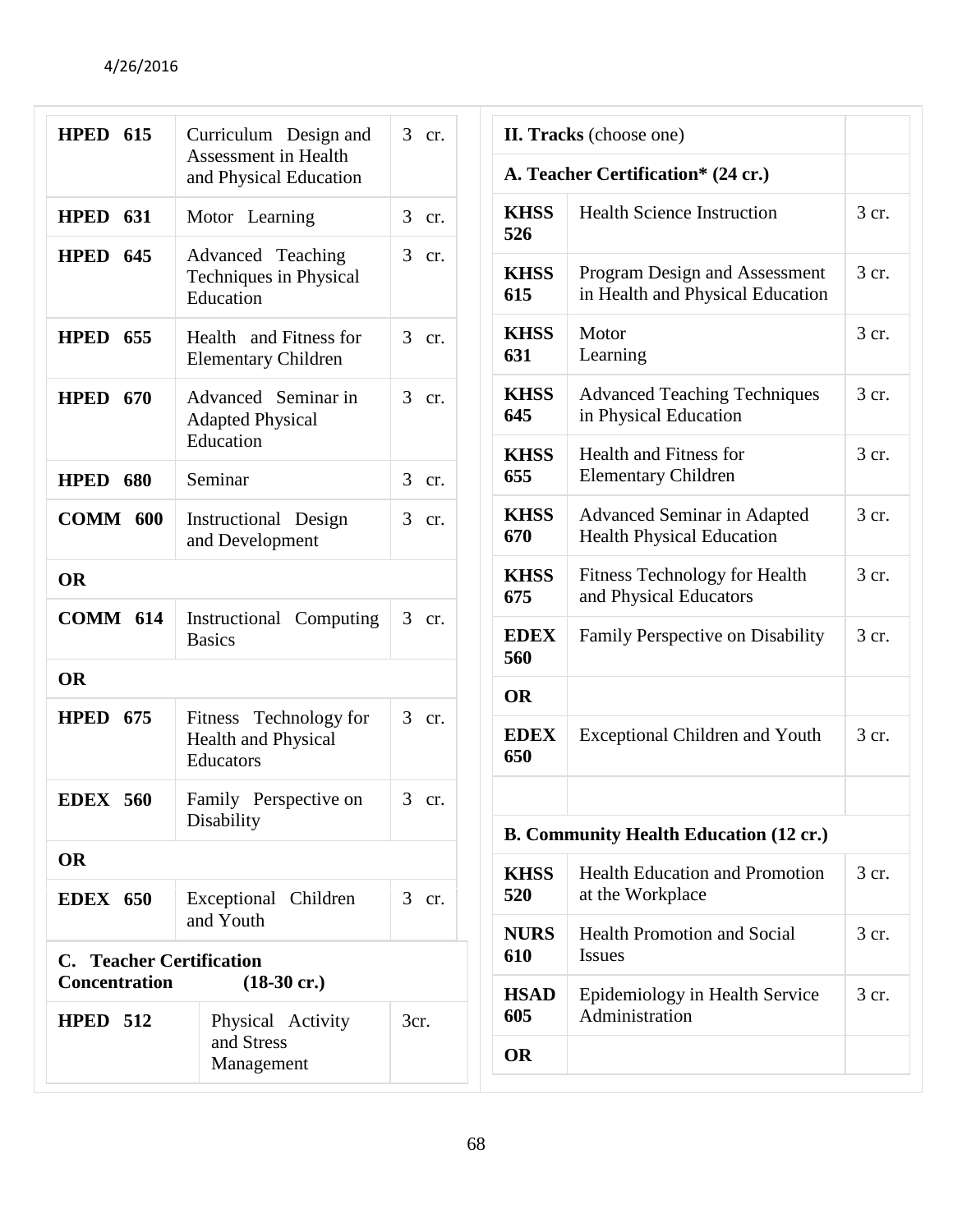| <b>HPED 515</b>                    | Lifestyle Behavior<br>Management/Physical<br>Activity | 3cr.                  | <b>KHSS</b><br>672                      | Epidemiology of Physical<br>Activity                  | 3 cr.           |
|------------------------------------|-------------------------------------------------------|-----------------------|-----------------------------------------|-------------------------------------------------------|-----------------|
|                                    |                                                       |                       | <b>KHSS</b>                             | Internship                                            | 3 cr.           |
| <b>HPED 517</b>                    | Contemporary Issues<br>in School and                  | 3cr.                  | 698                                     |                                                       |                 |
|                                    | <b>Community Health</b>                               |                       |                                         |                                                       |                 |
| <b>HPED 550</b>                    | Curriculum and                                        | 3cr.                  | C. Adapted Physical Activity (12 cr.)   |                                                       |                 |
|                                    | Programming in<br><b>Sexuality Education</b>          |                       | <b>EDEX</b><br>650                      | <b>Exceptional Children and Youth</b>                 | 3 cr.           |
| <b>HPED 672</b>                    | Epidemiology of<br>Physical Activity                  | 3cr.                  | <b>KHSS</b><br>537                      | <b>Coaching Disability Sport</b>                      | 3 cr.           |
| <b>HPED 681</b>                    | Special Topics                                        | 3cr.                  |                                         |                                                       |                 |
| <b>HPED 698</b>                    | Internship                                            | 3cr.                  | <b>KHSS</b><br>670                      | Advanced Seminar in Adapted<br>and Physical Education | 3 cr.           |
| D. Professional<br><b>Practice</b> |                                                       | $6-$<br>12 cr.        | <b>KHSS</b><br>698                      | Internship                                            | 3 cr.           |
| <b>EDUC</b> 421                    | Student Teaching                                      | $\mathfrak{Z}$<br>cr. |                                         |                                                       |                 |
| <b>EDUC</b> 421                    | Student Teaching                                      | $\mathfrak{Z}$<br>cr. | D. Athletic Coaching Education (12 cr.) |                                                       |                 |
|                                    |                                                       |                       | <b>KHSS</b><br>602                      | <b>Sport Psychology</b>                               | 3 cr.           |
|                                    |                                                       |                       | <b>KHSS</b><br>603                      | Physiological Basis of Sport                          | 3 cr.           |
|                                    |                                                       |                       | <b>KHSS</b><br>610                      | <b>Coaching Management</b>                            | 3 cr.           |
|                                    |                                                       |                       | <b>KHSS</b><br>698                      | Internship                                            | 3 cr.           |
|                                    |                                                       |                       | one)                                    | <b>III. Electives and/or Thesis (Choose</b>           | $6 - 12$<br>cr. |
| A. Thesis Option (6 cr.)           |                                                       |                       |                                         |                                                       |                 |
|                                    |                                                       |                       | <b>KHSS</b><br>795                      | Thesis                                                | 3 cr.           |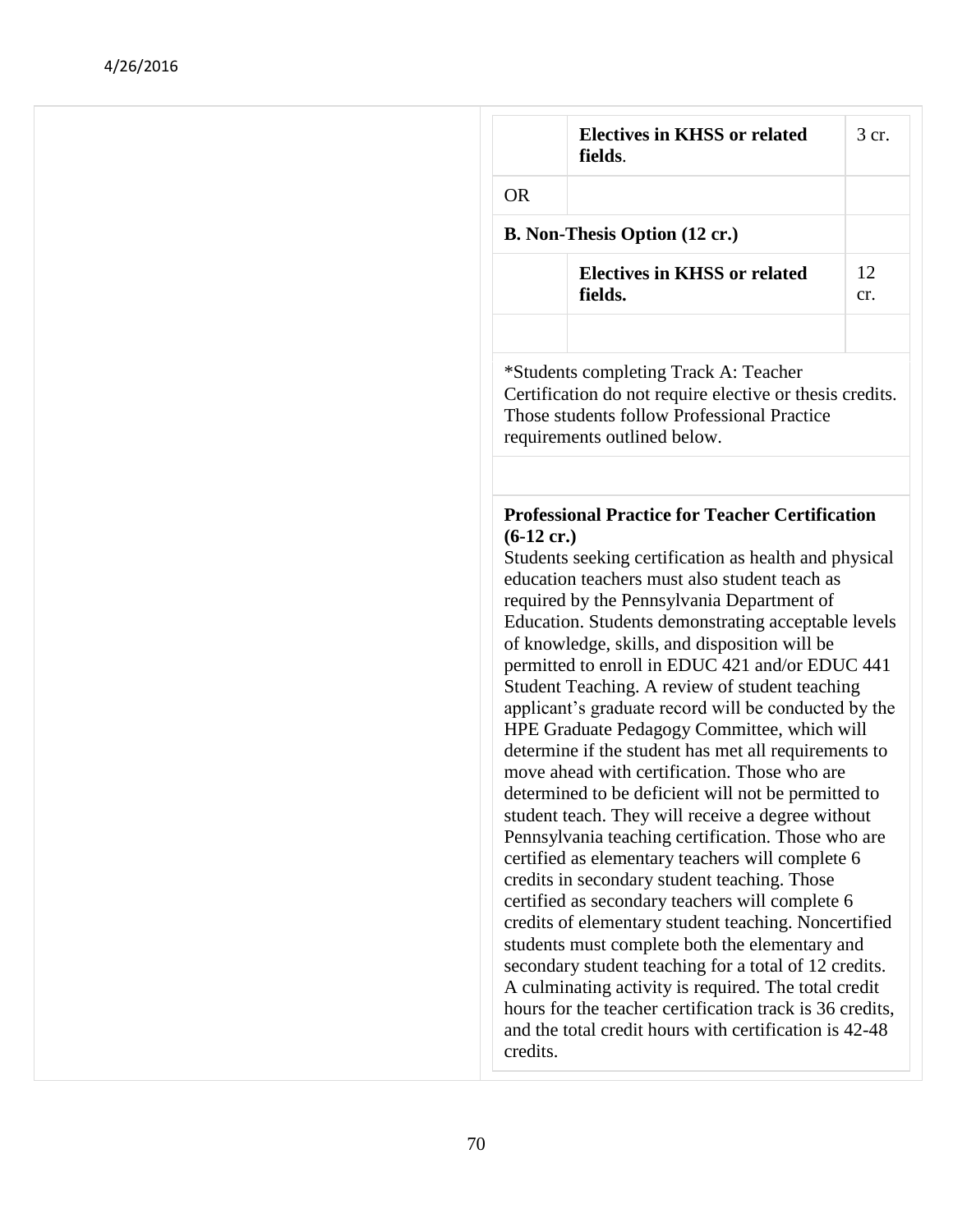\*Students seeking teacher certification in health and physical education who do not have prerequisite methods courses may be required to take additional courses. Individual programs will be designed based on a review of transcripts.

# **D. PROGRAM REVISION/New Track**

# **Degree: M.Ed. in Health and Physical Education**

# **Rationale:**

This track is being proposed primarily to complement the BSED in Community Health Education degree. Students who want to continue their education will have the opportunity to enroll in this track. Many of the high-quality community health related jobs require a graduate degree.

# **New Track Title:**

Community Health Education

# **Catalog Description:**

Community Health Education

Focuses on advocating and instructing health-related topics in the community, government or private settings. Graduates can seek employment as leaders in agencies involved in the training and prevention of health related behaviors and conditions. Graduates will have the prerequisite knowledge eligible to sit for the National Commission for Health Education Credentialing (NCHEC) Certified Health Education Specialist (CHES) exam.

# **Program Requirements:**

| <b>I. Core Courses</b>      |                                                           | 12cr.  |
|-----------------------------|-----------------------------------------------------------|--------|
| <b>KHSS 517</b>             | Contemporary Issues in School and Community Health        | 3 cr.  |
| <b>KHSS 634</b>             | Current Literature in Health, Fitness, and Sport          | 3 cr.  |
| <b>KHSS 640</b>             | Research Methods for Health, Sport, and Physical Activity | 3 cr.  |
| <b>KHSS 680</b>             | Seminar                                                   | 3 cr.  |
| <b>II. Required Courses</b> |                                                           | 12 cr. |
| <b>KHSS 520</b>             | Health Education and Promotion at the Workplace           | 3 cr.  |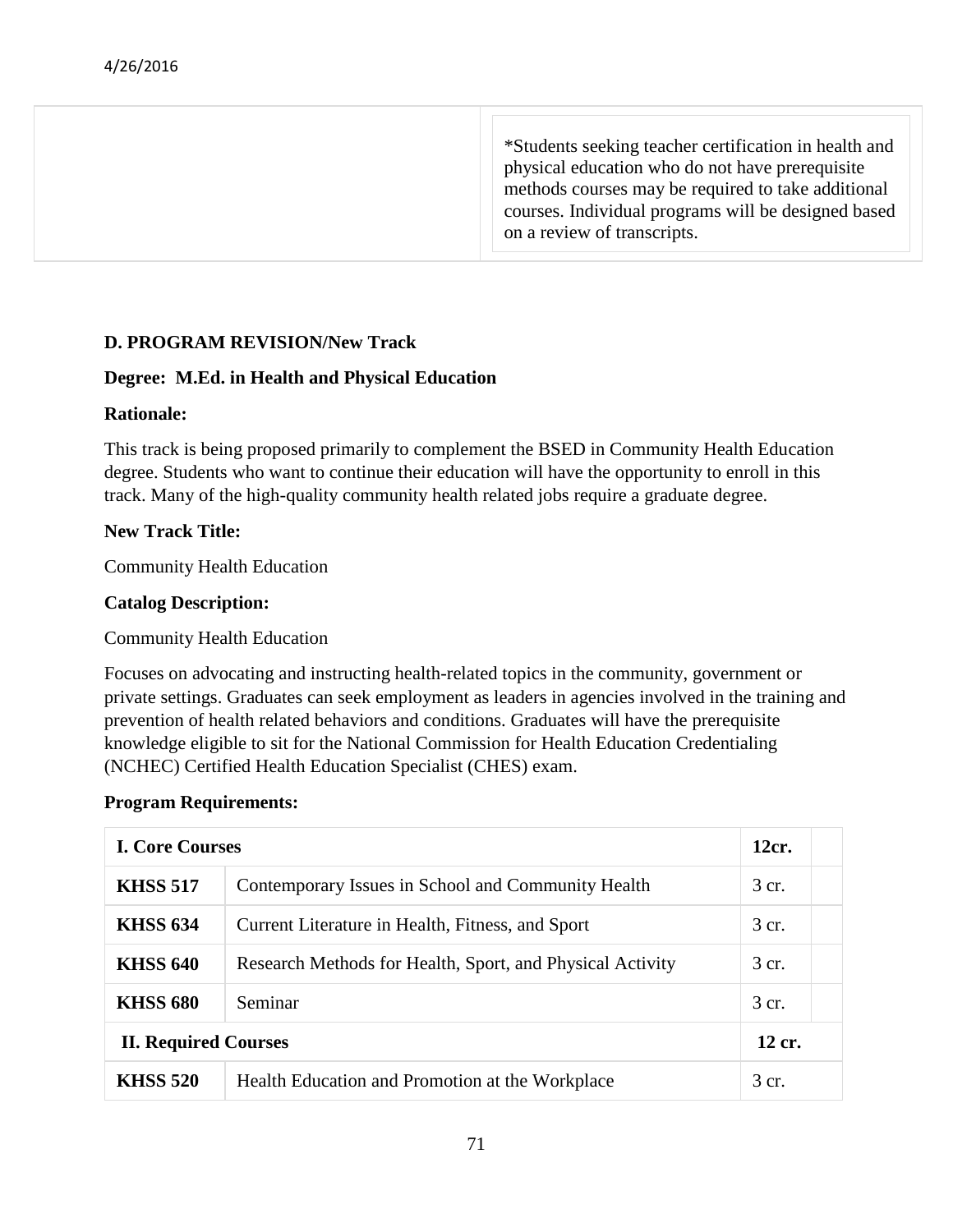# 4/26/2016

| <b>NURS 610</b>                           | <b>Health Promotion and Social Issues</b>     | 3 cr.  |  |
|-------------------------------------------|-----------------------------------------------|--------|--|
| <b>HSAD 605</b>                           | Epidemiology in Health Service Administration | 3 cr.  |  |
| <b>OR</b>                                 |                                               |        |  |
| <b>KHSS 672</b>                           | Epidemiology of Physical Activity             | 3 cr.  |  |
| <b>KHSS 698</b>                           | Internship                                    | 3 cr.  |  |
| III. Electives and/or Thesis (Choose one) |                                               |        |  |
| A. Thesis Option (6 cr.)                  |                                               |        |  |
| <b>KHSS 795</b>                           | Thesis                                        | 3 cr.  |  |
|                                           | Electives in KHSS or related fields.          | 3 cr.  |  |
| <b>OR</b>                                 |                                               |        |  |
| <b>B. Non-Thesis Option (12 cr.)</b>      |                                               |        |  |
|                                           | Electives in KHSS or related fields.          | 12 cr. |  |
|                                           |                                               |        |  |
|                                           |                                               |        |  |

**Degree Requirements Thesis Option: 30 credits Non-Thesis Option: 36 credits**

# **Learning Outcomes:**

Students will:

Demonstrate knowledge and skills of a health literate educator.

Analyze effective health education curricula and programs.

Examine assessments that enhance learning and engagement in health programming.

Integrate strategies that communicate and advocate for health education programming.

# **E. PROGRAM REVISION/New Track**

# **Degree: M.Ed. in Health and Physical Education**

**Rationale:**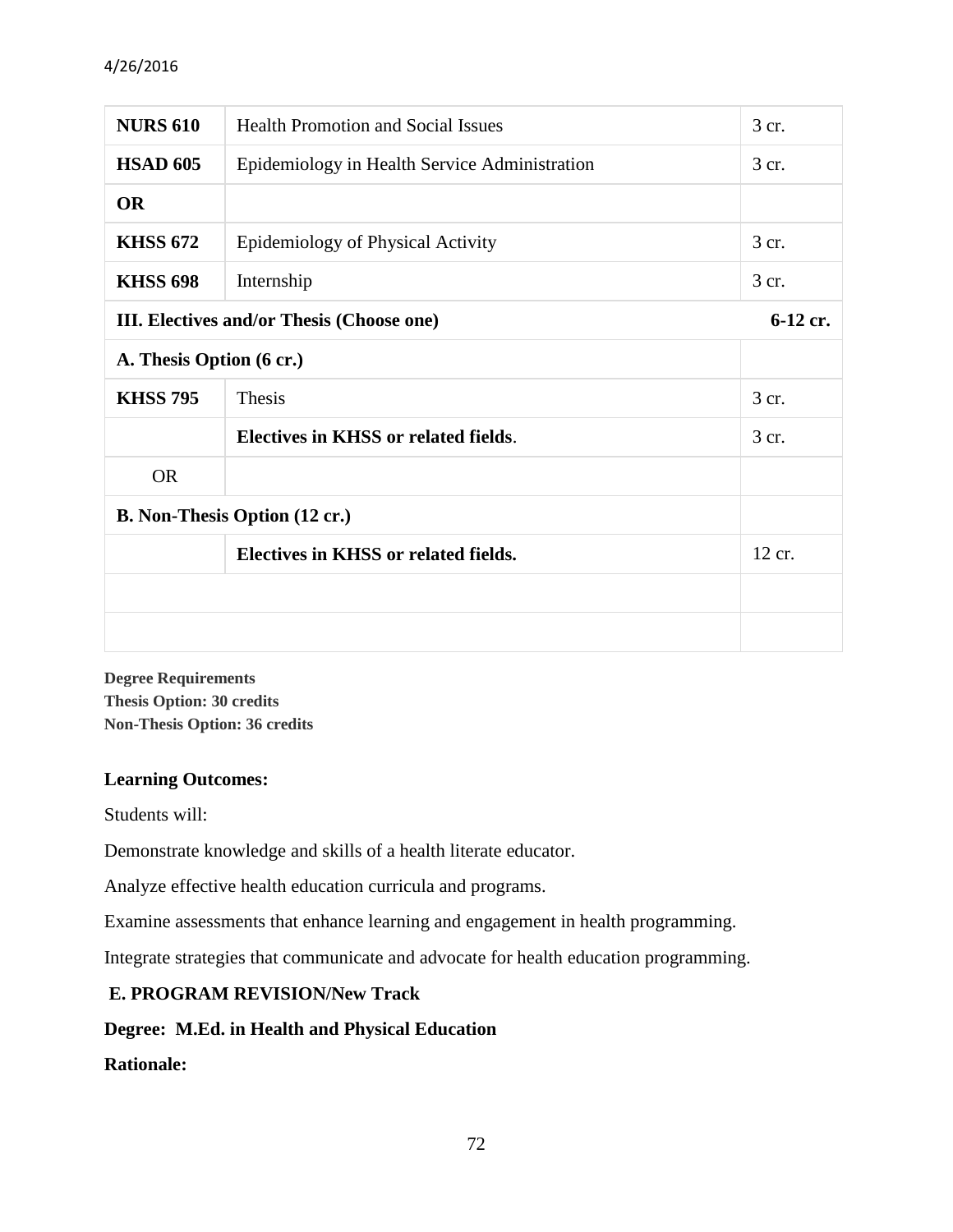# 4/26/2016

This track is being proposed for students who have an interest in working with individual's with disabilities in a physically active environment. The M.Ed in Health and Physical Education already serves students with this interest; adding this track will make it more recognizable and official for these graduates.

# **New Track Title:** Adapted Physical Activity

# **Catalog Description:**

Designed for students who have an interest in working in school, community, or recreational settings where adapted physical activity programs are offered. Demonstrating the ability to develop, instruct, and assess programming for individuals with various disabilities is an essential part of this track. Graduates will have the prerequisite knowledge eligible to sit for the Adapted Physical Education National Standards (APENS) Certified Adapted Physical Education (CAPE) exam.

| <b>I. Core Courses</b>               |                                                           | 12cr.    |  |
|--------------------------------------|-----------------------------------------------------------|----------|--|
| <b>KHSS 517</b>                      | Contemporary Issues in School and Community Health        | 3 cr.    |  |
| <b>KHSS 634</b>                      | Current Literature in Health, Fitness, and Sport          | 3 cr.    |  |
| <b>KHSS 640</b>                      | Research Methods for Health, Sport, and Physical Activity | $3$ cr.  |  |
| <b>KHSS 680</b>                      | Seminar                                                   | 3 cr.    |  |
| <b>II. Required Courses</b>          |                                                           | 12 cr.   |  |
| <b>EDEX 650</b>                      | <b>Exceptional Children and Youth</b>                     | 3 cr.    |  |
| <b>KHSS 537</b>                      | <b>Coaching Disability Sport</b>                          | 3 cr.    |  |
| <b>KHSS 670</b>                      | Advanced Seminar in Adapted Physical Education            | 3 cr.    |  |
| <b>KHSS 698</b>                      | Internship                                                | 3 cr.    |  |
|                                      | III. Electives and/or Thesis (Choose one)                 | 6-12 cr. |  |
| A. Thesis Option (6 cr.)             |                                                           |          |  |
| <b>KHSS 795</b>                      | Thesis                                                    | 3 cr.    |  |
|                                      | Electives in KHSS or related fields.                      | 3 cr.    |  |
| <b>OR</b>                            |                                                           |          |  |
| <b>B. Non-Thesis Option (12 cr.)</b> |                                                           |          |  |
|                                      | Electives in KHSS or related fields.                      | 12 cr.   |  |

# **Program Requirements:**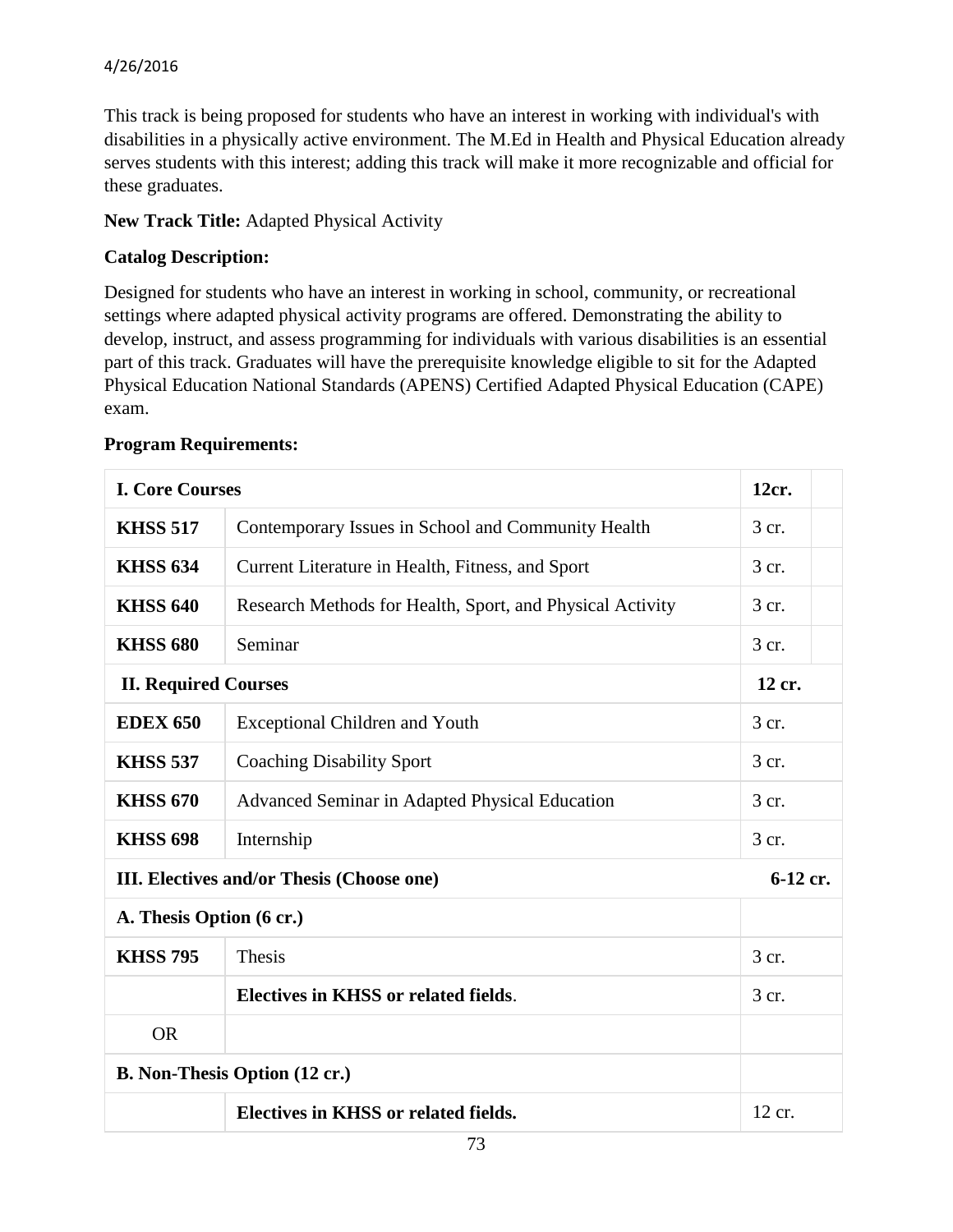**Degree Requirements Thesis Option: 30 credits Non-Thesis Option: 36 credits**

# **Learning Outcomes:**

The students will be able to:

1. Demonstrate an understanding of human development and its applications to those with various needs.

2. Analyze how individuals learn motor skills and apply principles of motor learning during the planning and teaching of physical activity to students with disabilities.

3. Integrate historical and philosophical factors involved in current day practices in adapted physical activity.

4. Evaluate assessment tools for the purpose of making decisions about special services and program components for individuals with disabilities.

5. Synthesize major components of law that relate to instruction and opportunities for individuals with disabilities.

# **F. PROGRAM REVISION/New Track**

# **Degree: M.Ed. in Health and Physical Education**

# **Rationale:**

This track is being proposed for students who have an interest in athletic coaching. The M.Ed in Health and Physical Education already serves students with this interest; adding this track will make it more recognizable and official for these graduates.

**New Track Title:** Athletic Coaching

# **Catalog Description:**

Designed for students with career goals in athletic coaching at various levels. Graduates in this program will demonstrate the pedagogical knowledge and experience necessary to work as a leader in the sport coaching profession.

# **Program Requirements:**

| <b>I. Core Courses</b> |                                                    | 12cr. |  |
|------------------------|----------------------------------------------------|-------|--|
| <b>KHSS 517</b>        | Contemporary Issues in School and Community Health | 3 cr. |  |
| <b>KHSS 634</b>        | Current Literature in Health, Fitness, and Sport   | 3 cr. |  |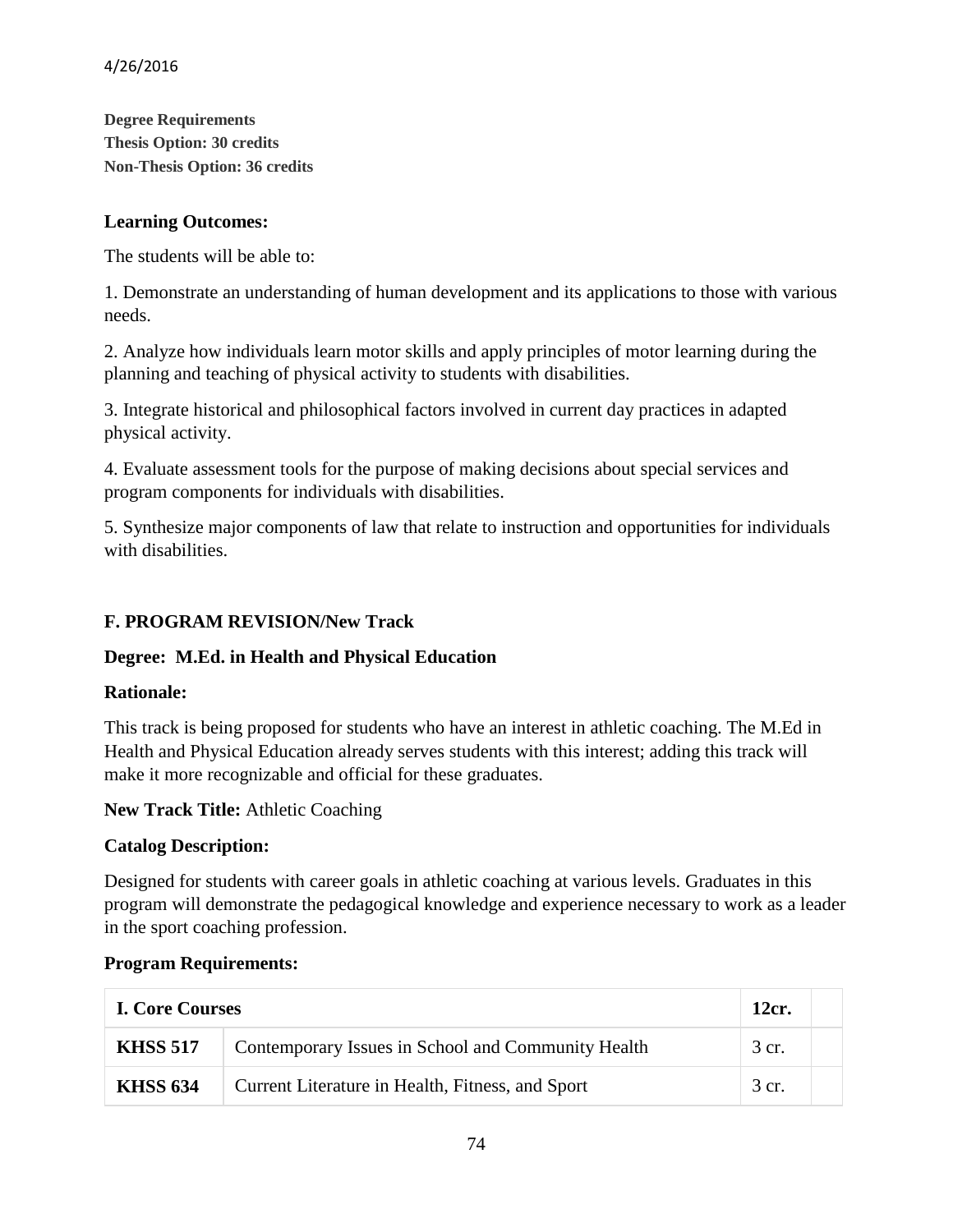## 4/26/2016

| <b>KHSS 640</b>                                  | Research Methods for Health, Sport, and Physical Activity | 3 cr.    |
|--------------------------------------------------|-----------------------------------------------------------|----------|
| <b>KHSS 680</b>                                  | Seminar                                                   | 3 cr.    |
| <b>II. Required Courses</b>                      |                                                           | 12 cr.   |
| <b>KHSS 602</b>                                  | <b>Sport Psychology</b>                                   | 3 cr.    |
| <b>KHSS 603</b>                                  | Physiological Basis of Sport                              | 3 cr.    |
| <b>KHSS 610</b>                                  | <b>Coaching Management</b>                                | 3 cr.    |
| <b>KHSS 698</b>                                  | Internship                                                | 3 cr.    |
| <b>III.</b> Electives and/or Thesis (Choose one) |                                                           |          |
|                                                  |                                                           | 6-12 cr. |
| A. Thesis Option (6 cr.)                         |                                                           |          |
| <b>KHSS 795</b>                                  | <b>Thesis</b>                                             | 3 cr.    |
|                                                  | Electives in KHSS or related fields.                      | 3 cr.    |
| <b>OR</b>                                        |                                                           |          |
|                                                  | <b>B. Non-Thesis Option (12 cr.)</b>                      |          |

**Degree Requirements Thesis Option: 30 credits Non-Thesis Option: 36 credits**

## **Learning Outcomes:**

The students will be able to:

- 1. Analyze quality training principles that have a positive impact on coaching performance.
- 2. Integrate qualities and philosophies of a highly effective coaching program.
- 3. Develop a personal performance guide for individual professional growth and skill development.
- 4. Evaluate best practices and distinct differences around coaching various populations.

# **FOR INFORMATION: APPROVED**

**A. The following were approved by the UWGC to be offered as distance education courses: (Provost provides final approval)**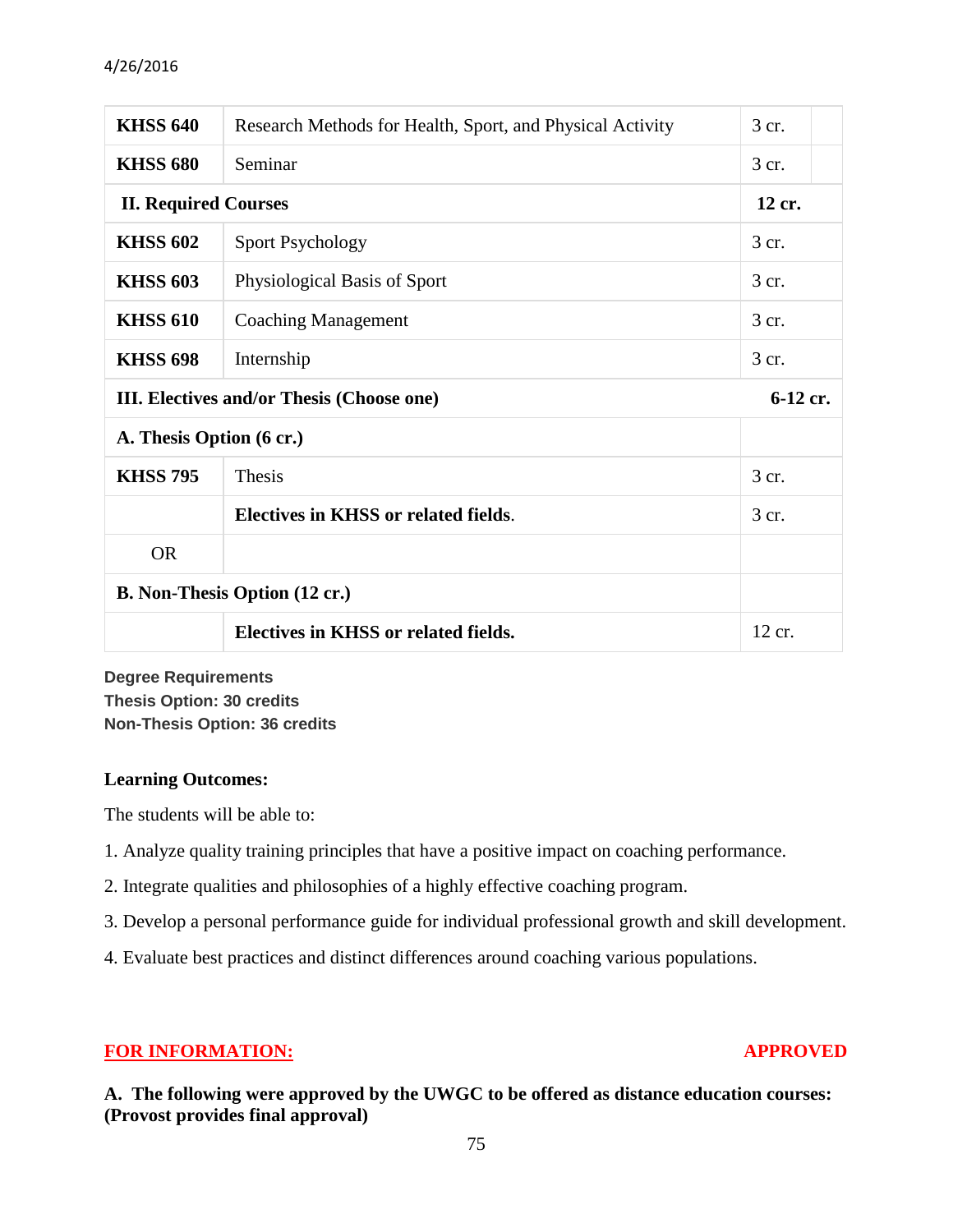HPED 517: Contemporary Issues in School and Community Health

CRIM 770: Seminar in Contemporary Corrections

CRIM 681: Special Topics: Evidence-Based Criminology

MUHI 525: Nineteenth Century Music

HSAD/NURS 605: Epidemiology in Health Services Administration

MAED 660: Survey of Research in Mathematics Education

GCOE 541: Creativity and Creative Problem Solving

GCOE 781: Mental Health Diagnosis and Interventions for the School Professional

MAED 681: Special Topics: Teaching Proportional Reasoning

MATH 641: Ordinary and Partial Differential Equations

KHSS 520: Health Education and Promotion at the Workplace

KHSS 537: Coaching Disability Sport

## **B. Terminology Change**

Effective Fall, 2016

Due to a change in terminology (per PA State System of Higher Education Policy 1985-01-A Requirements for Initiation or Change of Credit-Based Academic Programs), all organized, graduate programs of study that previously culminated in a Letter of Completion or Certificate of Recognition will now culminate in a Certificate.

(Note this terminology change does not affect credentials awarded by a third-party, such as certifications and licenses.)

# **University Development and Finance Committee (Senator Wick)**

A lengthy debate occurred on the proposed Non-Discrimination and Harassment Policy given below. Several questions were asked and answered and numerous language changes were suggested.

**MOTION:** Senator Korns moved that the proposed Non-Discrimination and Harassment Policy be **POSTPONED** until the next senate meeting in September 2016. The motion was **APPROVED.**

President Driscoll indicated that there is a possibility he may need to implement the policy in the summer if required by the OCR. He is open to working with the Senate and its process when it comes to making changes to the policy.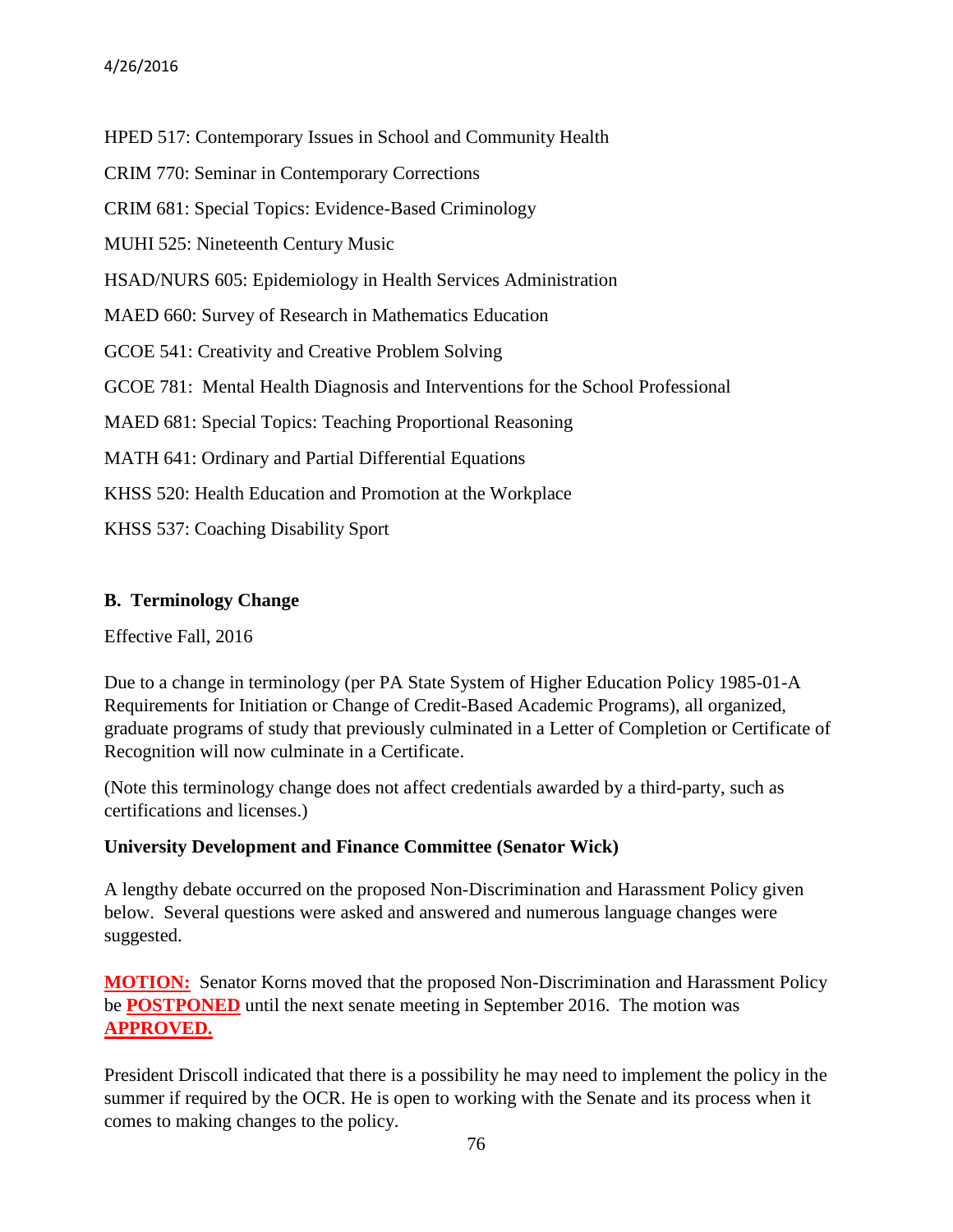Anyone that has suggested changes should send them to Senator Wick whose committee will meet on May 3.

## **FOR ACTION:**

#### **Non-Discrimination and Harassment Policy**

#### ORIGINATING OFFICE

Office of Social Equity

#### PURPOSE

Discriminatory conduct is not consistent with the University's commitments to excellence and educational diversity. The University aims to create an environment free of discrimination.

#### **SCOPE**

This policy applies to all members of the University community, including employees (administrators, faculty, and staff), volunteers, students, vendors and all applicants for admission or employment. When the respondent is a student, the matter may be referred to the University's Office of Student Conduct, as appropriate.

#### OBJECTIVE

This policy sets clear expectations for an environment free of discrimination, defines discrimination, and provides procedures for handling allegations of discrimination. This complaint procedure incorporates by reference, and where applicable, constitutes the grievance procedures for complaints alleging unlawful discrimination under Title IX of the Education Amendments of 1972; Sections 503 and 504 of the Rehabilitation Act of 1973; the Americans with Disabilities Act of 1990; Titles VI and VII of the Civil Rights Act of 1964; Title VI of the Civil Rights Act of 1968; The Civil Right Act of 1991; the Age Discrimination in Employment Act of 1967; the Age Discrimination Act of 1975; and the Pennsylvania Human Relations Act. As used herein, "complaint" is synonymous with "grievance."

## POLICY STATEMENT

Discrimination based on age, color, national origin, race, religion, disability, veteran's status, sex, sexual orientation or gender identity is prohibited.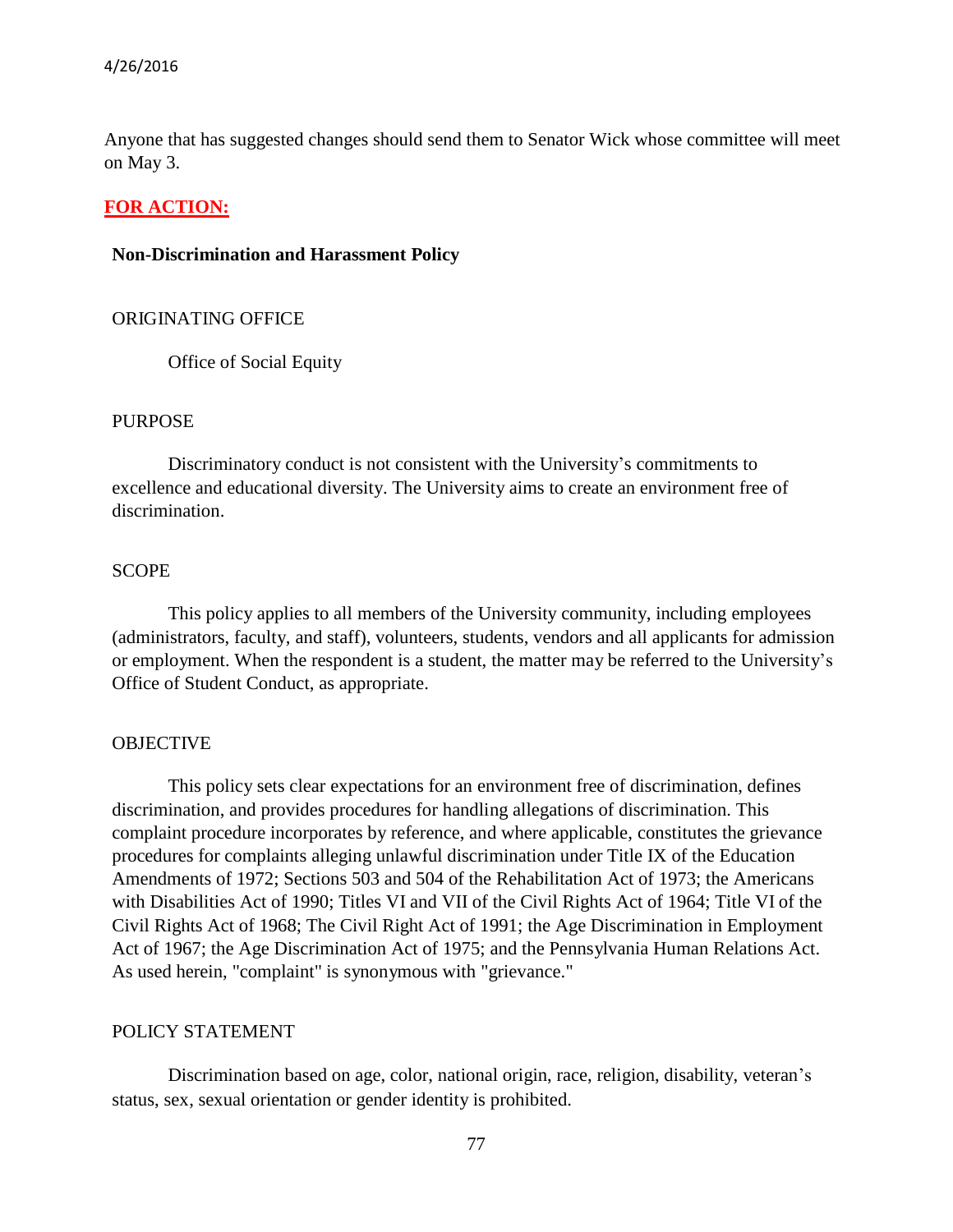All employees, students, and those outside of the University who work in or with the University, including vendors and volunteers, must comply with applicable federal, state, and local laws as well as government regulations regarding discrimination.

Acts of discrimination, harassment or retaliation will not be tolerated, and alleged violations of this policy will be investigated following the steps detailed in the policy. Violators of this policy will be disciplined consistent with this policy and applicable labor agreements. Discipline may include but is not limited to a warning, transfer, suspension, termination, or expulsion from the University.

Complaints of sexual harassment or sexual violence, including sexual assault, dating violence, domestic violence and stalking are processed under the University's Sexual Harassment and Sexual Violence policy and related procedures. For more information about the University's Title IX program, please refer to the University's Social Equity [website](http://www.iup.edu/socialequity/policies/title-ix/default.aspx) at: [http://www.iup.edu/socialequity/policies/title-ix/default.aspx.](http://www.iup.edu/socialequity/policies/title-ix/default.aspx)

## DEFINITIONS

Discrimination: An adverse employment or academic action or decision that is based on or motivated by an individual's membership in a protected class that is sufficiently severe, persistent or pervasive so as to substantially limit or interfere with an individual's work environment, educational performance, participation in extra-curricular activities or equal access to the University's resources and opportunities.

Harassment: Any conduct directed toward an individual based on membership in a protected class that is sufficiently severe, persistent or pervasive so as to substantially limit or interfere with an individual's work environment, educational performance, participation in extracurricular activities or equal access to the University's resources and opportunities. Harassment is a form of discrimination. Constitutionally protected expression cannot be considered harassment under this policy.

Complainant: The individual who is alleging the occurrence of discrimination.

Respondent: The individual against whom allegations of discrimination, harassment or retaliation have been made.

#### RETALIATION PROHIBITED

Retaliation is a form of discrimination. The University prohibits retaliation against any party who, in good faith, reports, assists or participates in an investigation under this policy.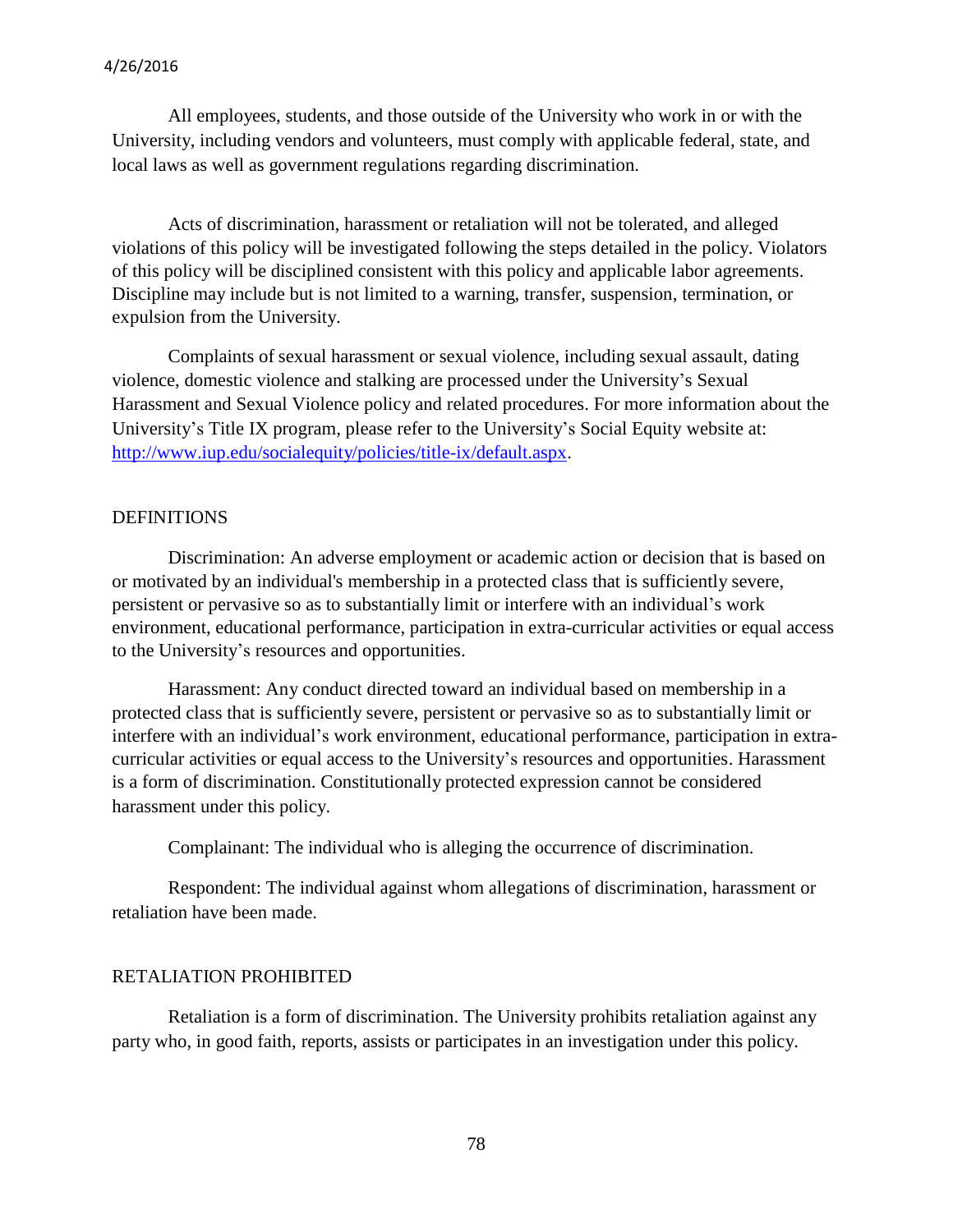Retaliation, if found to have occurred, is considered an offense separate from the original complaint of discrimination or harassment. The University will take disciplinary action against those who participate in retaliatory behavior. Individuals who believe they have been subjected to retaliation should report the conduct to the Office of Social Equity as promptly as possible.

## COMPLAINT PROCESS FOR ALLEGATIONS AGAINST STUDENTS

The procedures for processing a discrimination, harassment or retaliation complaint against a student (student to student or allegations in which the alleged offender is a student) are addressed through a formal student conduct proceeding, which is described in and governed by the Student Conduct Policies and Regulations. For more information, please refer to the Office of Student Conduct website on policies: [http://www.iup.edu/studentconduct/policies/.](http://www.iup.edu/studentconduct/policies/)

To make a complaint against a student who is alleged to have engaged in discrimination, harassment or retaliation and to discuss options, contact the Office of Student Conduct, 307 Pratt Hall, at 724-357-1264. If the individual does not want to proceed with a conduct complaint or police report against a student alleged to have violated this policy, the University's Office of Social Equity may still investigate, but may be limited in its ability to do so.

# COMPLAINT PROCESS FOR ALLEGATIONS AGAINST EMPLOYEES, VENDORS AND VOLUNTEERS

Any member of the University community who believes he or she may have experienced discrimination, harassment or retaliation in violation of this policy by an employee, vendor or volunteer may use either the informal resolution process or the formal complaint process, or both. The informal resolution and formal complaint processes described in this policy are not mutually exclusive and neither is required as a pre-condition for choosing the other; however, they cannot both be used at the same time. Anonymous complaints will be individually assessed for credibility and with regard to the extent they can be investigated.

A. Informal Resolution: This process may be used as a prelude to filing a formal complaint or as an alternative. It is not necessary that this option be used. Anyone who believes that he or she has been subject to discrimination, harassment or retaliation may immediately file a formal complaint as described below. Informal resolution may be an appropriate choice when the conduct involved is not of a serious or repetitive nature, and disciplinary action is not required to remedy the situation. No formal investigation is involved in the informal resolution process.

1. Reporting: Individuals wishing to use the informal resolution process should contact the Office of Social Equity. If individuals in the Office of Social Equity or the designee appointed by the Office of Social Equity are part of the alleged discrimination, harassment or retaliation, the Associate Vice President for Human Resources should be contacted instead.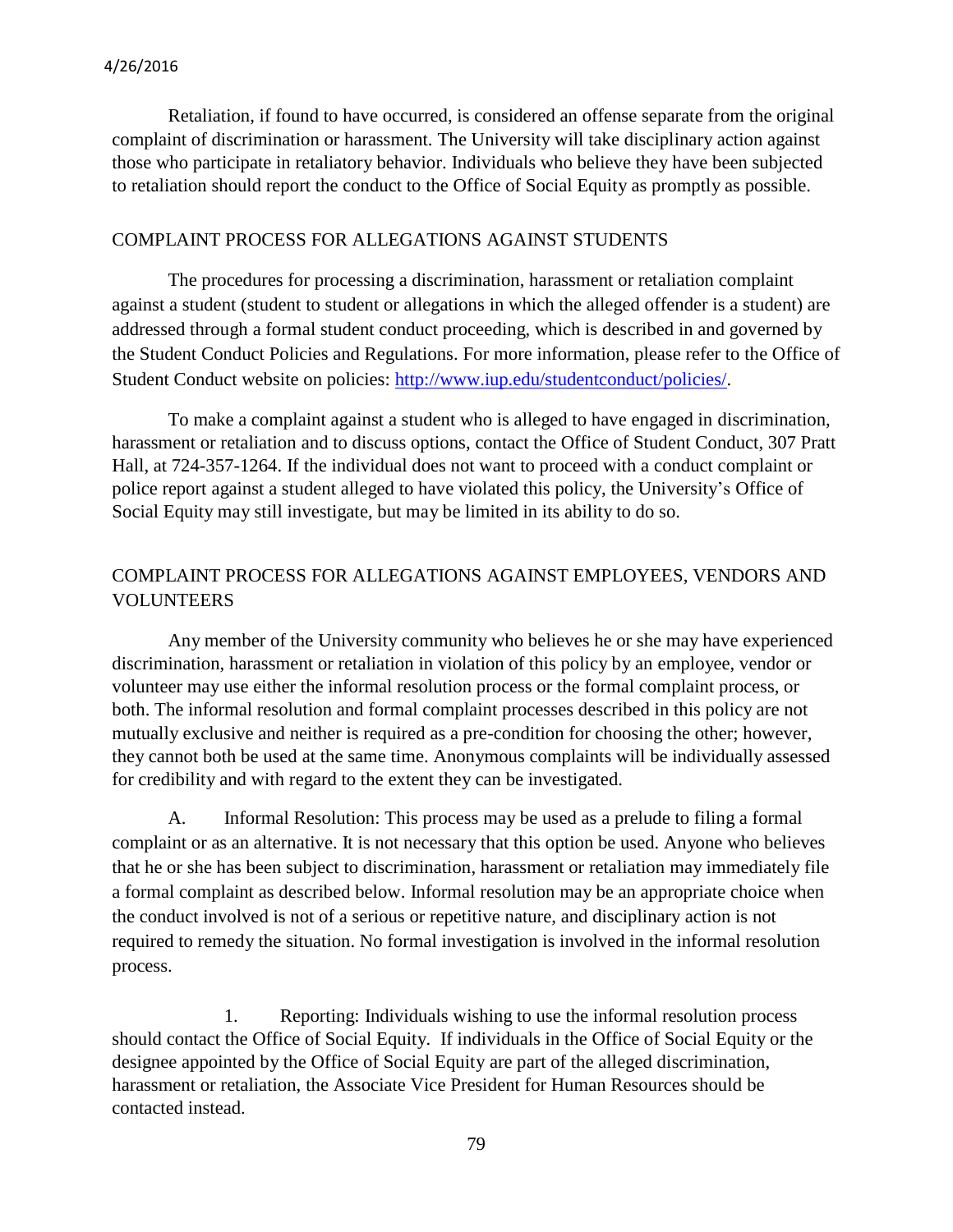2. Assistance: The individual is provided assistance in attempting to resolve possible discrimination if the individual does not wish to file a formal complaint. Such assistance includes strategies for the individual to effectively inform the offending party that his or her behavior is offensive and should cease. Action should be taken by an appropriate University official to stop the offensive conduct, modify the situation in which the offensive conduct occurred, or begin mediation between the parties. However, the University may take more formal action to ensure an environment free of discrimination.

3. Timeframe: The Office of Social Equity or designee shall make a good faith effort, with the complainant's written consent, to resolve the complaint in a timely manner consistent with the complexity and severity of the matter. Any resolution efforts extending beyond fifteen (15) working days shall be noted.

B. Formal Complaint: The goal of the formal complaint process is to reach an official determination as to whether a respondent(s) has violated this policy. As a part of the formal complaint process, an adequate, reliable and impartial investigation will be conducted into the allegations of the complaint and a report of the investigation prepared.

1. Reporting: Complaints must be made to the University's Office of Social Equity. The complaint should include the complainant's name and contact information; the name of the person(s) directly responsible for the alleged violation; a detailed description of the conduct or event that is the basis of the alleged violation; the date(s) and location(s) of the  $occurrence(s)$ ; the names of any witnesses to the occurrence(s); the resolution sought; and, any documents or information that is relevant to the complaint. While an investigation may begin on the basis of an oral complaint, the complainant is strongly encouraged to file a written complaint. Complaints should be filed as soon as possible after the conduct giving rise to the complaint, but no later than thirty (30) working days after the event occurred. This deadline may be extended by the designated investigator based on extenuating circumstances.

2. Notice of Allegation: As part of the investigation process, the respondent shall be provided with a copy or summary of the allegations and be given the opportunity to respond verbally and/or in writing within a reasonable time frame. The response should include the names of any witnesses or other evidence the respondent may wish to have considered.

3. Investigation: The fact-finding process is intended to be an internal investigation, not an adjudicatory process. The strict rules of evidence and criminal or civil procedure do not apply. The complainant and the respondent may present any document or information that is believed to be relevant to the complaint. Any persons thought to have information relevant to the complaint shall be interviewed and such interviews shall be appropriately documented. The respondent and the complainant are permitted to have a union representative present as an advisor, if applicable. Allegations or matters of conduct outside the scope of this policy may be referred to the appropriate official for review and action.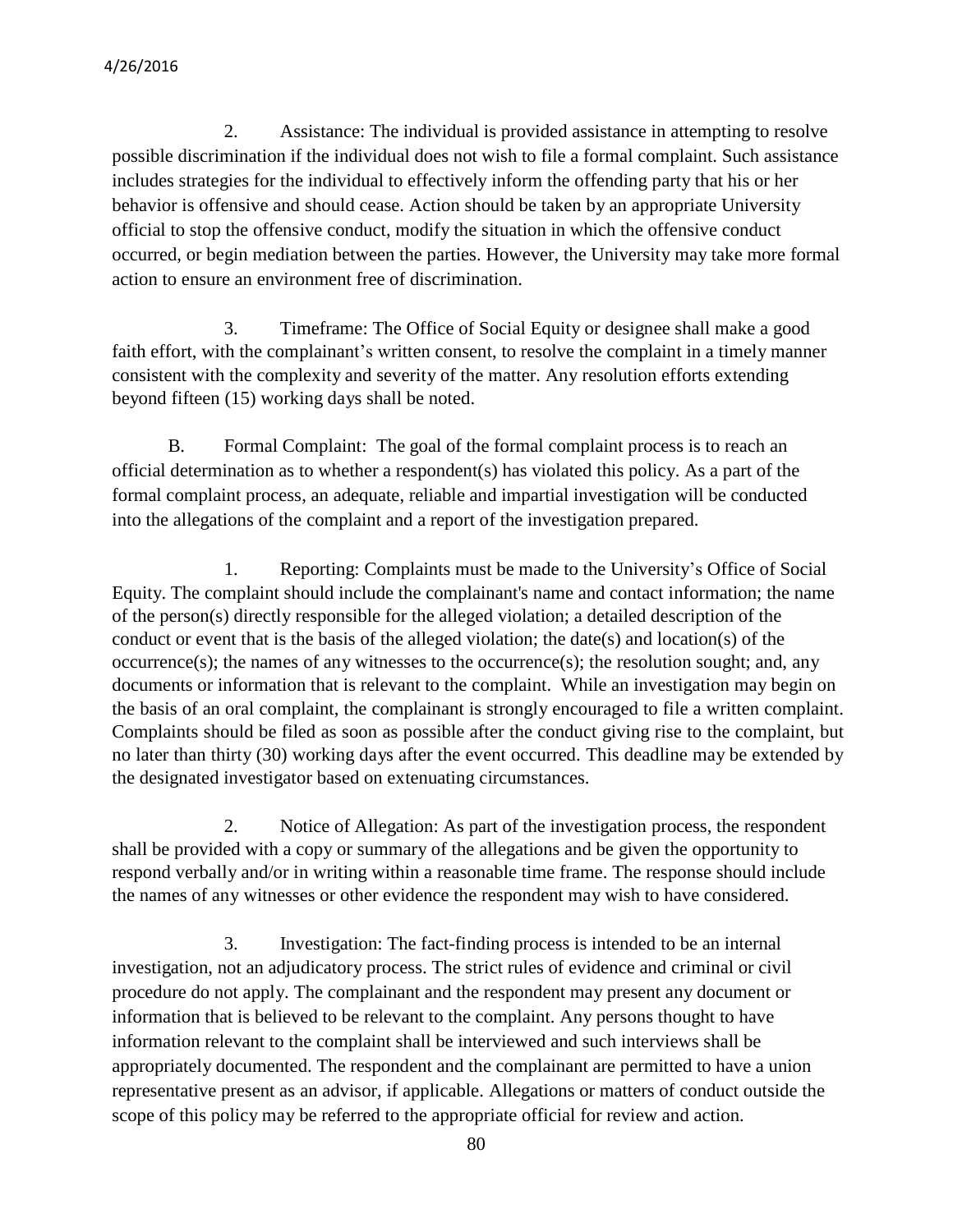4. Timing: Within ten (10) working days of receipt of a complaint, an investigation of the complaint will be undertaken. The investigation of a complaint will be concluded as soon as possible after receipt of the complaint, consistent with the complexity and severity of the matter. For investigations exceeding sixty (60) days, a justification for the delay shall be included in the written report.

5. Written Report: Upon completion of the investigation, a written report will be issued. The report shall include: a statement of the findings of fact, including an analysis of the facts discovered during the investigation; a statement of conclusions the investigator has drawn, if any; and any other relevant information deemed appropriate to the findings of fact. Both the complainant and the respondent shall be provided an opportunity to review a summary of the written report and submit comments.

6. Review: The President or designee, as appropriate, will review the summary of the written report, the written report and any comments submitted by the complainant or respondent. The President or designee may request further investigation; dismiss the complaint if the results of the completed investigation are inconclusive or there is insufficient evidence, based on a preponderance of the evidence, to support the allegation(s); or find this policy was violated. The President or designee will determine what appropriate action, if any, will be taken. A pre-disciplinary conference will be held prior to issuing any discipline, consistent with the disciplinary procedures proscribed in any applicable labor agreement. The University shall take steps to prevent the recurrence of discrimination, harassment or retaliation under this policy and to correct any discriminatory effects on the complainant and others, if appropriate.

7. Notice of Outcome: Once the President or designee has rendered a decision and notified the respondent in writing, the formal investigator shall, to the extent permitted by the Family Educational Rights and Privacy Act, notify the complainant, in writing, of the results of the investigation and the action taken by the University to resolve the complaint. At the conclusion of the formal investigation, all records from the formal resolution process will be retained in accordance with the University's records retention policy. Records of investigations will not be maintained in personnel files unless formal disciplinary action is taken.

C. Appeal and Reporting to Outside Entities: The respondent may appeal any discipline rendered as provided in the grievance procedures of his or her respective labor agreement or the Board of Governors' Merit Principles Policy (Policy 1983-01-A), as applicable. The complainant has the option at any time during informal resolution or formal complaint process to file a complaint through an external public agency responsible for enforcing laws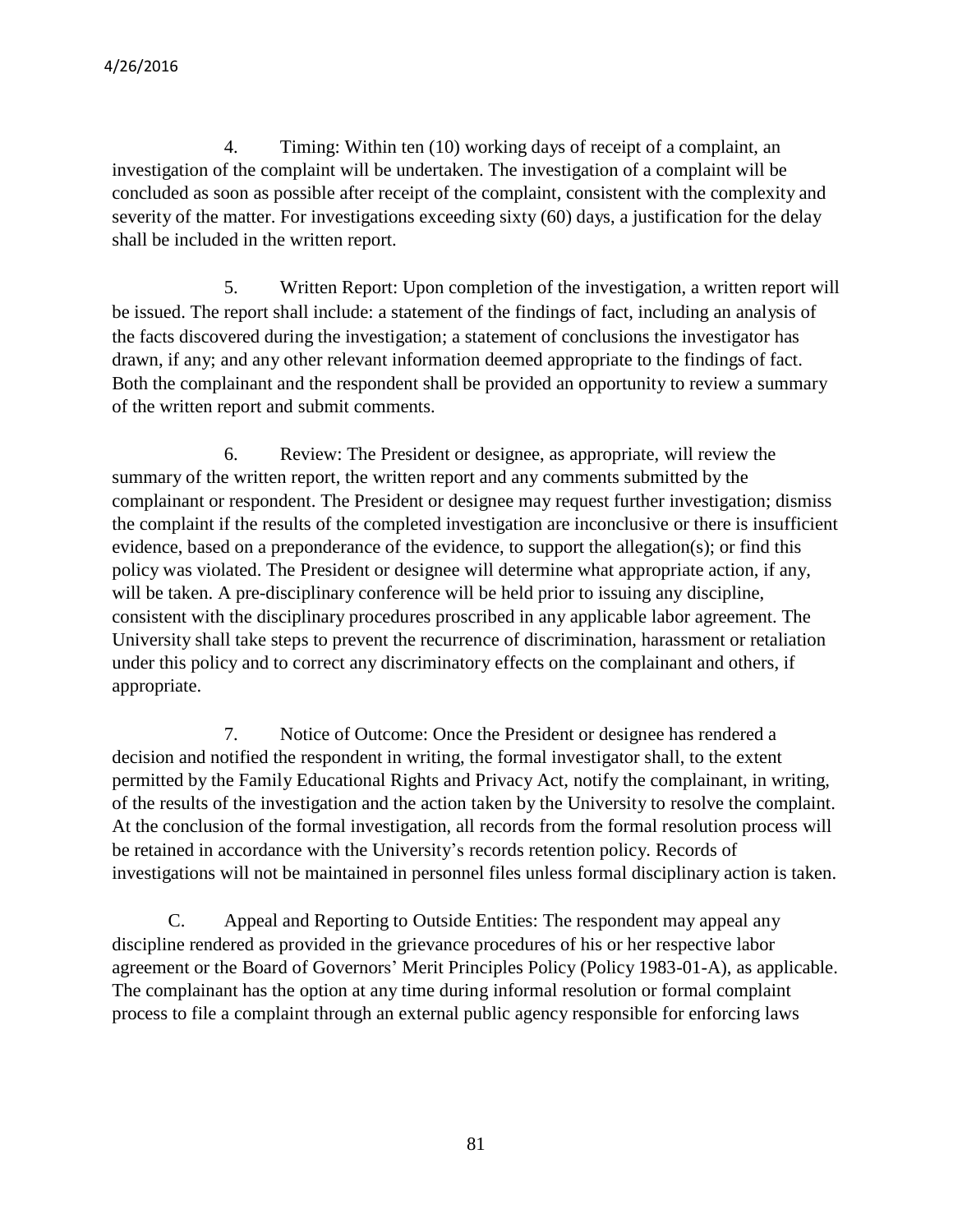regarding discrimination. Generally this filing should take place within 180 days beginning with the date of the last alleged incident.

Equal Employment Opportunity Commission [www.eeoc.gov](http://www.eeoc.gov/) 1000 Liberty Avenue Pittsburgh, PA 15222 (412) 644-3444

Pennsylvania Human Relations Commission [www.phrc.state.pa.us](http://www.phrc.state.pa.us/) 300 Liberty Ave., State Office Bldg., 11th Floor Pittsburgh, PA 15222 (412) 565-5395

U.S. Department of Education, Office for Civil Rights [www.ed.gov/about/offices/list/ocr/index.html](http://www.ed.gov/about/offices/list/ocr/index.html) 400 Maryland Avenue Washington D.C., 20202-5151 (800) 421-3481

D. Privacy: The University will endeavor to honor an individual's desire for privacy, to the extent permitted by law, which still allows the University to provide an environment free of discrimination. Relevant information will be provided to those persons who need to know in order to achieve a timely resolution of the complaint.

E. False Complaints: Any person who knowingly and intentionally files a false complaint under this policy or any person who knowingly and intentionally makes false statements within the course of the investigation is subject to disciplinary action up to and including termination of employment.

F. Dissemination of Policy: The policy will be posted on the University's website and copies will be made available to all members of the University community, including employees (administrators, faculty, and staff), volunteers, students, vendors and all applicants for admission or employment upon request. Periodic notices will be sent to employees and students which will include referral information and information about the complaint procedures. The University will periodically educate and train employees and supervisors regarding the policy and conduct that could constitute a violation of the policy.

The policy was established on (*insert date here*). Questions about the policy should be directed to the Office of Social Equity, Delaney Hall, Room B-17, phone: 724-357-3402.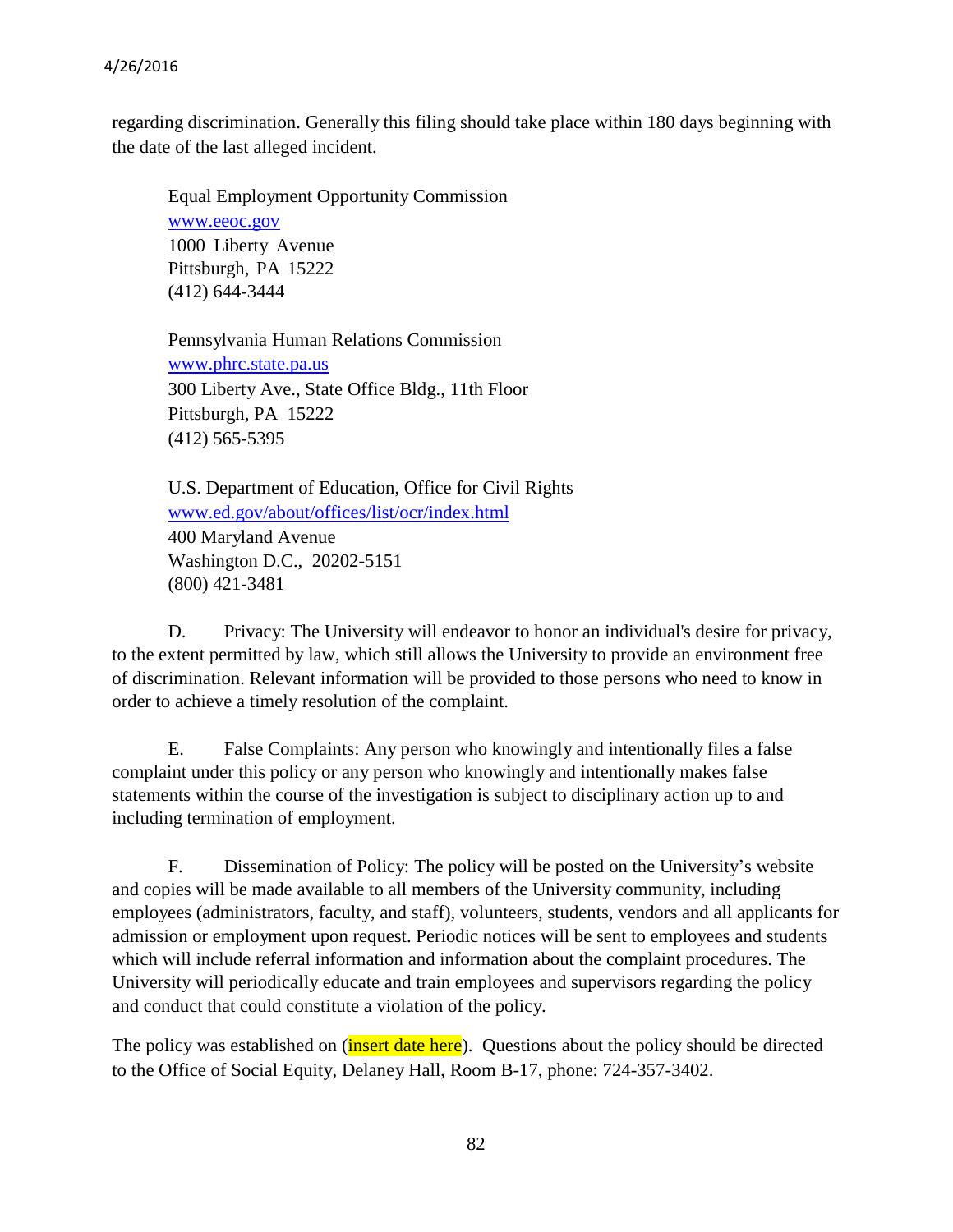4/26/2016

The University's Compliance Officer and Title IX Coordinator is:

Valerie Mercado Compliance Officer and Title IX Coordinator Office of Social Equity Delaney Hall, B17 724-357-3402 [Valerie.Mercado@iup.edu](mailto:Valerie.Mercado@iup.edu)

The University's ADA/Section 504 Coordinator is:

Dr. Pablo Mendoza Assistant to the President for Social Equity Office of Social Equity Delaney Hall, B17 724-357-3402 [Pablo.Mendoza@iup.edu](mailto:Pablo.Mendoza@iup.edu)

#### **Academic Affairs Committee (Senator Dugan)**

## **FOR ACTION:**

#### **New Course Policy**

# **1. Bereavement-related Class Absences** *APPROVED*

The university community recognizes the impact that the loss of a family member or loved one may have on the emotional and academic wellbeing of a student. In such circumstances, a student may request that a bereavement absence notification be sent to their faculty by contacting either the Advising and Testing Center or the Dean's office of the college of their major, who will send an email to the student's faculty stating that the student is away from the university due to the death of a family member or loved one. Documentation that verifies the death (e.g., a funeral program, death notice, obituary, etc.) and the nature of the student's relationship to the deceased may be requested.

The university encourages allowances for the grieving process, while acknowledging the faculty member's right in determining the terms of variance from the course syllabus. The student is expected to take the initiative to make all arrangements for meeting academic requirements. The university community also encourages students affected by a loss to contact the IUP Counseling Center or other university and community resources, as appropriate, if they are in need of ongoing emotional support.

## **RATIONALE for Addition:**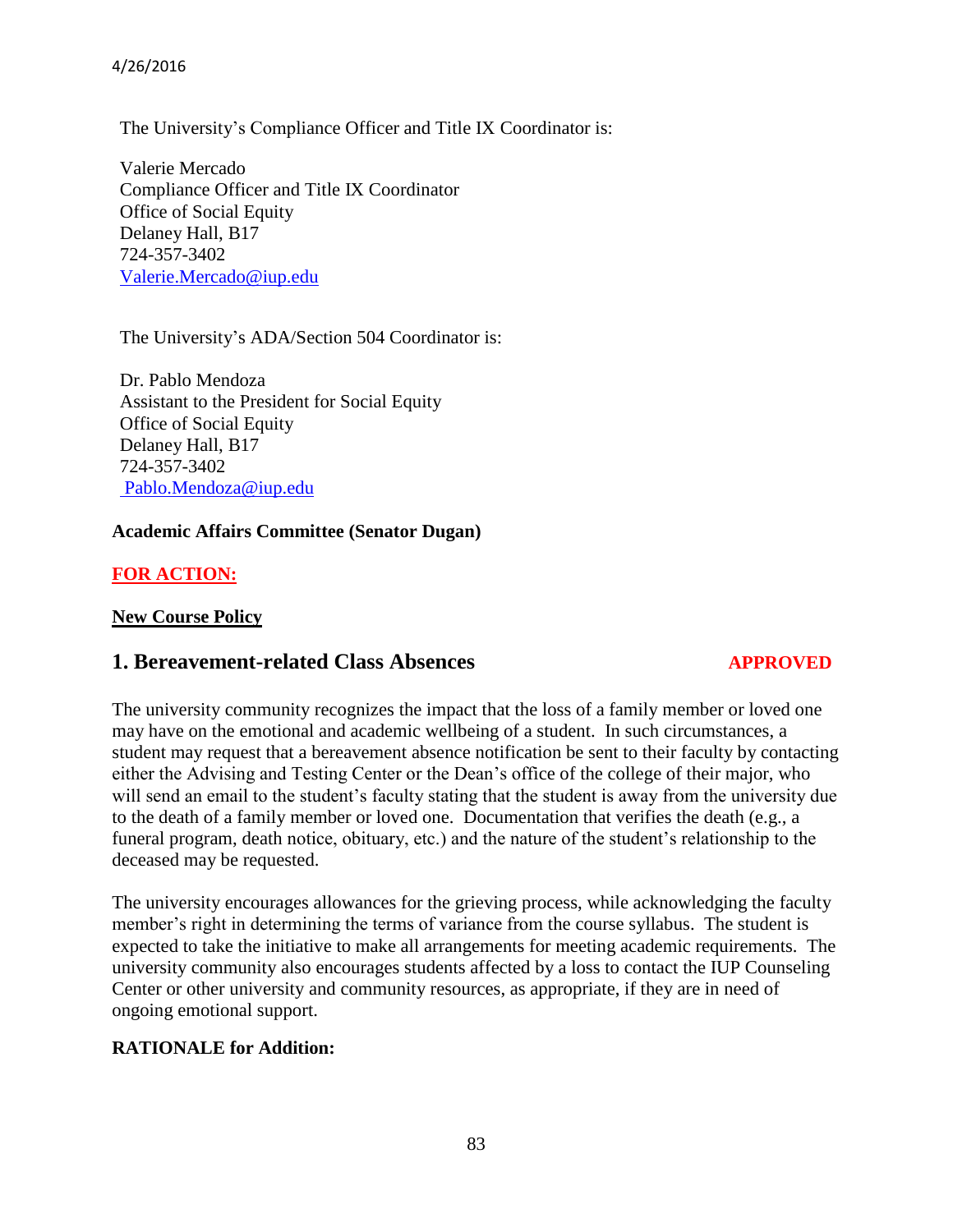Reflects the need for students, and faculty, to know what to do in the case of bereavement. Defines bereavement as a reasonable excuse for absence and protects both parties by defining a way to have such an absence verified.

# 2. Undergraduate Course Attendance Policy *APPROVED*

# **ORIGINAL:**

The university expects all students to attend class.

Individual faculty members may define attendance standards appropriate to each course and the consequences of not meeting those standards, within the following guidelines:

- 1. Each policy must be distributed in writing during the first week of the course. Normally, it is expected that the information dealing with class attendance standards will be distributed with the course syllabus.
- 2. Each policy must define some limited level of allowable absence.
- 3. Each policy must recognize students' need to miss class because of illness, personal emergency, university-sponsored activities, or active military duty.
- 4. Each policy must not penalize students who add the class during the regular or specified university drop-add period and must allow those students to make up work missed before adding the class.

# **REVISED**

The university expects all students to attend class.

Individual faculty members may define attendance standards appropriate to each course and the consequences of not meeting those standards, within the following guidelines:

- 1. Each policy must be distributed in writing during the first week of the course. Normally, it is expected that the information dealing with class attendance standards will be distributed with the course syllabus.
- 2. Each policy must define some limited level of allowable absence.
- 3. Each policy must recognize students' need to miss class because of illness, personal emergency, university-sponsored activities, bereavement, or active military duty.
- 4. Each policy must not penalize students who add the class during the regular or specified university drop-add period and must allow those students to make up work missed before adding the class.

# **Rationale for Changes:**

Bereavement has been added as a reason for absence.

# **REORGANIZATION OF POLICY in Catalog**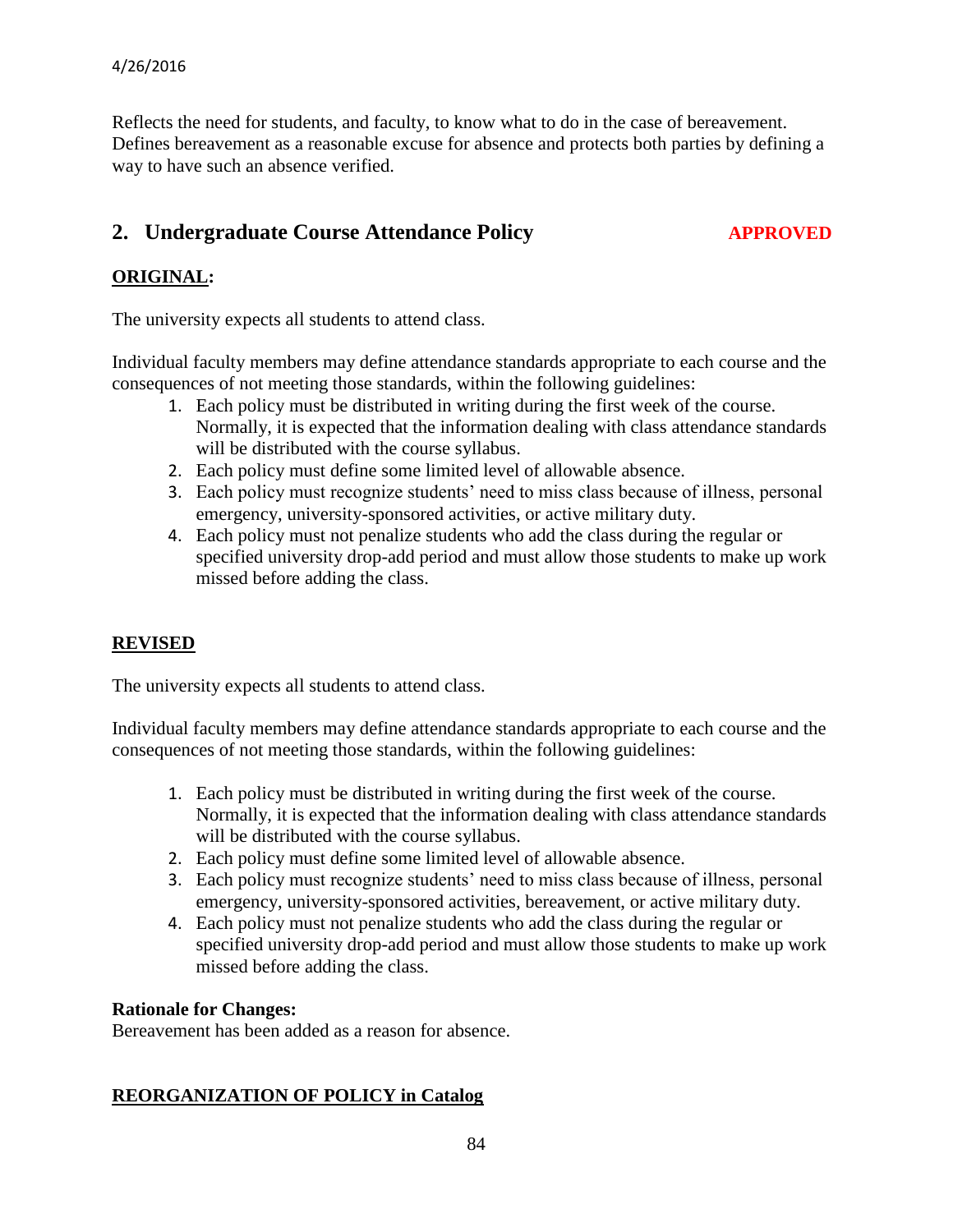# **3. Undergraduate Course Attendance Policy <b>APPROVED**

The university expects all students to attend class.

Individual faculty members may define attendance standards appropriate to each course and the consequences of not meeting those standards, within the following guidelines:

- 1. Each policy must be distributed in writing during the first week of the course. Normally, it is expected that the information dealing with class attendance standards will be distributed with the course syllabus.
- 2. Each policy must define some limited level of allowable absence.
- 3. Each policy must recognize students' need to miss class because of illness, personal emergency, university-sponsored activities, bereavement, or active military duty.
- 4. Each policy must not penalize students who add the class during the regular or specified university drop-add period and must allow those students to make up work missed before adding the class.

## **Bereavement-related Class Absences**

The university community recognizes the impact that the loss of a family member or loved one may have on the emotional and academic wellbeing of a student. In such circumstances, a student may request that a bereavement absence notification be sent to their faculty by contacting either the Advising and Testing Center or the Dean's office of the college of their major, who will send an email to the student's faculty stating that the student is away from the university due to the death of a family member or loved one. Documentation that verifies the death (e.g., a funeral program, death notice, obituary, etc.) and the nature of the student's relationship to the deceased may be requested.

The university encourages allowances for the grieving process, while acknowledging the faculty member's right in determining the terms of variance from the course syllabus. The student is expected to take the initiative to make all arrangements for meeting academic requirements. The university community also encourages students affected by a loss to contact the IUP Counseling Center or other university and community resources, as appropriate, if they are in need of ongoing emotional support.

# **Anticipated Class Absence for University Representation and Participation**

The university community recognizes the value of student participation in co-curricular and extracurricular activities of the university, while acknowledging the faculty member's right to determine the terms of variance from the course syllabus. Ideally, the student is expected to notify the professor as soon as the student knows that a class will be missed due to a universitysponsored event. The faculty may request documentation signed by the activity director, coach, or advisor detailing the specifics of the event in advance.

The student must take the initiative to make all arrangements for meeting academic requirements before the anticipated class absence. Excused absences for participation in university-sponsored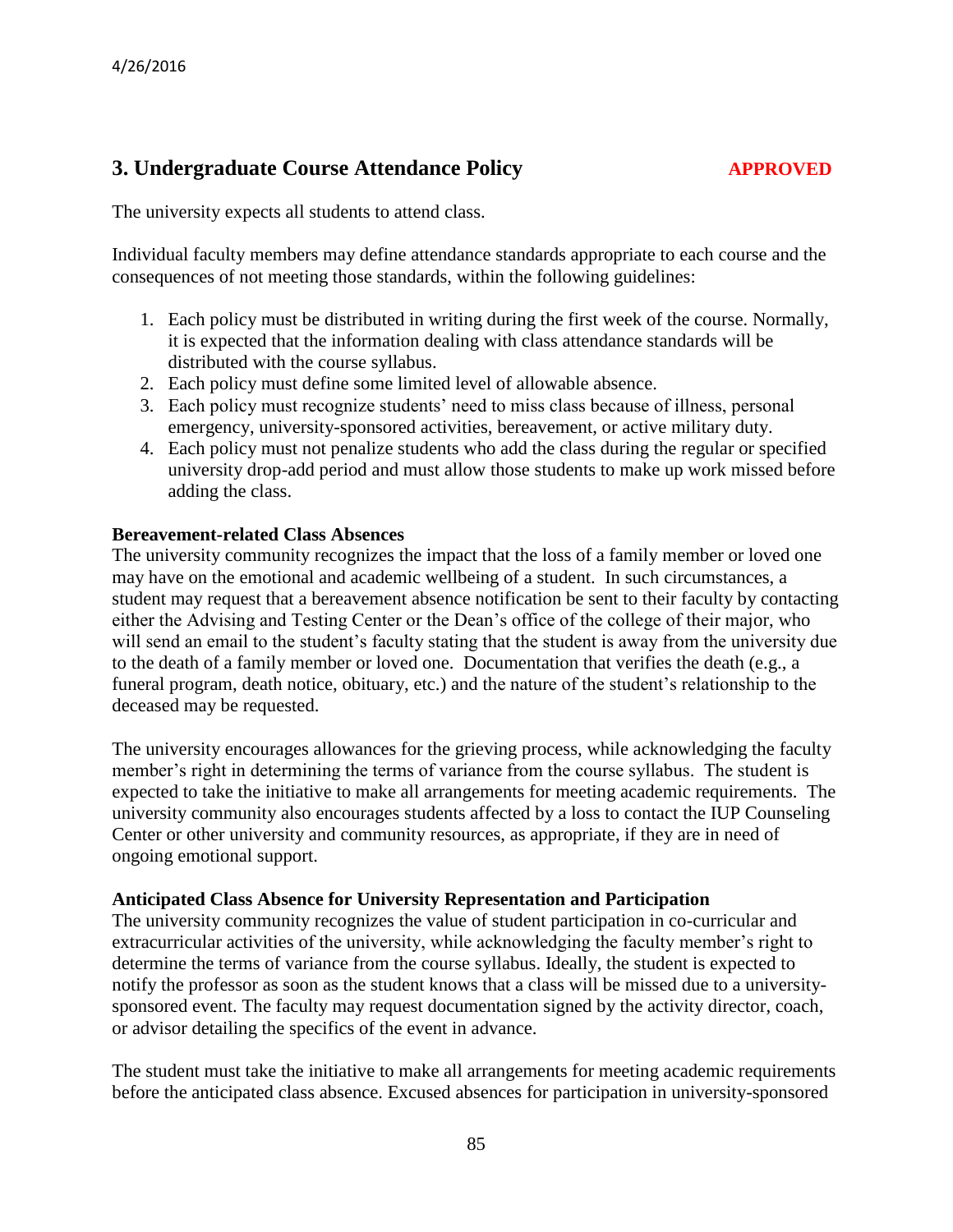events will not result in a penalty to the student, provided that the student makes up missed work as required by the professor.

# **4. University Policy on Semester Course Syllabi APPROVED**

# **ORIGINAL**

Each faculty member shall prepare and distribute a semester course syllabus, without charge, to each student within one week of the first meeting of the class. The syllabus will be consistent with the course content and catalog description that was approved by the Curriculum Committee of the University Senate for the initial course offering or revision. Semester course syllabi may be distributed in hard copy or electronic versions. The semester course syllabus is a vehicle of communication to promote student academic planning and to avoid misunderstandings of the course plan and requirements.

It is recommended that each syllabus include

- a. the faculty member's name, office location, telephone number, IUP e-mail address, and office hours,
- b. an outline of the course content, objectives, and prerequisites, as appropriate,
- c. information about any required textbook(s) with title, author, and edition, as well as any other required materials,
- d. information on the determination of grades, including the weight, types, and scheduling of evaluations, other planned requirements, academic integrity, expectations for class participation, and attendance,
- e. a statement of policies and/or penalties for make-up exams and late submission of assignments,
- f. a statement addressing accommodations for students with disabilities.

# **REVISED**

## **University Policy on Course Syllabi**

Each faculty member shall prepare and distribute a course syllabus, without charge, to each student within one week of the start of the course. The syllabus will be consistent with the course content and catalog description that was approved by the Curriculum Committee of the University Senate for the initial course offering or revision. Course syllabi may be distributed in hard copy or electronic versions. The course syllabus is a vehicle of communication to promote student academic planning and to avoid misunderstandings of the course plan and requirements.

It is recommended that each syllabus include

- a. the faculty member's name, office location, telephone number, IUP e-mail address, and office hours,
- b. an outline of the course content, objectives, and prerequisites, as appropriate,
- c. information about any required textbook(s) with title, author, and edition, as well as any other required materials,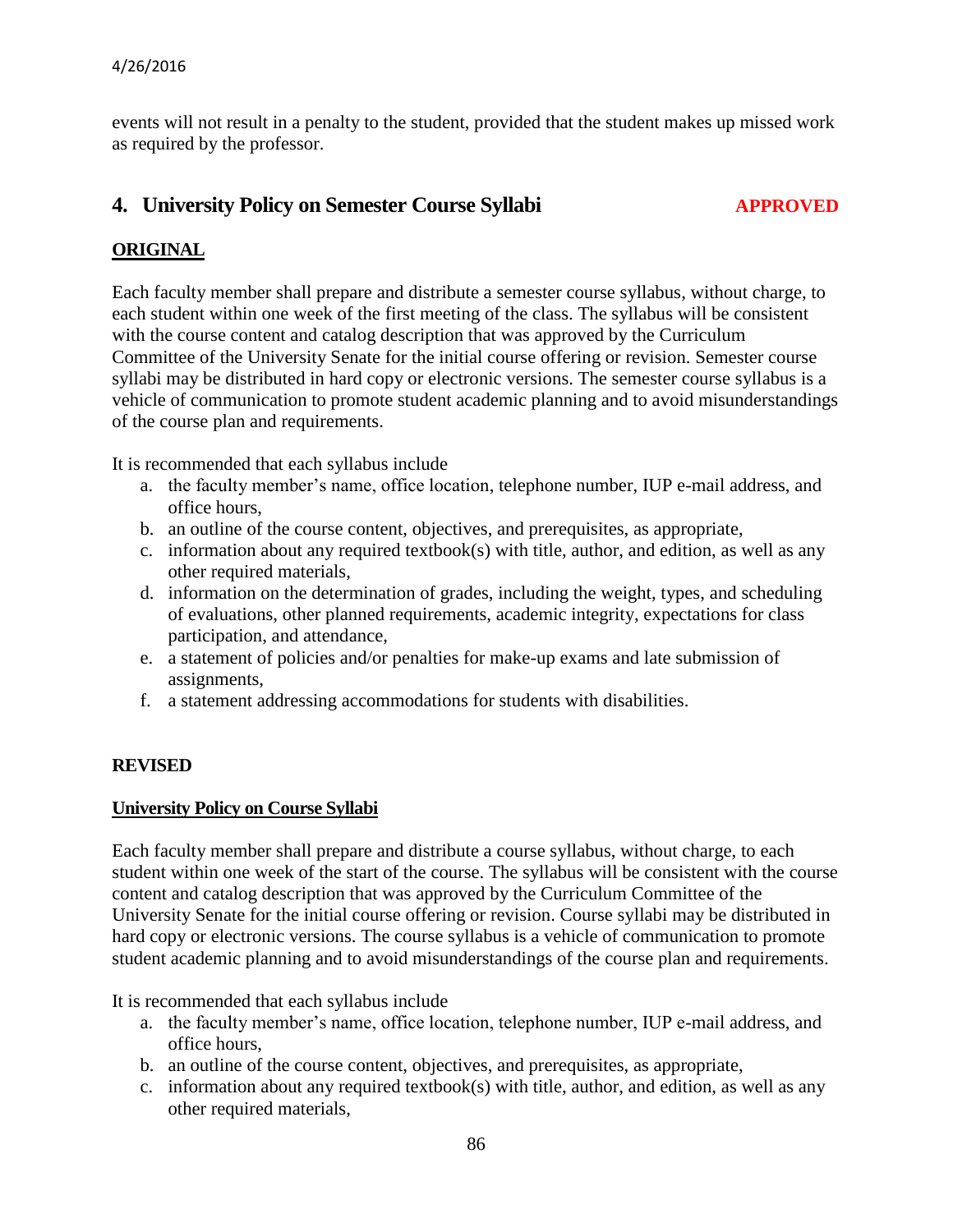- d. information on the determination of grades, including the weight, types, and scheduling of evaluations, other planned requirements, academic integrity, expectations for class participation, and attendance,
- e. a statement of policies and/or penalties for make-up exams and late submission of assignments,
- f. a statement addressing accommodations for students with disabilities.

## **RATIONALE:**

New title. Removal of the use of semester, as courses occur within, between, and around semesters.

# **5. Normal Credit Loads** *APPROVED*

# **ORIGINAL**

A normal credit load is 15-17 credits. A student who wishes to schedule 18 or more credits must obtain approval from the dean of the college in which he/she is registered; approval will be predicated on various criteria, such as the student's demonstrated competencies, total courses, and specific conditions. If approval is granted, the dean will set the credit limit and make the appropriate computer entry. A student is responsible for paying a per-credit fee at the current tuition rate for each credit beyond 18.

# **REVISION**

# **Excess Credit Load**

A student who wishes to schedule 18 or more credits must obtain approval from the dean of the college of the student's major; approval will be predicated on various criteria, such as the student's demonstrated competencies, total courses, and specific conditions. If approval is granted, the dean will set the credit limit and make the appropriate computer entry.

# **RATIONALE:**

Changes title and removes the stigma of "normal" vs. "abnormal". Reflects the new tuition plans. Clarifies language.

## **6. Policy Revision APPROVED**

# **ORIGINAL – Approved March 2016**

# **Eligibility and Application for Graduation**

Commencement ceremonies at IUP are in May at the conclusion of the spring semester and in December at the conclusion of the fall semester. Students who have applied for graduation for May and August are invited to attend the May ceremony and are included in the commencement booklet.

Students are responsible for knowing and fulfilling the requirements for graduation in their degree program. All students who expect to graduate are required to apply for graduation. Dual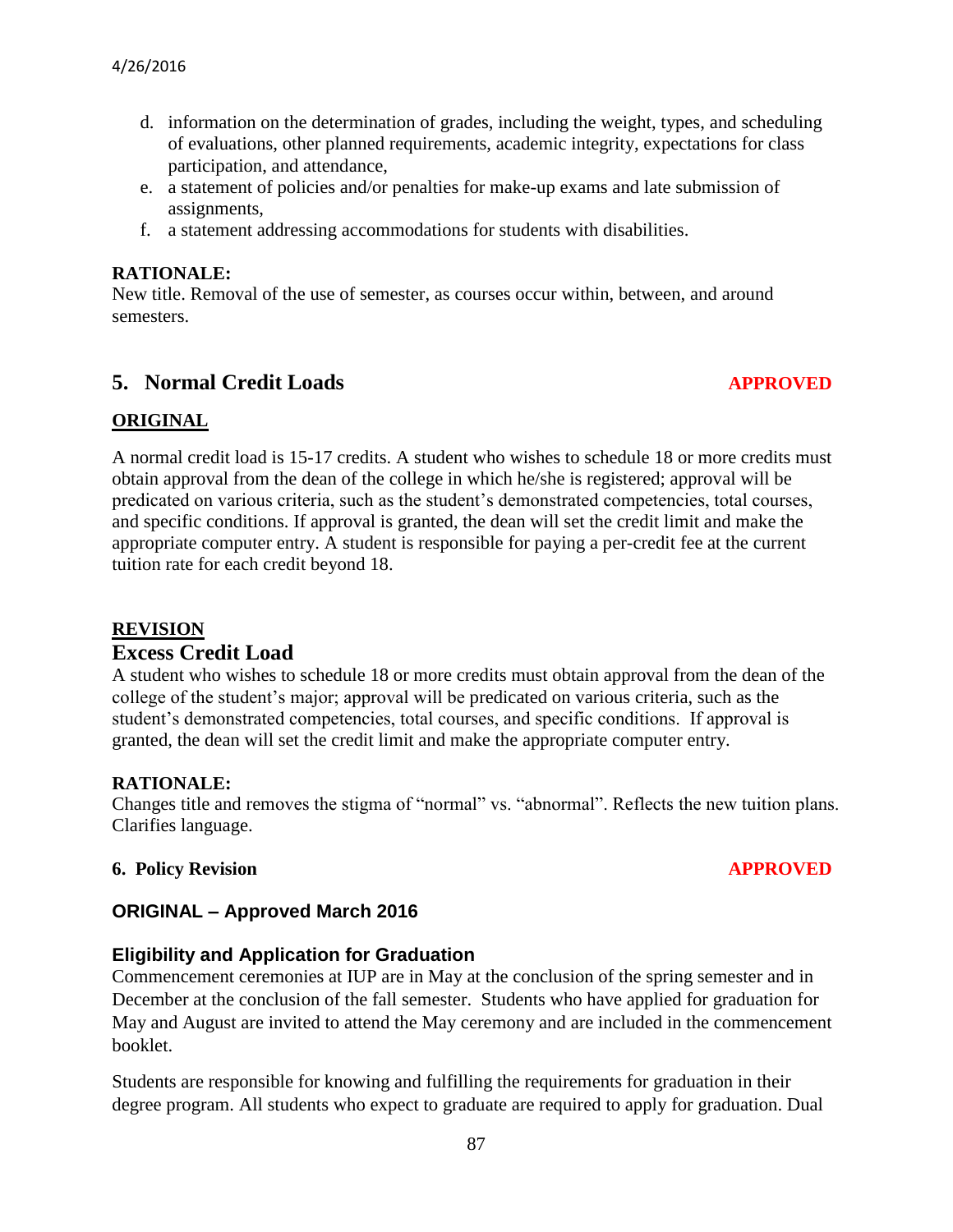baccalaureate degree students must file a separate graduation application for each degree. Undergraduate students should check the published deadlines for graduation application and should apply on the web at MyIUP (*my.iup.edu*). Further information on applying for graduation may be obtained at the dean's office of the student's primary major college.

Degrees will not be posted until approval by the dean or the dean's designee of the college of the student's primary major is received in the Office of the Registrar. Diplomas will then be issued provided all financial obligations and requirements (including primary major, secondary majors, and minors) have been satisfied.

# **REVISION – For Action**

# **Eligibility and Application for Graduation**

Commencement ceremonies at IUP are in May at the conclusion of the spring semester and in December at the conclusion of the fall semester. Students who have applied for graduation for May and August are invited to attend the May ceremony and are included in the commencement booklet. Students who have applied for graduation for December and January are invited to attend the December ceremony and are included in that commencement booklet.

Students are responsible for knowing and fulfilling the requirements for graduation in their degree program. All students who expect to graduate are required to apply for graduation. Dual baccalaureate degree students must file a separate graduation application for each degree. Undergraduate students should check the published deadlines for graduation application and should apply on the web at MyIUP (*my.iup.edu*). Further information on applying for graduation may be obtained at the dean's office of the student's primary major college.

Degrees will not be posted until approval by the dean or the dean's designee of the college of the student's primary major is received in the Office of the Registrar. Diplomas will then be issued provided all financial obligations and requirements (including primary major, secondary majors, and minors) have been satisfied.

# **RATIONALE:**

The additional sentence at the end of paragraph one reflects a recent policy and procedure change.

# **7. Academic Integrity Policy APPROVED**

The Academic Integrity Policy given below generated a lot of debate. During the debate the timing of when the proposal came to Senate was questioned.

**MOTION:** Senator Jozefowicz moved that the proposed Academic Integrity Policy be **POSTPONED** until the next senate meeting in September 2016.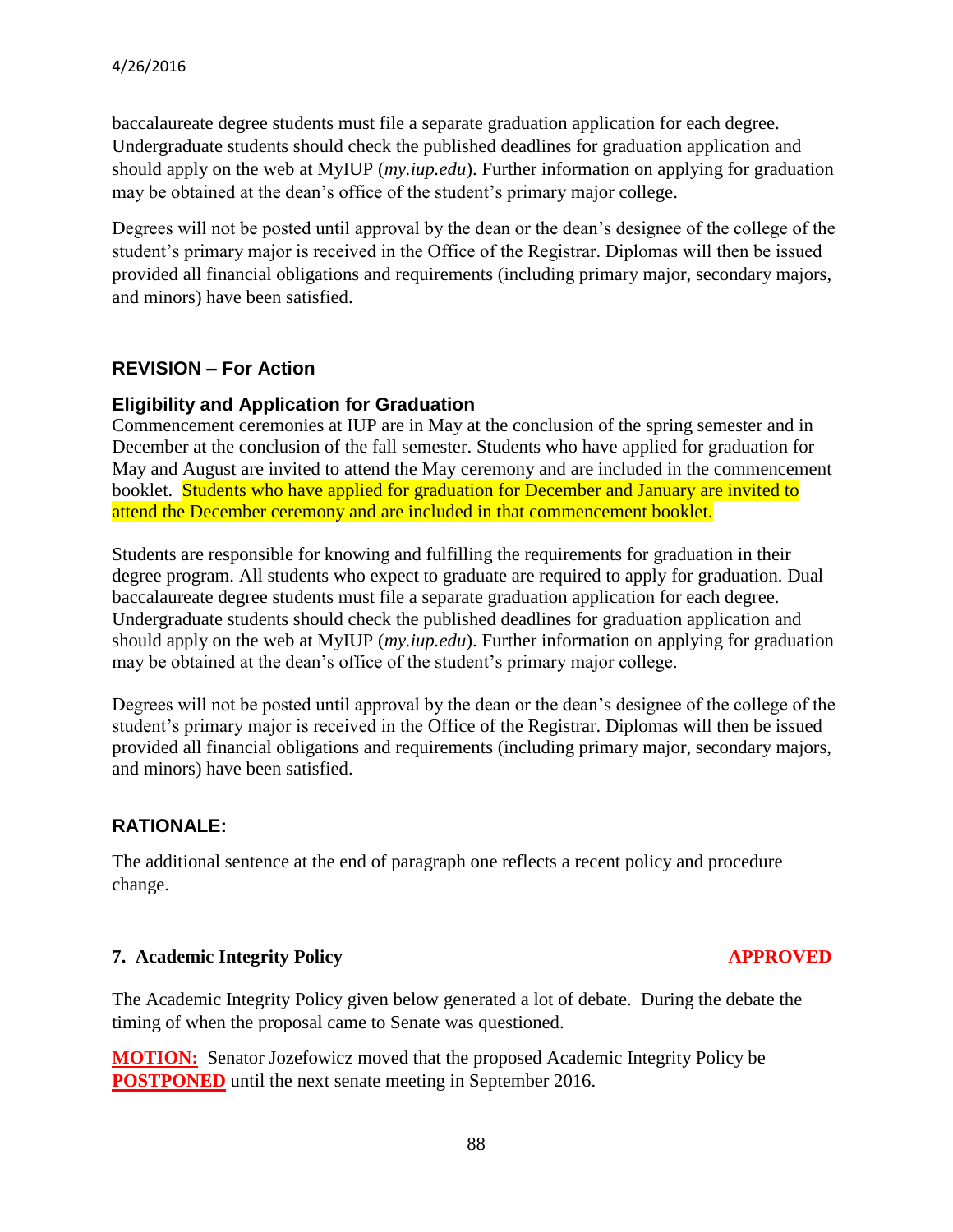The motion was **DEFEATED** after being debated. The Rules Committee conducted a count of the votes by hand after an initial voice vote was found not to be decisive by Chairman Piper.

## **ACADEMIC POLICY AND PROCEDURES - ORIGINAL**

I. **Academic Integrity Policy and Procedures.** The university's academic integrity policy is part of an ongoing effort to develop a com- munity in which trust, honesty, ethical principles, and personal integrity guide interactions with others, thereby providing for orderly academic and scholarly processes. The following policy and procedures have been established to preserve the academic integrity of the university community, while also providing a process that provides opportunities for students to respond to allegations that the policy has been violated.

#### II. **Policy**

- A. **Types of Violations.** Violations of academic integrity include, but are not limited to, the following:
	- 1. Providing or receiving unauthorized assistance in course work; with lab work, theses, and dissertations; or during examinations (including qualifying and comprehensive exams) or quizzes.
	- 2. Using unauthorized materials or devices, such as crib notes, during examinations or quizzes.
	- 3. Plagiarizing papers, theses, dissertations, essays, reports, take- home examinations, speeches and oral presentations, computer projects, or other academic exercises by misrepresenting or passing off the ideas, words, formulas, or data of another as one's own. Plagiarism is dishonest and illegal. Writers are indebted to authors from whom they borrow exact words, ideas, theories, opinions, statistics, illustrative material, or facts (be- yond common knowledge). Writers are also indebted if they summarize or paraphrase in their own words material from sources. All quoted material requires the acknowledgment of the source by the use of quotation marks or indentation (if ex- act wording is incorporated). In addition, both directly quoted and summarized material must be acknowledged by use of a note or parenthetical citation that indicates the author and/or date of publication and page number or numbers. If the writer indents a quotation, it must be clearly set off from the body of the text and must be documented in the aforesaid manner. To verify the various documentation procedures, writers should consult the style sheet in the particular discipline for which they are preparing the assignment (MLA, APA, Chicago, BC, etc.).
	- 4. Using the same paper or work more than once without authorization of the faculty member to whom the work is being submitted.
	- 5. Possessing course examination materials before the administration of the exam, without the prior knowledge or consent of the instructor.
	- 6. Intentionally evading IUP academic policies and procedures, for example, improperly processing course withdrawals, grade changes, or other academic procedures.
	- 7. Falsifying information, including falsification/fabrication of research data and/or statistical analyses, forging signatures on various forms and documents, or altering or adding answers on academic exercises or exams after work has been graded.
	- 8. Computer dishonesty as addressed by university computing policies including, but not limited to, using or attempting to use computing accounts or other information for which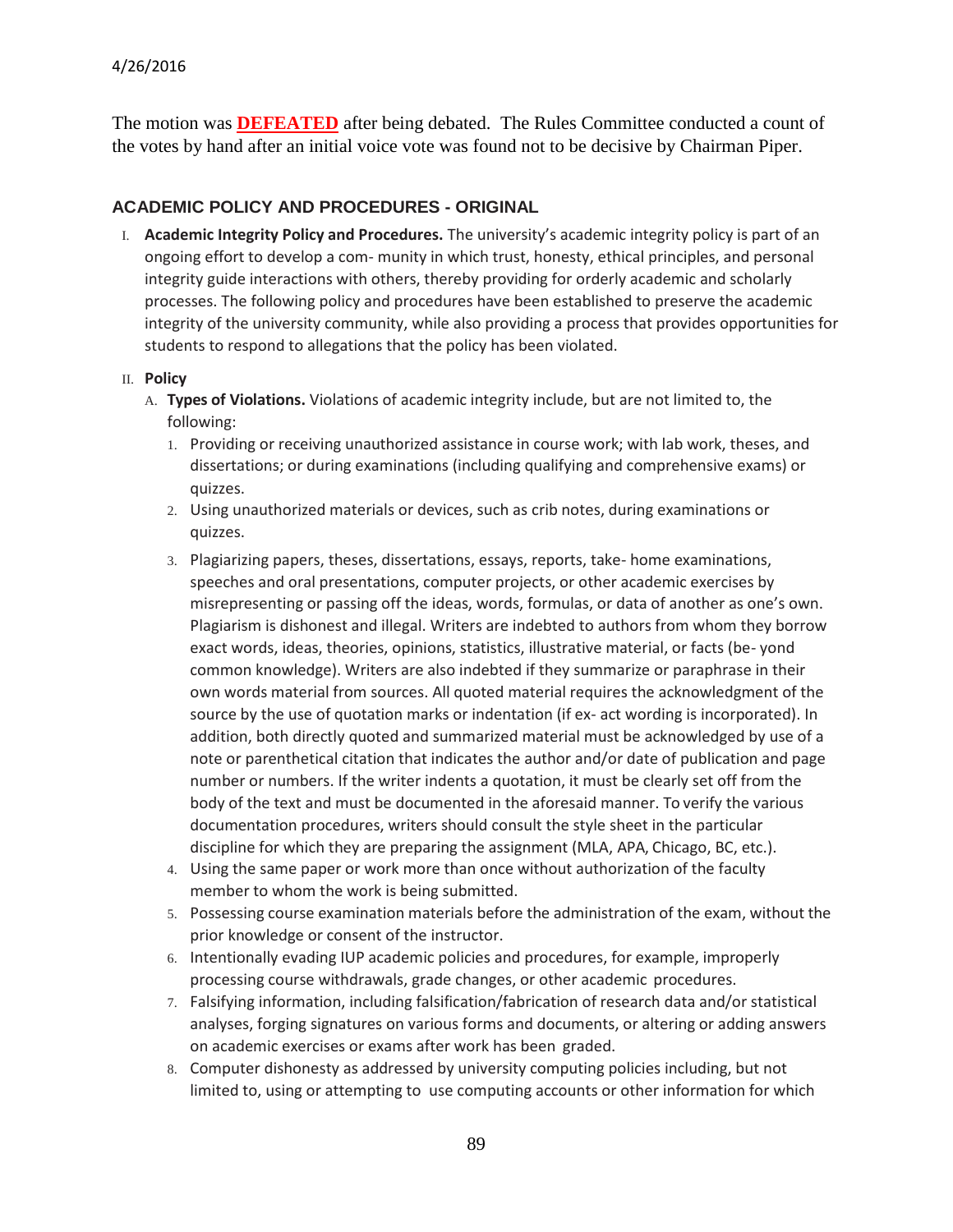the student is not authorized; providing false or misleading information to obtain a computing account or access to other information resources; attempting to obtain information resource access codes (usernames, passwords, PINs, etc.) for another user's computing accounts; sharing information resource access codes (usernames, passwords, PINs, etc.) with other individuals; attempting to disguise the identity of a computing account or other information resource; using or attempting to use university network resources to gain or attempt to gain unauthorized access to remote computers including, but not limited to, port scanning; violating the terms of intellectual property rights, in particular software license agreements and copyright laws; using information resources to monitor another user's data communications or to read, copy, change, or delete another user's fi les or software without permission of the owner; using or installing or attempting to use or install soft- ware not properly licensed.

- 9. Noncompliance by failure to comply with previously imposed sanctions for academic violations under this policy.
- 10. Class behavior that significantly disrupts the learning process or is a threat to others.
- 11. Buying, selling, stealing, or engaging in unauthorized exchange of, or improperly using, any assignments, papers, or projects.
- 12. Making fraudulent claims to gain academic credit or to influence testing or grading.

The university reserves the right to discipline any student for the above policy violations and any other action that an ordinary, reasonable, intelligent college student knows, or should know, might lead to the issuance of discipline. This means the university maintains the right to issue discipline for reasonable cause.

Charges of academic integrity violations may be brought by a faculty member or administrator. Students who observe or become aware of a violation of academic integrity by another student are strongly encouraged to report it to a university official. A faculty member/administrator who believes that a student has violated an academic policy may elect to resolve the matter by Informal Resolution, by Documented Agreement, or by Formal Adjudication. *Sanction(s) may not be imposed on a student believed to have violated an academic policy without following one of these three procedures.*

If charges are brought, the accused student shall have a fair and reasonable opportunity to answer, explain, and defend against the charges. The university shall have the burden of proof in all cases.

#### III. **Procedures**

- A. **Options for Resolution.** A faculty member or administrator must use one of the following options to resolve alleged violations of academic integrity:
	- 1. *Option I: Informal Resolution.* The faculty member/administrator shall notify the student of the charges and schedule a meeting within 10 calendar days of the observation or discovery of the incident and agree at such meeting to resolve the issue without submitting any formal documentation. If the violation pertains to work being judged or that has been judged by a committee (examples might include dissertations, theses, and comprehensive examinations, both oral and written), the meeting must involve a majority of the committee, and the resolution must be agreed to by a majority of the committee. It is in the interest of the faculty member/administrator and student to complete a statement that summarizes the incident, meeting, and agreed-upon resolution. The factual statement should be signed by both parties and copies provided to the student and the faculty member/administrator. By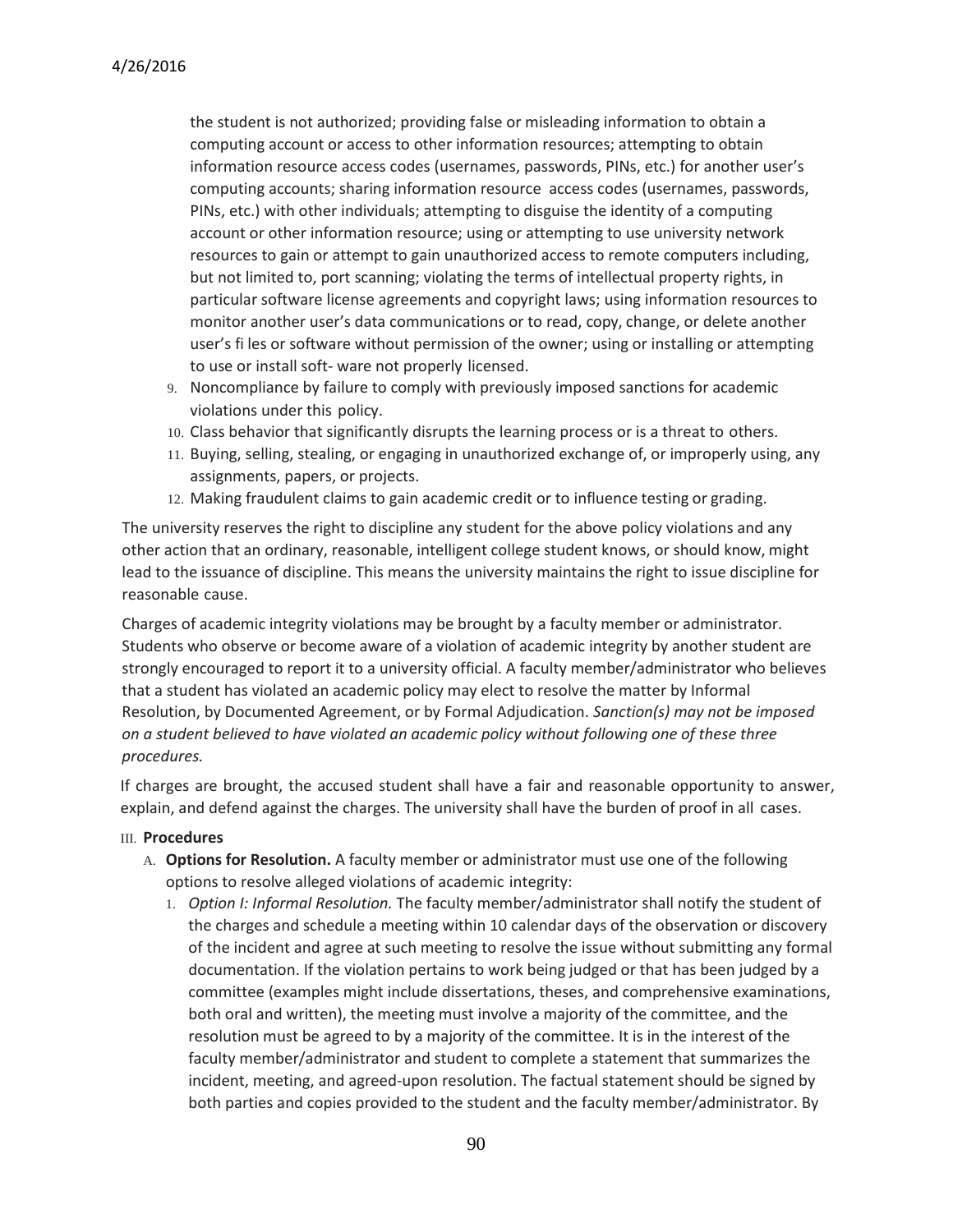resolving the charges informally, the student waives his/her right to appeal sanctions that have been agreed upon in the resolution process. If agreement cannot be reached, or if, at the discretion of the faculty member/administrator, a more formal process as outlined in this policy is appropriate, the formal process will be initiated by the faculty member/administrator. No formal record is kept if the case is satisfactorily resolved at this level.

- 2. *Option II: Resolution by Documented Agreement*
	- a. If no resolution is reached under Option I, or if the faculty member/administrator deems this step to be more appropriate, the faculty member/administrator will schedule a conference with the student in an attempt to reach a mutually agreeable resolution. This conference must be scheduled/requested within 10 calendar days of the observation or discovery of the alleged violation or of the failure to re- solve through Option I. If an agreement is reached, the faculty member/administrator must complete a Documented Agreement Referral Form outlining the agreement and have it signed by both parties: faculty member/administrator and student. If the violation pertains to work such as a thesis or comprehensive examination being judged or that has been judged by a committee, the conference must involve a majority of the committee, and the Documented Agreement Referral Form must be agreed to and signed by a majority of the committee and the student. Copies are distributed to the student, the faculty member/administrator filing the agreement, the department chair, and the Office of the Provost. The Office of the Provost will file the official documents with the Office of Student Conduct. The form must be fi led within 10 calendar days of the conference.
	- b. By signing the agreement, the student waives the right to appeal the sanctions agreed upon in the conference. If the student fails to fulfill the written agreement, the faculty member/administrator may fi le an academic integrity referral against the student for noncompliance.
	- c. If a prior academic integrity violation for the student is on record, the matter will be referred to an Academic Integrity Board (see section D, Multiple Violations).
	- d. If a documented agreement is not reached, the faculty member/administrator shall initiate the formal adjudication process by fi ling an Academic Integrity Referral Form with the department chair within 10 calendar days of the conference with the student.
- 3. *Option III: Resolution by Formal Adjudication.* A faculty member/administrator should pursue formal adjudication if
	- he/she cannot reach, or chooses not to attempt, a mutually agreeable resolution with the student regarding the facts of the case or sanctions to be imposed
	- he/she believes that the violation is so severe that it war- rants the following sanctions:
		- \* awarding a failing grade on a project or exam (such as a graduate qualifying for a comprehensive exam or dissertation) when resubmitting the project or retaking the exam is not possible
		- \* involuntary withdrawal from part of IUP's academic or other programs
		- \* suspension
		- \* expulsion
		- \* rescission of a conferred degree
	- a. The faculty member/administrator should fi le an Academic Integrity Referral Form with the department chair within 10 calendar days of the observation or discovery of the violation or within 10 calendar days of the failure to reach a resolution through Option I or Option II. If the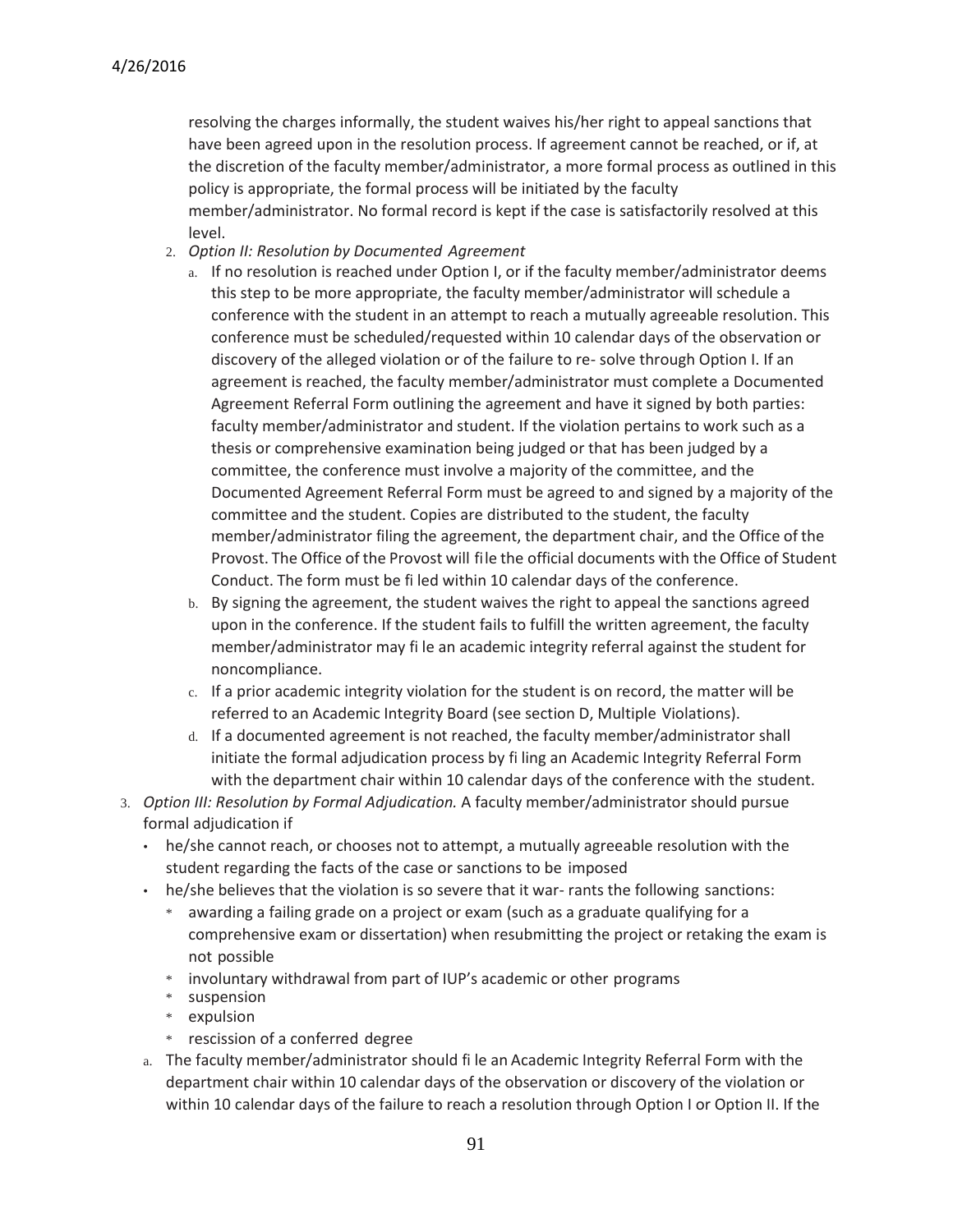violation pertains to work being judged by a committee, the form must be signed by a majority of the committee. The form will contain a description of the alleged violation, including the time, date, and place of occurrence, and the recommended sanction if the student is found to have violated this policy.

- b. The department chair will forward a copy of the Academic Integrity Referral Form to the student within 10 calendar days of receiving notification of the allegation and contact the student to schedule a hearing to review the facts surrounding the allegation and recommended sanctions if the student is determined to have committed a violation.
- c. The hearing should be scheduled so as to allow the student a reasonable time to prepare a defense (within 10 calendar days of being notified of the allegation by the department chair).
- d. This hearing will involve the student, the department chair, and the faculty member/administrator, and in the case of a graduate student, the dean of the School of Graduate Studies and Research (or dean's designee); all parties may invite others with pertinent information. The student and the faculty member/administrator must be given the opportunity to submit and review written, physical, and testimonial evidence and to question witnesses.
- e. The accused student may identify an advisor, who may be an attorney, to be present at the hearing. The advisor may only consult privately with the student.
- f. The student may waive his/her right to a hearing in writing. If so, the sanction recommended by the person fi ling the referral will be imposed unless the sanction is suspension, expulsion, or rescission of a degree. Suspension, expulsion, or rescission of a degree must be implemented by the president's designee.
- g. If the accused student receives proper notification of the hearing and fails to appear when the hearing has been scheduled, the hearing will be held in the student's absence and the department chair will render a decision based on information presented by the faculty member/administrator.
- h. Following the hearing, the department chair will render a determination based on the information presented at the hearing. Within 10 calendar days of the hearing, the department chair will forward a written report summarizing the hearing that includes the outcome, the factual basis for the determination reached, the sanction to be issued, and the appeal procedures. The original report is sent to the student with copies to the faculty member/administrator and the Office of the Provost. The Office of the Provost will fi le the official documents with the Office of Student Conduct.
- i. In the event that a department chair cannot or will not fulfill the above role, or in the event that the person fi ling the referral is an administrator or department chair, the provost/designee will determine the appropriate individual to fulfill the department chair's role and inform the student and the faculty member/administrator fi ling charges within 10 calendar days of receiving notification of the allegation.
- j. If a prior academic violation for the student is on record, the case must be referred to the Academic Integrity Board (see section D, Multiple Violations). Otherwise, if there is no appeal, the recommended sanction will be imposed.
- B. **Academic Integrity Board (AIB).** The AIB may be asked to hear cases fi led at Option III: Resolution by Formal Adjudication. In addition, the AIB will hear all cases in which appeals to the chair's decision are accepted by the provost/designee (see sections C.1. and C.2., Appeals).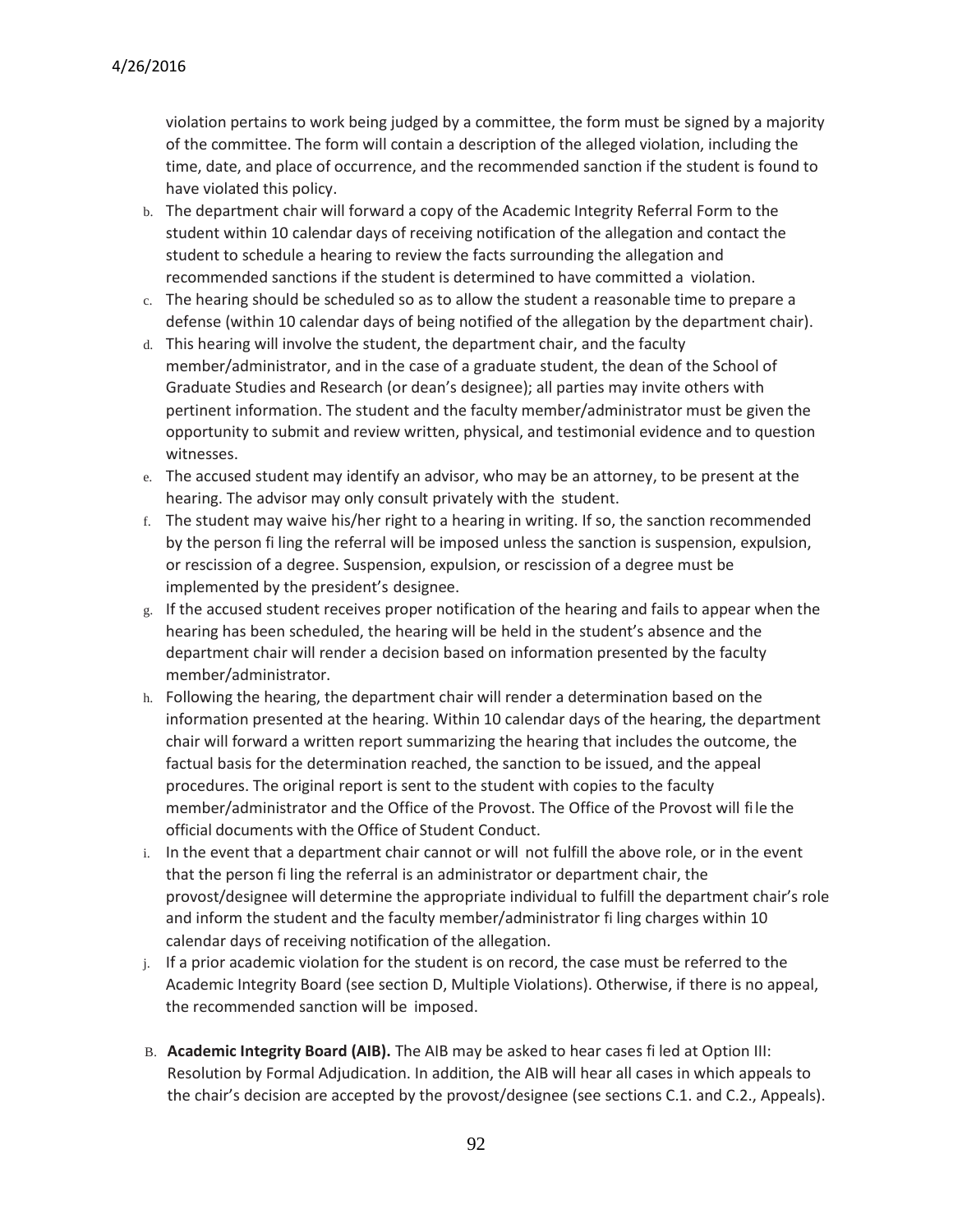The AIB will also review sanctions in cases of multiple violations (see section D).

- 1. For graduate-level hearings and reviews, the AIB will be made up of four (4) faculty members, one of whom will chair the board, and two (2) graduate students. For undergraduate hearings and reviews, the AIB will be made up of four (4) faculty members, one of whom will chair the board, and two (2) under- graduate students. A quorum requires the presence of four people, at least one of whom must be a graduate student (for cases at the graduate level) or an undergraduate student (for cases at the undergraduate level). All members, including the chair, are voting members.
- 2. When an AIB hearing is called, the AIB will be convened by the provost/designee. The accused student shall be notified of the time, date, and place of the hearing and the names of those AIB members scheduled to review his/her case. If the hearing is an appeal, this notification will also include details of the charges, including the time, date, and place of the alleged offense(s) and the recommended sanction(s). If the hearing is a review of sanctions in a multiple-violation case (see Section D), the notification should also indicate that more severe sanctions might be imposed. The hearing should be scheduled no sooner than 10 calendar days from the date of notification to the student.
- 3. No later than three days before the date of the hearing, a student appearing before an AIB may, with good cause, provide written notice of any challenge to any member on the board sitting in judgment of his/her particular case. In counting the three days, weekends and official school holidays will not be included. When such a challenge is made, an alternate member will be appointed to the AIB. Failure to give proper notice of a challenge shall be a waiver of the right to make the challenge at any time during the hearing.
- 4. The AIB will review all material and hear all evidence pertinent to the case from the accused and all witnesses. Members of the AIB shall be free to ask relevant questions to clarify information or resulting issues.
- 5. The AIB will hear evidence appropriate to the nature of its review (see section C, Appeals).
- 6. The student shall have a fair and reasonable opportunity to answer, explain, and defend against information and witnesses' statements presented at the hearing. The student shall also have the opportunity to submit written, physical, and testimonial evidence and to call relevant witnesses on his/her behalf.
- 7. The accused student may identify an advisor, who may be an attorney, to be present at the hearing. The advisor may only consult privately with the student.
- 8. After hearing all evidence, the AIB will privately make its decision based on the evidence presented and within the scope of its review. A majority vote of the AIB shall be required for any decision. If the AIB finds that the student more likely than not committed the misconduct or infraction, and the student has no prior academic violation on record, it may accept, re- duce (but not increase), or modify the recommended sanction. If the student does have a prior academic violation on record, the AIB may increase the recommended sanction (see section D, Multiple Violations).
- 9. If the student waives his/her right to a hearing in writing or chooses not to appear at the AIB hearing, the case will be adjudicated based on the evidence presented at the scheduled hearing.
- 10. All hearings are closed unless the student requests an open hearing in writing. The AIB chair has the authority to make the final decision regarding access of spectators to the hearing.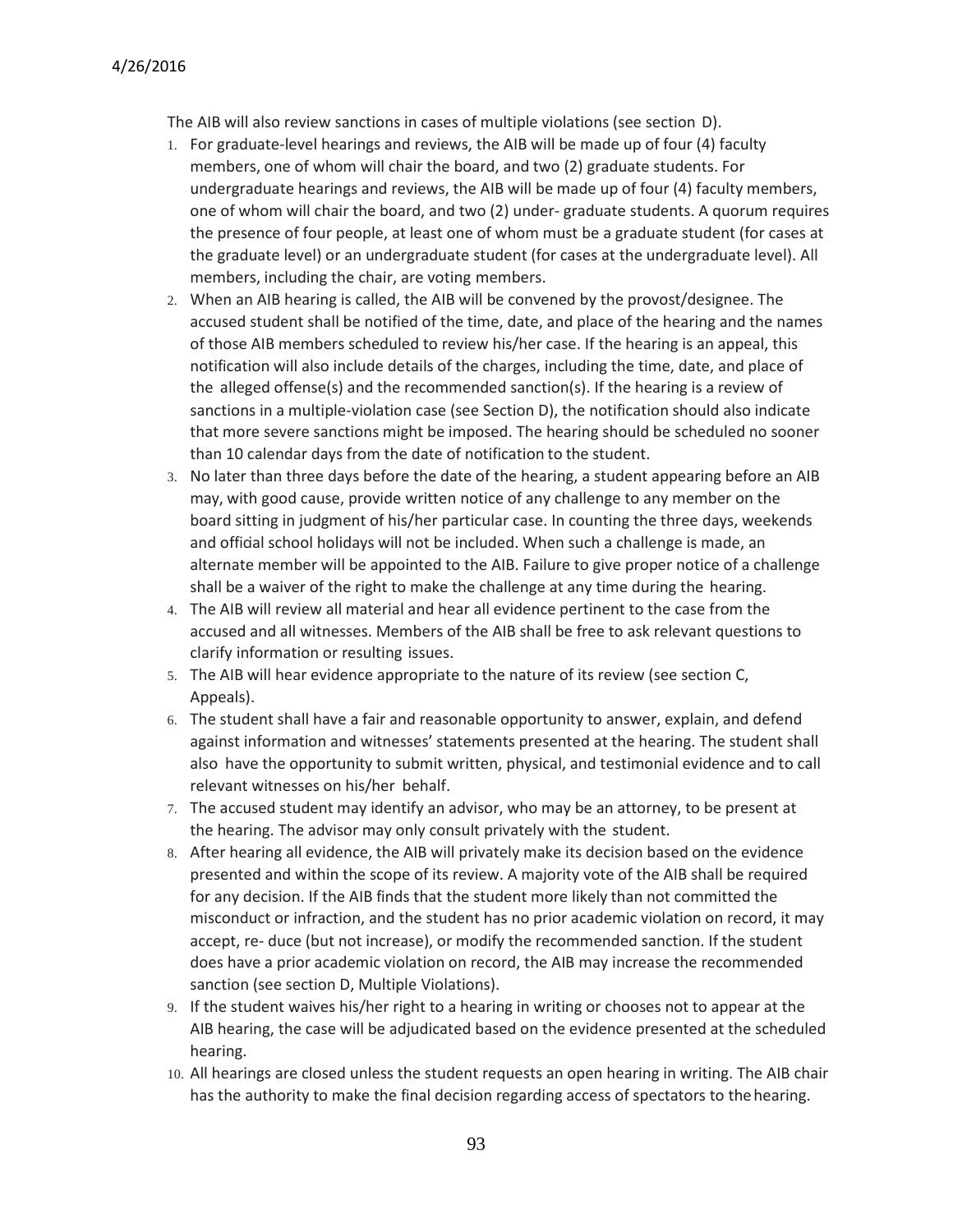- 11. The AIB must submit a written report of the decision within 10 calendar days to the provost/designee, who will forward the decision to the involved parties.
- C. **Appeals.** These appeal procedures apply to cases resolved through formal adjudication. Cases of academic integrity that are resolved through Informal Resolution or Documented Agreement cannot be appealed.
	- 1. If, after receiving the department chair's report on the outcome of the hearing, the faculty member/administrator or the student disagrees with the decision, the sanction, or both, he/she may appeal to the provost/designee within 10 calendar days of receiving the report. This appeal must be in writing and describe in detail the grounds for the appeal. These reasons may include the following:
		- a. Denial of a fair and reasonable hearing
		- b. New evidence (applies when there is an acceptable reason why the information was not presented at the original hearing)
		- c. Excessively harsh sanctions
	- 2. The provost/designee may deny the appeal or direct the appeal to be heard by an AIB within 10 calendar days. All appeals involving sanctions of involuntary withdrawal from part of IUP's academic or other programs, suspension, expulsion, or rescission of a degree will be heard by an AIB.
	- 3. Unless the recommended sanction is suspension, expulsion, or rescission of a degree, the decision of the AIB is final and will be implemented by the provost/designee.
	- 4. Suspension, expulsion, or rescission of a degree may be recommended by the AIB but can only be implemented by the president's designee, who is responsible for verifying that due process was followed.

#### D. **Multiple Violations**

- 1. Information about prior violations is not relevant to determining whether a student violated the policy in the current case. However, such information is pertinent in determining the appropriate sanction.
- 2. If a student is found in violation of academic integrity two or more times, all materials within the student's past and present academic integrity fi les shall be used in determining appropriate sanctions. Students with multiple academic integrity violations of record may be subject to additional sanctions, including possible suspension or expulsion from the university.
- 3. For cases previously resolved by documented agreement or through formal adjudication at the department chair's level, an AIB hearing will be scheduled. This hearing will review all in- formation pertinent to the determination of an appropriate sanction but will not reconsider the issue of whether the policy violation occurred. After considering the severity of the current and prior violations, the AIB may determine that a more severe sanction is appropriate.
- 4. The AIB should request information on prior violations only after determining that a violation has occurred. Information on prior violations should be used in determining the appropriate sanction.
- 5. The AIB must submit a written report of the decision within 10 calendar days of its decision to the provost/designee, who will forward the decision to the involved parties.
- 6. The student may appeal any new sanction to the provost/designee. The provost/designee may deny the appeal or, on the basis of denial of a fair and reasonable hearing, new evidence, or excessively harsh sanctions, direct the appeal to be heard by a second AIB.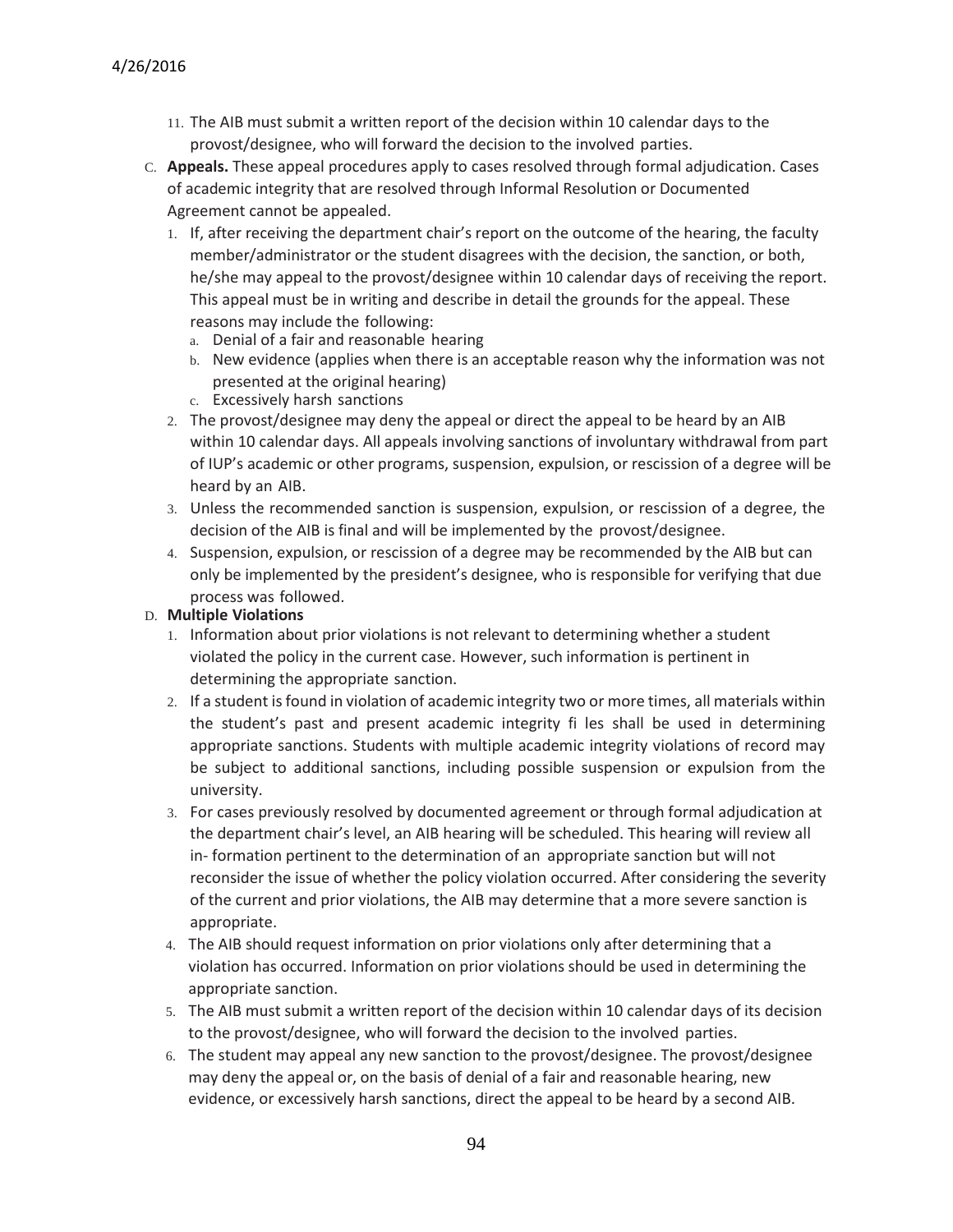#### E. **Sanctions**

- 1. The following sanctions may be agreed upon by the student and faculty member/administrator through Informal Resolution or Documented Agreement. All grade reductions require the approval of the instructor of record. If the work is graded by a committee, a grade reduction requires the approval of the majority of the committee.
	- a. Single Grade Reduction: Reduction of grade or failure on project, examination, quiz, or other academic exercise on which the student is alleged to have cheated.
	- b. Course Grade Reduction: Reduction of course grade or failure in the course. If the violation involves a project spanning multiple courses (such as a dissertation or multiple semester internship), the grade reduction may apply to all courses involved.
	- c. Constructive or Educational Task: A task that requires the student to examine his/her dishonest behavior and that may benefit the student, campus, or community.
	- d. Other: Sanctions deemed appropriate and tailored to a specific violation as determined by the faculty member/ administrator. Any reasonable sanction or combination of sanctions for a given violation may be agreed upon by the student and faculty member/administrator.
- 2. In addition to the above, the following sanctions may be imposed through formal adjudication.
	- a. Letter of Warning: A warning letter may be issued indicating that the student has been found in violation of an academic policy and that failure to comply with policies in the future may result in further disciplinary action to be handled as a second offense. The letter of warning will remain in effect for a period of time as specified by the individual or board hearing the case.
	- b. Disciplinary Probation: Disciplinary probation, which is for a period of time specified by the individual or board hearing the case, is an indication that a student's status at the university is seriously jeopardized. If the student is found in violation of another IUP policy during the probationary period, a more serious sanction will be levied, including possible involuntary withdrawal from part of IUP's academic or other programs, suspension, or expulsion from the university.
	- c. Involuntary withdrawal from part of IUP's academic or other programs: A student may be denied the right to participate in some segment of IUP's programs. Such involuntary withdrawal might be imposed on either a temporary or permanent basis.
	- d. Rescission of a degree: A student may have his/her degree rescinded if found to have plagiarized or not to have conducted his/her own research on his/her undergraduate thesis, graduate thesis, or graduate dissertation.
	- e. Suspension: A student may be suspended from the university for a specified period of time, not to be less than the remainder of the current semester. Suspension requires that a student remove himself/herself from university premises, not attend classes or social activities, and not be present on university or Student Cooperative Association property during the period of suspension.
	- f. Expulsion: Expulsion may be considered under any of the following circumstances: when there is a very serious violation of the Academic Integrity Policy, when a student is proven to have violated the Academic Integrity Policy on more than one occasion, or when a student appears before the board after already having been suspended. Expulsion from the institution is permanent. Appeals to the sanction of expulsion must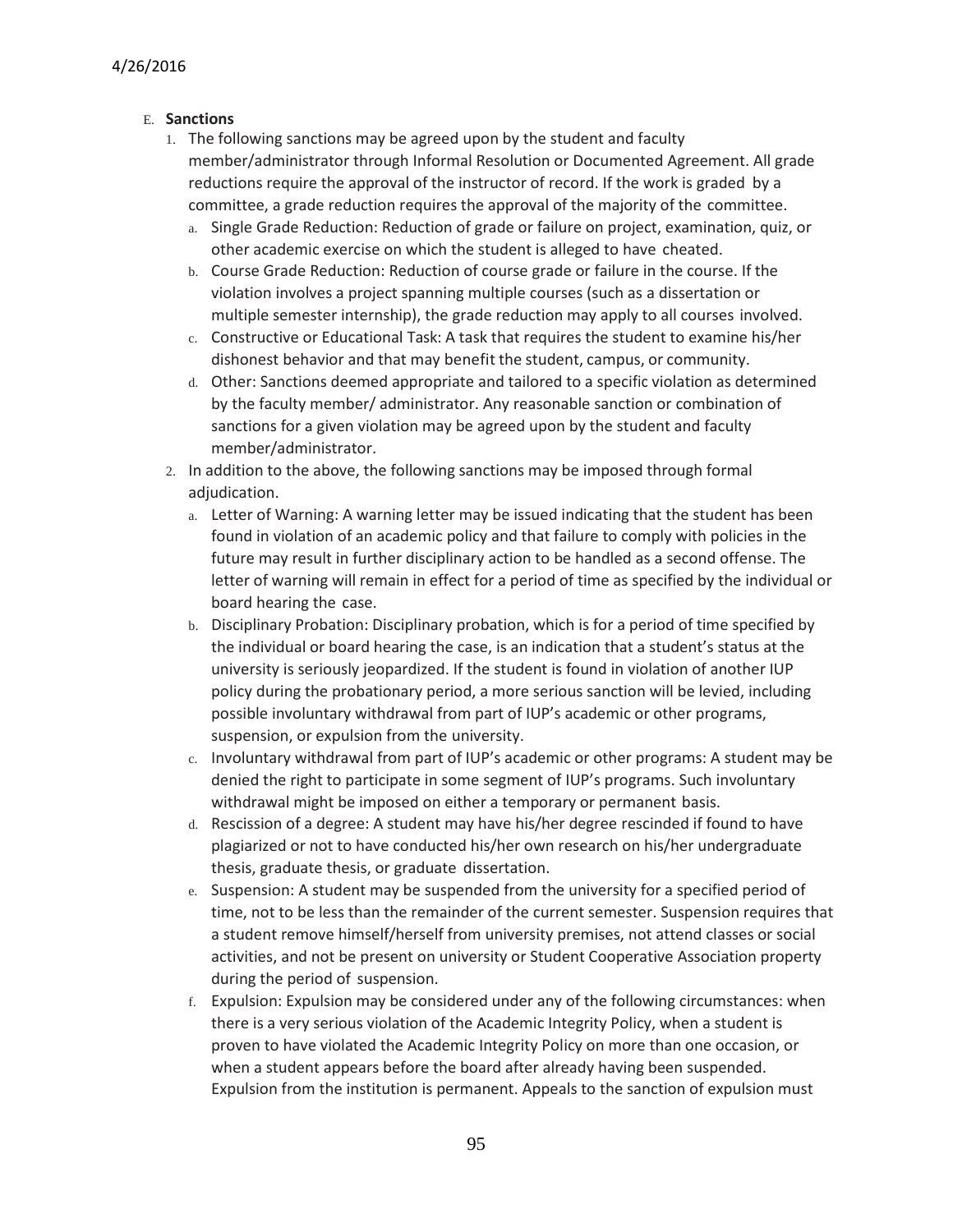be submitted to the Office of the President. If necessary, the president will consult with legal counsel in these cases. Suspension, expulsion, and rescission of a degree can be recommended by a faculty member/administrator, department chair, and AIB but can be imposed only by the president's designee for suspension, expulsion, and rescission of a degree; the president's designee is responsible for verifying that due process was followed.

g. Other: Further sanctions, including rescission of a graduate degree, may be recommended through written agreement approved and signed by the faculty member and the dean of the School of Graduate Studies and Research.

#### F. **Records and Recordkeeping**

- 1. Records of Informal Resolution. Although no official forms are fi led at this level of resolution, it is strongly recommended that a faculty member/administrator and student who reach an informal agreement put the agreement in writing with a copy to each participant. This protects each party in the event of any future attempt at renegotiation.
- 2. Records of Resolution by Documented Agreement. Documented Agreement Resolutions are filed with the Office of Student Conduct. They are not considered formal disciplinary records until, and unless, the student is found in violation of this policy a second time. They are internal university records used for monitoring students for multiple violations only. If a second documented agreement form is fi led or a student is found in violation of the policy through formal adjudication, the student will then have a formal disciplinary record which includes records of both violations. This formal record is maintained according to the IUP judicial system recordkeeping policies.
- 3. Records of Formal Adjudication. Records of academic integrity cases resolved through formal adjudication are filed with the Office of Student Conduct. They are maintained as formal disciplinary records in accordance with IUP judicial system recordkeeping policies. Records of cases involving suspension, expulsion, or rescission of a degree must be maintained for a minimum of seven years.

#### G. **Operational Notes**

- 1. In cases where a violation is alleged at, or near, the end of the semester and resolution by informal resolution, documented agreement, or formal adjudication cannot be completed before grades are submitted, the faculty member should submit a designation of "Incomplete" (I) for the student. The "I" designation will remain on the student's record until the case has been resolved. Once the case has been resolved, the "I" designation will be replaced with the appropriate grade.
- 2. If the violation is alleged during the semester when classes are in session, the accused student should continue attending all classes and continue to complete course requirements during the resolution of the academic integrity case.
- 3. Conversion of a Withdrawal: Individual course withdrawals initiated by a student before resolution of an academic integrity referral will not remain on the transcript if the student is found to have violated the policy and the resolution of the referral is the assignment of a grade. If the student has withdrawn and has been found to violate the policy, another grade, including an "F," may be placed on the transcript. If the student has with- drawn and has not been found to violate the policy, the "W" will remain on the transcript.
- 4. The 10-day requirement within this policy is a period of time intended to reasonably assure swift notification of an alleged violation and a swift response while allowing the student a reasonable opportunity to prepare a response. Either a faculty member/administrator or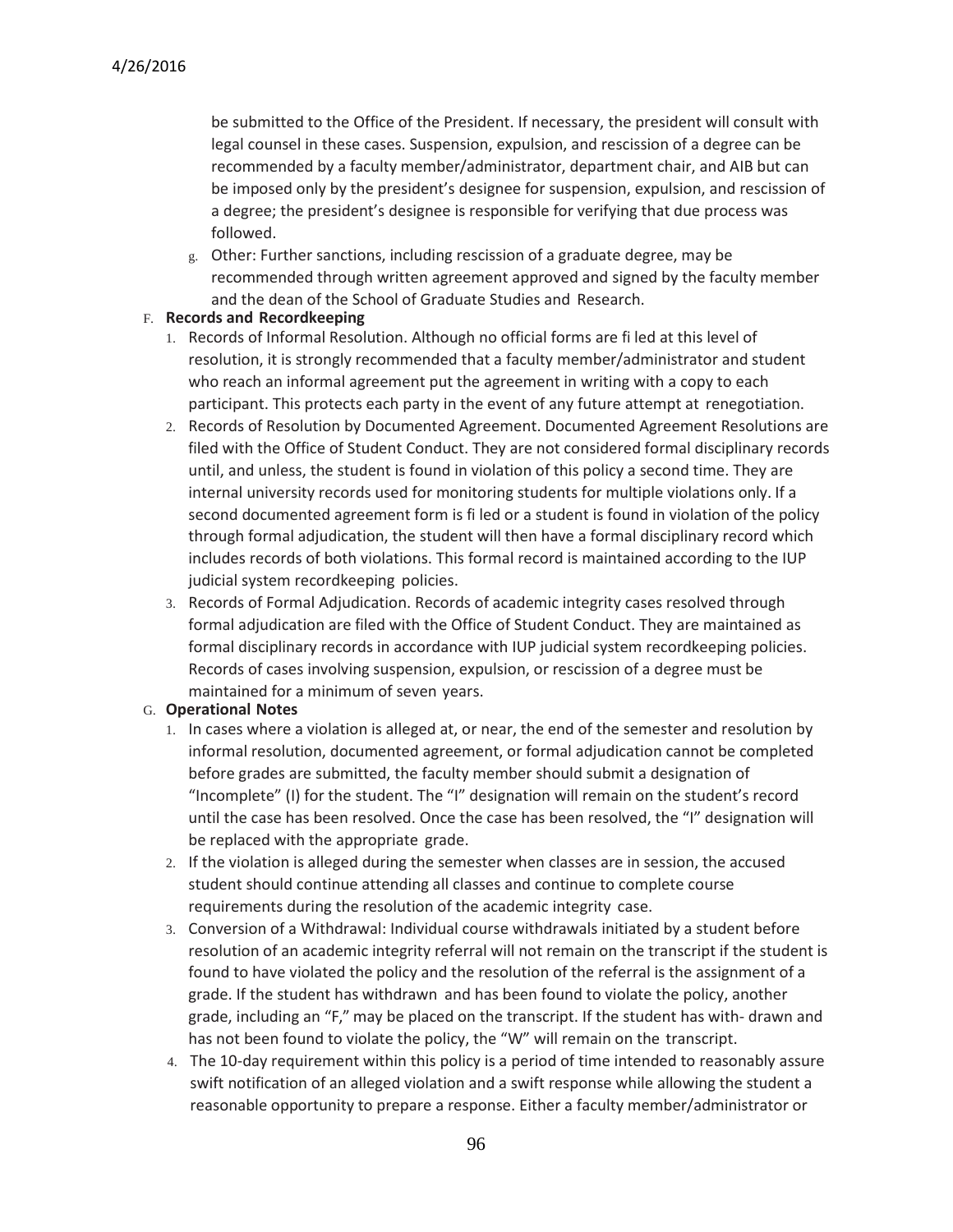student may request an extension of time for good cause; this extension may be granted by the provost/designee.

- 5. The university may withhold transcripts, grades, diplomas, or other official records pending the disposition of cases, if such action is reasonably necessary to preserve its ability to enforce its rules.
- 6. The provost/designee may modify the procedural provisions of these rules by the issuance of written orders to deal with particular unusual procedural situations, so long as no order shall contradict the rules of the Board of Governors of the State System of Higher Education governing due process for students, and no such rule shall deny fundamental fairness to students by, for example, effectively constituting a denial of notice or opportunity to be heard.
- 7. This policy will be reviewed by the Senate Academic Commit- tee after five years.
- 8. Failure to comply with the sanctions issued under this policy will result in a referral to the Office of Student Conduct for violation of Academic Integrity Policy and Procedures, Section II, Violation #9, by the Office of the Provost.

The various forms described in this policy are available from the Office of the Provost, the Office of the Vice President for Student Affairs, deans' offices, or department offices. Questions concerning the Academic Integrity Policy and Procedures can be directed to the Office of the Provost.

# **REVISION – For Action**

## **Academic Integrity Policy**

IUP is committed to the fundamental values of academic integrity. Academic integrity means honesty and responsibility in scholarly endeavors and behaviors; it means that all academic work should be the result of an individual's own effort. Academic assignments help students learn and allow them to exhibit this learning. Grades are an assessment of the extent to which learning has been demonstrated in assignments. Therefore, academic work and grades should be the result of a student's own understanding and effort. All members of the IUP community – including students, faculty, and staff – are responsible for maintaining academic integrity, which includes knowing what IUP's academic integrity policies are and being able to identify academic misconduct. Academic misconduct includes any action which improperly impacts the assessment or representation of a student's academic achievement. Academic misconduct may result in disciplinary action, including expulsion from the University.

## **Types of Violations**

Academic integrity violations can take many forms. Violations of IUP's standards of academic integrity include, **but are not limited to**, the following broadly defined categories:

## **1. Plagiarism**

Plagiarism is a type of fraud that involves stealing someone else's work and lying about it. Using someone else's words, ideas, or data as if it were one's own work is plagiarism. Plagiarism applies to any type of source, whether published or unpublished, and to any type of assignment, whether written, verbal, or otherwise. Plagiarism can be avoided simply by acknowledging that certain material is the work of another, and then providing a citation that gives a reader the information necessary to find the source of the work. Any assignment submitted by a student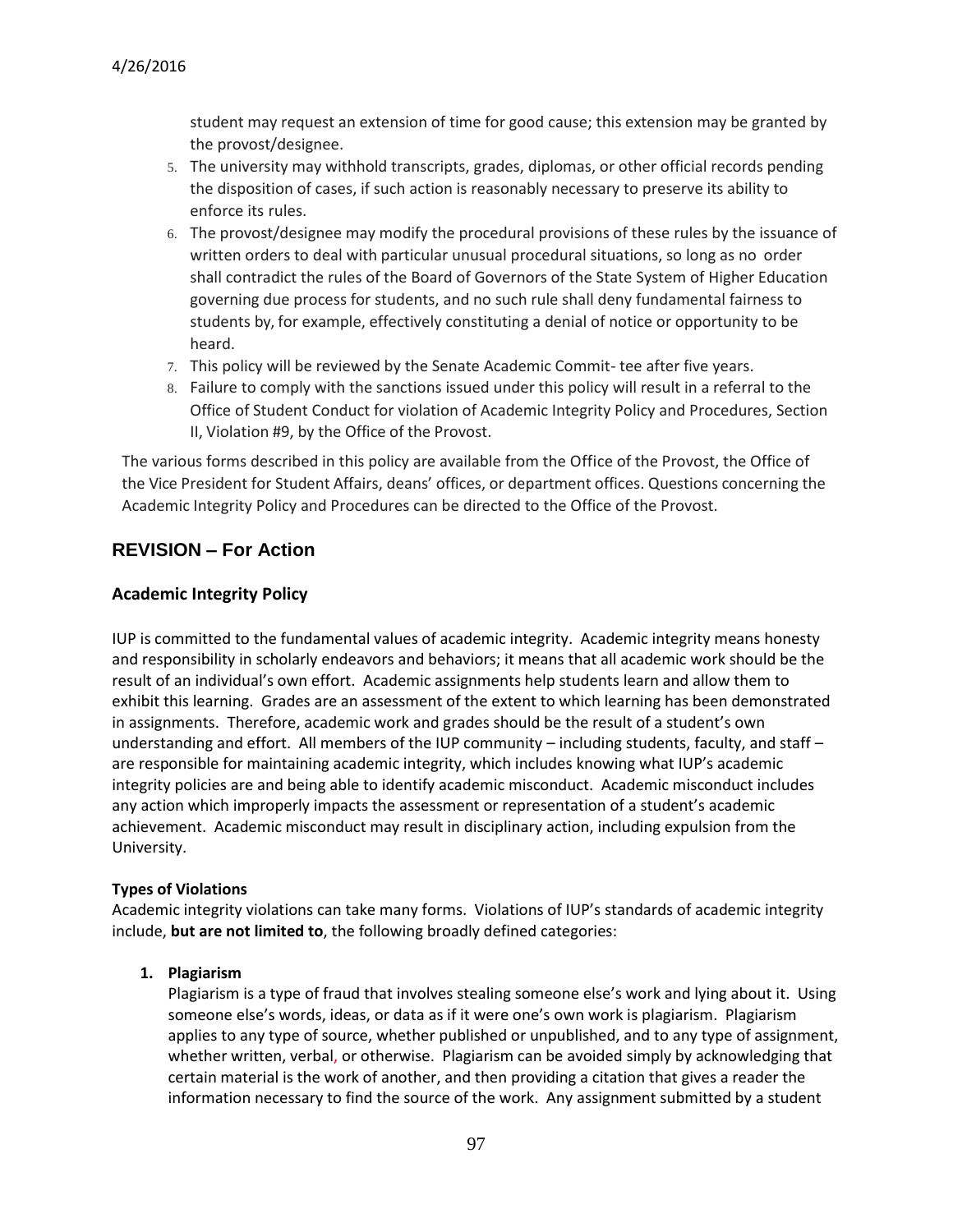that includes the words, ideas or data of another must include complete, accurate, and specific references. Any verbatim statements must also include quotation marks. More information about what constitutes plagiarism and how to avoid it can be found online at the Office of the Provost website (insert URL).

#### **2. Fabrication**

Fabrication means making something up to deceive or mislead someone. This includes, but is not limited to, the use of fictitious data, research, citations, or any other kind of information. Fabrication also includes making false claims to influence testing or grading, or to gain academic credit. More information about what constitutes fabrication and how to avoid it can be found online at the Office of the Provost website.

#### **3. Cheating**

Cheating is an attempt to misrepresent one's mastery of information or skills being assessed. Cheating takes many forms; it includes, but is not limited to, using (or attempting to use) unauthorized materials, assistance, information, devices or study aids in any academic exercise. Cheating also includes, among other things, using the same paper or work more than once without authorization of the faculty member to whom the work is being submitted. More information about what constitutes cheating and how to avoid it can be found online at the Office of the Provost website.

#### **4. Technological Misconduct**

Computer dishonesty**,** as addressed by university computing policies**,** includes, but is not limited to, using or attempting to use computing accounts or other information for which the student is not authorized; providing false or misleading information to obtain a computing account or access to other information resources; attempting to obtain information resource access codes (usernames, passwords, PINs, etc.) for another user's computing accounts; sharing information resource access codes (usernames, passwords, PINs, etc.) with other individuals; attempting to disguise the identity of a computing account or other information resource; using or attempting to use university network resources to gain or attempt to gain unauthorized access to remote computers including, but not limited to, port scanning; violating the terms of intellectual property rights, in particular software license agreements and copyright laws; using information resources to monitor another user's data communications or to read, copy, change, or delete another user's files or software without permission of the owner; and using or installing or attempting to use or install software not properly licensed. More information about what constitutes technological misconduct and how to avoid it can be found online at the Office of the Provost website.

#### **5. Academic Dishonesty**

Academic dishonesty consists of any deceitful or unfair conduct relevant to a student's participation in a course or any other academic exercise or function. Academic dishonesty includes, but is not limited to: tampering with grades, any action that unfairly impacts the assessment of one's academic work, disrupting or interfering with the learning environment or the ability of others to complete academic assignments, intentionally evading IUP academic policies and procedures, or failure to comply with previously imposed sanctions for academic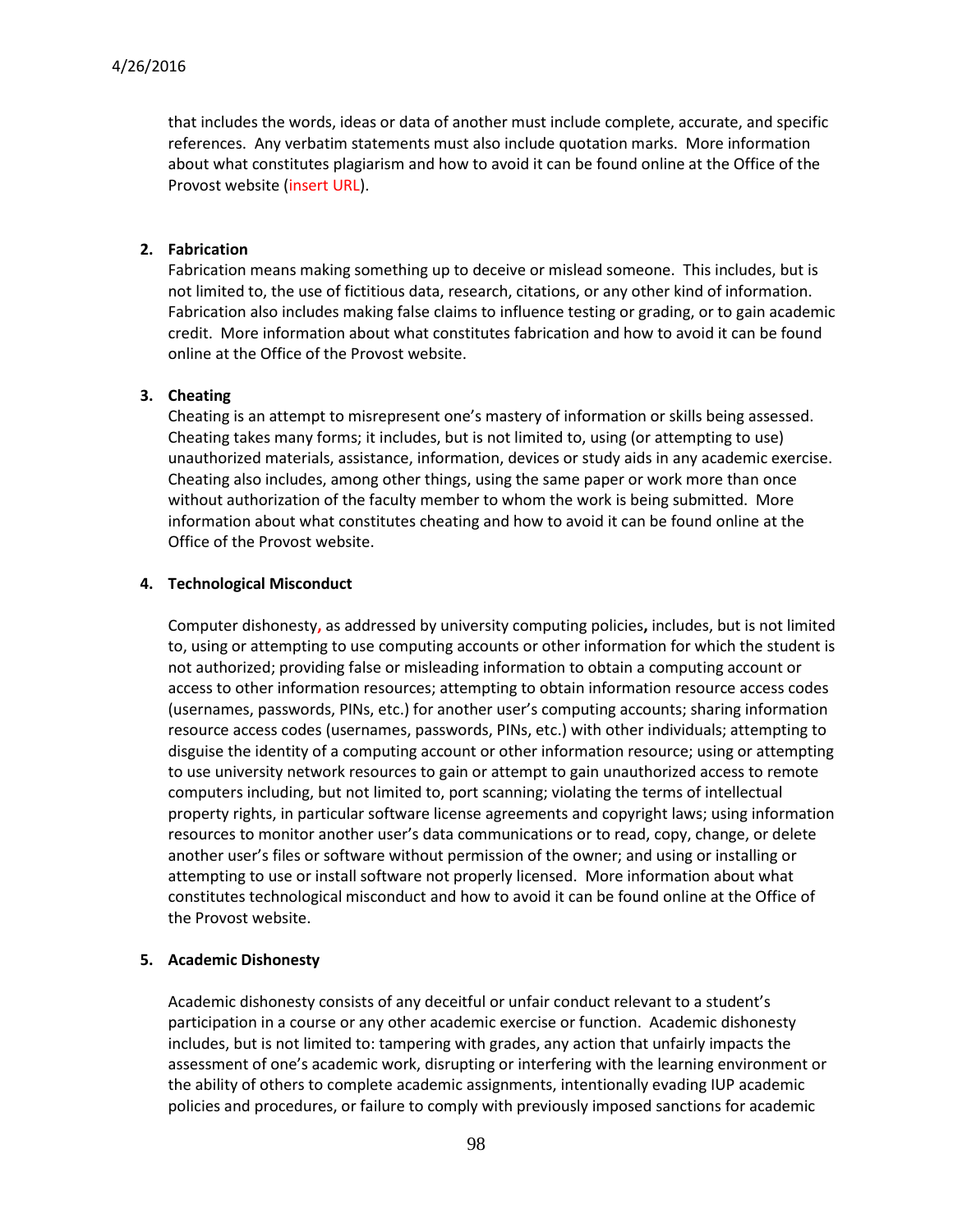violations. Academic dishonesty also includes violations of student conduct policies, as related to the academic environment. A comprehensive discussion of IUP's policies and student behavior expectations has been compiled in, "The Source: A Student Policy Guide." Downloadable copies of "The Source" are available online at the Office of Student Conduct website (insert URL).

#### **6. Facilitating Academic Integrity Violations**

Facilitating academic integrity violations includes attempting to help another engage in an academic integrity violation.

#### **7. Classroom Misconduct**

Conduct that significantly disrupts the learning process or is a threat to others.

The university reserves the right to discipline any student for the above policy violations and any other action that an ordinary, reasonable, college student knows, or should know, might lead to the issuance of discipline. This means the university maintains the right to issue discipline for reasonable cause.

Charges of academic integrity violations may be brought by a faculty member or administrator. Students who observe or become aware of a violation of academic integrity by another student are strongly encouraged to report it to a university official. A faculty member/administrator who believes that a student has violated an academic policy should resolve the matter by Documented Agreement or by Formal Adjudication. *Sanction(s) may not be imposed on a student believed to have violated an academic policy without following one of these procedures.* 

If charges are brought, the accused student shall have a fair and reasonable opportunity to answer, explain, and defend himself or herself against the charges. The university shall have the burden of proof in all cases.

#### **Options for Resolution**

Once an academic integrity violation has been established a faculty member or administrator must use one of the following options to resolve the alleged violation**.**

1. Resolution by Documented Agreement

The faculty member/administrator will schedule a formal conference with the student in an attempt to reach a mutually agreeable resolution. This conference must be scheduled/requested within ten (10) calendar days of the observation or discovery of the alleged violation absent unusual circumstances. If an agreement is reached, the faculty member/administrator must complete a Documented Agreement Referral Form outlining the agreement and have it acknowledged by both parties: faculty member/administrator and student. The form is accessible online at MyIUP. If the violation pertains to work such as a thesis or comprehensive examination being judged or that has been judged by a committee, the conference must involve a majority of the committee, and the Documented Agreement Referral Form must be agreed to by a majority of the committee and the student. Electronic copies of the form are distributed to the student, the faculty member/administrator filing the agreement, the department chair, the Office of the Provost, and the Office of Student Conduct. The form must be filed within 10 days of the conference.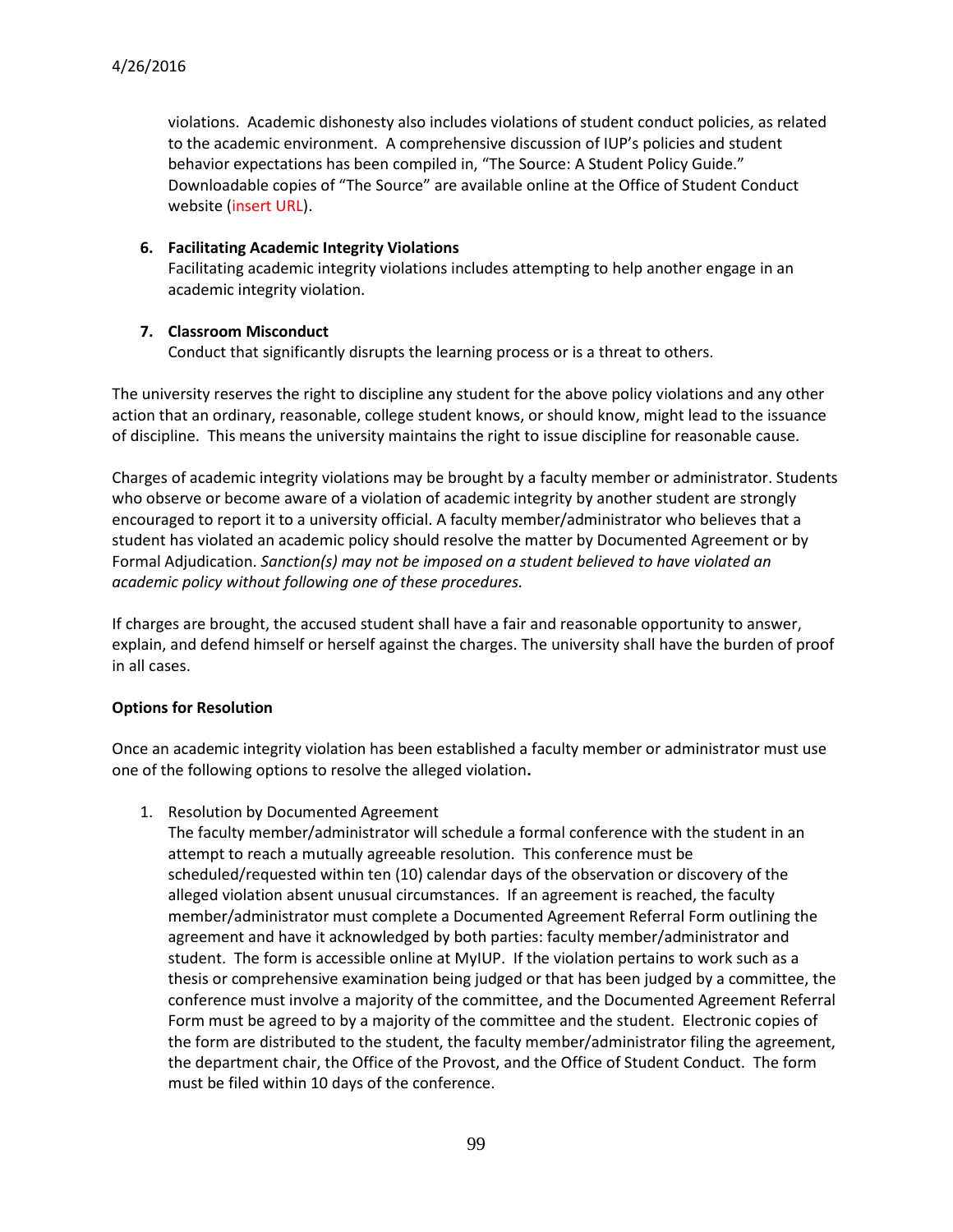By signing the Documented Agreement, the student waives any right to appeal the sanctions agreed upon and set forth in the Documented Agreement. If the student fails to fulfill the Documented Agreement, the faculty member/administrator may file an academic integrity referral against the student for noncompliance.

If a documented agreement is not reached, the faculty member/administrator shall initiate the formal adjudication process by filing an Academic Integrity Referral Form with the department chair within 10 calendar days of the conference with the student.

If a previous academic integrity violation for the student is on record, the matter will be referred to an Academic Integrity Board.

2. Resolution by Formal Adjudication

A faculty member/administrator should pursue formal adjudication: (a) if he/she cannot reach, or chooses not to attempt, a Resolution by Documented Agreement with the student regarding the case or sanctions to be imposed; or (b) if the faculty member/administrator believes that the violation is so severe that it warrants sanctions such as: awarding a failing grade on a project or exam when resubmitting the project or retaking the exam is not possible; involuntary withdrawal from part of IUP's academic or other programs; suspension; expulsion; or rescission of a conferred degree.

The faculty member/administrator should file a Documented Agreement Referral Form with the department chair within 10 calendar days of the observation or discovery of the violation or within 10 calendar days of the failure to reach a resolution through Resolution by Documented Agreement. If the violation pertains to work being judged by a committee, the form must be approved by a majority of the committee. The form will contain a description of the alleged violation, including the time, date, and place of occurrence, and the recommended sanction if the student is found to have violated this policy.

#### **Academic Integrity Board (AIB)**

The AIB may be asked to hear cases filed at the Resolution by Formal Adjudication level. In addition, the AIB will hear all cases in which appeals to the chair's decision are accepted by the provost/designee. The AIB will also review sanctions in cases of multiple violations.

For undergraduate hearings and reviews, the AIB will be made up of four (4) faculty members, one of whom will chair the board, and two (2) undergraduate students. For graduate-level hearings and reviews, the AIB will be made up of four (4) faculty members, one of whom will chair the board, and two (2) graduate students. A quorum requires the presence of four (4) people, at least one of whom must be an undergraduate student (for cases at the undergraduate level) or a graduate student (for cases at the graduate level). All members, including the chair, are voting members.

More information about the procedures for constituting an Academic Integrity Board can be found online at the Office of the Provost website (insert URL).

#### **Appeals**

These appeal procedures apply to cases resolved through formal adjudication. Cases of academic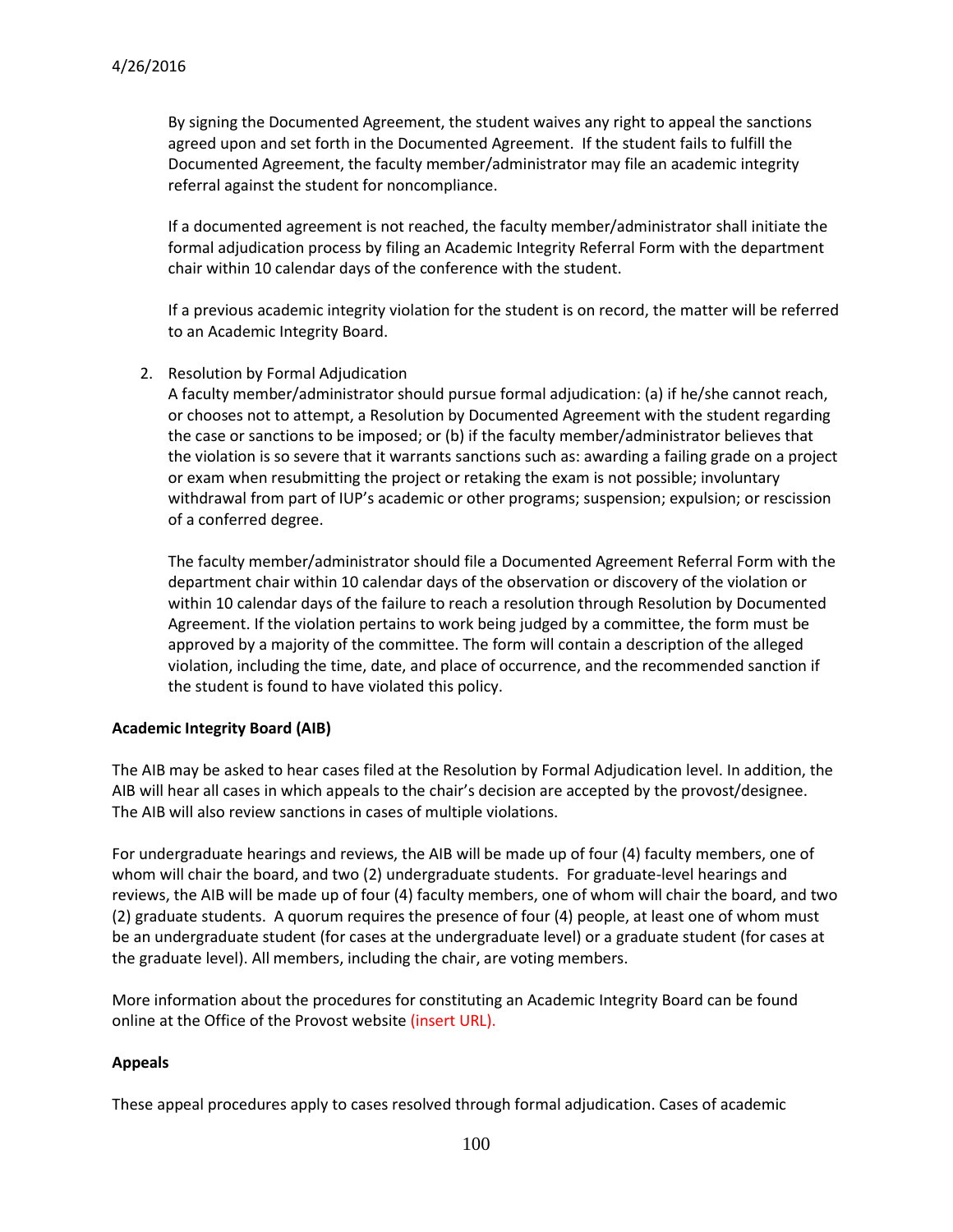integrity that are resolved through Documented Agreement cannot be appealed.

If, after receiving the department chair's report on the outcome of the hearing, the faculty member/ administrator or the student disagrees with the decision, the sanction, or both, he/she may appeal to the provost/designee in writing within ten (10) calendar days of receiving the report, for any of the following reasons, detailing the reason(s):

a. Denial of a fair and reasonable hearing

b. New evidence (applies when there is an acceptable reason why the information was not presented at the original hearing)

c. Excessively harsh sanctions

The provost/designee may deny the appeal or direct the appeal to be heard by an AIB within 10 calendar days. All appeals involving sanctions of involuntary withdrawal from part of IUP's academic or other programs, suspension, expulsion, or rescission of a degree will be heard by an AIB.

Unless the recommended sanction is suspension, expulsion, or rescission of a degree, the decision of the AIB is final and will be implemented by the provost/designee. Suspension, expulsion, or rescission of a degree may be recommended by the AIB but can only be implemented by the president/designee.

#### **Multiple Violations**

Information about prior violations is not relevant to determining whether a student violated the policy in the current case. The AIB may request information on prior violations only after determining that a violation has occurred. Information on prior violations may be used in determining the appropriate sanction.

If a student is found in violation of academic integrity two or more times, all materials within the student's past and present academic integrity files shall be used in determining appropriate sanctions. Students with multiple academic integrity violations of record may be subject to additional sanctions, including possible suspension or expulsion from the university.

For cases previously resolved by Documented Agreement or through formal adjudication at the department chair's level, an AIB hearing will be scheduled. This hearing will review all information pertinent to the determination of an appropriate sanction but will not reconsider the issue of whether the policy violation occurred. After considering the severity of the current and prior violations, the AIB may determine whether a more severe sanction is appropriate.

The AIB must submit a written report of the decision within ten (10) calendar days of its decision to the provost/designee, absent unusual circumstances, who will forward the decision to the involved parties.

The student may appeal any new sanction to the provost/designee under the appeal guidelines. The provost/designee may direct the appeal to be heard by a second AIB.

#### **Sanctions**

The following sanctions may be agreed upon by the student and faculty member/administrator through Documented Agreement. All grade reductions require the approval of the instructor of record. If the work is graded by a committee, a grade reduction requires the approval of the majority of the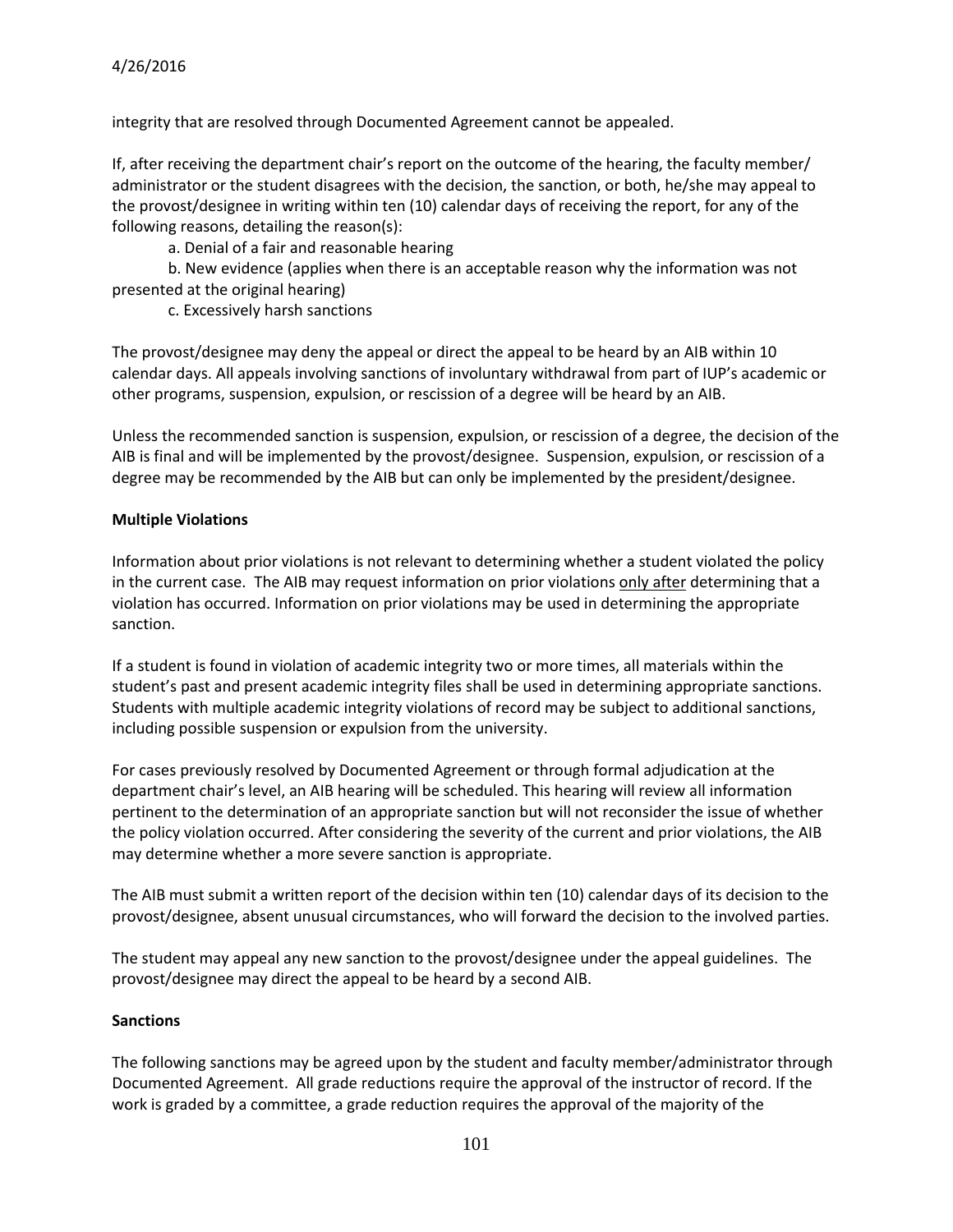committee.

a. **Single Grade Reduction**: Reduction of grade or failure on project, examination, quiz, or other academic exercise on which the student is alleged to have cheated.

b. **Course Grade Reduction**: Reduction of course grade or failure in the course. If the violation involves a project spanning multiple courses (such as a dissertation or multiple semester internship), the grade reduction may apply to all courses involved.

c. **Constructive or Educational Task**: A task that requires the student to examine his/her dishonest behavior and that may benefit the student, campus, or community.

d. **Other**: Sanctions deemed appropriate and tailored to a specific violation as determined by the faculty member/administrator. Any reasonable sanction or combination of sanctions for a given violation may be agreed upon by the student and faculty member/administrator.

In addition to the above, the following sanctions may be imposed through Formal Adjudication and/or AIB.

a. **Letter of Warning**: A warning letter may be issued indicating that the student has been found in violation of an academic policy and that failure to comply with policies in the future may result in further disciplinary action to be handled as a subsequent offense. The letter of warning will remain in effect for a period of time as specified by the individual or board hearing the case. b. **Disciplinary Probation**: Disciplinary probation, which is for a period of time specified by the individual or board hearing the case, is an indication that a student's status at the university is seriously jeopardized. If the student is found in violation of another IUP policy during the probationary period, a more serious sanction will be levied, including possible involuntary withdrawal from part of IUP's academic or other programs, suspension, or expulsion from the university.

c. **Involuntary withdrawal from part of IUP's academic or other programs**: A student may be denied the right to participate in some IUP program(s). Such involuntary withdrawal might be imposed on either a temporary or permanent basis.

d. **Suspension**: A student may be suspended from the university for a specified period of time, not to be less than the remainder of the current semester. Suspension requires that a student remove himself/herself from university premises, not attend classes or social activities, and not be present on university or Student Cooperative Association property during the period of suspension.

e. **Expulsion**: Expulsion may be considered under any of the following circumstances: when there is a very serious violation of the Academic Integrity Policy, when a student is proven to have violated the Academic Integrity Policy on more than one occasion, or when a student appears before the board after already having been suspended. Expulsion from the institution is permanent. Appeals to the sanction of expulsion must be submitted to the Office of the President. Suspension, expulsion, and rescission of a degree can be recommended by a faculty member/administrator, department chair, and AIB but can be imposed only by the president/ designee.

f. **Rescission of a degree**: A student may have his/her degree rescinded if found to have plagiarized or not to have conducted his/her own research on his/her thesis.

Questions concerning the Academic Integrity Policy and Procedures can be directed to the Office of the Provost. More information about Academic Integrity Procedures can be found online at the Office of the Provost website (insert URL).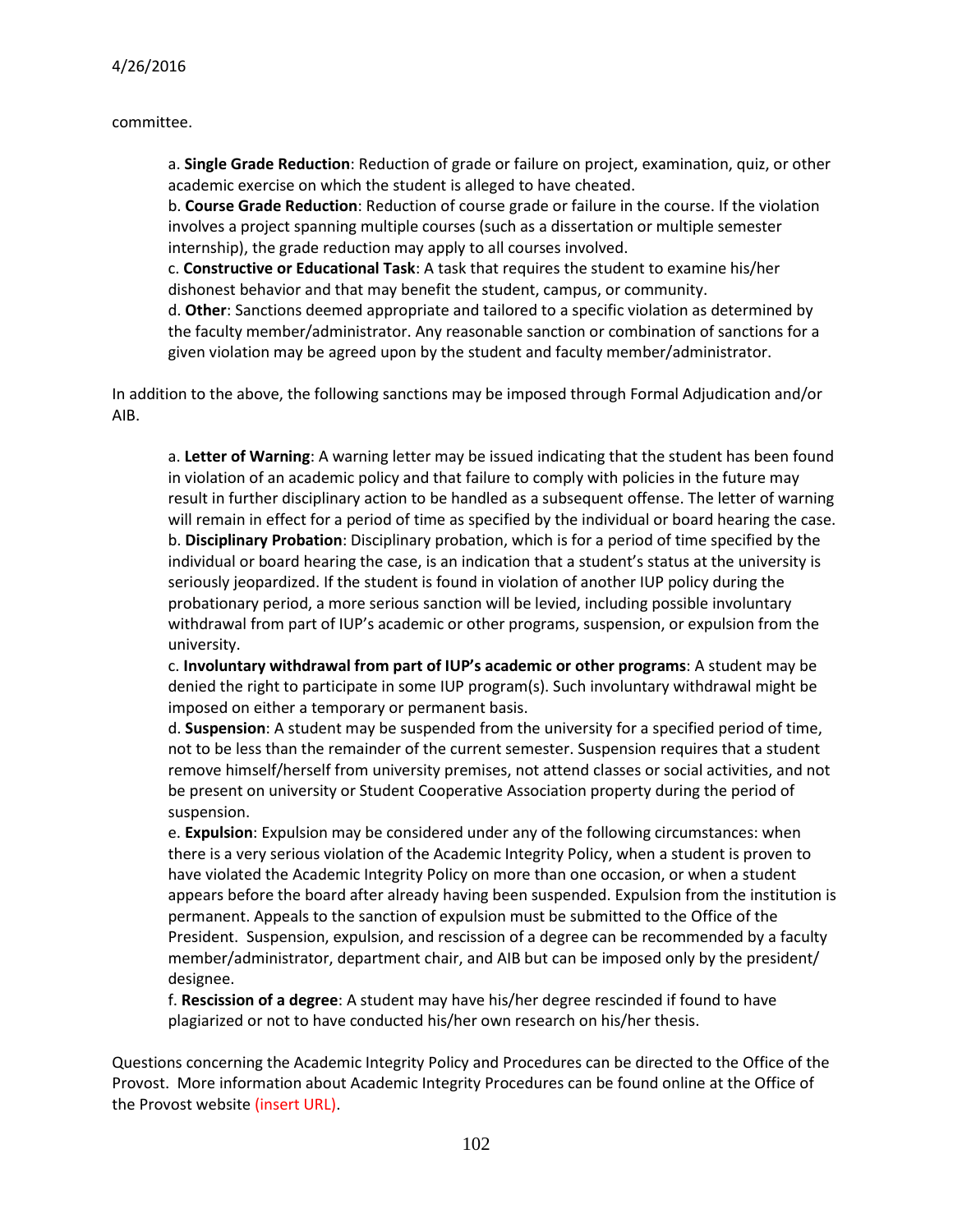## **RATIONALE:**

As a part of a five year review, the committee:

- 1. Removed procedures, which are not policy.
- 2. Removed options for informal resolution, because of increasing, documented instances of repeat offenses, which went on for too long, and were unknown, because of informal resolution.
- 3. Procedures were clarified throughout the policy.
- 4. As requested by some faculty, the new policy provides a more detailed list of possible sanctions.

# **Awards Committee (Senator Lipinski)**

No report was given.

**MOTION:** Senator Korns moved to extend the meeting by 10 minutes. The motion was **APPROVED**.

# **Noncredit Committee (Senator O'Neil)**

# **FOR INFORMATION:**

The non-credit committee members met with Chef Lynn Pike for an annual review of the Culinary program.

Present: Lloyd Onyett, Tess O'Neil, Jeff Santicola Excused: Sudipta Majumdar, Tim Mack, David Lorenzi

The Academy's Culinary and Baking & Pastry Arts Programs have achieved exemplary status through American Chef Federation (ACF) Accreditation. Their next accreditation is in 2018.

They had 199 total admittances in the fall of 2015, an increase from 17 in the fall of 2014. They have awarded \$3,000 scholarships for 2016-2017. Recipients who have accepted the award have an average high school grade point average of 3.99.

The Culinary has been very busy this past year with program activities that benefit the Punxsutawney and Indiana communities. A few of these activities included Ice carving at the Ground Hog's day festivities, cooking competition, and Indiana's Cookin program.

Other activities include the Culinary Admissions visit program that hosts classes from six area high schools bringing the total number of schools visiting the culinary campus to 18. This represents a 50% increase in the number of high schools who visited last year and is the most schools hosted by the Academy in one year.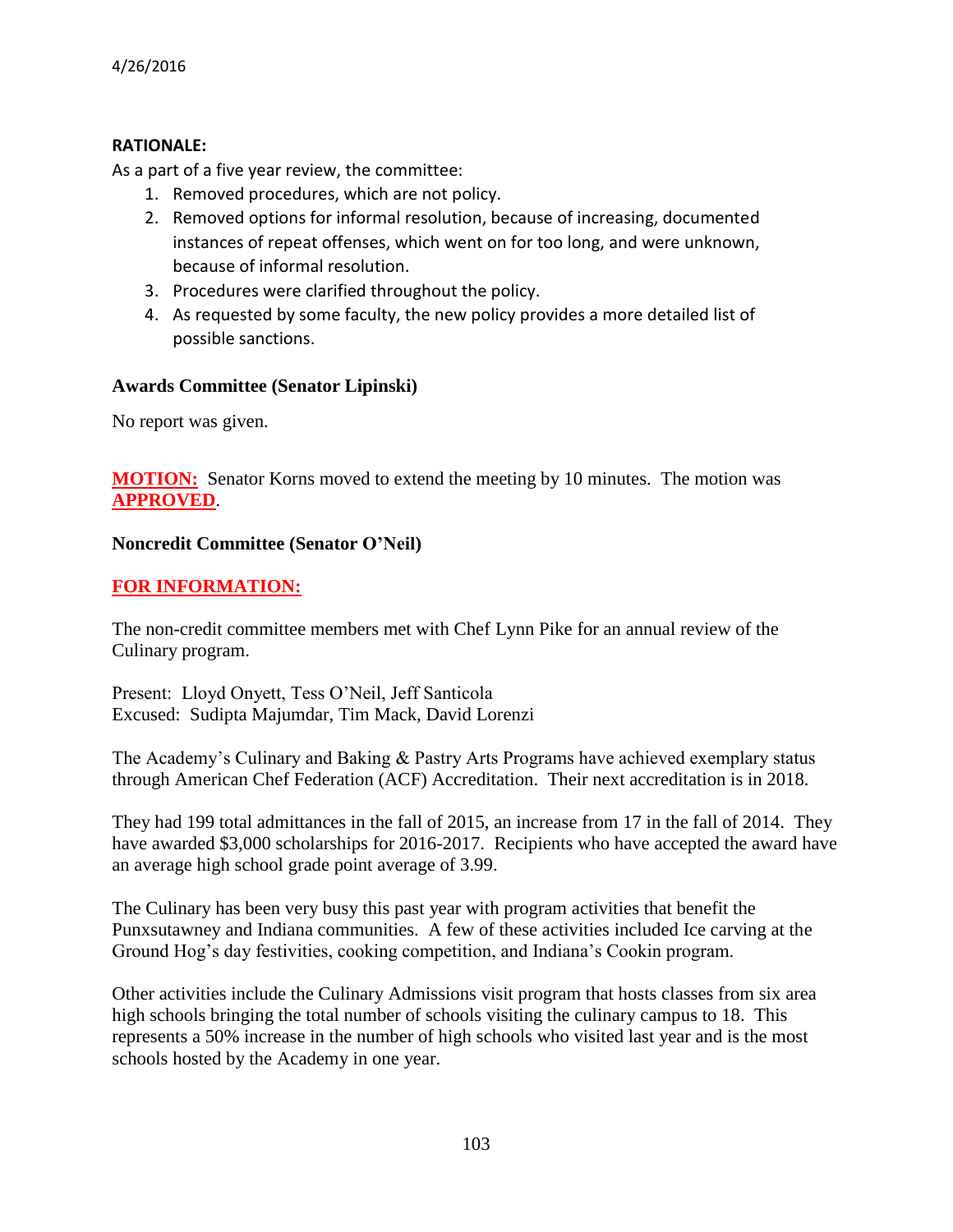These schools brought over 400 high school students to Punxsutawney to learn about the culinary programs.

The Chefs are also very busy promoting the Culinary program through various activities. They participate in the Pennsylvania ProStart Judging program, hosts numerous open houses for recruitment, and sponsor trips with the students to further his/her culinary experience. Such trips included were Omni Bedford Springs, Nemacolin Woodlands Resort, Washington DC and they also hosted themed Spring parties.

After completing the 18-month program, thirty students will continue on to the Baking and Pastry Program. Students earn 43 credits toward a Hospitality Management degree. Students also matriculate into Food & Nutrition, Dietetics and Consumer Science degree(s). Following are the statistics:

2014-2015 9 - hospitality management 10 - food & nutrition

2015-2016 8 - hospitality management 4 - food & nutrition 1 - dietetics

2016-2017 (thus far) 1 - family consumer sciences

They have a few program changes:

Support Staff Melissa Constant Katie Shoemaker

Faculty Retirements:

Chef Wutsch Dr. Wygonik

The recommendations from last year's review have been addressed, there is now signage on the Fairman Centre building. The committee thinks the Culinary is doing an outstanding job representing Indiana University of Pennsylvania in the Culinary arena.

## **Library and Education Services Committee (Senator Ford)**

No report was given.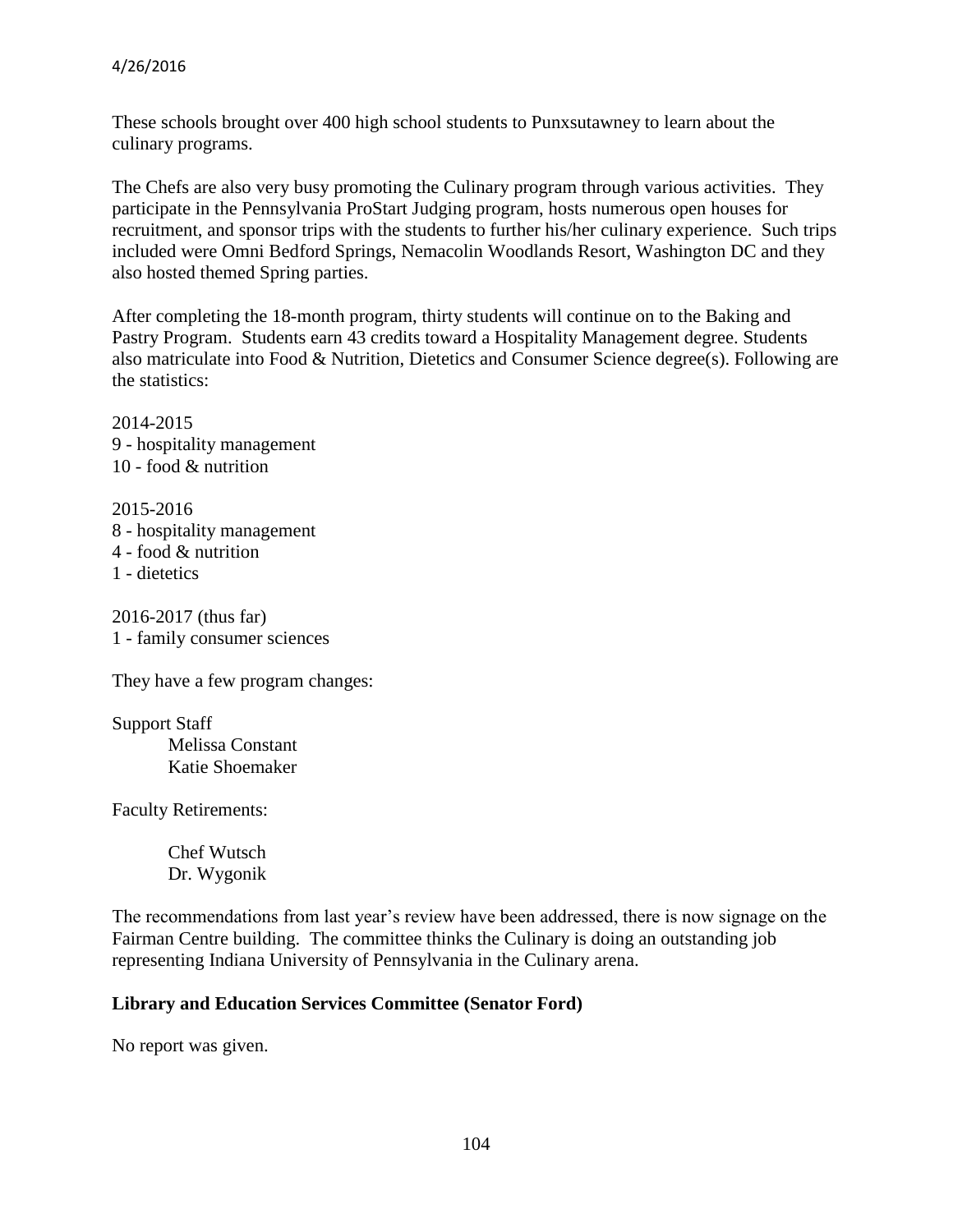## **Research Committee (Senator Gossett)**

#### **FOR INFORMATION:**

The University Senate Research Committee met on April 5, 2016. The first part of the meeting was devoted to committee business. The rest of the meeting focused on reviewing small grant and fellowship proposals. There were 13 USRC Small Grant proposals and the decision was made to fund 10 proposals totaling \$11,550.57. There were 5 Senate Fellowship Awards submitted and the decision was made to fund 2 of them, totally \$10,500.00.

The USRC funded projects by

- Dr. Joseph Duchamp
- Drs. Chivan Fitch and Zavin Nazaretian
- Dr. Amanda Poole
- Dr. Kenneth Coles
- Dr. BA Harrington
- Dr. Eun Jin Hwang
- Dr. David Janetski
- Dr. Becky Knickelbein
- Dr. Joyce Shanty
- Dr. Nashat Zuraikat
- Dr. Laura Delbrugge
- Drs. Vida Irani and Jeffery Larkin

The committee will meet next Tuesday at 3:30 pm in Stright 301.

#### **Student Affairs Committee (Senator Stocker)**

There was no report.

## **University Planning Council (Senator Stocker)**

There was no report.

## **Presidential Athletic Advisory Council (Senator Castle)**

## **FOR INFORMATION:**

# **Observations from the April 13, 2016 Meeting**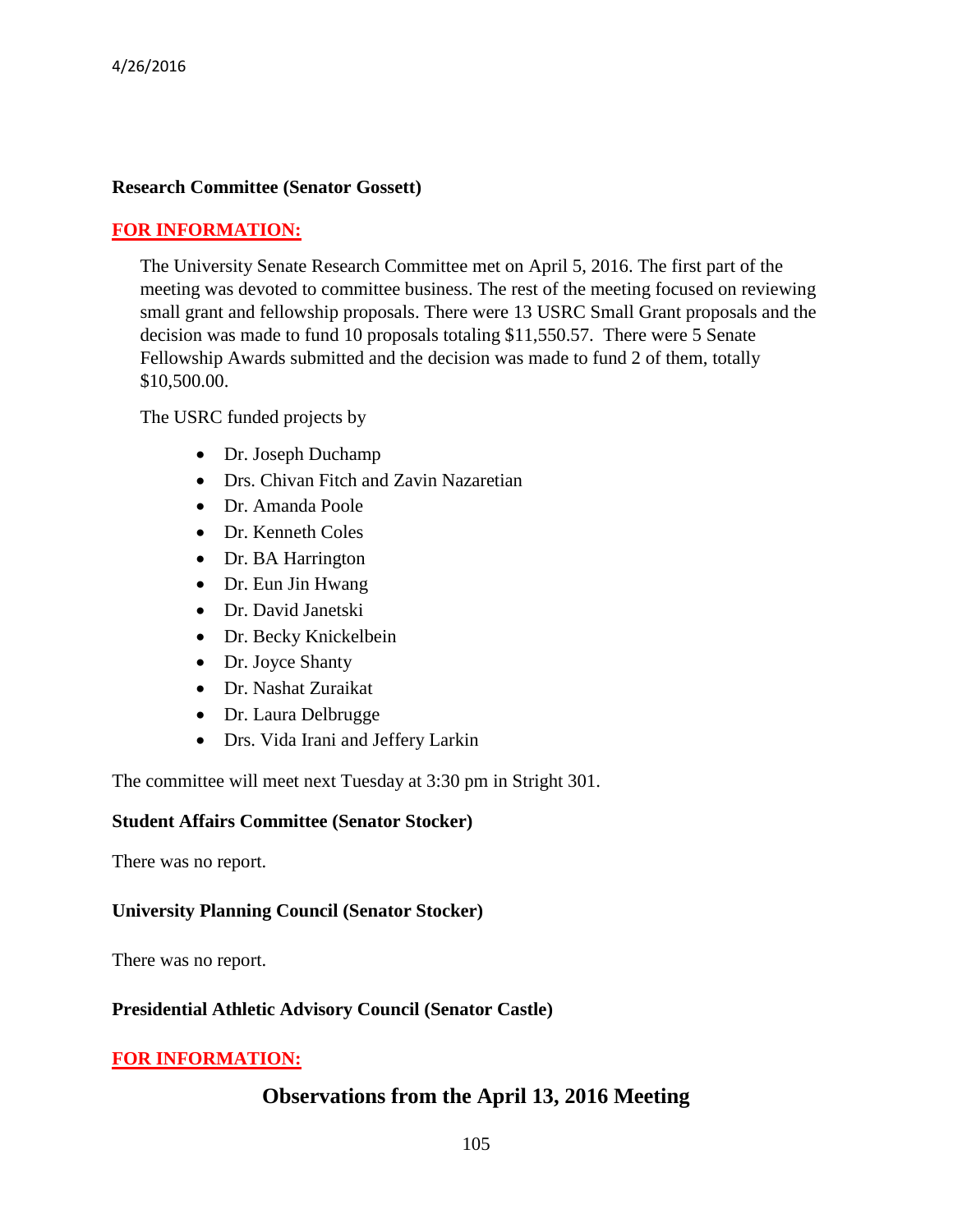#### **Welcome and introductions**

#### **Comments from Dr. Driscoll**

-Thanked the committee for their work this academic year.

#### **Comments from PAAC Chair, Dr. Joshua Castle**

-Provided the committee with a report from the February 4th Athletic Gender Equity Committee (AGEC). The committee reviewed developed a procedure for requesting the addition of an intercollegiate varsity sport. At the next AGEC meeting the committee will be looking at the scholarship funding model.

-Discussed opportunities for Academic Programs to collaborate further with Athletic Department. Addressed how the move of the Athletic Training Program to a Master's Program could impact the Athletic Department.

#### **Comments from the Interim Athletic Director, Steve Roach**

-The Athletic Department won an NCAA grant that will help with academic support for student-athletes. The Grant provides funding for the Athletic Department to hire a Student Athlete Academic Advisor. Mr. Roach indicated that this should take place before the start of the fall semester. Mr. Roach also indicated that a number of people should be thanked for their involvement in writing the proposal. They include Michelle Norwood, Dan Burkett, Jim Racchini and Cathy Dugan.

-The committee discussed how this individual could assist advisors with the advisement of student athletes, when considering various NCAA rules.

-Provided information regarding the Athletic Departments preparations for the April 22<sup>nd</sup> Advancement Counsel Meeting. This will include a rules education segment for boosters.

-Discussed the new changes to the conference Sportsmanship and Conduct Policy.

-Informed the committee that there is a committee being formed to develop a strategic plan for the Athletic Department.

#### **Comments from the Faculty Athletic Representative, Dr. Jim Racchini**

-Dr. Jim Racchini provided the committee information regarding the conference Student Athlete Mental Health Initiative. He explained that IUP is in a great position because the services the conference would like student athletes to have access, are already available at IUP.

-Updated the committee on issues being discussed at the conference regarding issues related to LGBQTA student athlete welfare.

#### **Comments from Student Athletic Advisory Committee**